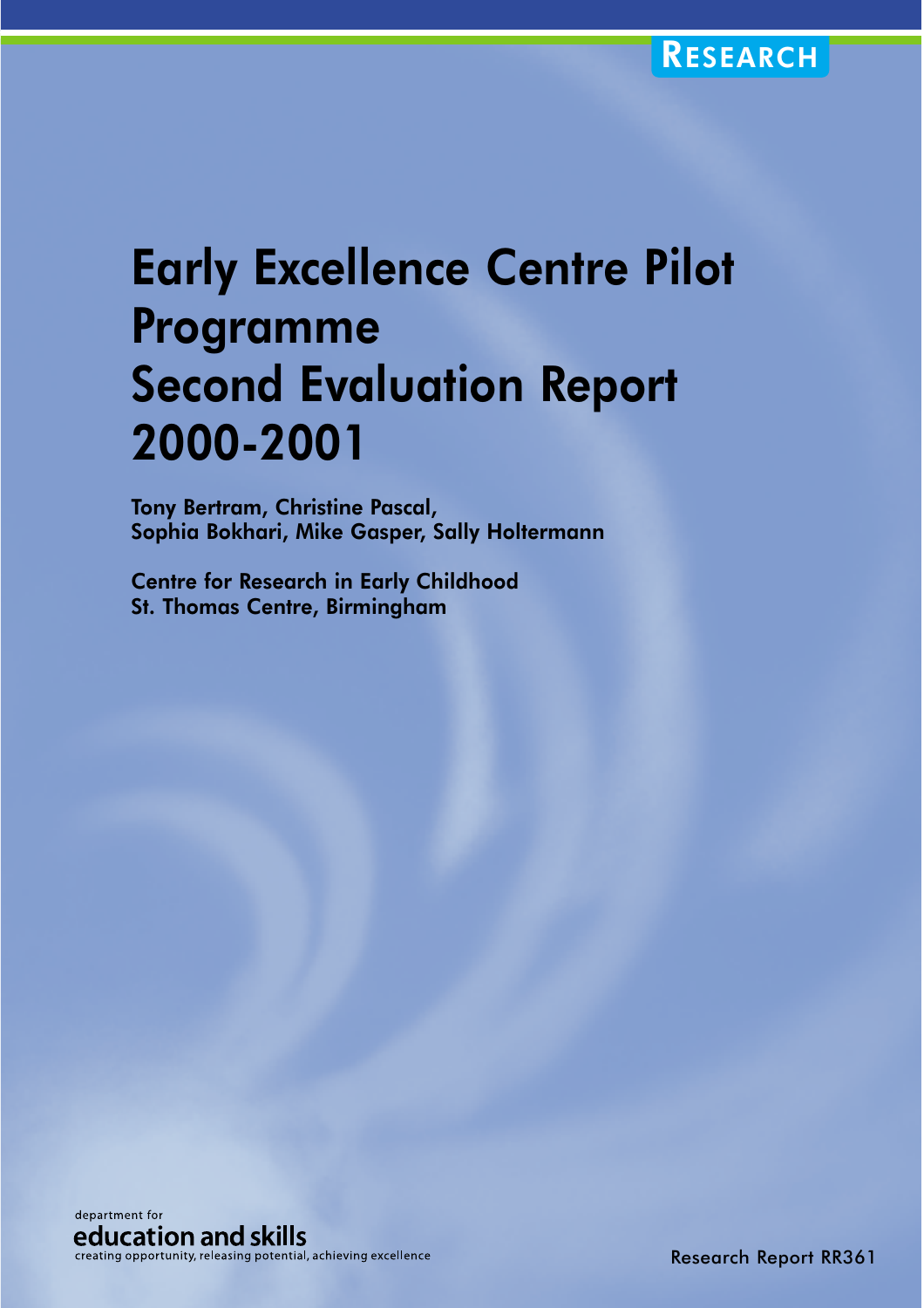# *Early Excellence Centre Pilot Programme Second Evaluation Report 2000-2001*

*Tony Bertram, Christine Pascal, Sophia Bokhari, Mike Gasper, Sally Holtermann* 

*Centre for Research in Early Childhood St. Thomas Centre, Birmingham*

The views expressed in this report are the authors' and do not necessarily reflect those of the Department for Education and Skills.

© Queen's Printer 2002. Published with the permission of DfES on behalf of the Controller of Her Majesty's Stationery Office. Applications for reproduction should be made in writing to The Crown Copyright Unit, Her Majesty's Stationery Office, St Clements House, 2-16 Colegate, Norwich NR3 1BQ.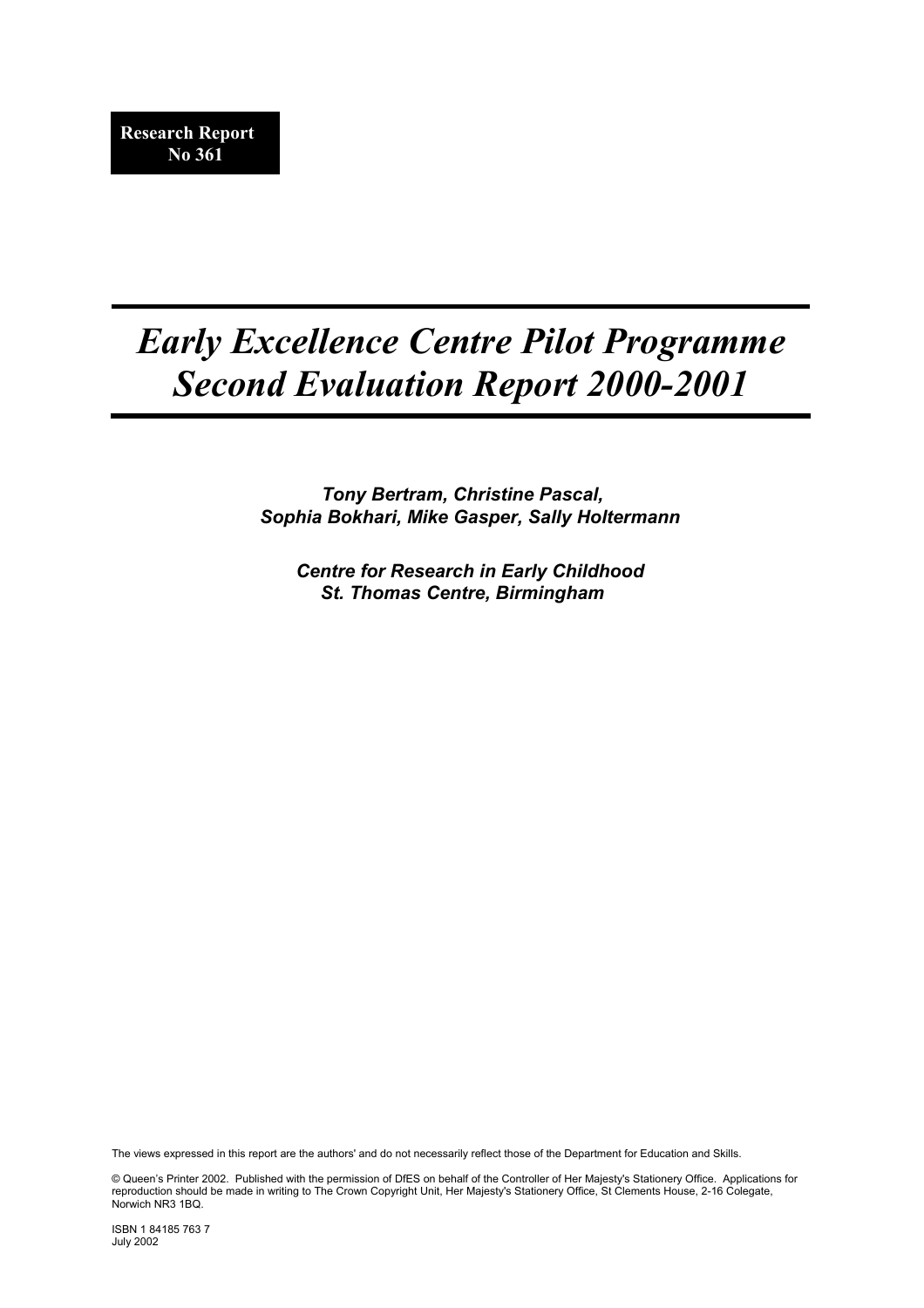# **Early Excellence Centre Pilot Programme Second Annual Evaluation Report 2000-2001**



**Tony Bertram, Christine Pascal, Sophia Bokhari, Mike Gasper, Sally Holtermann Centre for Research in Early Childhood St. Thomas Centre, Birmingham**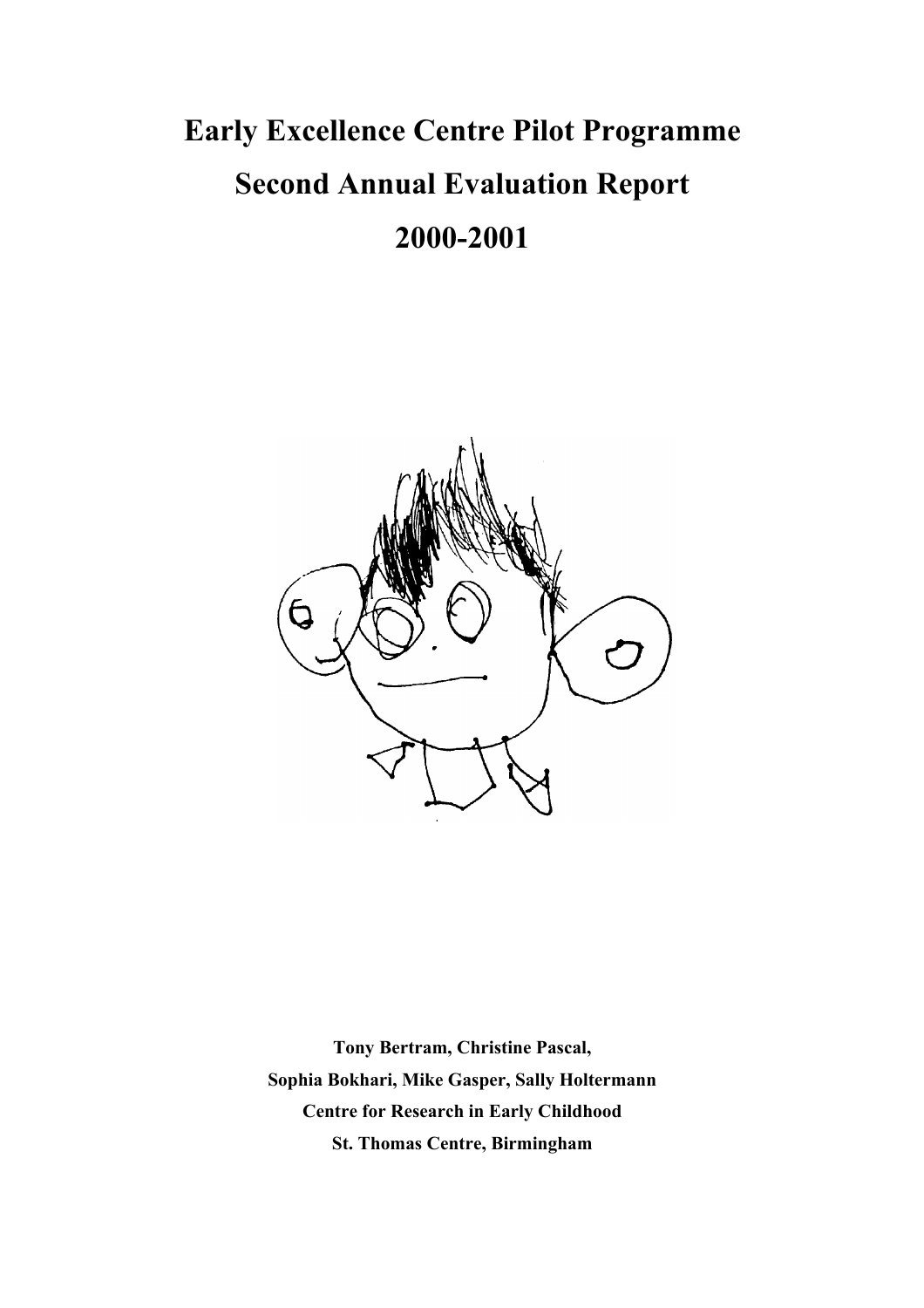**Acknowledgement** 

**We would like to thank all the Heads of the Pilot Early Excellence Centres and their colleagues and local evaluators, who undertook to collect evidence for this report. Their commitment and contribution to the evaluation process has been impressive and substantial.**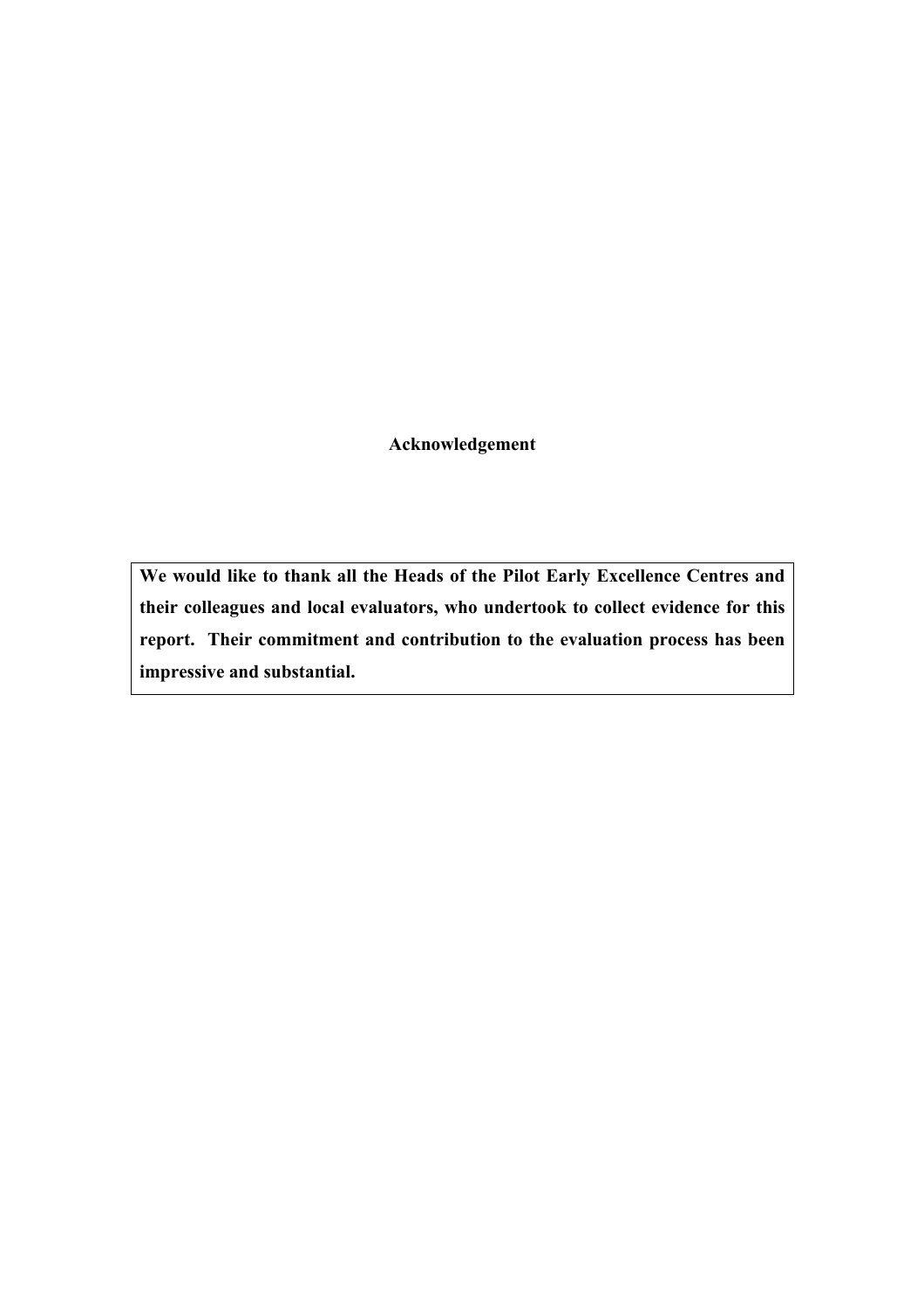| <b>CONTENTS</b> |                                                                              | Page<br>$\mathbf{1}$ |
|-----------------|------------------------------------------------------------------------------|----------------------|
|                 | <b>FIGURES AND TABLES</b>                                                    | $\mathbf{3}$         |
|                 | <b>SECTION 1. EXECUTIVE SUMMARY</b>                                          | 5                    |
| 1.1             | Background                                                                   | $\mathfrak{S}$       |
| 1.2             | The Evaluation                                                               | $\sqrt{5}$           |
| 1.3             | <b>Key Findings</b>                                                          | 5                    |
| 1.4             | Programme Context and Performance                                            | 6                    |
| 1.5             | Conceptualising Integration Within the EEC Programme                         | $\sqrt{ }$           |
| 1.6             | <b>Enabling Factors</b>                                                      | $8\,$                |
| 1.7<br>1.8      | Innovatory and Successful EEC Practice                                       | 9<br>10              |
| 1.9             | <b>EEC Strategies and Benefits</b><br><b>EEC Programme Costs and Funding</b> | 12                   |
| 1.10            | <b>Programme Development</b>                                                 | 12                   |
|                 | <b>SECTION 2. INTRODUCTION</b>                                               | 14                   |
| 2.1             | The Early Excellence Centre Pilot Programme                                  | 14                   |
| $2.2^{\circ}$   | The National Evaluation Strategy                                             | 15                   |
| 2.3             | Reporting the Evidence                                                       | 16                   |
|                 | <b>SECTION 3. PROGRAMME CONTEXT AND PERFORMANCE STUDY</b>                    | 18                   |
| 3.1             | Methodology of Programme Context and Performance Study                       | 18                   |
| 3.2             | Location of the Pilot Centres                                                | 18                   |
| 3.3             | Characteristics of Population in EEC Neighbourhoods                          | 19                   |
| 3.4             | Match of EEC Users to Local Population                                       | 19                   |
| 3.5             | Services Provided in EECs                                                    | 20                   |
| 3.6             | Levels of Service Provision and User Characteristics                         | 31                   |
| 3.7             | Development of EEC Service Provision During the Year                         | 33                   |
|                 | <b>SECTION 4. THE PROGRAMME IMPLEMENTATION STUDY</b>                         | 36                   |
| 4.1             | Methodology of Implementation Study                                          | 36                   |
| 4.2             | <b>Understanding How Integration Works</b>                                   | 36                   |
| 4.3             | Organisational Origins of Pilot EECs                                         | 43                   |
| 4.4             | Major Funders and EECs' Partners                                             | 43                   |
| 4.5             | Management, Leadership and Staffing                                          | 46                   |
| 4.6             | <b>Local Embeddedness</b>                                                    | 53                   |
| 4.7             | Quality of Service Provision and Successful Practice Themes                  | 55                   |
| <b>STUDY</b>    | <b>SECTION 5. THE PROGRAMME STRATEGIES AND BENEFITS</b>                      | 58                   |
| 5.1             | Methodology of Strategies and Benefits Evaluation                            | 58                   |
| 5.2             | Family Type                                                                  | 61                   |
| 5.3             | <b>Stress Factors Within The Family</b>                                      | 62                   |
| 5.4             | Pattern of Service Use                                                       | 72                   |
| 5.5             | Programme Benefits                                                           | 76                   |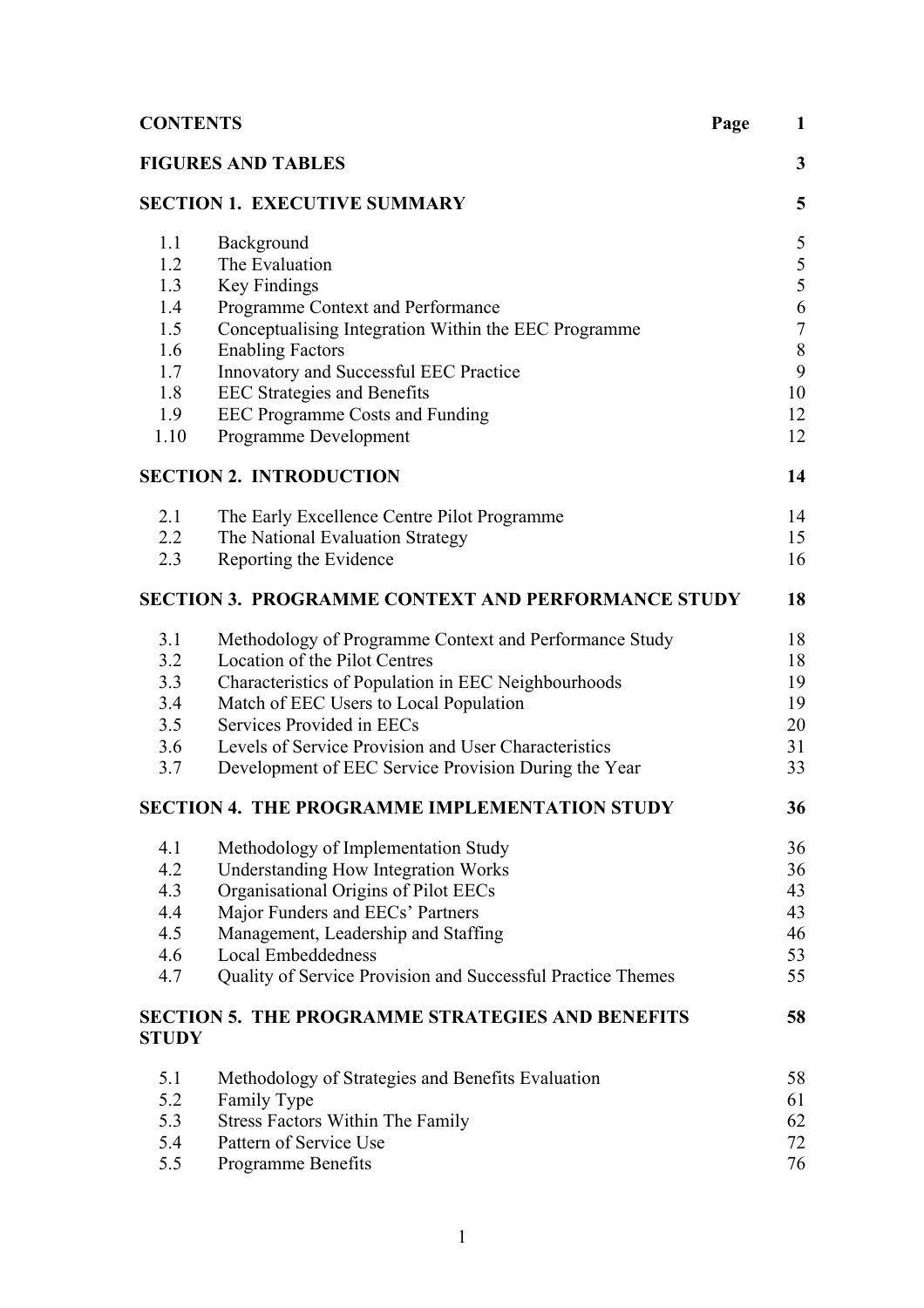|                | <b>SECTION 6. THE PROGRAMME COSTS AND FUNDING STUDY</b>      | 100 |
|----------------|--------------------------------------------------------------|-----|
| 6.1            | The Cost of EECs                                             | 100 |
| 6.2            | Sources of Funding of EECs                                   | 103 |
| 6.3            | Assessing the Costs and Benefits of the EEC Programme        | 105 |
|                | <b>SECTION 7. PROGRAMME DEVELOPMENT STUDY</b>                | 106 |
| 7.1            | Programme Achievements                                       | 106 |
| 7.2            | Programme Challenges                                         | 107 |
| 7.3            | Programme Development                                        | 109 |
|                | <b>REFERENCES</b>                                            | 111 |
|                | <b>APPENDIX A. METHODOLOGY</b>                               | 112 |
| A1             | <b>Evaluation Methodology</b>                                | 113 |
| A2             | Sample Qualitative Report Sheets                             | 116 |
| A <sub>3</sub> | Sample Quantitative Data Collection Sheets                   | 122 |
| A <sup>4</sup> | <b>Sample Cost Data Collection Sheets</b>                    | 127 |
| A <sub>5</sub> | Social Deprivation Data provided by SDRC – Oxford University | 130 |
|                | <b>APPENDIX B. ATTENDANCE AT SERVICES</b>                    | 131 |
| B1             | Data on Attendances From Monthly Statistical Returns         | 132 |
| B <sub>2</sub> | Attendances at Adult and Training Services                   | 134 |
| B <sub>3</sub> | Service Attendances by Age and Gender                        | 136 |
| <b>B4</b>      | Service Attendance by Employment Status                      | 137 |
| B <sub>5</sub> | <b>Attendances by Ethnicity</b>                              | 137 |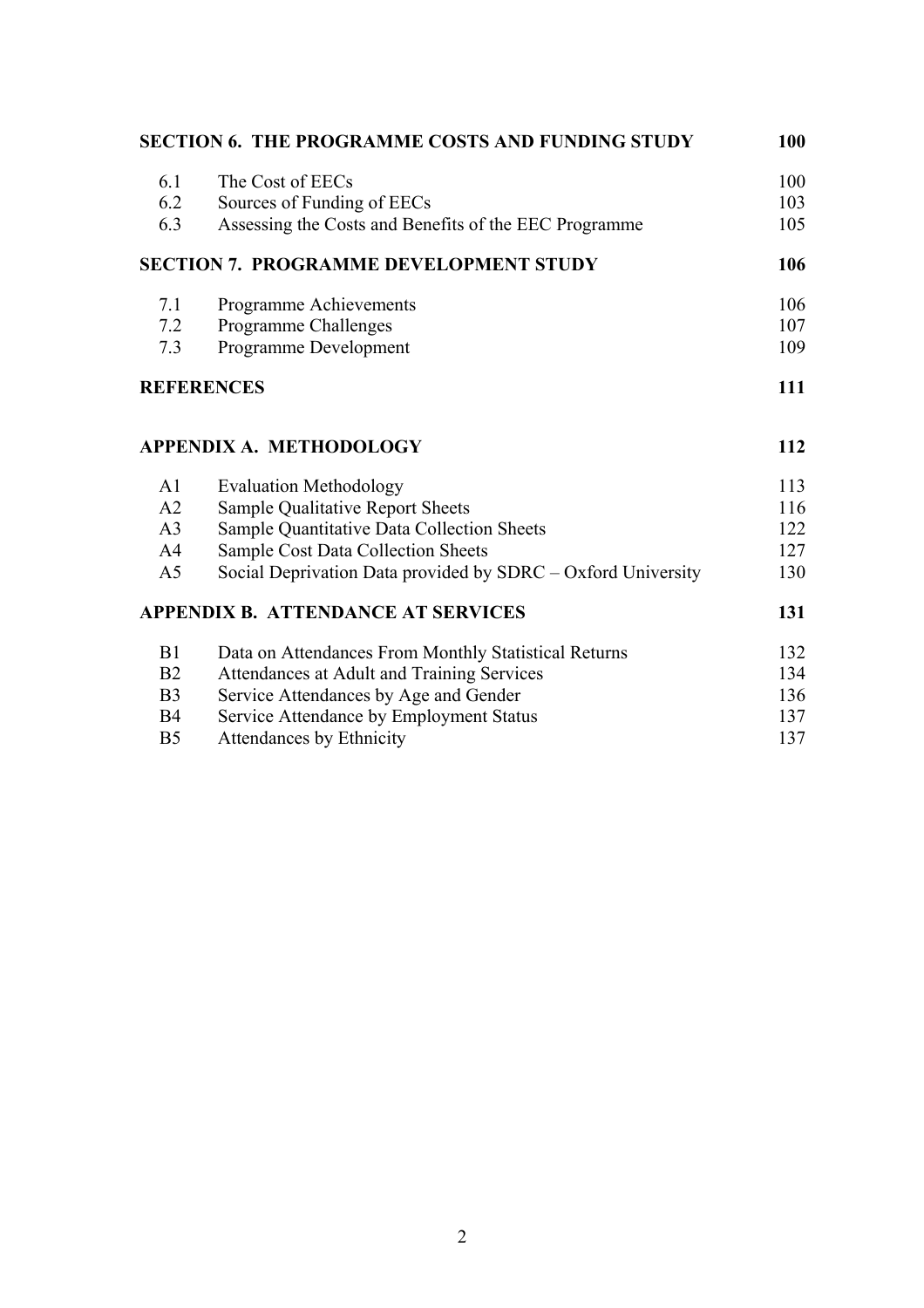# **FIGURES AND TABLES**

|            | <b>Section 3. Programme Context and Performance Study</b>                                                                          | 18 |
|------------|------------------------------------------------------------------------------------------------------------------------------------|----|
| Table 1:   | Poverty in EEC Localities                                                                                                          | 19 |
| Table 2:   | Match of Service Users with Local Population                                                                                       | 20 |
| Table 3:   | Services Provided at Centre A                                                                                                      | 21 |
| Table 4:   | Services Provided at Centre B                                                                                                      | 22 |
| Table 5:   | Number of EECs Providing Each Type of Children's Service<br>During the Period April – July 2001                                    | 24 |
| Table 6:   | Number of EECs Providing Each Type of Adult Service During<br>the Period April $-$ July 2001                                       | 25 |
| Table 7:   | Number of EECs Providing Each Type of Training Service<br>During the Period April – July 2001                                      | 26 |
| Table 8:   | Number of EECs Providing Services for Children Under 2 Years<br>and 5 Years or more                                                | 27 |
| Figure 1:  | Number of Child Services Provided (Other than day care, nursery<br>education, before or after school care or holiday play schemes) | 27 |
| Figure 2:  | Number of Adult Services Provided                                                                                                  | 28 |
| Figure 3:  | Number of Adult/Parent Training Services Provided                                                                                  | 28 |
| Figure 4:  | Early Years Training Attendances in one EEC                                                                                        | 29 |
| Figure 5:  | The Number of Training Sessions for Each Type of Practitioner                                                                      | 29 |
| Table 9:   | Staffing of the EECs, From April to July 2001, in full-time<br>equivalents                                                         | 30 |
| Figure 6:  | Total Number of Child and Adult Hours of Service in Each EEC                                                                       | 32 |
| Figure 7:  | Number of New or Extended Children's Services Provided by<br><b>EECs</b> During the Year                                           | 33 |
| Figure 8:  | Number of New or Extended Adult Services Provided by EECs                                                                          | 34 |
|            | <b>Section 4. The Programme Implementation Study</b>                                                                               | 36 |
| Table 10:  | Types of EEC within the Pilot Programme                                                                                            | 37 |
| Table 11a: | <b>Typology of Network EECs</b>                                                                                                    | 40 |
| Table 11b: | Models of Integration within the Pilot Programme                                                                                   | 42 |
| Table 12:  | Origins of EECs and their Constituent Parts                                                                                        | 43 |
| Table 13:  | Main EEC Partners                                                                                                                  | 44 |
| Table 14:  | <b>Additional Collaborations</b>                                                                                                   | 45 |
| Table 15:  | Management Issues for EECs                                                                                                         | 47 |
| Table 16:  | <b>Successful Practice Themes</b>                                                                                                  | 56 |
|            | <b>Section 5: The Programme Strategies and Benefits Study</b>                                                                      | 58 |
| Table 17:  | Range of Case Studies Returned                                                                                                     | 60 |
| Table 18:  | <b>Family Types</b>                                                                                                                | 61 |
| Table 19:  | Stress Factors Within the Family                                                                                                   | 62 |
| Table 20:  | Pattern of Service Use by Case Study Families                                                                                      | 73 |
| Table 21   | Benefits to Children                                                                                                               | 78 |
| Table 22:  | Benefits to Parents and Families                                                                                                   | 82 |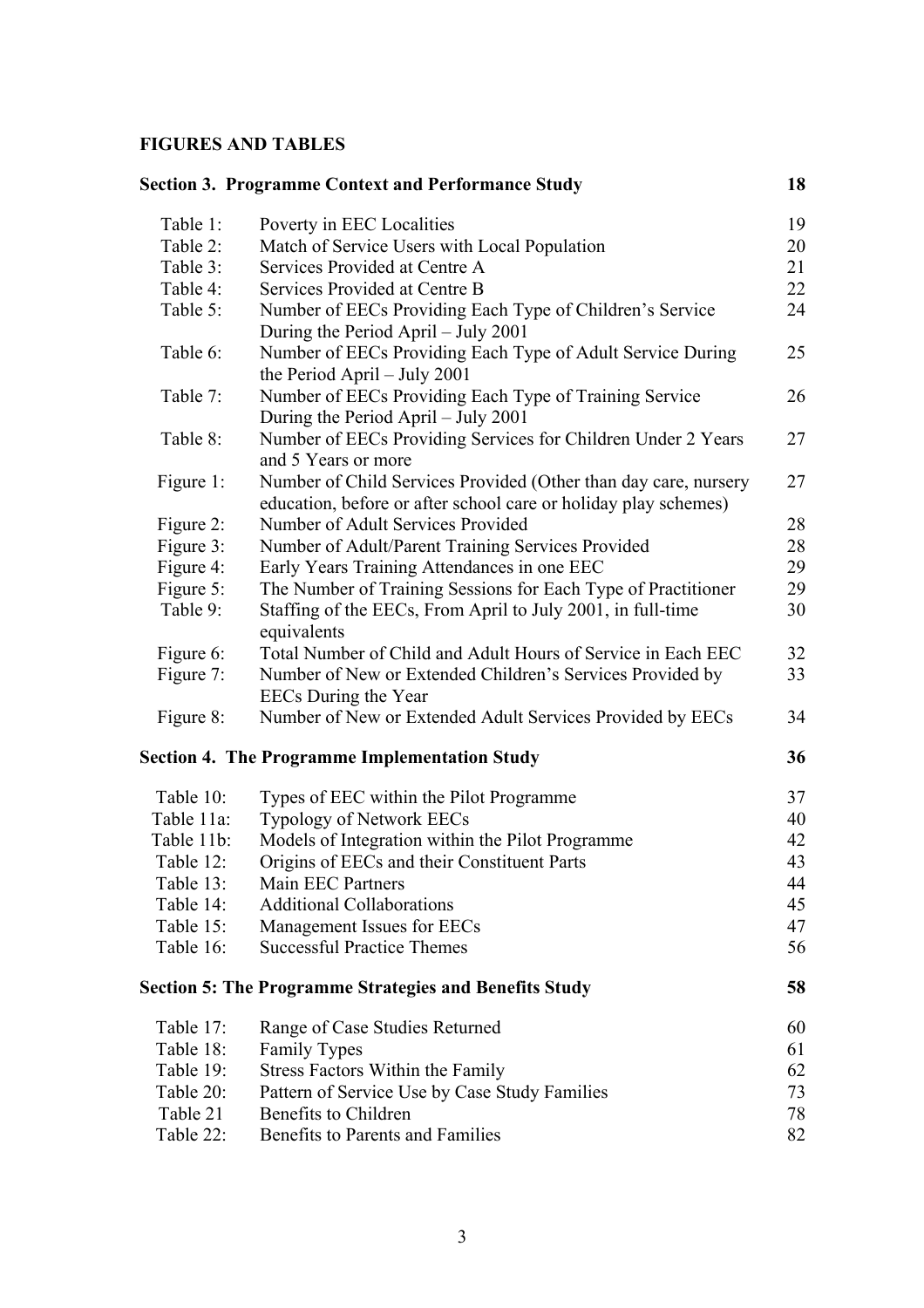|                               | <b>Section 6: The Programme Costs and Funding Study</b>                                                 | 100 |
|-------------------------------|---------------------------------------------------------------------------------------------------------|-----|
| Table 23:                     | Average Revenue Costs of Child and Adult Services in EECs in<br>Reporting Year August 2000 to July 2001 | 101 |
| Table 24:                     | Total Revenue Costs of Child and Adult Services in Reporting<br>Year August 2000 to July 2001           | 101 |
| Figure 9:                     | Number of EECs in Range of Total Outlay Costs                                                           | 101 |
| Table 25:                     | Variation in Outlay Costs According to Location and Model of<br>Integration                             | 102 |
| Table 26:                     | <b>DfES</b> Budget for EECs                                                                             | 104 |
| Table 27:                     | Allocations to EECs from DfES £                                                                         | 104 |
|                               | <b>Section 7. Programme Development Study</b>                                                           | 106 |
| Table 28:                     | <b>EEC</b> Achievements                                                                                 | 106 |
| <b>Appendix A Methodology</b> |                                                                                                         | 112 |
| Table A1:                     | Framework of Common Indicators                                                                          | 114 |
| Table A2:                     | <b>Evaluation Methods and Sources</b>                                                                   | 115 |
| Example A1:                   | Qualitative Report Format                                                                               | 118 |
| Example A2:                   | <b>Case Studies</b>                                                                                     | 120 |
| Example A3:                   | <b>Structure for Case Studies</b>                                                                       | 121 |
| Example A4:                   | Child Data Sheet                                                                                        | 123 |
| Example A5:                   | <b>Adult Data Sheet</b>                                                                                 | 124 |
| Example A6:                   | <b>Practitioner Data Sheet</b>                                                                          | 126 |
| Example A7:                   | Cost Data for Child Costs                                                                               | 128 |
| Example A8:                   | Cost Data for Adult Costs                                                                               | 129 |
|                               | <b>Appendix B Attendance at Services</b>                                                                | 131 |
| Figure B1:                    | Proportion of Attendances Accounted for by Each Children's<br>Service                                   | 132 |
| Figure B2:                    | Percentage Attendances by Age                                                                           | 133 |
| Figure B3:                    | Proportion of Attendances by Children with Special Needs in                                             | 134 |
|                               | Each Age Group                                                                                          |     |
| Figure B4:                    | Proportion of Attendances at Each Adult Service                                                         | 135 |
| Figure B5:                    | Proportion of Attendances at Each Adult Training Service                                                | 136 |
| Figure B6:                    | Percentage Attendances by Employment Status                                                             | 137 |
| Figure B7:                    | Percentage Attendances by Ethnicity of Adult Users of EEC                                               | 138 |
|                               | Services                                                                                                |     |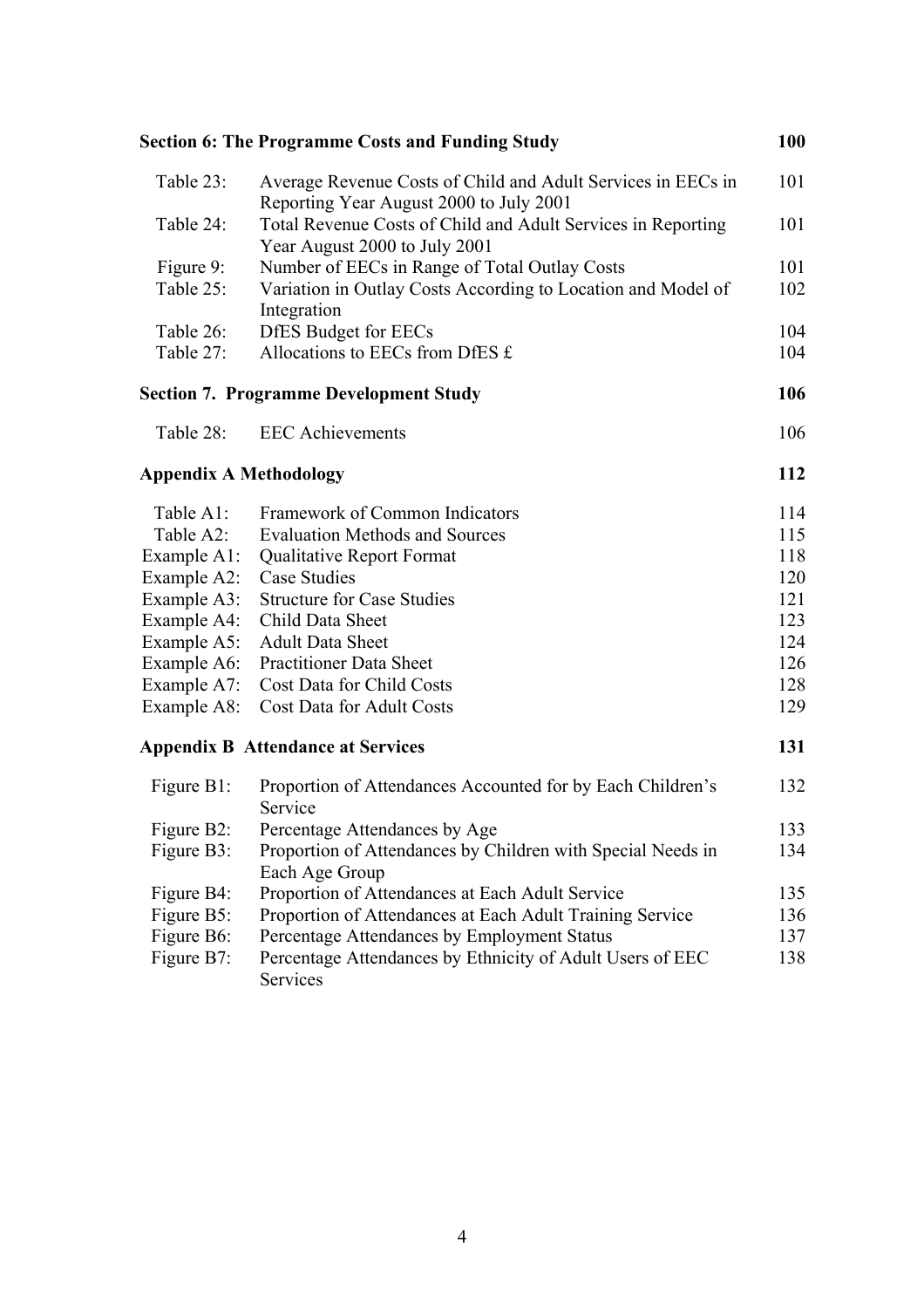# **SECTION 1. EXECUTIVE SUMMARY**

#### **1.1 Background**

The Early Excellence Centre (EEC) Pilot Programme was launched by the Government in August 1997. Between 1997 and 1999 twenty nine pilot EECs were designated in England, and expansion of the programme to a hundred EECs is currently underway. The EEC programme is part of the Government's broader strategy for raising standards, increasing opportunity, supporting families, reducing social exclusion, improving the health of the nation and addressing child poverty. The EECs give a practical reality to 'joined up thinking', offering one-stop-shops where families and children can have access to high quality, integrated care and education services delivered by multi-agency partners within one centre or a network of centres. They are also intended to raise the quality of local early years provision and disseminate good practice through training and exemplification of integrated practice.

A range of approaches to, and models of, integration are currently provided within the pilot EECs, which are distributed across a range of socio-economic and geographical contexts within England. It is interesting that a number of countries, including Australia (South Australia and Queensland), Germany (Berlin), Greece, New Zealand, Portugal, and the United States (Maryland) are currently considering similar schemes.

# **1.2 The Evaluation**

The EEC pilot programme has a rigorous and comprehensive National Evaluation, set against a framework of agreed common indicators (See Appendix A).

Phase two of the National Evaluation gathered evidence on the functioning, impact, and costs and funding of the pilot EECs. The evaluation included both quantitative and qualitative evidence collected in the twenty nine pilot EECs during 2000-2001. All twenty nine pilot EECs participated in the phase two data collection process and submitted data to the National Evaluation Team for validation and analysis.

# **1.3 Key Findings**

The interim evidence from the evaluation indicates that the EEC pilot programme is continuing to evolve and to be recognised as a catalyst for change within the sector. This is being achieved through the EECs:

- 1. Acting as exemplars of a range of models and organisational types of integrated service delivery.
- 2. Providing an increasing range of education, care and family support services, coupled with increasing amounts of training and dissemination activity.
- 3. Making stronger and more strategic links with their local Early Years Development and Childcare Partnerships (EYDCPs), local authority strategic planning forums, and other local and national early years and community based initiatives.
- 4. Demonstrating their ability to provide benefits for children, parents and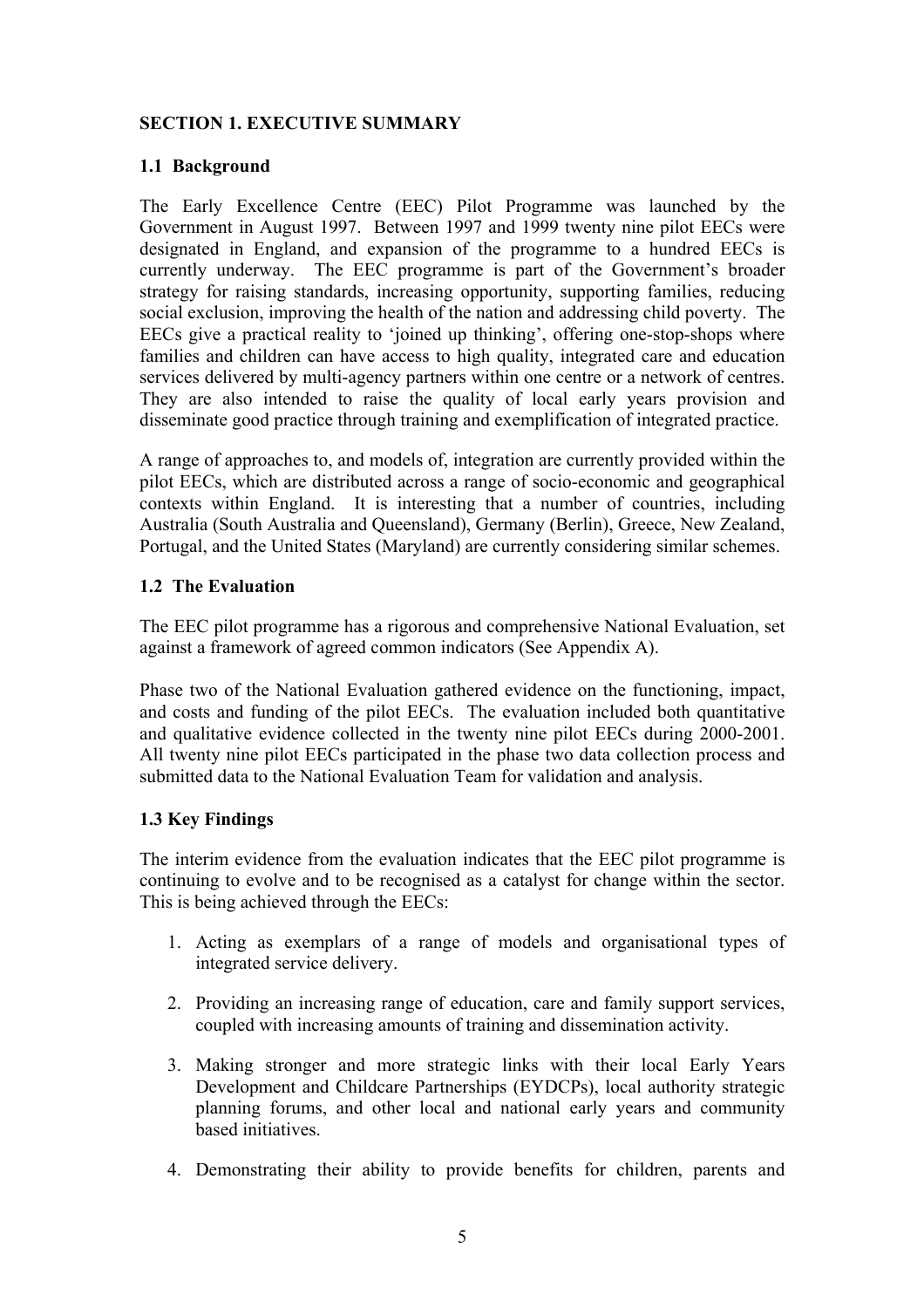families that enhance educational achievement, reduce social exclusion, address child and family poverty and improve the quality of family life.

- 5. Identifying and disseminating successful and innovatory professional practice in integrated service delivery, through the provision of high levels of training and professional development activity, and their increasing links with EYDCPs.
- 6. Calculating the costs and funding patterns of complex, multi-disciplinary, early years services.

#### **1.4 Programme Context and Performance**

The EEC programme is not an area based initiative. The pilot EECs were selected through a bidding process on the quality, range and integration (or potential for this) of their services. The pilot programme is unevenly distributed across the geographical regions of England, with the Midlands being under-represented, but this uneven spread is being addressed as the programme expands. Although not a targeted programme like Sure Start, most of the pilot EECs are located in areas of severe economic deprivation.

The centres vary enormously in the number of children and adults they cater for, with some centres serving small communities and others drawing families from a much larger catchment area. This difference in size is reflected in the number of staff who work in the centres. The average number of staff employed at Centres, in full-time equivalents, is thirty seven, with twenty eight paid by the Centres and nine paid by other organisations, with an additional fourteen regular volunteers, but this average conceals a wide variation.

The quantitative monitoring data on service delivery and take up within the programme demonstrates that the EECs are providing a very wide range of services for children and adults. As well as integrated day care and nursery education, (including in many cases before and after school care), the average number of other children's services provided within the twenty nine pilot EECs was 4.0. Centres provided on average 6.5 services for adults and 4.7 training services. Most EECs are providing training for parents and other community members, in addition to training for early years practitioners employed elsewhere. However, the provision of extended day care and early education continues to be the main work of the EECs, with children from three to four years being the largest population group catered for in terms of the number of hours of service delivery. Services specifically offered for children under the age of two (other than drop in groups) are only found in seventeen Centres, with funding being a limiting factor for the further expansion of these services.

During the second year of the evaluation, many Centres had started up a number of new services, or expanded existing ones or extended their hours. All but five Centres reported that they had started at least two new children's services. The average number of additional or extended adult services was six per Centre. Many Centres also reported a large increase in the training they provided for early years practitioners, often across the whole early years sector locally, including staff from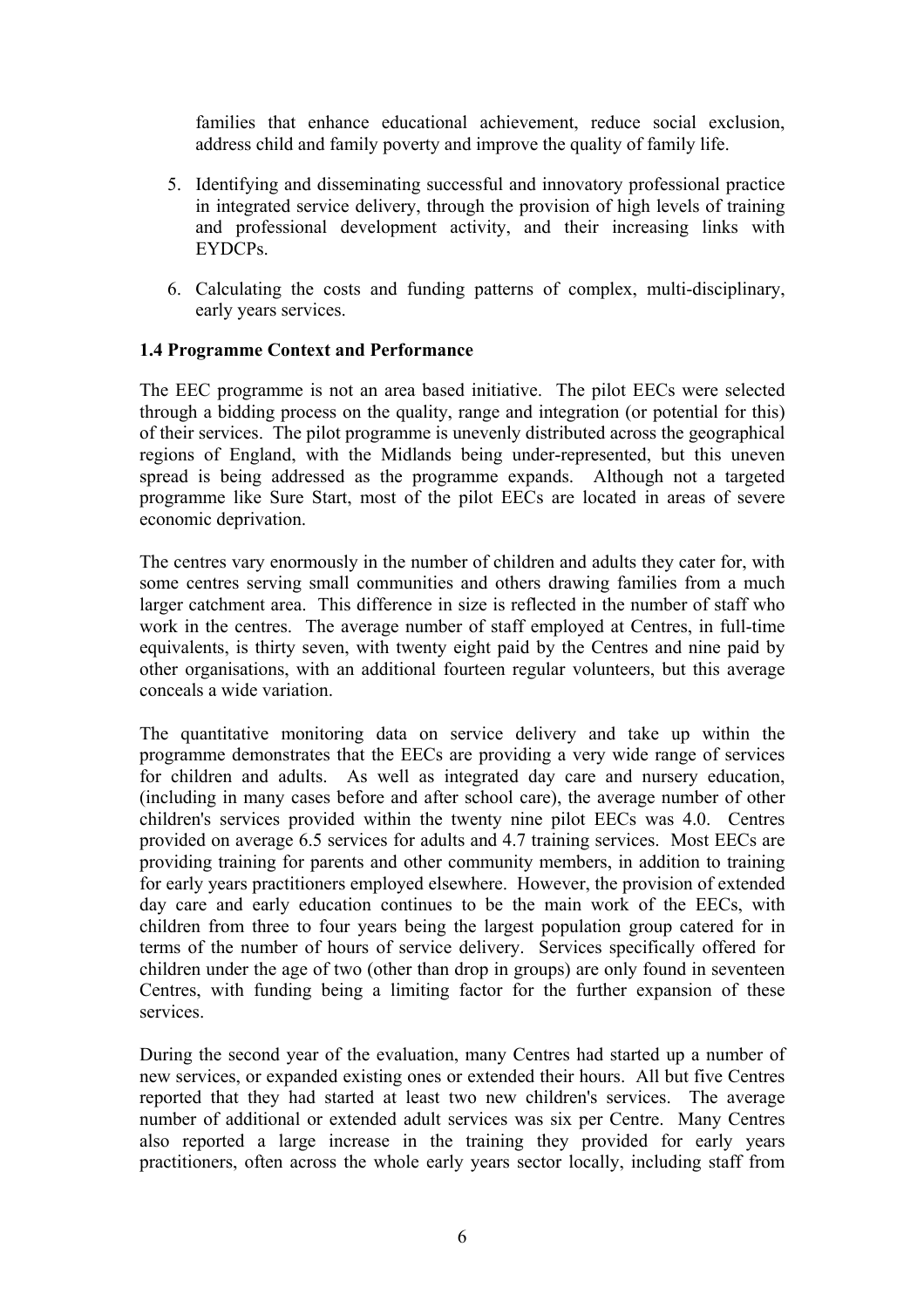the private and voluntary sectors but predominantly for state sector staff. Much of the training offered this year has been in close collaboration with the local EYDCPs. Many EECs have achieved a high profile locally and nationally over the last year. This is reflected in the large number of visits they have received from practitioners working elsewhere, and the participation of some EEC in national early years research projects.

Analysis of the characteristics of service users indicates that the majority of attendances at services for adults were by people not in paid employment, and it appears that Centres are being successful in reaching people from ethnic minority groups.

# **1.5 Conceptualising Integration Within the EEC Programme**

Further progress has been made on conceptualising 'integration' within the EEC programme this year. Four defining features of an integrated early years service have been identified within the programme:

- a shared philosophy, vision and agreed principles of working with children and families;
- a perception by EEC users of cohesive and comprehensive services;
- a perception by EEC staff teams of a shared identity, purpose and common working practices;
- a commitment by partner providers of EEC services to fund and facilitate integrated services.

The pilot EECs remain at different stages of development in their realisation of these four defining features. Many EECs are devoting considerable staff development time to developing this coherence in their philosophy and practice.

There remain two types of EEC within the pilot programme: *single site EECs* and *network EECs*. Within the pilot programme there are twenty two single site EECs and seven network EECs. However, analysis shows that these two broad categories mask a range of different organisational features. Single site EECs can be single buildings with a variety of functions or several buildings offering multiple but discrete functions within a 'campus'. The network EECs can also be differentiated by their organisational characteristics. Some networks have constituent settings that are geographically close enough to be thought of as 'neighbourhood' networks, while others are made up of more 'distanced' sites. Some of the constituent sites within a network are offering a 'specialist' service, such as support for children with special educational needs, while others are offering services of a more 'generalist' nature. Some network EECs have a central 'hub' site and outreach 'spokes' of service delivery on other sites. Other networks are made up of self standing 'island' sites with a linking mechanism or 'ferry' which coordinates the services. Networks also vary in the nature of their strategic management structure, with some being 'internally directed' from within the network sites and others being 'externally directed' by an officer of their local authority or local Partnership. These categories are not discrete. For example, a network may be 'distanced', 'specialist' and 'externally directed' or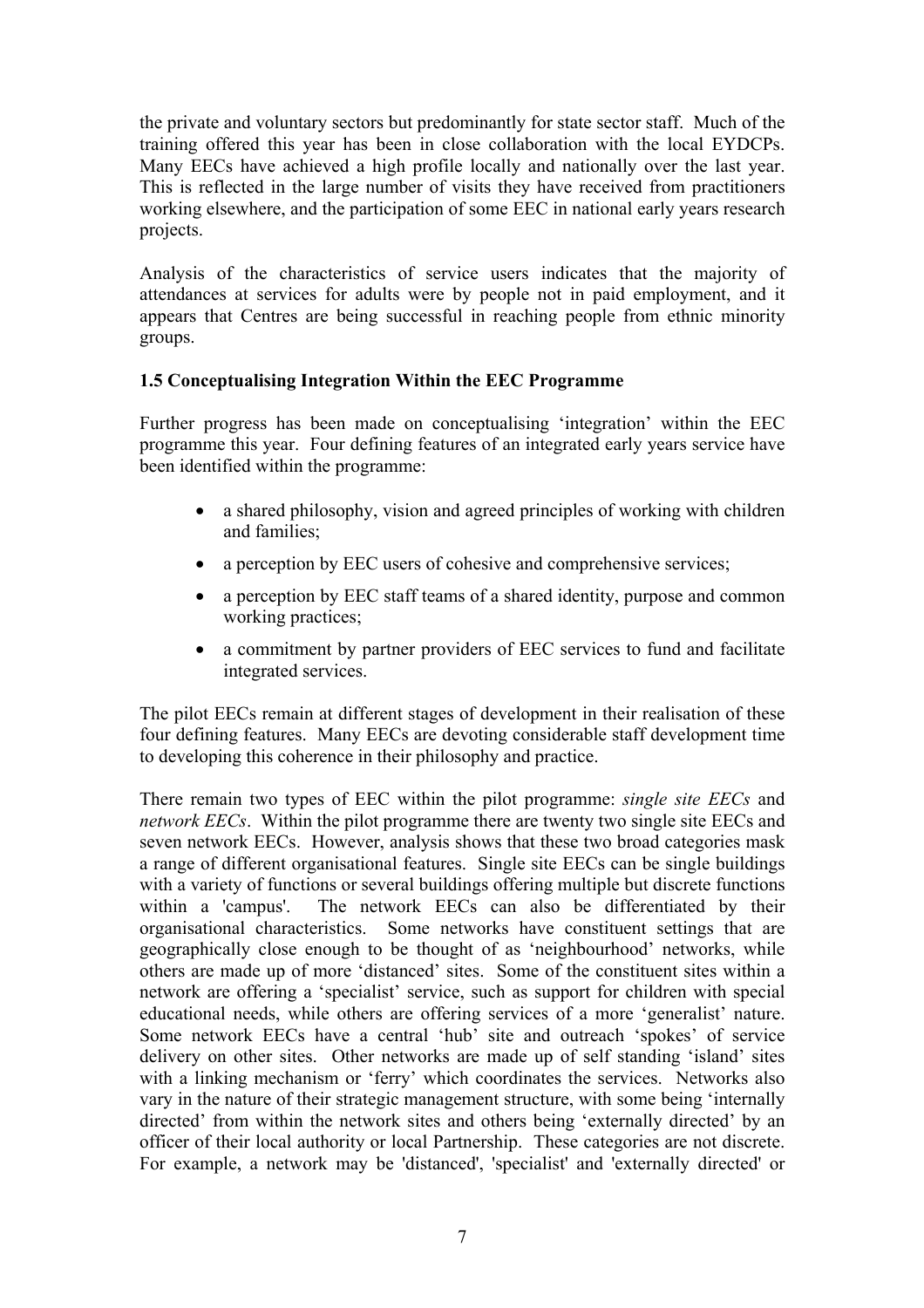another could be both 'neighbourhood' and 'generalist'. This typology will undoubtedly continue to evolve as the programme develops.

Four basic models or approaches to integration can be identified in operation across the pilot EECs:

• *A Unified Model:* with amalgamated management, training and staffing structures for its services, which may be delivered by different sectors but are closely united in their operation.

• *A Coordinated Model*: where the management, training and staffing structures are synchronised so that the various services work in harmony but remain individually distinct.

• *A Coalition Model*: where management, training and staffing structures of the services work in a federated partnership. There is an association and alliance of the various elements but they operate discretely.

• *A Hybrid Model*: This model indicates that the EEC is strategically operating with a mixture of the above models to achieve its full range of services, with no one model dominating.

It should be noted that these are not always discrete models. An EEC may have aspects of more than one of the four models operating within different elements of their services. Over the last twelve months, the pilot EECs have evolved their approach to integration, with many more developing a unified approach. However, for some EECs, particularly networks, a coordinated or coalition model may be more appropriate.

# **1.6 EEC Enabling Factors**

The evaluation evidence demonstrates the progress over the last year on improving three structural aspects of effective integrated service delivery: funding, leadership and management, and local embeddedness.

**Funding:** Most pilot EECs grew out of pre-existing nursery schools and the main collaborating partner for the EECs continues to be Local Education Authorities, followed by the DfES. There is some evidence of a withdrawal of local Social Service Departments as funding partners in a number of EECs over the last twelve months. The pilot EECs have continued to successfully negotiate a wide range of other funding partners in the delivery of their services at local, national and European level, particularly developing their links with Sure Start, EYDCPs, Single Regeneration Budget initiatives and Health Trusts. However, sustaining this complex mix of funding consumes a large amount of management time and energy. We have also found a range of different charging practices for EEC services across the programme, with ten out of twenty nine EECs now charging for certain elements of their services.

**Leadership and Management:** There have been substantial changes in half of the EEC senior management teams and management structures over the last twelve months, which reflects the rapid growth and evolution of the EECs. The evidence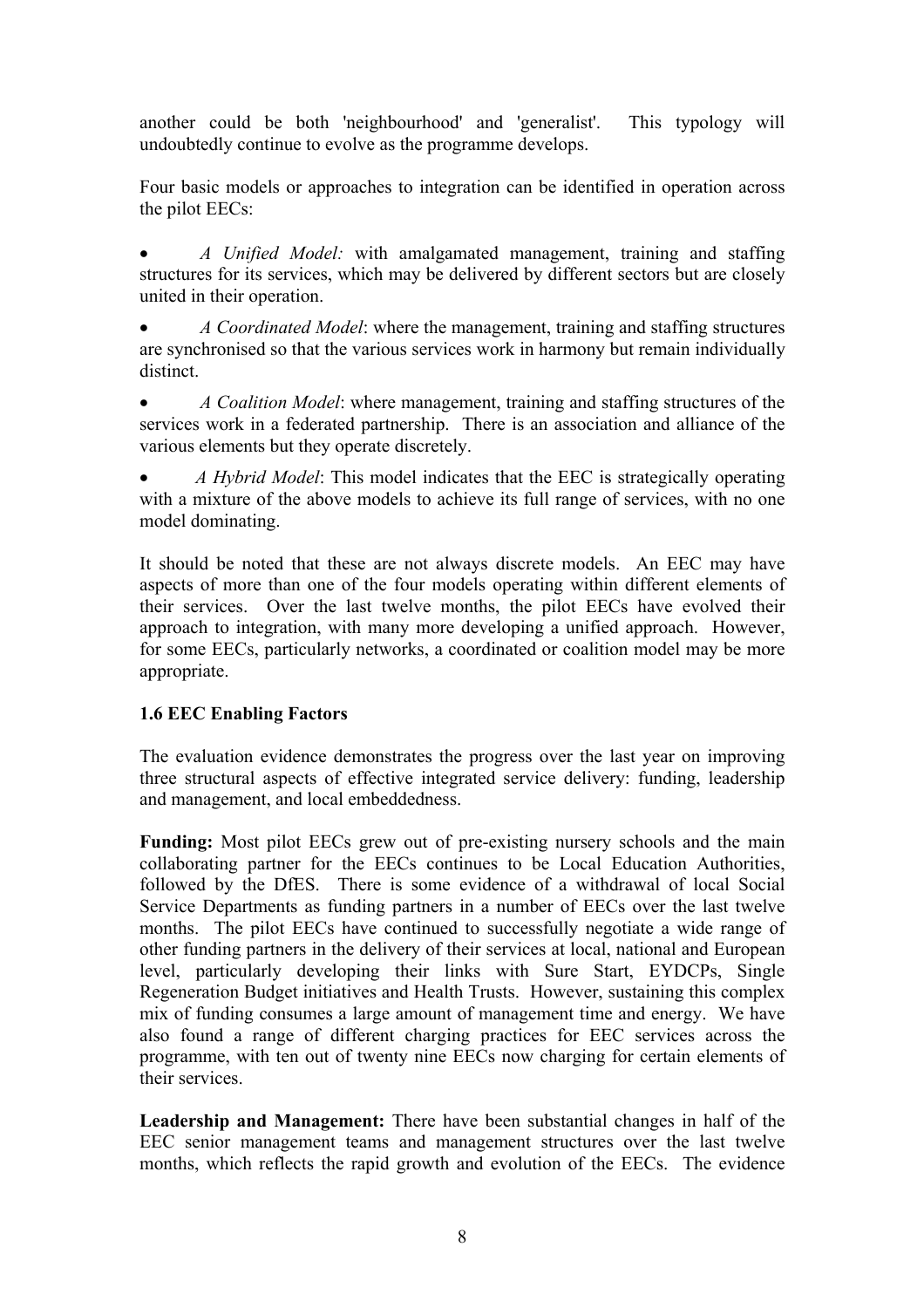also shows that many EEC leaders continue to be operating under extreme pressures. Particular pressures identified this year included sustaining funding, recruiting and developing multi-disciplinary staff teams, managing organisational change and maintaining their services through major building programmes. There has been more recognition of these pressures at programme level and more support provided to EEC leaders, of which EEC managers are appreciative.

**Local Embeddedness:** In most cases, the pilot EECs have become more embedded within their local authority and local EYDCP strategic planning and action over the last year. There is evidence of an increasing recognition by EYDCPs of the potential of the EEC programme at local level to support the achievement of their targets, particularly with regard to quality improvement, assurance and training. The strategic links with EYDCPs are reflected by the extent to which they ensure:

- representation of the EEC management on Partnership committees;
- a key role of the EEC in the EYDCP strategic plan;
- the EEC has visibility and is viewed as an important resource for the deliver of local early years policy.

However, in some cases there remains an urgent need for both local authorities and EYDCPs to recognise more fully the potential role of their EEC in the development of their local early years services.

# **1.7 Innovatory and Successful EEC Practice**

Over the last year the EEC programme has begun to encourage centres to identify and promote aspects of their practice where they have a particular strength. This strategy has enabled EECs to play to their strengths and also taken a certain amount of pressure off them to excel at everything. Analysis of the successful practice themes, and the frequency of their identification in the pilot EECs, demonstrates that the EEC programme provides a rich source of successful practice which covers a wide spectrum of professional issues and a wide range of professional contexts. This year's annual reports provided extensive evidence of innovative and effective strategies in each of these areas of professional practice. These themes provide a useful starting point for the development of the successful practice publications which are planned as part of the EEC programme dissemination strategy. This report does not present the detailed evaluative evidence on the themes as this will be disseminated in other EEC publications. The analysis does, however, provide an indication of where this successful practice lies and what the strengths of the current programme are. Areas of successful and innovatory practice include quality early education and care for  $0 - 3s$ and Foundation Stage; special needs; multi-professional team building; effective training strategies; literacy (family and English as an additional language); men's involvement in services; parental involvement; outdoor provision; supporting young parents; information and communications technology; extended day and holiday care; creativity; and preventative health strategies.

The majority of pilot EECs have considerably increased their training and dissemination activity over the last year, with many working closely with their local EYDCP. EECs are employing a wide range of dissemination mechanisms and forums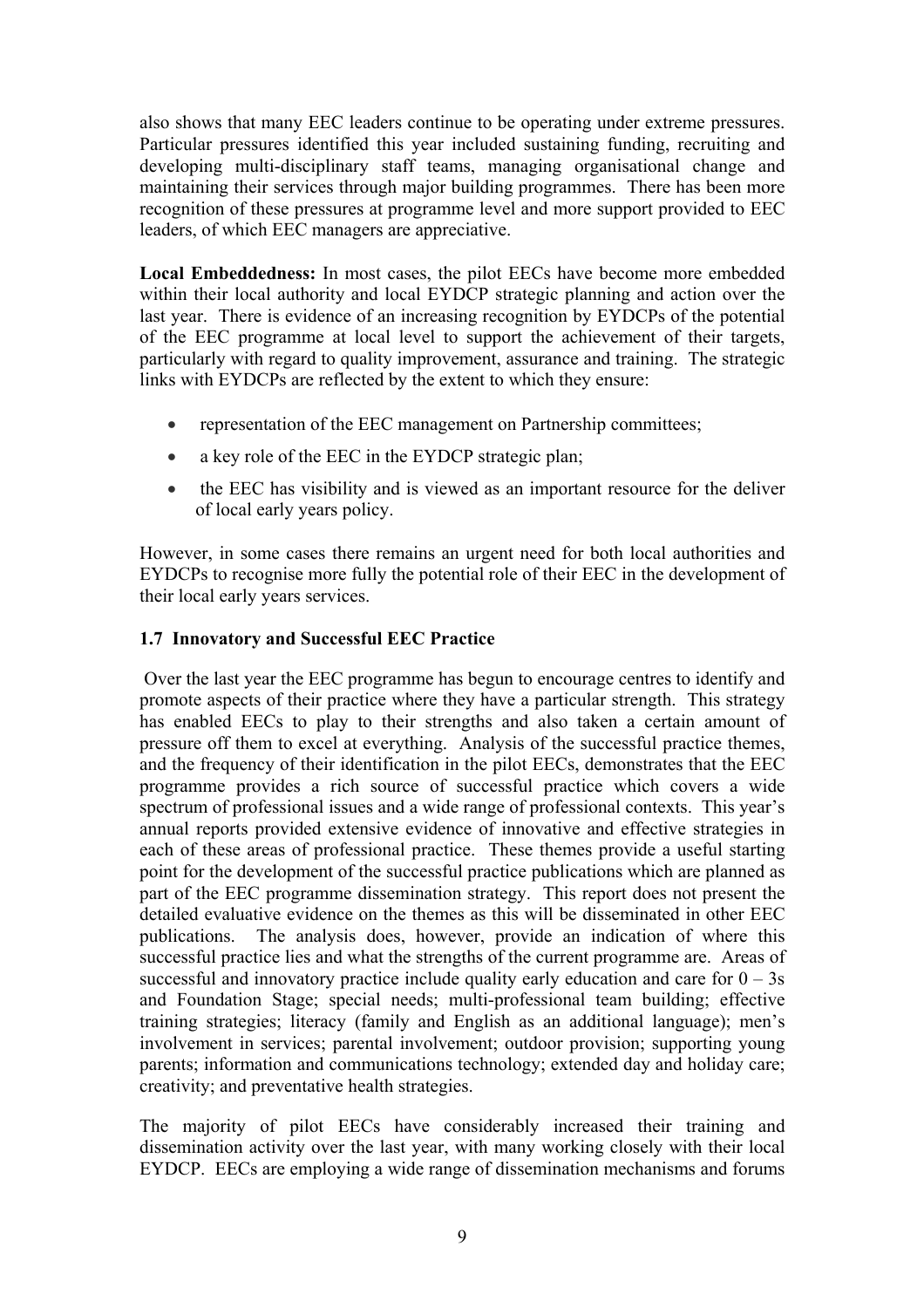to share this practice, demonstrating that they are taking their role as disseminators of good practice very seriously and devoting considerable time and energy to this activity. At programme level these strategies are being coordinated and incorporated into a national dissemination strategy for the EEC programme. However, this year a few pilot EECs remained at too early a stage of development to participate fully in this activity.

The EEC programme has successfully raised its profile locally, nationally and internationally over the last year, resulting in an increased recognition of the quality of its innovatory practices. The increasing number of local, national and international conferences, publications and visitors reflects the success of the programme's dissemination strategy.

# **1.8 EEC Strategies and Benefits**

Analysis of a sample of detailed case studies of EEC users revealed the characteristics of the families, the pattern of their service use, the professional strategies employed to support them and the perceived benefits of the services to children, families and practitioners.

**EEC Families:** A range of family types with different levels of family need are accessing the EEC services, with the largest family type being couples with children, but also substantial numbers of lone parents being catered for. Smaller numbers of young parents and grandparents with care responsibility were also identified within the EEC families. Although many EEC families are functioning well, the case studies reveal that significant numbers of EEC families are experiencing a range of stress factors which may put them at risk of family breakdown, including unemployment, low income, special needs, mental health problems, Child Protection, asylum seeking, drug or alcohol dependency and criminality. The EEC services are generally responding well to the wide range of needs generated by these stress factors through their ability to provide a wide range of professional strategies. It is precisely this diversity in the nature of the professional response to family need that is a particular feature of the EEC programme. The integration enables a multi-professional and multi-faceted response to be crafted around an individual family and this in turn enhances responsiveness, flexibility and, ultimately, effectiveness. Further analysis of the professional strategies employed in the case studies reveals three core characteristics of integrated EEC services:

- 1. *their specialised, coordinated and planned application* to professionally identified need;
- 2. *their individualised nature*, being shaped and created in response to the particular needs of a family or individual;
- 3. *their non-judgemental, respectful and empowering character*, acknowledging cultural and social diversity, and encouraging agency and responsibility within the family.

The case study evidence shows that EECs have the ability to channel the broad policy aims of the programme to meet the individual needs of families in flexible and diverse ways.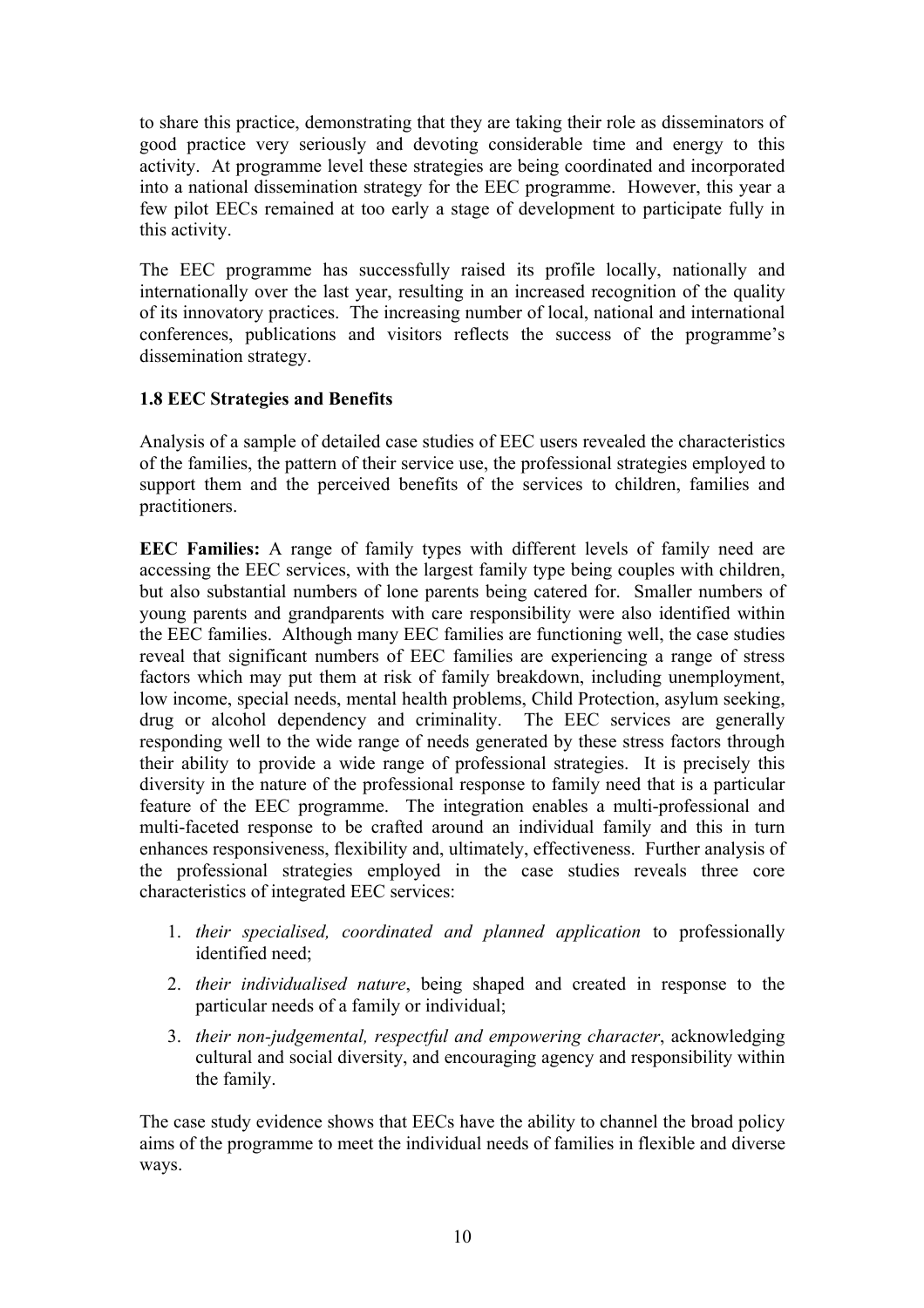Patterns of EEC Service Use: While it should be emphasised that each family's pattern of service use is individual and responsive to their particular needs at a point in time, the case studies indicate some emerging patterns of service access and use within the cohort of EEC families. Although large numbers of adults are accessing services, the most used services are those that are focused on children: childcare, early education and family support. Further analysis of the pattern of service use by EEC families reveals four key lessons for service providers:

- 1. Adult family members often access support services for their own needs only after, and often through, an acknowledgement of their children's needs.
- 2. The nature of the first contact with a family is critical in determining how a family will access and benefit from the EEC services.
- 3. The wide range of services provided through the EECs, particularly those which might be perceived as being of a more unusual or specialist nature for an early years service e.g. legal, financial or housing advice, can provide much needed support a critical point in a family's history.
- 4. The pattern of use of EEC services varies as a family history develops, with families needing and accessing services more or less intensively at different points in their life cycle. Centres needed to be able to respond flexibly to this dynamic of need.

The case study narratives reveal that families use the EEC services in a dynamic and, often, unpredictable way. The case studies provide clear evidence of the multifaceted nature of the needs of families and the multi-professional responses that EECs are managing effectively to integrate into their work with families.

**Perceived Benefits:** The case studies also provided detailed evidence on the perceived benefits of the EEC programme for children parents and families and practitioners.

**Children:** There is continuing evidence this year of the benefits to children who experience the EEC services, including enhanced social competence, enhanced cognitive development, early remediation of special needs, reduction in Child Protection orders and the number of Children in Care and improved physical well being.

**Parents and Families:** There is increased evidence this year of a wider range of benefits to parents and families who access EEC services. These benefits include improved family relationships and well being, reduction in isolation and increased participation in social activity, improved parenting skills, less stress and improved mental health, higher self esteem and confidence, higher aspirations, increased access to adult training, increased employment and reduction in benefits dependency, reduction in family breakdown, increased involvement of fathers, reductions in debt and poverty, improved language and literacy levels, increased education for teenage parents, improved physical health and reduction in alcohol and drug dependency. There are also important lessons to be learned from families where services have failed to support them.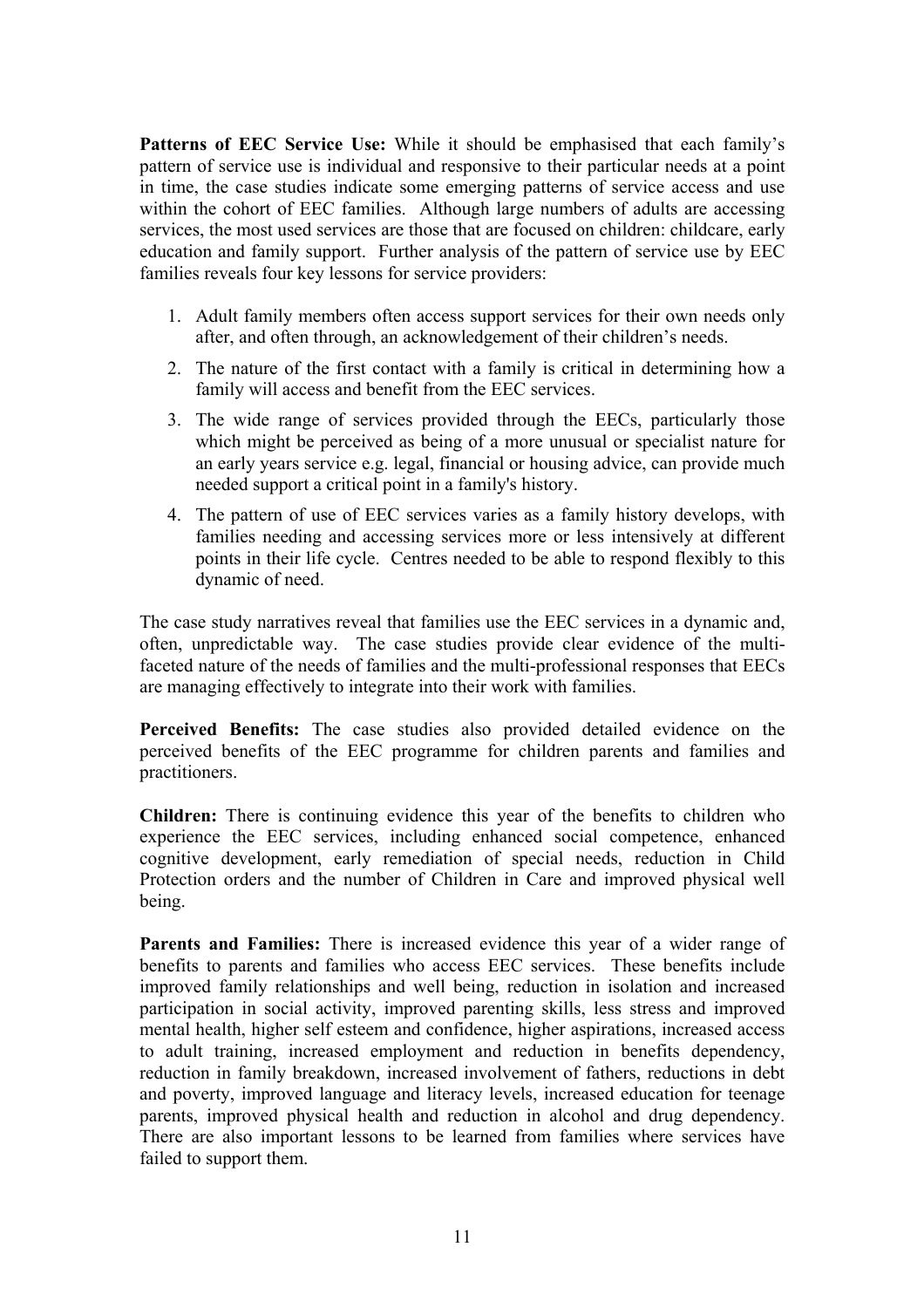**Practitioners:** There is new evidence this year of the benefits to practitioners who access the increasing levels of training and professional development offered by the EECs. These benefits include enhanced professional competence in delivering integrated services, improved qualification levels, improved quality of local early years provision and enhanced opportunities for volunteer involvement in early childhood services.

# **1.9 EEC Programme Costs and Funding**

The evaluation design allows us to provide evidence on the costs and funding of the EEC pilot programme. However, it does not allow us to carry out a full costeffectiveness or cost-benefit analysis.

**Programme Costs.** Calculating the cost of running an EEC is complex, but this year nineteen were able to provide complete information. Among these EECs the running costs averaged nearly £600,000 in the year, but there was considerable variation reflecting the substantial variation in their size. The unit costs of services could only be calculated with confidence in five EECs, and among this group the average cost per child hour of service was £4 and the average cost per adult hour was £10.40.

**Programme Funding.** Sixteen EECs provided information on their sources of income, and this showed that they draw on a wide range of funding sources, with nearly two thirds obtaining money from six or more different sources. The largest single source of funding in the programme is the local education authorities. Between them the local education authorities and the DfES accounted for close to three quarters of centres' income. EEC programme funding from the DfES has increased year on year to achieve the expansion of the programme and to facilitate the development of integration in the pilot EECs. Some of this funding has been used for revenue purposes and some for capital purposes. The amounts centres received from the EEC programme fund in the financial year 2000-1 were equal, on average, to 15 per cent of their income in the reporting year from August 2000 to July 2001.

# **1.10 Programme Development**

The evaluation evidence has identified a wide range of achievements over the last year and highlighted several ongoing challenges. It has also raised some development issues for the EECs individually and for the Programme as a whole.

**Achievements:** The EECs identified a wide range of achievements over the last twelve months. Dominant amongst these were improving the quality of their services, enhancing their links to their local authorities and local EYDCPs, increasing their training and outreach work, increasing the participation of parents in their services and developing their management structures.

**Challenges:** The EECs identified a wide range of challenges that they continued to face in the development of their integrated services. Dominant amongst these were sustaining and increasing their funding, developing their management systems, coping with building work, maintaining staff morale and reducing stress, developing the team vision of integration, improving the quality of their services, improving links with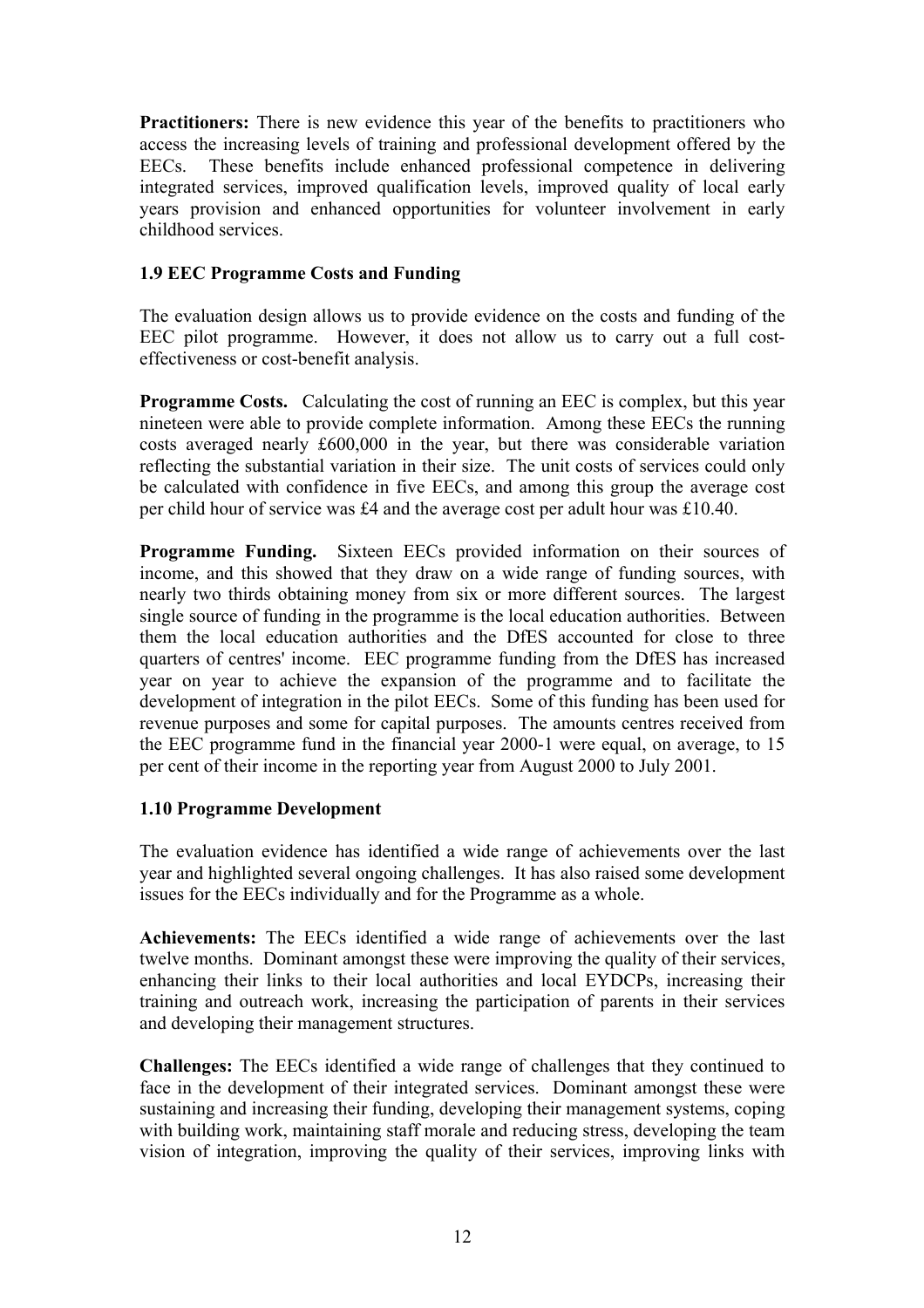their local authority and EYDCP, developing efficient monitoring and evaluation systems, and enhancing the functioning of the EEC networks.

**Programme Development:** The evaluation evidence has highlighted a series of issues which merit further consideration and action as the programme moves forward into a period of consolidation and further expansion. These issues have both policy and operational implications and include:

- 1. Sustaining the complex mix of funding to ensure the viability if the wide range of EEC services.
- 2. Developing access to support and training for leaders of complex, multidisciplinary, and increasingly large, early years settings.
- 3. Ensuring that local authorities and EYDCPs recognise and more fully utilise the EECs within their local strategic planning for early years services.
- 4. Developing further the national dissemination strategy to enhance the ability of the EEC programme to impact more widely and act as a catalyst for change across the early years sector.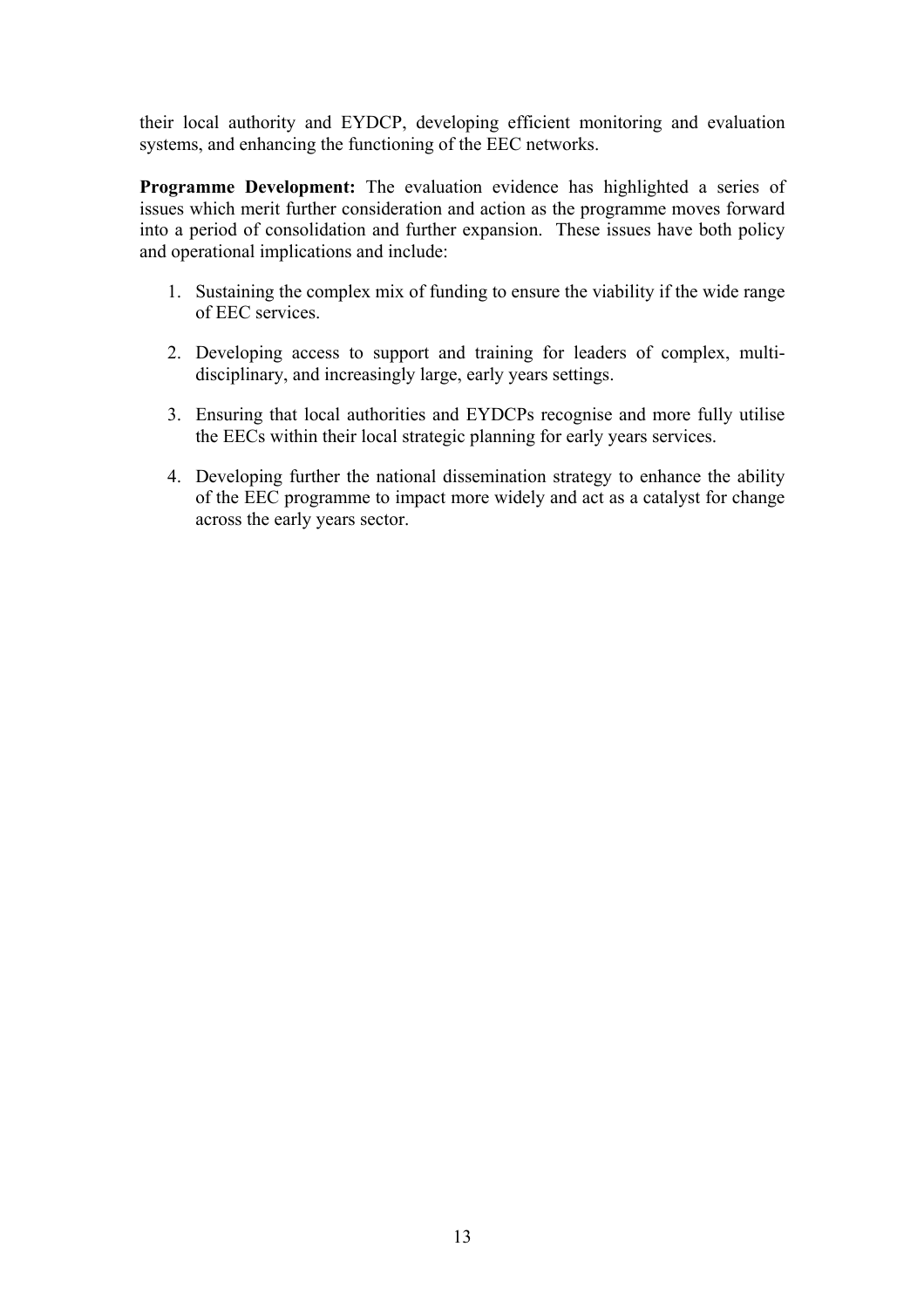# **SECTION 2: INTRODUCTION**

The expansion and improvement of services for young children and families is a high priority for the Government. Their stated intention is to transform the current patchwork of fragmented, and variable quality, early childhood education, care and family support services in England into an accessible, affordable and integrated system of services for all children and families. Since 1997 there has been substantial Government investment to realise this ambitious policy (OECD, 2001). The Early Excellence Centre (EEC) Pilot Programme, launched in 1997, has a key role to play in this national policy agenda. This second Annual Evaluation Report, commissioned by the DfES from the Centre for Research in Early Childhood (CREC), presents evaluative evidence on the performance, functioning and impact of this programme. The evidence presented in this report is drawn from the second year of a three year evaluation and provides interim evidence on the pilot programme.

#### **2.1 The Early Excellence Centre Pilot Programme**

Since its launch in 1997 the EEC programme has been an important element in the Government's broader strategy for raising educational standards, increasing opportunities, supporting families, reducing social exclusion, increasing the health of the nation and addressing child poverty. These Government objectives are increasingly being tackled through 'joined up', integrated approaches to policy development and implementation in all areas of social policy. 'Early Excellence' is intended to make these objectives a practical reality for young children and their families. The programme is also intended to play a key role in raising the quality of local early years provision by sharing good practice in integrated service delivery with other centres and organising training activity for local practitioners.

Centres designated under the EEC pilot programme are aiming to provide innovative models of integrated service delivery and offer:

- high quality and integrated early education and childcare;
- family support, involvement and learning;
- adult education;
- health services;
- practitioner training;
- dissemination of good practice.

Although a key and distinguishing feature of the EEC programme is its emphasis on delivering high quality educational opportunities for both the children and adults who use the services, it acts primarily to exemplify integrated early childhood services in action as a catalyst for change across the sector. The high number of qualified educational professionals on EEC staff teams, in addition to well qualified professionals from other disciplines, such as social work and health, ensure the EECs are able to act as cross sector trailblazers in the development of integrated services. They also operate as professional leaders within their local area, disseminating good practice and offering training and development opportunities to other early years providers, thus raising the quality of early years provision, locally and nationally, and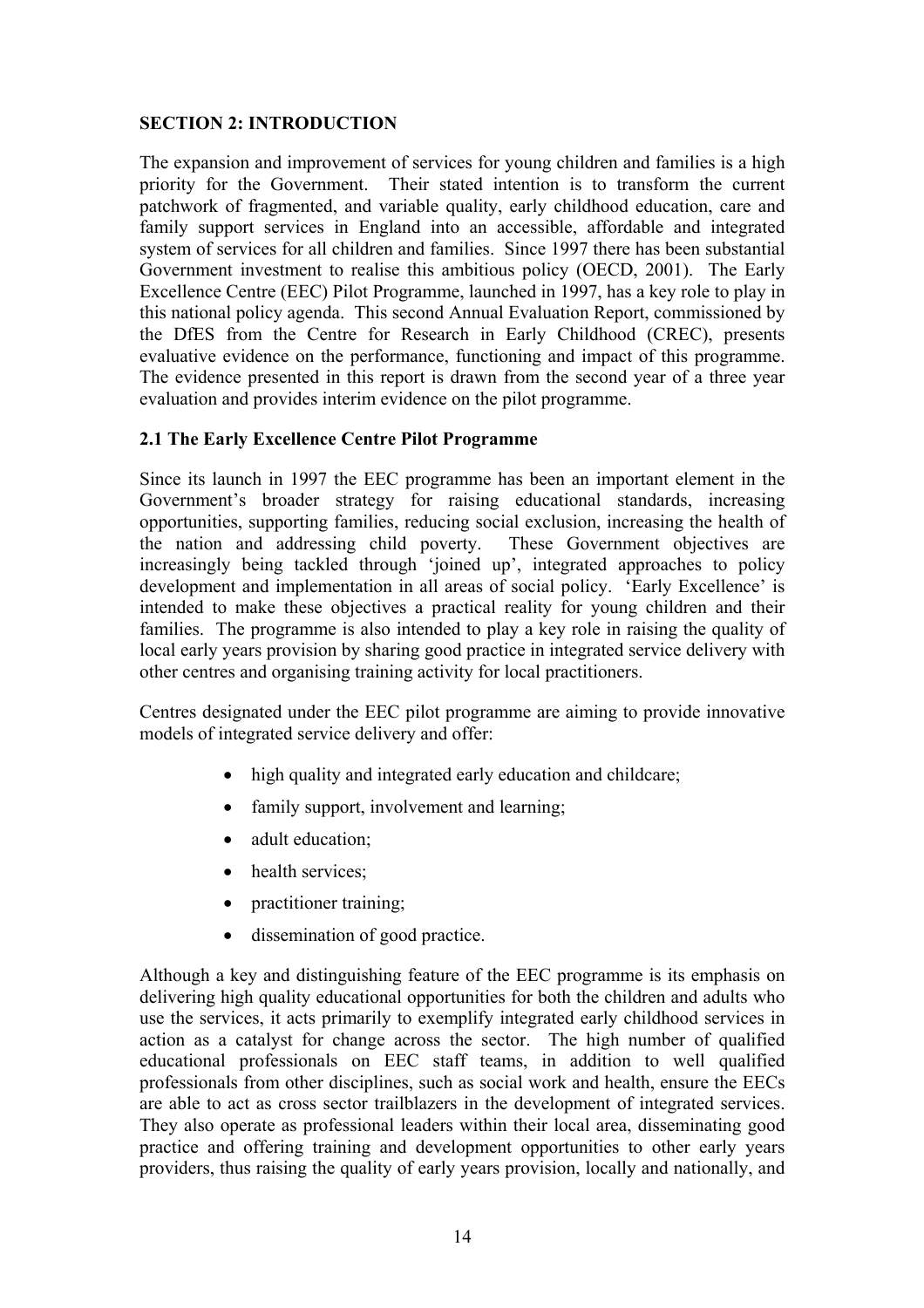encouraging the further development of integrated service delivery. Through these multi-faceted strategies they have the potential, over time, to impact strongly on children's and families' lives.

Last year's evaluation report (Bertram and Pascal, 2000) demonstrated that the pilot EECs are not uniform in their approach to this work and do not offer a single model of integration. In fact, the range of centres designated under the pilot programme were intended to exemplify a diversity of models of integrated service delivery and to demonstrate local responsiveness in the development of their services.

Between 1997 and 1999, there were twenty nine EECs designated under the pilot programme, and it is these centres that are the focus of this evaluation report. In February 2001 a Green Paper, 'Building on Success', announced the expansion of the EEC programme to up to one hundred EECs by 2004, and there is a timetable of new designations currently under way. The newly designated EECs have not been included in this year's evidence gathering but are soon to be subject to a linked, but distinct, process of validated self evaluation, which will provide further evidence on the development of the programme and its impact.

# **2.2 The National Evaluation Strategy**

The national evaluation of the EEC pilot programme began in September 1999, and has now completed the second year of evidence gathering. This report presents evidence on the functioning and impact of the pilot programme during the twelve months from August 2000 to July 2001, and highlights key issues for the further development and expansion of the programme.

It should be noted that many of the pilot EECs are still subject to a number of disruptive developments following their designation: building programmes, recruitment of extra staff, extension of the capacity and range of their services and so forth. The EEC staff and local evaluators have worked against tight timescales and the pressures of these changes to provide the national evaluators with adequate and appropriate data. In addition, EECs have had to develop internal systems of quantitative data gathering and service monitoring for the evaluation this year, which have been new for many of them. It should be recognised therefore, that both the EECs themselves, and the evaluation strategy, are *developing* models. This second Annual Report provides short and medium term evidence on the pilot programme, which continues to be dynamic and evolving.

The EEC programme has a comprehensive national and local evaluation strategy, which aims to:

- document how different forms of integrated provision work in different local contexts;
- identify and disseminate good practice in the delivery of quality integrated services for children and families;
- identify the benefits of integrated services for those who use them;
- demonstrate the costs and funding of the EEC programme.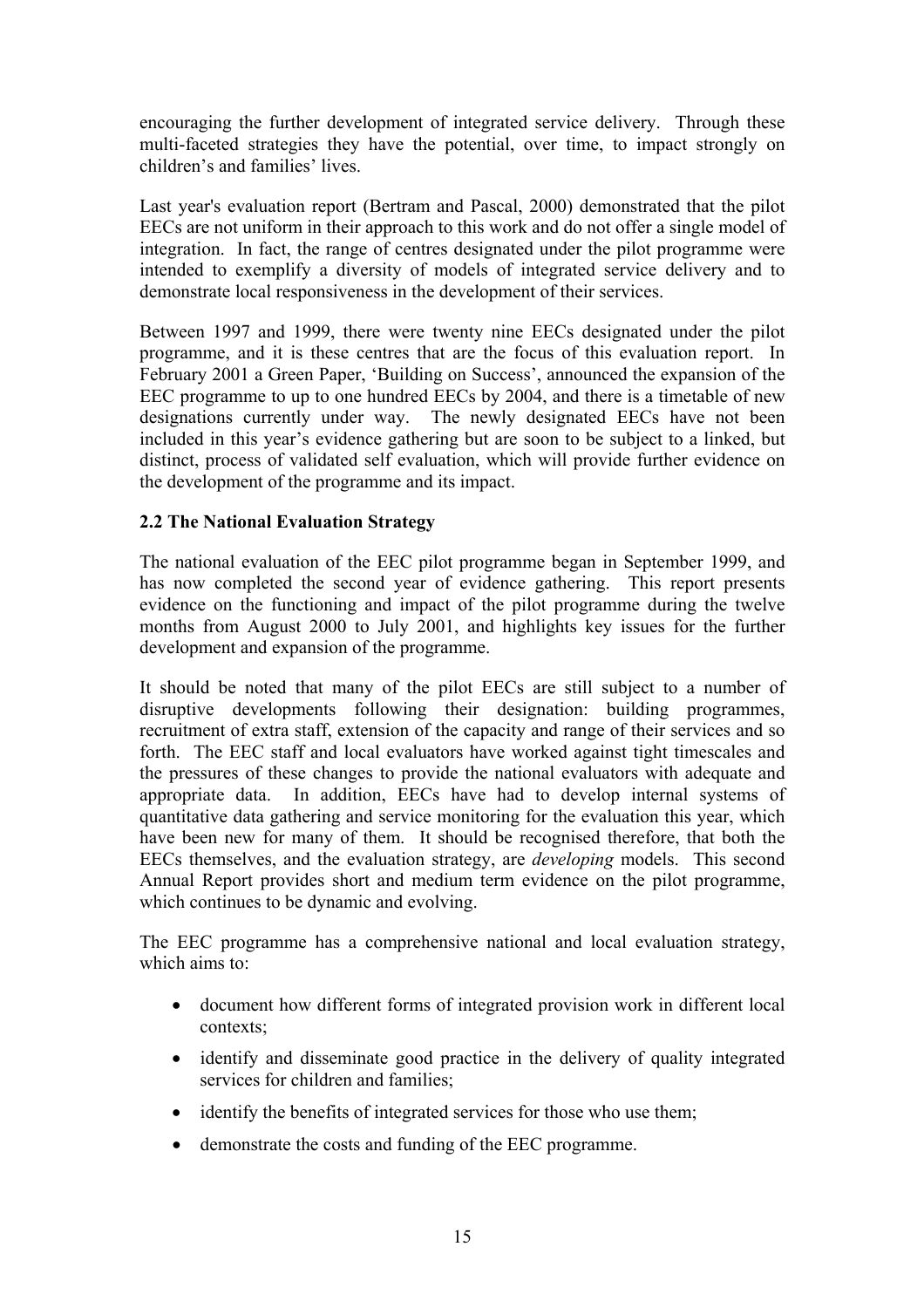The intention of the evaluation is to highlight issues for policy and practice, and to inform the future development of the programme. A more detailed description of the evaluation methodology and the instruments employed is provided in Appendix A.

The evaluation design promotes a model of validated self evaluation within each EEC, where evidence is gathered against an agreed set of common indicators (Pascal and Bertram et al, 1999). Each EEC is supported by at least one local evaluator, normally but not exclusively, an independent academic specialist in the field of early childhood. Together, they gather five interlinked data sets which form their annual local evaluation. These data sets include:

- Annual evaluation report on EEC functioning;
- Case studies of EEC children, families, practitioners and other professionals trained by the EEC.
- Monthly quantitative monitoring data;
- Annual costs and funding data;
- Annual EEC ward data on poverty and employment.

The second year local evaluation reports were submitted to the national evaluation team at CREC for validation and meta-analysis in July/August 2001. The analysis was carried out during the period from August – December 2001. This report forms the second of three annual national evaluation reports on the functioning and effectiveness of the EEC programme and is based on returns from all twenty nine pilot EECs.

# **2.3 Reporting the Evidence**

The second year evaluation evidence is presented in this report under five thematic studies.

**Theme 1: Programme Context and Performance Study:** Section 3 of the report provides year two evidence on the context nationally and locally of the pilot EECs. It reports on the geographical distribution of EECs, the population characteristics of the locality, the range and level of services delivered and the level and pattern of service take up and the characteristics of service users. Evidence of service development during the year is also presented.

**Theme 2: Programme Implementation Study:** Section 4 of the report provides year two evidence on the functioning of the pilot EECs. It highlights and describes the approach to, and models of, integration currently operating within the pilot programme. Evidence is also provided on the nature and origin of the EECs' integration, their contributing partners, and the extent of their local embeddedness. Detailed evidence on successful practice in integrated service delivery is not presented in this report but will be published later in a series of guides. However, this section does identify where successful practice exists and describes in some detail some of the contextual, enabling and environmental factors which facilitate it.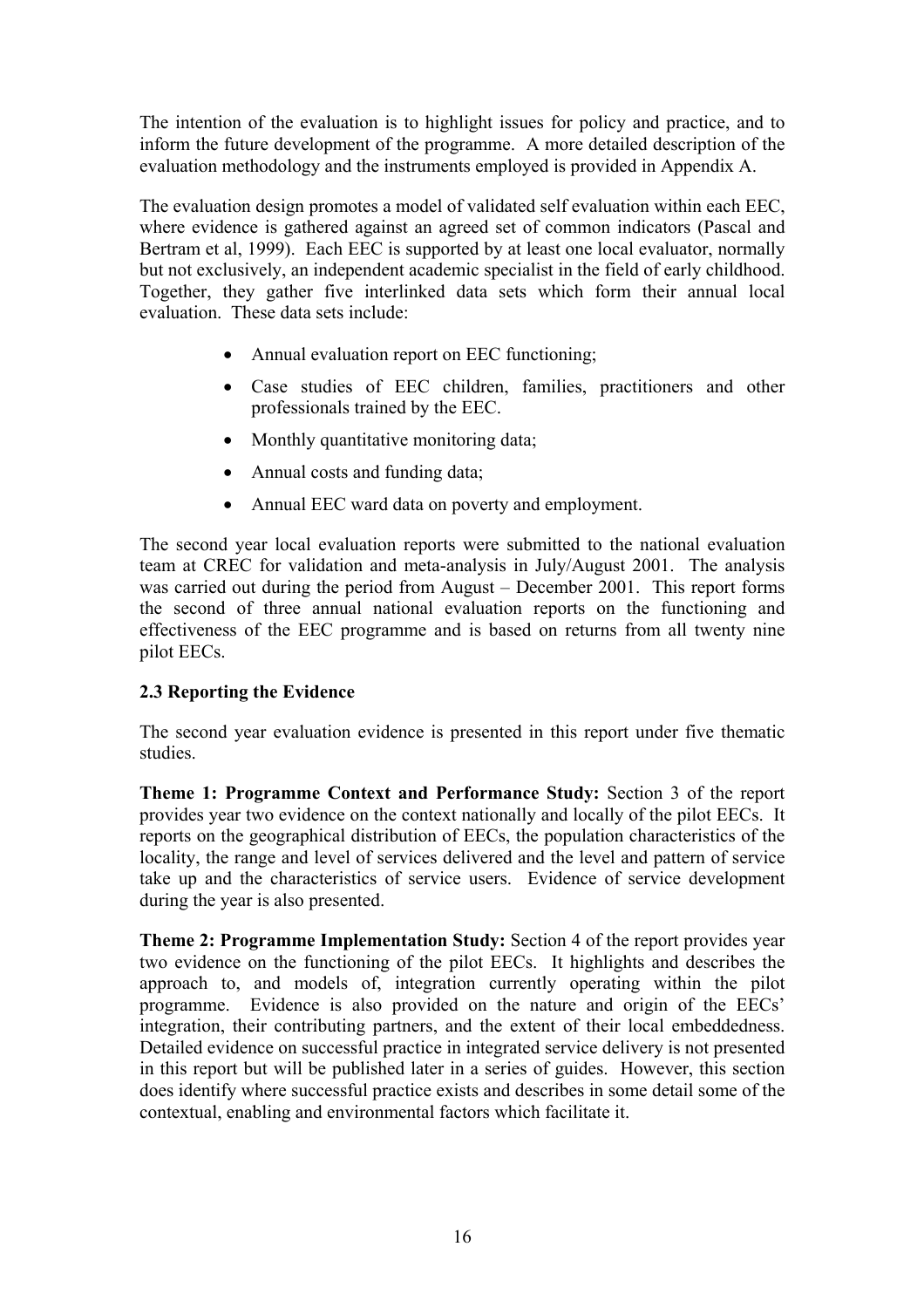**Theme 3: Programme Strategies and Benefits Study:** Section 5 of the report provides qualitative case study evidence on the perceived short and medium term benefits of the EEC services for children, parents, families and practitioners, and analyses the professional strategies used by the EECs that have contributed to these benefits. It also identifies the range of family types that are accessing the EEC services and the levels and kinds of stress in families with which EEC services are dealing.

**Theme 4: Programme Costs and Funding Study:** Section 6 of the report provides year two evidence on the costs of setting up and running the twenty nine pilot EECs. It also looks at the sources of income drawn on by the centres, and the contribution to the capital and running costs made by the DfES EEC programme budget.

**Theme 5: Programme Development Study:** Section 7 provides evidence on the main achievements of the EECs over the last year and the perceived challenges that they continue to face in the further development of their integrated services. A series of development issues for the programme and the individual EECs are identified.

Each of these thematic studies are self standing, offering evidence on key elements of the evaluation brief. However, each study should not be considered in isolation, as they interrelate and, cumulatively, provide an overall picture of the development of the programme and the complexity of the transformative processes that are underway in each of the EECs.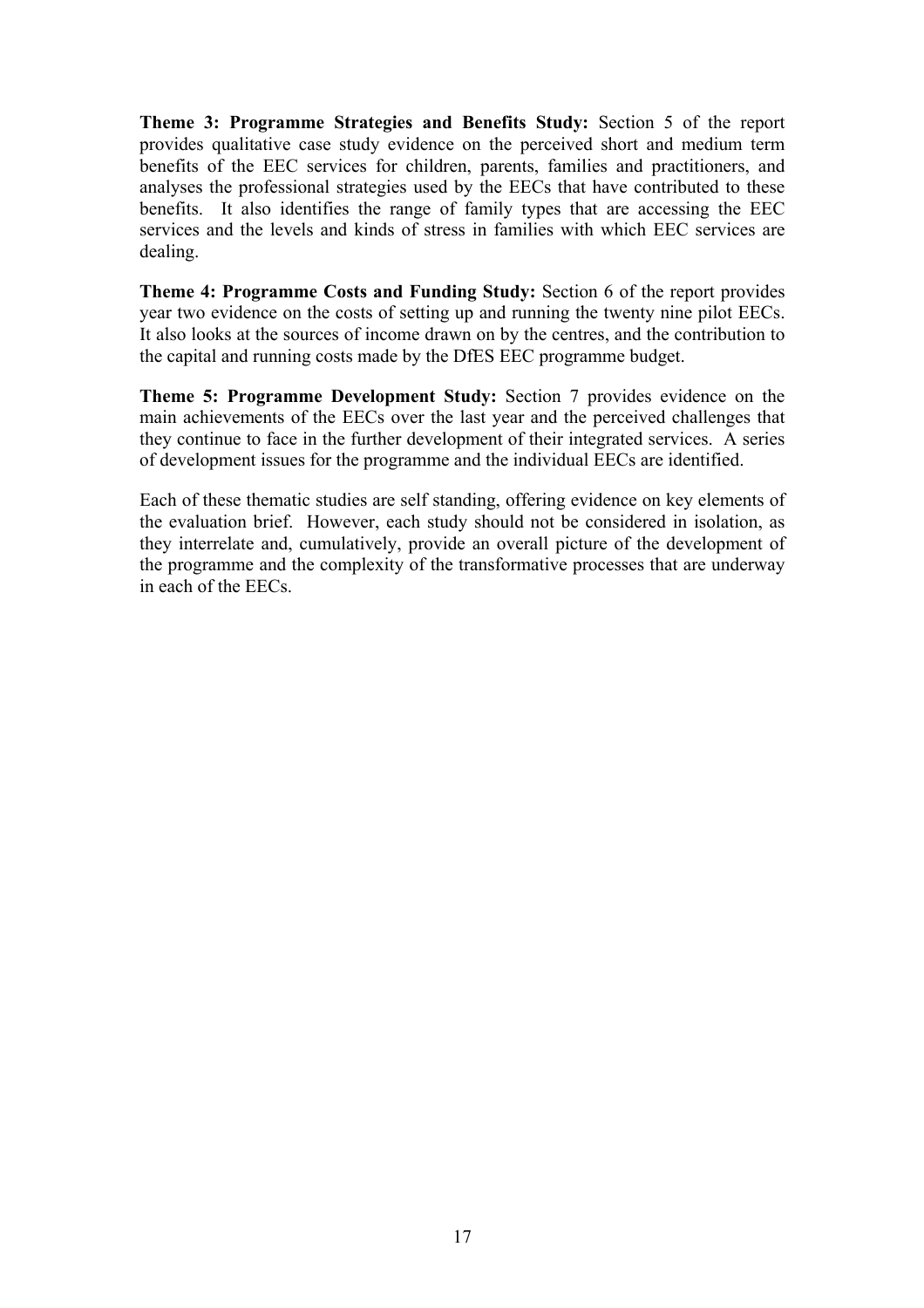# **SECTION 3. PROGRAMME CONTEXT AND PERFORMANCE STUDY**

#### **3.1 Methodology of Programme Context and Performance Study**

This section of the report describes the context, nationally and locally, of the pilot programme. It reports on the geographical distribution of EECs, the population characteristics of the localities, the range and level of services delivered the level and pattern of service take up and the characteristics of service users. Evidence of service development during the year is also presented. Details of analysis of attendances at sessions is provided in Appendix B.

Primary and secondary data from a variety of sources were drawn on by the national evaluation team for this part of the evaluation.

- Ward level data provided poverty and employment levels for each EEC.
- Monthly quantitative monitoring returns from EECs gave data on service provision levels of attendance, the age of children using services, the age, gender, ethnicity, employment and marital status of adult users, and the training of practitioners.
- The annual evaluation reports of the EECs gave additional information, illustrating and expanding the basic quantitative data.

#### **3.2 Location of the Pilot Centres**

EECs are intended to be models of good practice and integration. Selection of centres for the EEC pilot programme was based primarily on judgements about the quality, range and level of integration of services, or potential for this, following an open invitation for providers to submit proposals. Selection for inclusion in the programme was not made on an area basis or on local socio-economic factors. The EEC programme is therefore not an area-based or specifically targeted initiative. This makes it different in nature from other government programmes like Sure Start, which are clearly targeted, and focused on particular neighbourhoods. However, examination of the geographical distribution of the pilot Centres and the characteristics of their local populations have formed part of this evaluation.

# **3.2.1 Geographical Location of the EECs**

A horizontal line drawn across a map of England through Sheffield and another drawn through Milton Keynes would roughly divide the country into three sections, North, Midlands and South. Distribution of the twenty nine pilot EECs across these broad bands shows the North has fifteen, the South has twelve and the Midlands has two. Most pilot EECs are located in two large conurbations, that is, the urban corridor that runs from Merseyside through Manchester to Yorkshire, or in London. The pilot programme has some spread across the country, in that all Government Office Regions have at least one EEC, but central England has been relatively underrepresented. However, new designations of EECs are beginning to alter this geographical distribution.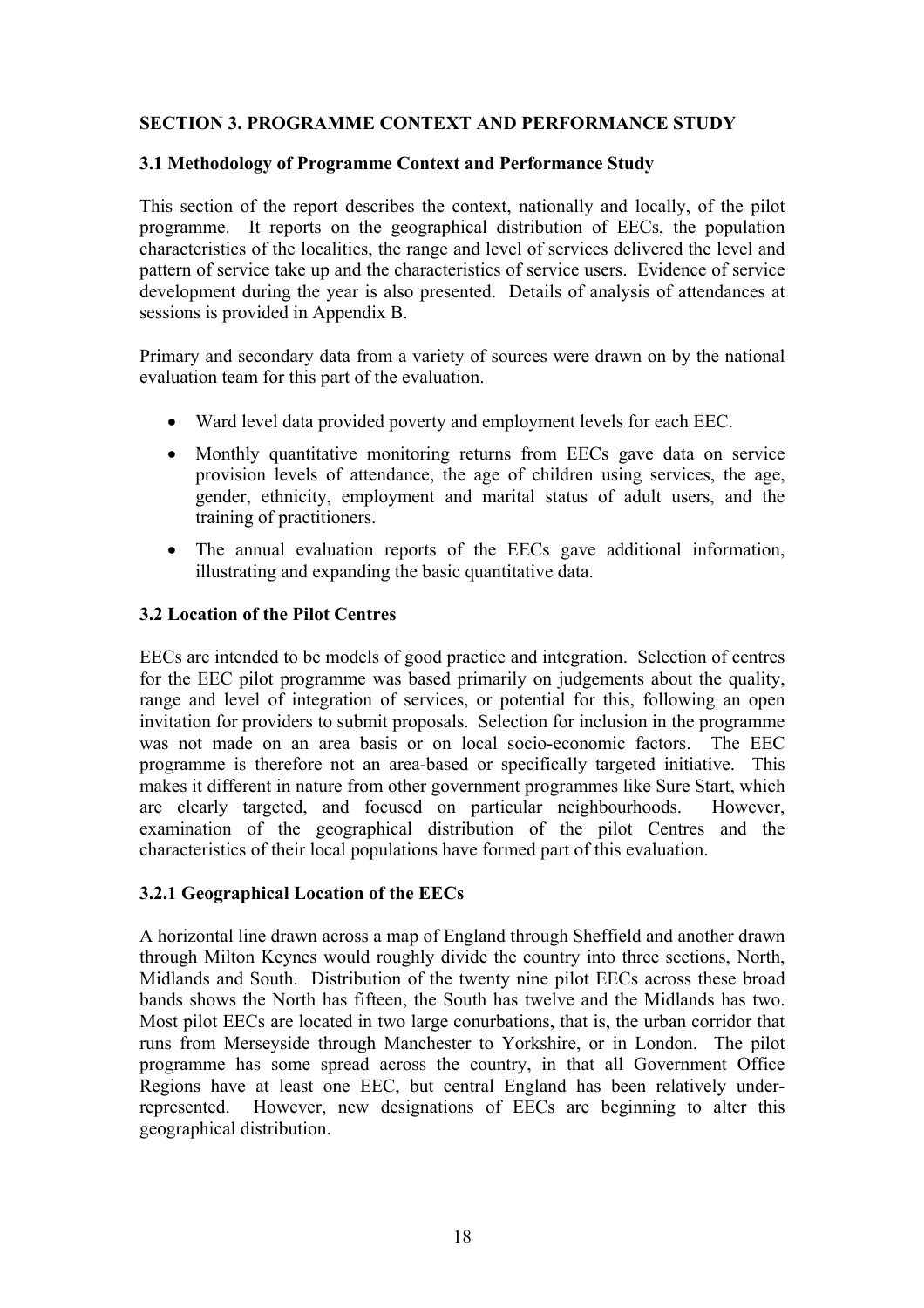# **3.3 Characteristics of Populations in EEC Neighbourhoods**

Ward level data on poverty and employment rates among families in the local populations served by the EECs have been obtained from the Social Disadvantage Research Centre at Oxford University. Receipt of Income Support (IS) or Incomebased Job Seekers Allowance (JSA-IB) has been taken as prime indicator of severe income poverty. As these benefits are only available to people not in paid employment (of more than sixteen hours) this indicator also represents nonemployment. Data for 1999 - the most recent available at the time of writing this report - has been used.

Although the EEC pilot programme is not an initiative targeted on deprived areas, more than half of the pilot EECs are located in areas of economic deprivation. As an indication of this, Table 1 shows the proportion of wards where EECs are located that fall within the 20 per cent of wards in England with the highest proportion of children under five living in families receiving IS or JSA-IB. Ten out of the twenty nine EECs are located wholly outside these wards.

# **Table 1: Poverty in EEC Localities**

**EEC position in relation to the 20% of wards in England with the highest proportion of children under five living in families in receipt of IS or JSA-IB** 

- 17 centres are located within the 20% of wards with the highest % of children 0-4 in families on IS/JSA-IB. Of these, one is a multi-site Centre with one site in the highest 20% of wards and one not. One is a multi-site Centre with two sites in the highest 20% or wards and one not.
- 12 centres are not in the 20% of wards with the highest % of children 0-4 in families on IS/JSA-IB

The proportion of children aged 0 to 4 living in families receiving IS or JSA-IB ranged from a minimum of 8 per cent to a maximum of 68 per cent - a considerable variation.

Two other indicators were examined: percentage of children aged five to fifteen living in families receiving IS or JSA-IB, and number of lone parents receiving IS. The results were similar: only a minority of EECs were wholly outside the 20 per cent of wards in England with the highest level of the indicator.

# **3.4 Match of EEC Users to Local Population**

In their annual reports the EECs were asked to examine the match between the social and demographic characteristics of the users of their services and their local population, focusing on groups who are likely to be particularly in need of Centre services. To do this EECs could use the local area data supplied by Oxford University and data collected as part of the quantitative monitoring process (see appendix A for example of monitoring instrument), together with their own survey and interview data.

Of the twenty nine EECs, eighteen made some assessment, though their conclusions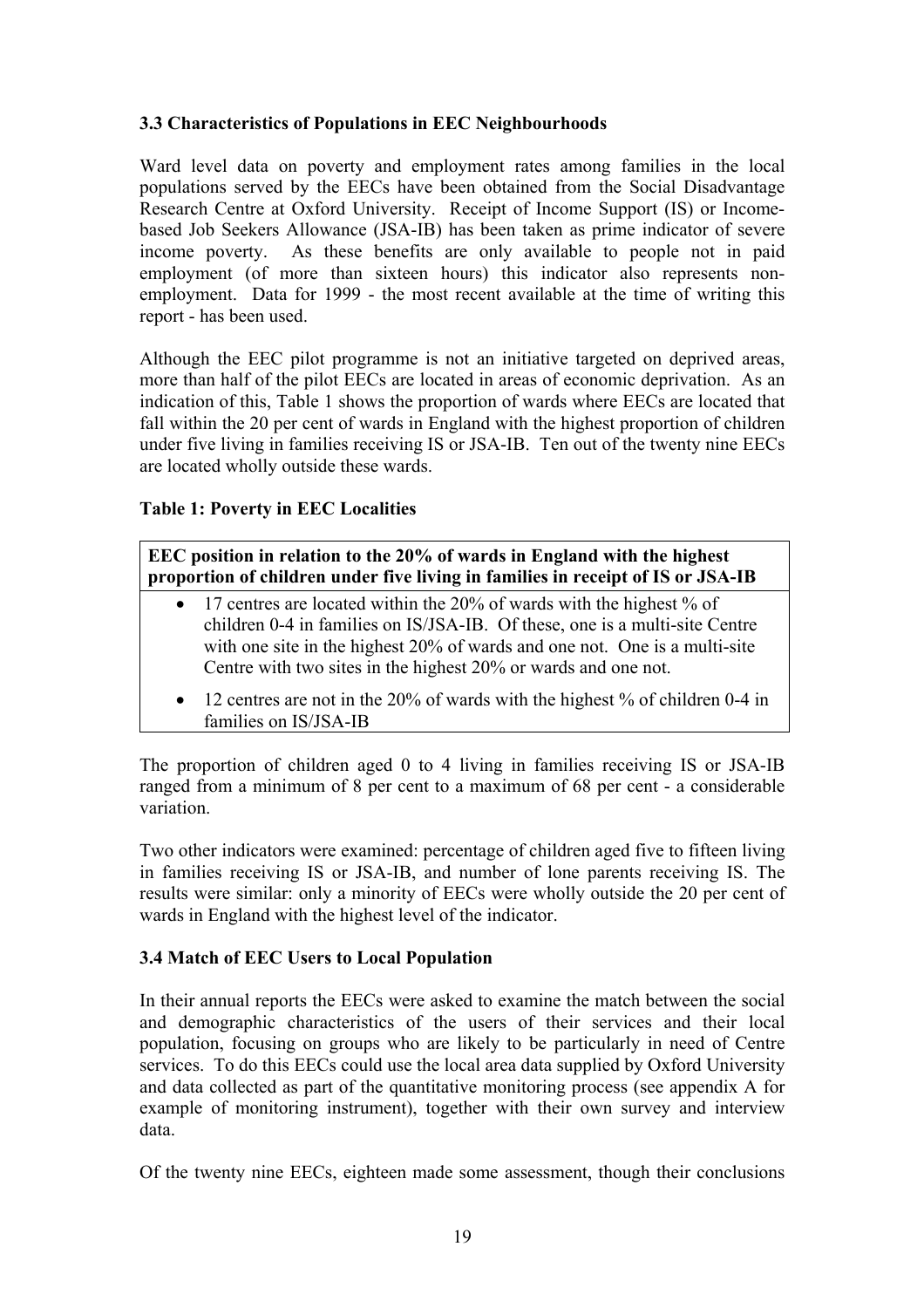inevitably contain a fair degree of subjectivity. One of these Centres argued that the coverage of intake was so wide as to make a specific analysis meaningless, nevertheless presenting evidence of a varied spread of users. Four made assertions with anecdotal evidence or no evidence at all. Of the remaining eleven EECs, five gave evidence but without drawing an overall conclusion and five gave no answer. Table 2 summarises the results, but must be recognised as a rough and ready classification.

| <b>EECs</b> where take up of services by users: | <b>EECs</b> with:     |                            |
|-------------------------------------------------|-----------------------|----------------------------|
| Broadly matches local socio-                    | Does not fully match  | No conclusion or no answer |
| demographic patterns                            | local socio-          |                            |
|                                                 | demographic           |                            |
|                                                 | patterns, with some   |                            |
|                                                 | groups over or under- |                            |
|                                                 | represented           |                            |
|                                                 |                       |                            |

#### **Table 2: Match of Service Users with Local Population**

The large number of EECs from which no conclusion can be drawn indicates that for a thorough assessment Centres need better data. However, even with good data it is intrinsically difficult to draw a simple conclusion, as illustrated by the example of an EEC that found that while its user profile broadly matched the local population a high proportion of their children came from North African and Middle Eastern countries, for which there were no local population data, so whether these groups were under or over-represented could not be judged. In another example the EEC had identified fifteen different languages spoken by users, but had no basis for comparison with the local population.

Ten EECs gave more complete details of their user profile. Six have higher percentages of unemployed or low-income families among their users than among the local population. In one example over half of the children in the nursery came from families where the parents were unemployed compared to 17 per cent in the ward where the Centre was situated.

Despite these difficulties, some Centres indicated in their annual reports that the process of examining the ward level data and comparing it with centre data had influenced their development planning. For example, a Centre that had identified low levels of male involvement and of young mothers has included both categories as target areas for development.

# **3.5 Services Provided in EECs**

The EECs are complex organisations offering a wide range of services for children, families and adults within a local community. They are also offering training and support for practitioners and working to disseminate good practice. The EECs serve varying communities. A rural centre reaching out across a geographically scattered local population is operating in a very different context from a multi-site network in an inner city with large numbers of refugee families. So there is considerable variation in the mix of services provided as EECs respond to local need. There is also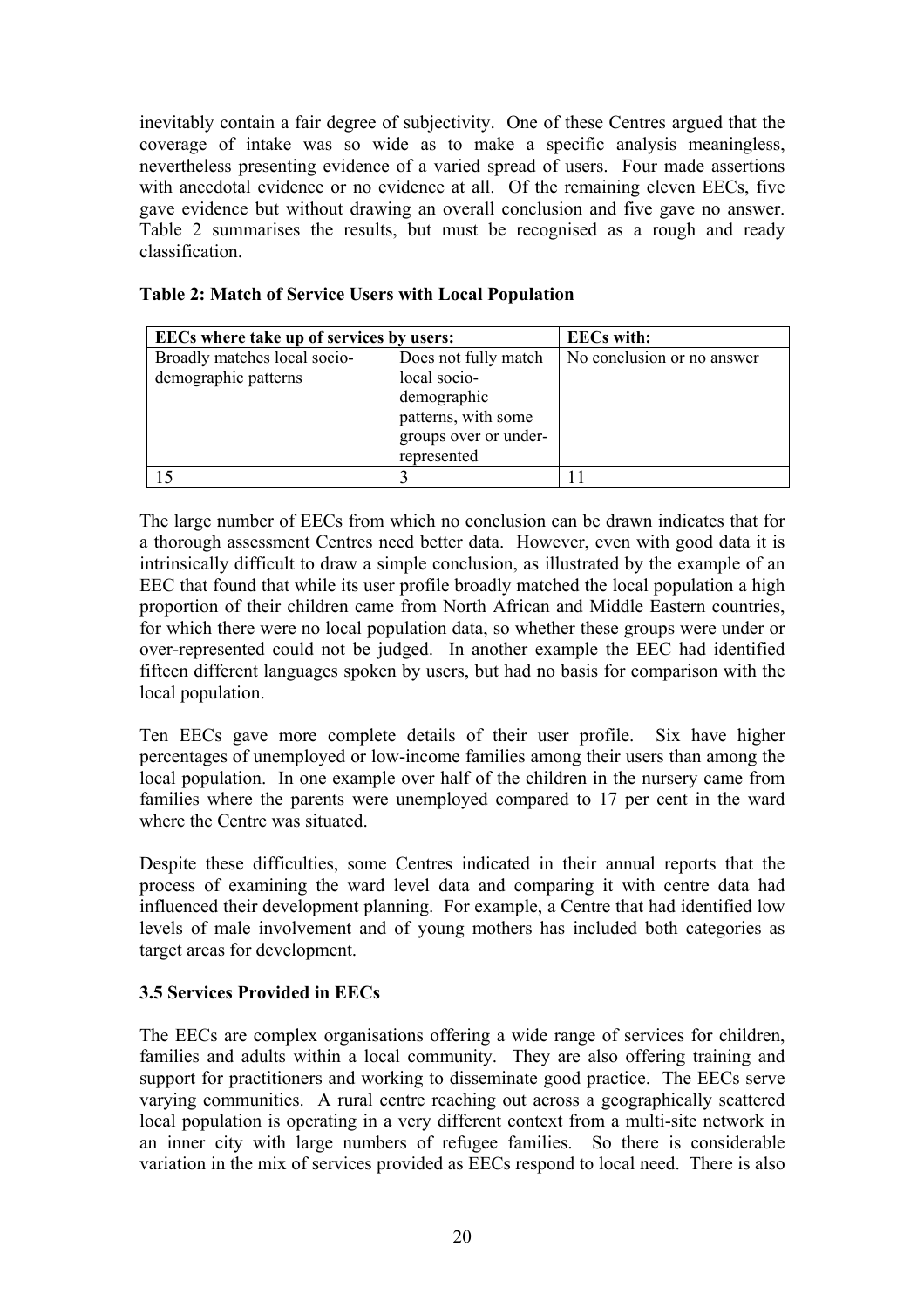considerable variation in the size of Centres and in the patterns of attendance by service users.

To illustrate the complexity and range of the activities in EECs Tables 3 and 4 below list the services provided in two EECs.

| Table 3. Services Provided at Centre A                                                                                                                                                                                                                                                                                                                                                                                             |
|------------------------------------------------------------------------------------------------------------------------------------------------------------------------------------------------------------------------------------------------------------------------------------------------------------------------------------------------------------------------------------------------------------------------------------|
| <b>CHILDREN'S SERVICES</b>                                                                                                                                                                                                                                                                                                                                                                                                         |
| Under 5s Unit - providing day care, with 51 FTE places                                                                                                                                                                                                                                                                                                                                                                             |
| <b>Children's Information Service</b>                                                                                                                                                                                                                                                                                                                                                                                              |
| Children's toy library                                                                                                                                                                                                                                                                                                                                                                                                             |
| Crèche                                                                                                                                                                                                                                                                                                                                                                                                                             |
| Holiday playscheme                                                                                                                                                                                                                                                                                                                                                                                                                 |
| Individual assessment facility for children using the centre, including portage,<br>educational psychology service, speech language service etc.                                                                                                                                                                                                                                                                                   |
| Out of school provision (inc. out of school learning groups)                                                                                                                                                                                                                                                                                                                                                                       |
| Supervised contact facility for children in care                                                                                                                                                                                                                                                                                                                                                                                   |
| <b>SERVICES FOR ADULTS AND FAMILIES</b>                                                                                                                                                                                                                                                                                                                                                                                            |
| Aerobics (Steps course)                                                                                                                                                                                                                                                                                                                                                                                                            |
| Aromatherapy                                                                                                                                                                                                                                                                                                                                                                                                                       |
| Base for school nurse, community doctor, positive health team                                                                                                                                                                                                                                                                                                                                                                      |
| Basic first aid                                                                                                                                                                                                                                                                                                                                                                                                                    |
| <b>Basic skills</b>                                                                                                                                                                                                                                                                                                                                                                                                                |
| Community midwife clinic                                                                                                                                                                                                                                                                                                                                                                                                           |
| Computing courses                                                                                                                                                                                                                                                                                                                                                                                                                  |
| Confidence building course                                                                                                                                                                                                                                                                                                                                                                                                         |
| Family Link (a befriending scheme)                                                                                                                                                                                                                                                                                                                                                                                                 |
| Health visitor led group for mothers and babies                                                                                                                                                                                                                                                                                                                                                                                    |
| Learning Link computers                                                                                                                                                                                                                                                                                                                                                                                                            |
| National Childminding Association - network access point                                                                                                                                                                                                                                                                                                                                                                           |
| Outreach work with families                                                                                                                                                                                                                                                                                                                                                                                                        |
| Parent and toddler groups                                                                                                                                                                                                                                                                                                                                                                                                          |
| Parenting courses                                                                                                                                                                                                                                                                                                                                                                                                                  |
| Personal development courses                                                                                                                                                                                                                                                                                                                                                                                                       |
| Professional development training for anyone wishing to attend, e.g. the possibility<br>of a range of university courses, accredited courses, curriculum development training.                                                                                                                                                                                                                                                     |
| Support groups for families focusing on SEN/Disability                                                                                                                                                                                                                                                                                                                                                                             |
| Teenage parents groups - re-integration service                                                                                                                                                                                                                                                                                                                                                                                    |
| The centre is a base for the EYDCP (inc. Audit Team, Children's Information Service,<br>Childcare Support Team, Family Link)                                                                                                                                                                                                                                                                                                       |
| Training rooms available for use by parents and professionals                                                                                                                                                                                                                                                                                                                                                                      |
| SUPPORT AND TRAINING FOR PRACTITIONERS                                                                                                                                                                                                                                                                                                                                                                                             |
| Professional training including: care standards, early learning goals, special needs, curriculum<br>implementation course, teacher training, behaviour management, teacher assistant training,<br>literacy training, human rights and mental health act, introduction to childcare practice, first<br>steps in literacy, substance misuse and parenting, developing<br>numeracy, SENCO training, introduction to child protection. |
| Support groups for early years practitioners.                                                                                                                                                                                                                                                                                                                                                                                      |
| Training for childcare practitioners, e.g. childminder training, playgroup training, registration<br>and inspection training.                                                                                                                                                                                                                                                                                                      |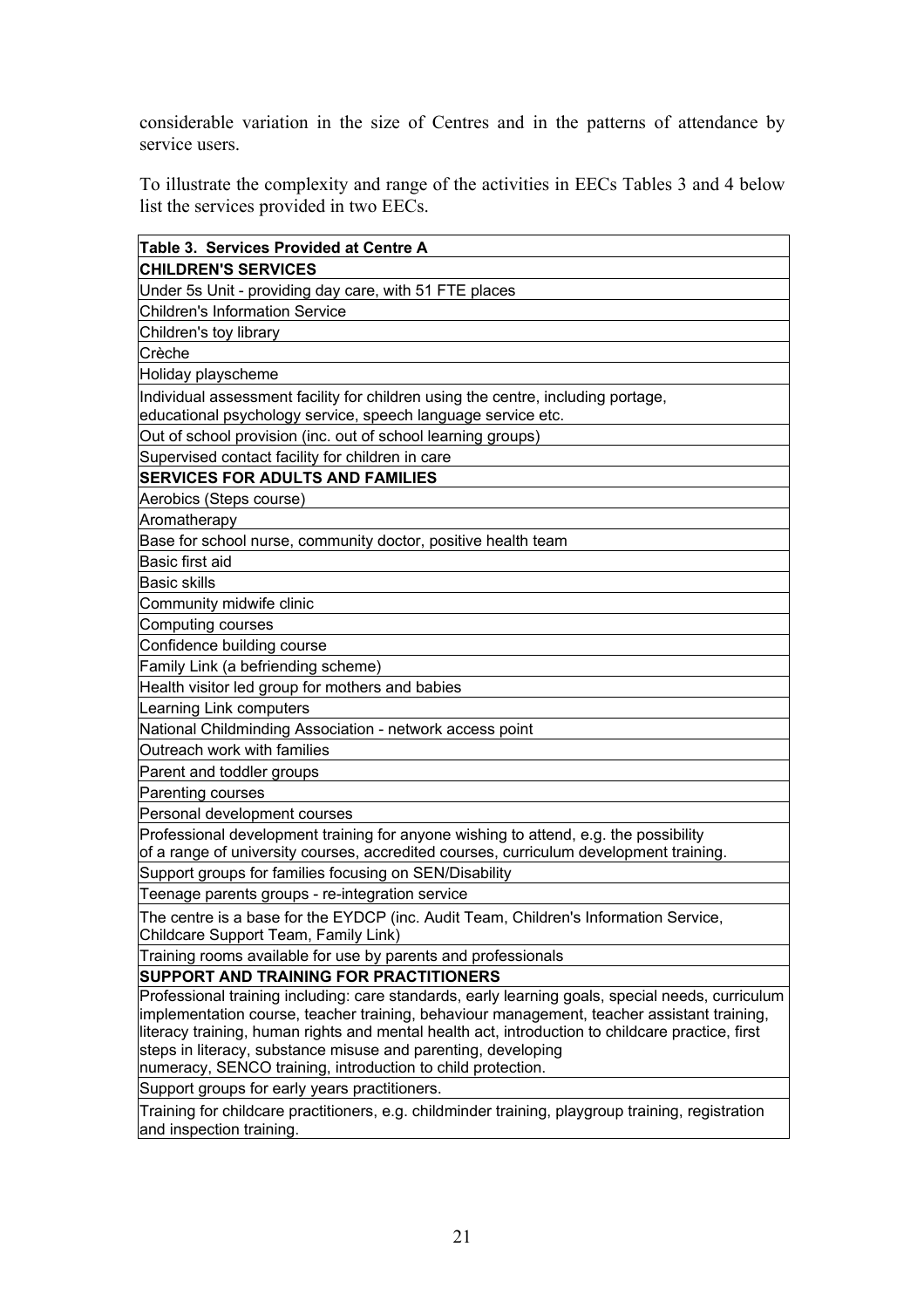| Table 4. Services Provided at Centre B                                                                                                                     |
|------------------------------------------------------------------------------------------------------------------------------------------------------------|
| <b>CHILDREN'S SERVICES</b>                                                                                                                                 |
| Education and care for 62 children (4 months - 5 years), including 18 places for babies                                                                    |
| Holiday playschemes (4 years -11 years)                                                                                                                    |
| On-site therapy by visiting therapists and professionals                                                                                                   |
| Provision for children with SEN/disabilities with 1-1 if required                                                                                          |
| Provision outdoor activities (to include forest school) extended to traveller/excluded<br>and disaffected primary/secondary age children in local area EAZ |
| Quiet room for 1-1 group work with children, therapists or other professionals                                                                             |
| Referral to other professionals as required by agreement, e.g. Homestart UK                                                                                |
| Weekly outdoor activities including forest school + overnight camp.                                                                                        |
| Weekly story sacks                                                                                                                                         |
| Wrap-around care                                                                                                                                           |
| <b>SERVICES FOR ADULTS AND FAMILIES</b>                                                                                                                    |
| Childcare places in school holidays for families in need of support                                                                                        |
| Family support work - 1-1 guidance, counselling, advice.                                                                                                   |
| Monthly newsletter for adults and parents containing news and available<br>services/courses                                                                |
| Parent and toddler Group                                                                                                                                   |
| Outdoor activities 'taster' sessions for parents (includes forest school)                                                                                  |
| Variety of childcare places for students/parents                                                                                                           |
| Weekly parent support group                                                                                                                                |
| SUPPORT AND TRAINING FOR PRACTITIONERS                                                                                                                     |
| Childminder network                                                                                                                                        |
| Early years student classrooms                                                                                                                             |
| Host centre for conferences for early years practitioners                                                                                                  |
| Student placements                                                                                                                                         |
| Workshops, e.g., 'schemas', 'heuristic play' and 'tracking'                                                                                                |

# **3.5.1 Data Collection Issues**

Statistics cannot capture the full richness of EEC activities and service use, but are needed for the purpose of monitoring the range and development of service provision across the programme. The complexity of the EECs makes it extremely difficult to devise a statistical return that is suitable for use by all of them, and describes the activities with reasonable accuracy while still being easily comprehended and completed. The national evaluation team designed a monthly quantitative monitoring return for EECs to complete (reproduced in Appendix A). This showed, for each of the children's services, the number of sessions provided each month, the average length of time of each type of session and the number of attendances by children in each age group. It also showed the number of attendances by children requiring language support and attendances by children with special needs. For each adult and training service it showed the number of sessions in the month, the average length of each session and attendances by age and sex. Specific characteristics of adults using the services were also asked for, and recorded as number of attendances by each person with each characteristic, including whether they were employed, whether they were lone parents and their ethnic background. The return also asked for the total number of families and grandparents using each service during the month, the number of practitioners trained, staff levels and visitors from other organisations using centre services.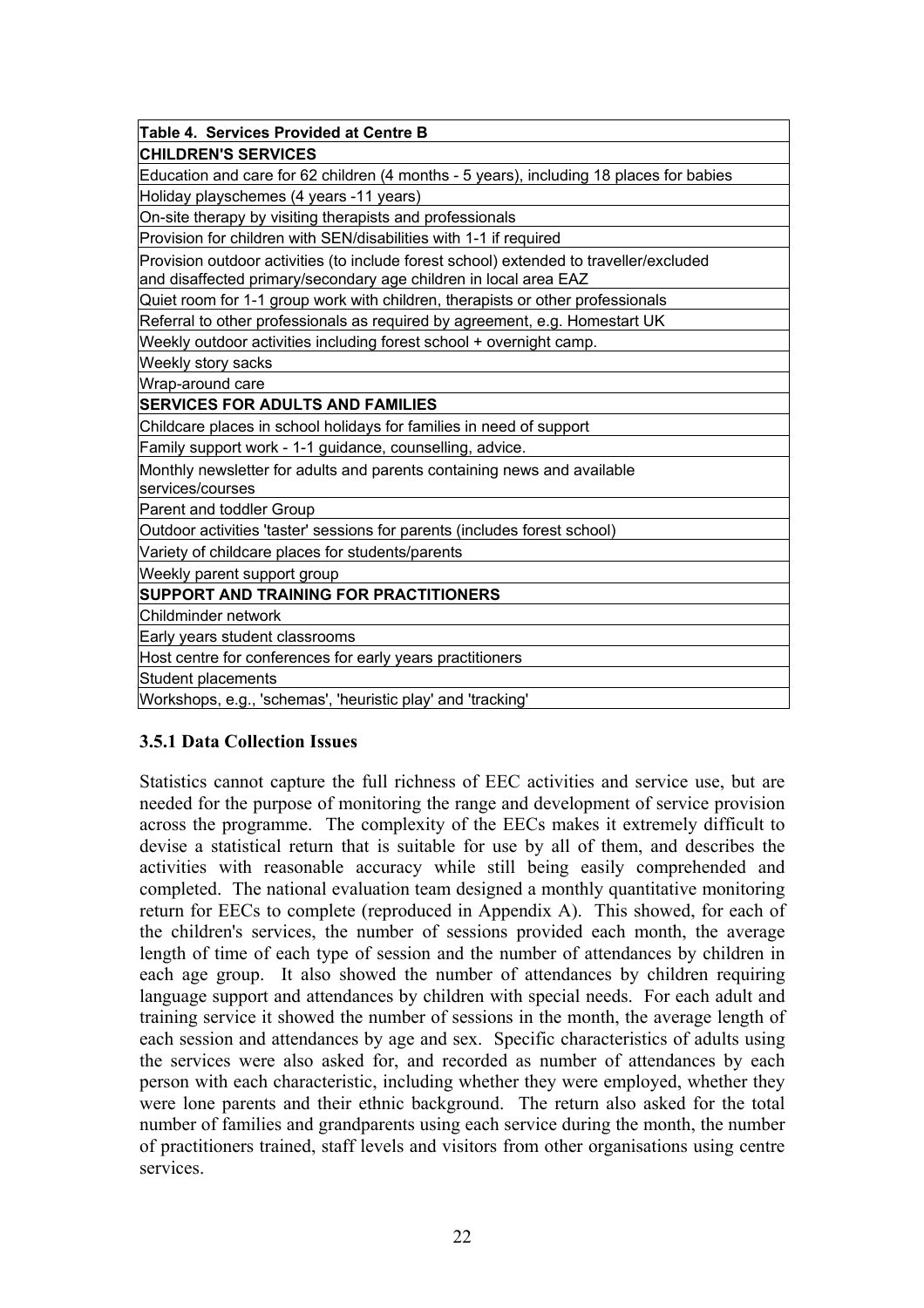This data was reported monthly from February to July 2001 inclusive, by direct entry into an Excel spreadsheet. The returns form the basis for the analysis in sections 3.5 and 3.6.

A number of difficulties were encountered:

- Many of the Centres found the task of providing the data both difficult and time consuming. Those that had computerised databases recording Those that had computerised databases recording. information about children and families found it relatively straightforward, but those relying on manual records found it very difficult.
- There were some problems with definitions, and not all of these could be resolved in this reporting year. One common area of confusion arose from the way the spreadsheet recorded the amount of time children spent in services, especially in the category "day care", and, as a result it is thought that the use of this service was under-recorded by some Centres.
- In retrospect, the national evaluation team has concluded that it was not appropriate to ask Centres to define their services as either "day care" or "nursery education". As the Centres are all running services that integrate day care and nursery education this is a distinction that they are moving away from and it would be better if future data collection systems applied in this sector merged the two categories.
- In these monthly returns the activities taking place at the centres were categorised as 'Services for Children', 'Services for Adults' or 'Services for Practitioners', with the subheadings shown in tables 3 and 4. Because of the integrated mode of working, especially when parents and children initially come to the centre together, some children's services could have been duplicated in adult services. To avoid this, where adults and children remained together at the Centre the service was counted as an adult service, but there was unfortunately no provision for counting the children attending with their parents or carer.
- Some Centres did not send in complete returns. In the case of the EEC that was functioning through early years officers attached to existing services, (see below) this was because the data collection format was not well suited to their situation. A number of Centres, (noted below where relevant), did not return data on the personal characteristics of service users, in some cases because they had ethical objections to collecting such data and in others because they did not have data recording systems in place from which they could extract so much detail.

# **3.5.2 Services Provided**

Data collection started in February 2001, but a number of Centres did not enter the recording system until later, and so analysis is restricted to the months April to July 2001 inclusive. A point to note is that the pilot programme included a number of EECs with more than one site, in some cases with each site being run by separate organisations working together. Five of these multi-site EECs returned monthly data for each of two or three sites. One EEC did not have a site (or sites) with specific EEC designation; instead, the EEC used the programme to establish three early years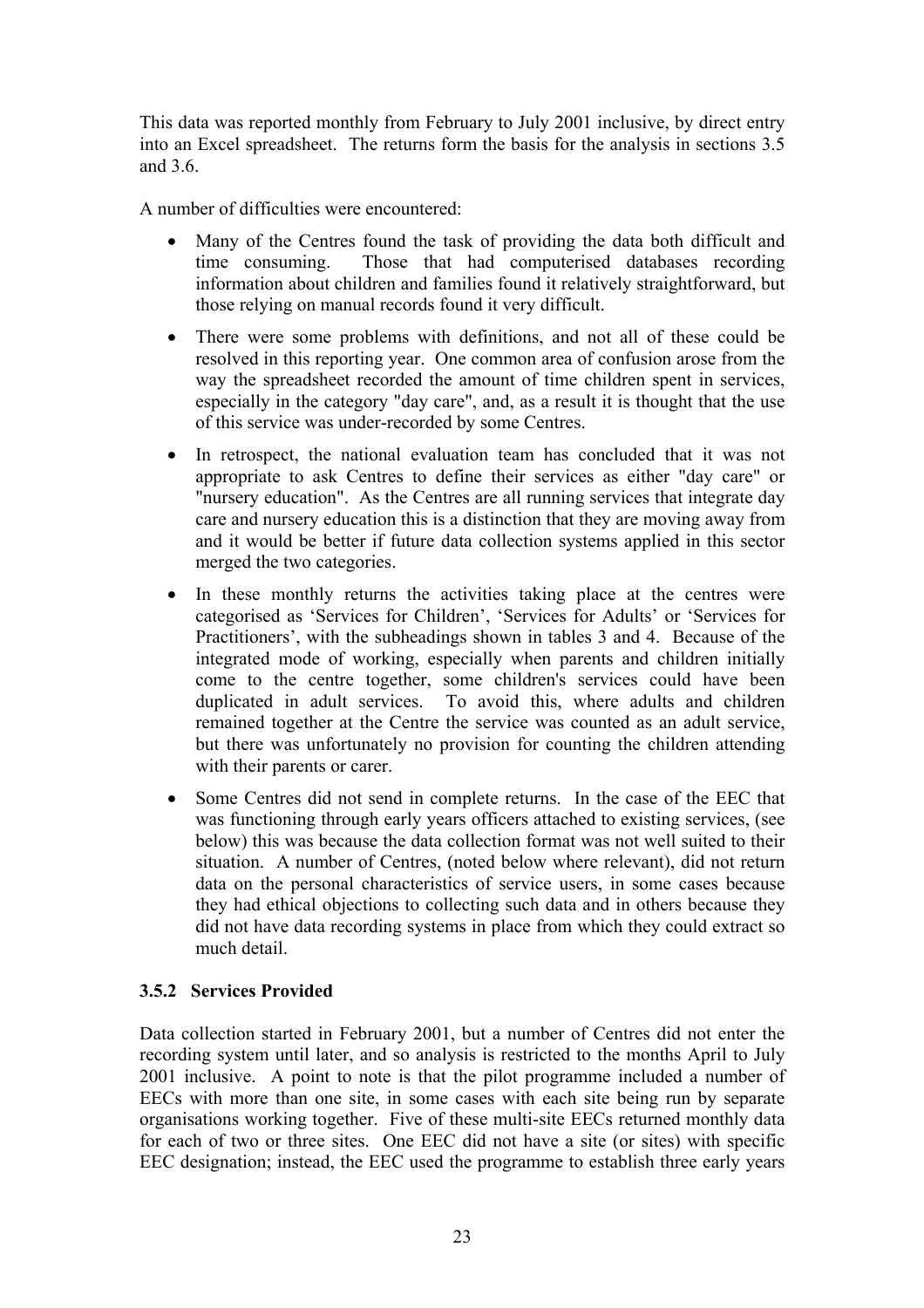officers, attached to existing services, each covering all the early years services within a part of a city, with the remit to encourage integrated working in all services. The National Evaluation Team therefore received monthly quantitative data from thirty eight sites, but the data has been aggregated and reported here for the twenty nine EECs.

Tables 5 to 7 show how many Centres provided each of the children's, adults' and training services during this period, and this demonstrates both the large number and the wide range of children's services provided. These figures show the importance of training and health services in the activities of many EECs, in addition to the expected range of day care and early education services and family support services.

| <b>Service</b>       | <b>Definitions</b>                     | <b>Number of EECs</b> |
|----------------------|----------------------------------------|-----------------------|
|                      |                                        | providing service     |
| After school care    | Service separate from day care and     | 15                    |
|                      | takes place after school               |                       |
| Before school care   | Service separate from day care and     | 13                    |
|                      | takes place before school              |                       |
| Day care             | Provision for children aged 0-5 (can   | 16                    |
|                      | include wrap-around care before and    |                       |
|                      | after school                           |                       |
| Nursery education    | Service aimed at children aged 3-4     | 27                    |
| Holiday playschemes  | Services held during school holidays   | 16                    |
|                      | for children aged up to 12 years       |                       |
| Language support     | For example, a service with teachers   | 10                    |
|                      | of English as a second language.       |                       |
| Libraries (toys,     | This includes toy libraries, story     | 17                    |
| books, jigsaws etc)  | sacks and any similar service          |                       |
| Lunchtime club       | Lunchtime activity groups, not just    | 10                    |
|                      | meal provision in all-day services     |                       |
| Nurture group        | For intensive development<br>work      | $\overline{4}$        |
|                      | with small groups of children.         |                       |
| Overnight care       | A service to accommodate overnight     | $\mathbf{1}$          |
|                      | - usually from 8pm - 8am               |                       |
| Playgroup            | Pre-school group usually affiliated to | 8                     |
|                      | Preschool Learning Alliance.           |                       |
| Special needs        | This is a service exclusively for      | 20                    |
| provision            | children with SEN requirements         |                       |
| Health               | Services providing checks<br>and       | 11                    |
|                      | advice and preventative services       |                       |
| Therapeutic          | These are services such as music or    | 13                    |
|                      | massage therapy.                       |                       |
| Other Child Services | Miscellaneous                          | 19                    |
| $Base = 29$          |                                        |                       |

**Table 5: Number of EECs Providing Each Type of Children's Service During the Period April - July 2001** 

The two Centres shown as not providing nursery education do not provide this within the EEC but are working in close association with organisations that do.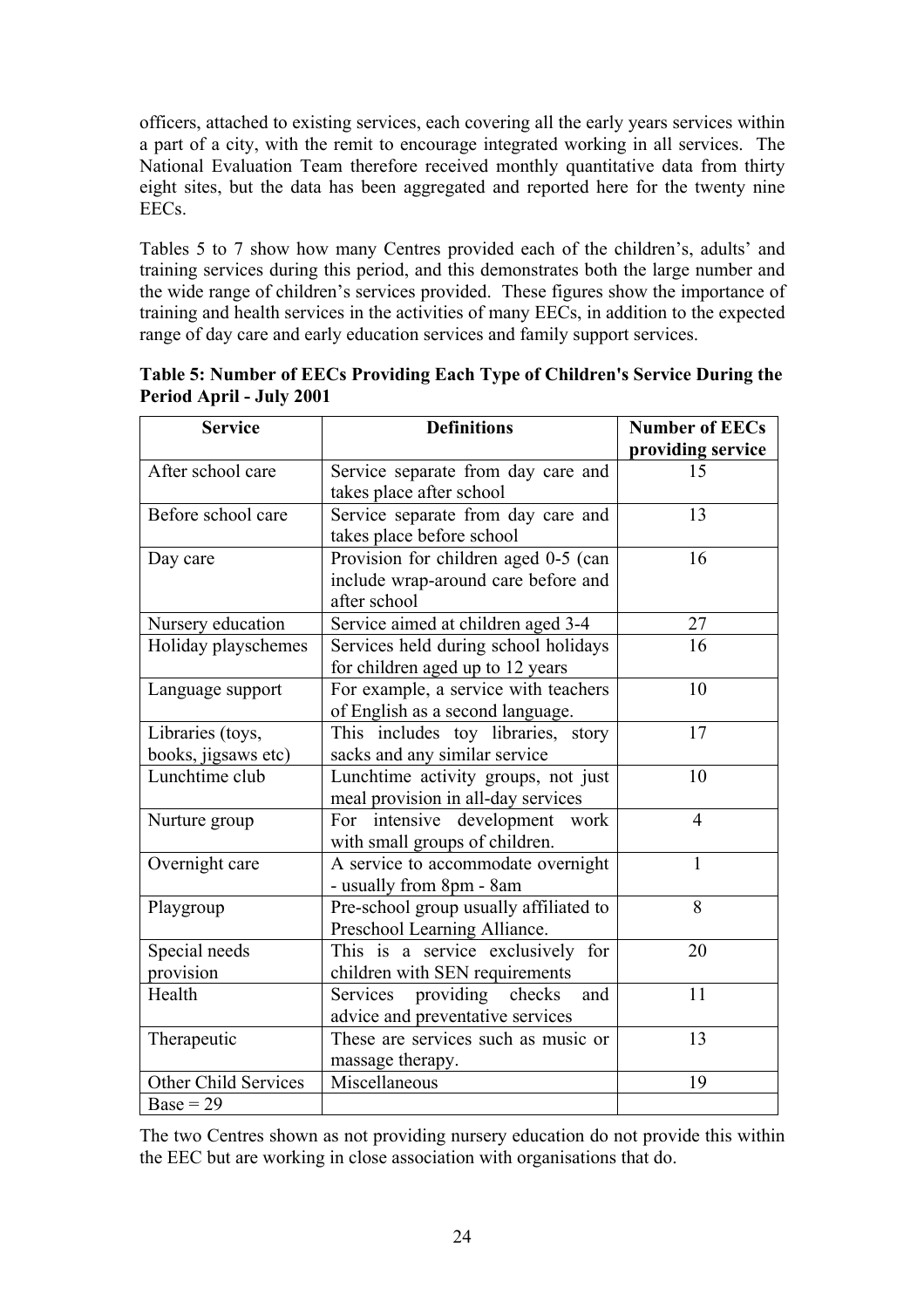**Table 6: Number of EECs Providing Each Type of Adult Service during the period April - July 2001** 

| <b>Service</b>     | <b>Definitions</b>                                                                      | <b>Number of EECs</b> |
|--------------------|-----------------------------------------------------------------------------------------|-----------------------|
|                    |                                                                                         | providing service     |
| Crèche             | This is where the parents and children stay                                             | 20                    |
|                    | together.                                                                               |                       |
| Drop in            | Open provision where adults or families                                                 | 18                    |
|                    | can call in for reasons that are social or                                              |                       |
|                    | educational. Frequently these operate as a                                              |                       |
|                    | first point of entry into the centre.                                                   |                       |
| Family room        | An area that can be used to engage in                                                   | 6                     |
|                    | communicative activities                                                                |                       |
| Family             | Counselling type service provided by a                                                  | 16                    |
| support/counsell   | professional via the Centre<br>at<br>the                                                |                       |
| ing - at home      | adult/families' own premises.<br>For                                                    |                       |
|                    | example, portage $-$ a service for children                                             |                       |
|                    | with special needs (e.g. speech needs) and                                              |                       |
|                    | their parents who are supported entirely in                                             |                       |
|                    | the home by portage staff.                                                              |                       |
| Family             | Counselling/support<br>type<br>services                                                 | 18                    |
| support/counsell   | provided by professionals at the Centre for                                             |                       |
| ing - on site      | example, a Makaton service for parents                                                  |                       |
|                    | and children with speech and language                                                   |                       |
|                    | delay.                                                                                  |                       |
| Financial          | Information<br>provided<br>debt<br>on                                                   | $\overline{2}$        |
|                    | management, financial entitlements and                                                  |                       |
|                    | other financial queries.                                                                |                       |
| Health             | Services providing checks and advice and                                                | 12                    |
|                    | preventative services.                                                                  |                       |
| Holiday            | Families (with children aged up to 12                                                   | 8                     |
| play schemes       | years) attending together for activities                                                |                       |
|                    | during school holidays.                                                                 |                       |
| Legal              | Advice from a legal professional on site.                                               | 5                     |
| Other<br>adult     | For example, a bereavement group                                                        | 14                    |
| support services   |                                                                                         | $\overline{7}$        |
| Other agency       | Support such as an Educational Welfare                                                  |                       |
| support (eg        | Officer.                                                                                |                       |
| police)            |                                                                                         |                       |
| Other outreach     | Including services to adults of children                                                | 6                     |
|                    | SEN, other than Portage,<br>with<br>for                                                 |                       |
|                    | example, a service for children and their<br>families at home or on-site who are on the |                       |
|                    | autistic spectrum                                                                       |                       |
|                    |                                                                                         | 13                    |
| Parent and baby    | A supportive and informative service, for                                               |                       |
| support<br>Parent  | example, a postnatal support group.                                                     | 20                    |
| and                | A service for children aged between 18                                                  |                       |
| toddler $group(s)$ | mths to 2 years and their parent/s.                                                     |                       |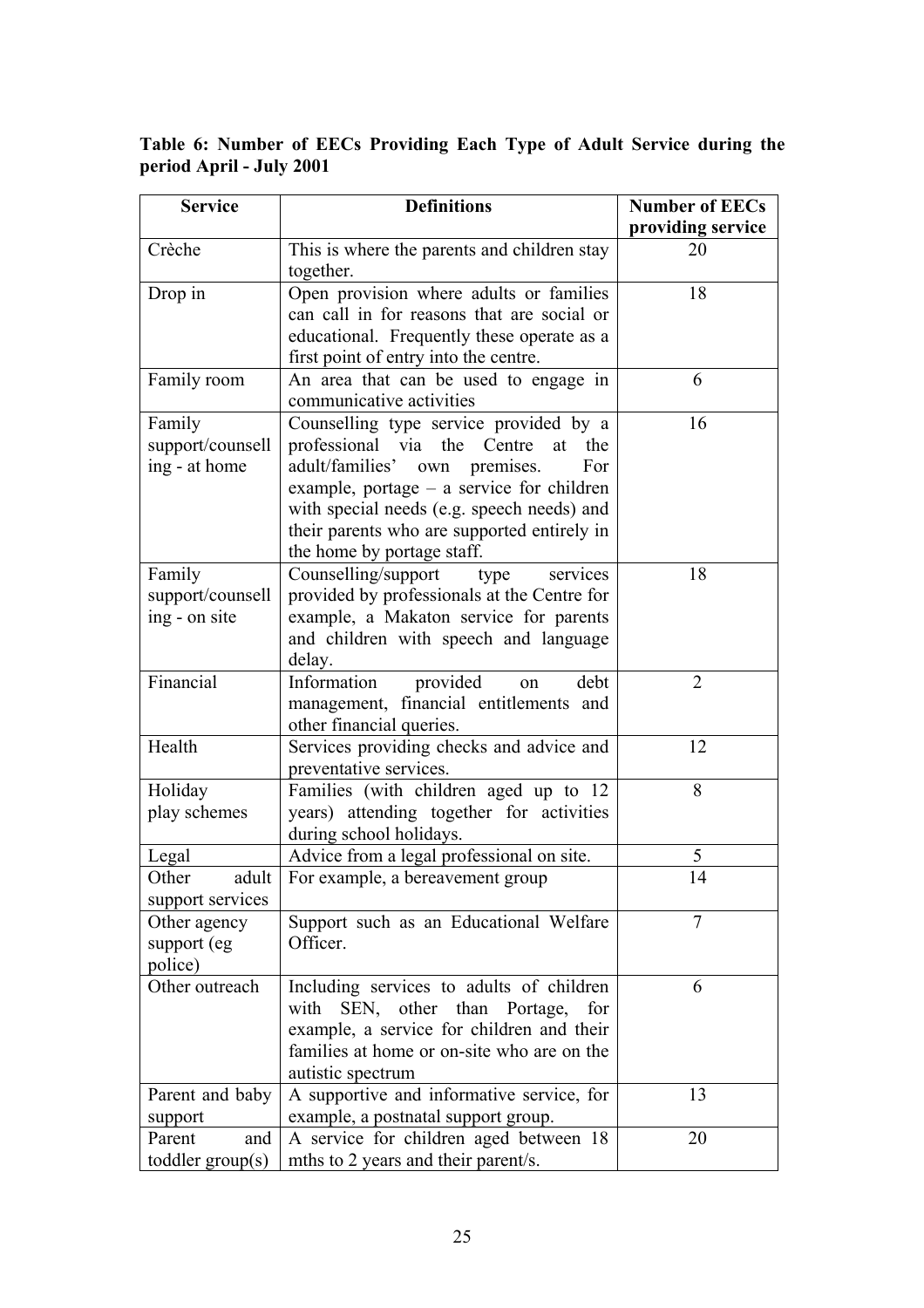| Respite care | Service is mainly for a parent/carer's<br>benefit, providing respite where the child<br>is taken into the centre from their<br>residence |  |
|--------------|------------------------------------------------------------------------------------------------------------------------------------------|--|
| Therapeutic  | Services such as baby massage                                                                                                            |  |
| $Base = 29$  |                                                                                                                                          |  |

# **Table 7: Number of EECs Providing Each Type of Training Service during the period April - July 2001**

| <b>Service</b>                 | <b>Definitions</b>                              | <b>Number of EECs</b> |
|--------------------------------|-------------------------------------------------|-----------------------|
|                                |                                                 | providing service     |
| Adult literacy                 | For example, a starter English course or        | 12                    |
|                                | pre-GCSE courses. This can usually              |                       |
|                                | include community education classes.            |                       |
| Adult numeracy                 | For example, a starter Mathematics course       | 12                    |
| Education and                  | Usually accredited courses<br>such<br><b>as</b> | 19                    |
| training                       | GCSEs, First Aid, Childcare - often             |                       |
|                                | affiliated to a local college                   |                       |
| Family learning                | Community education sessions, such as           | 18                    |
|                                | child development through play and music        |                       |
| Health/nutrition               | Courses such as aerobics and yoga and           | 10                    |
| training                       | information on diet                             |                       |
| Information                    | IT courses run during term time, for all        | 16                    |
| technology<br>levels and ages. |                                                 |                       |
| Offsite training               | Training which may occur at offsite, for        | $\overline{7}$        |
|                                | example, an FE college, but is offered          |                       |
|                                | primarily through the EEC                       |                       |
| Teenage                        | Sessions to support and inform teenage          | $\overline{2}$        |
| parents/support                | parents both pre and post birth and to          |                       |
| groups                         | prevent exclusion.                              |                       |
| adult<br>Other                 | More vocational courses such as garden          | 11                    |
| training services              | design and pottery                              |                       |
| $Base = 29$                    |                                                 |                       |

Table 8 shows how many Centres were providing services for children under the age of two and how many had services used by children aged five or more. In both cases a majority of Centres provided for children in these age groups.Some Centres are developing their links with childminders (three are noted later as having done that this year), and this may result in an increase in the number of Centres providing for this age group.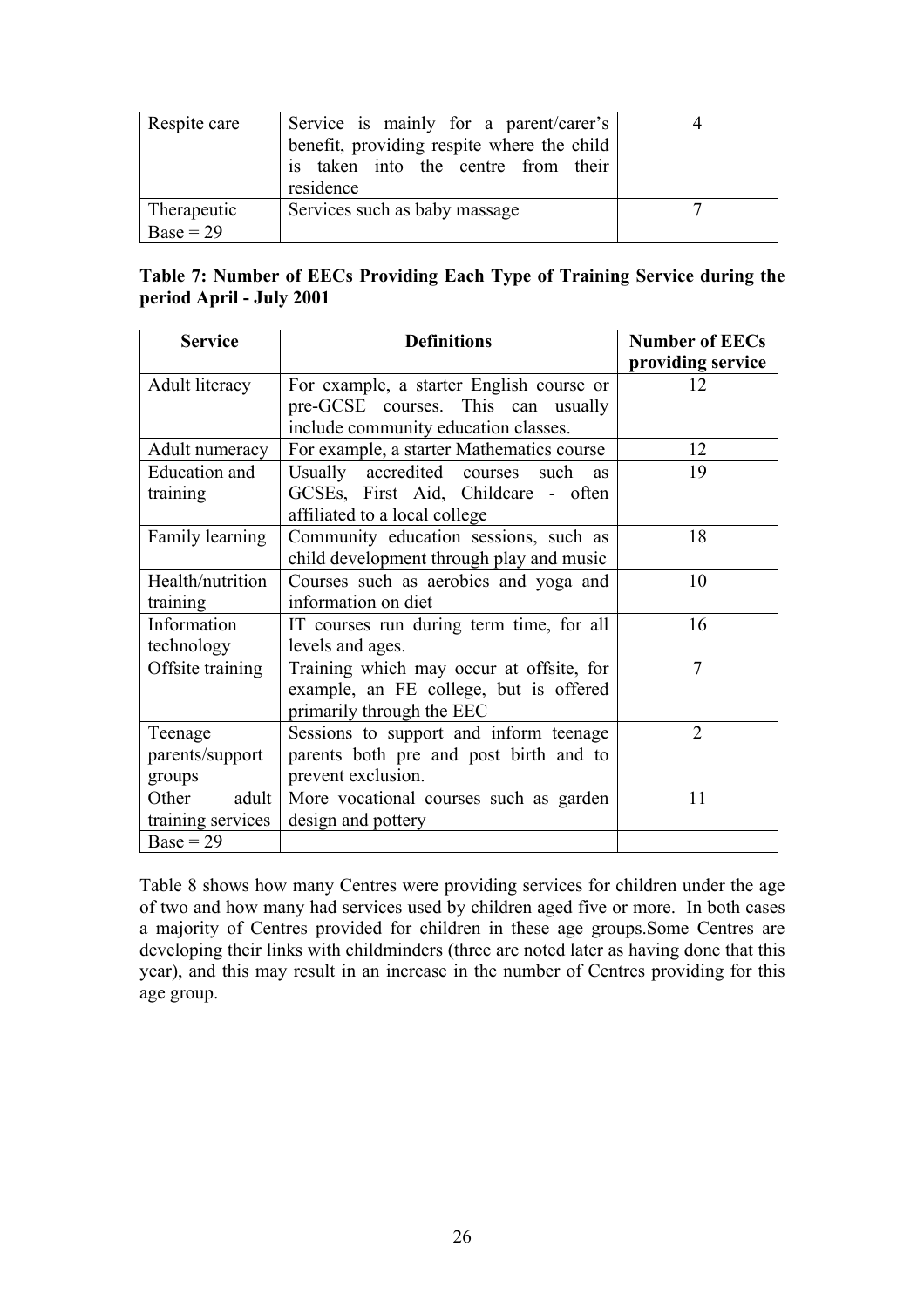**Table 8: Number of EECs Providing Services for Children Under 2 Years and 5 Years or more** 

| Age group    | Number of centres with services for this age group |
|--------------|----------------------------------------------------|
| Under 2      |                                                    |
| Five or more | h                                                  |
| $Base = 29$  |                                                    |

A count of how many services Centres provided in addition to integrated day care and early education (as shown by their entries for day care, nursery education, before and after school and holiday playschemes in their statistical return) resulted in figures 1 to 3. The average number of other children's services provided was four per EEC and Figure 1 shows range: these were services which could not be categorised under general headings. There was an average of 6.5 adult services (including those, like parent and toddler, where adult and child attend together) and Figure 2 shows the range. The average number of training services was 4.7, and Figure 3 shows the range. These show the large number, but also substantial variation between EECs in the number of services provided within the pilot programme.

#### **Figure 1: Number of Child Services Provided (Other than day care, nursery education, before or after school care or holiday play schemes)**

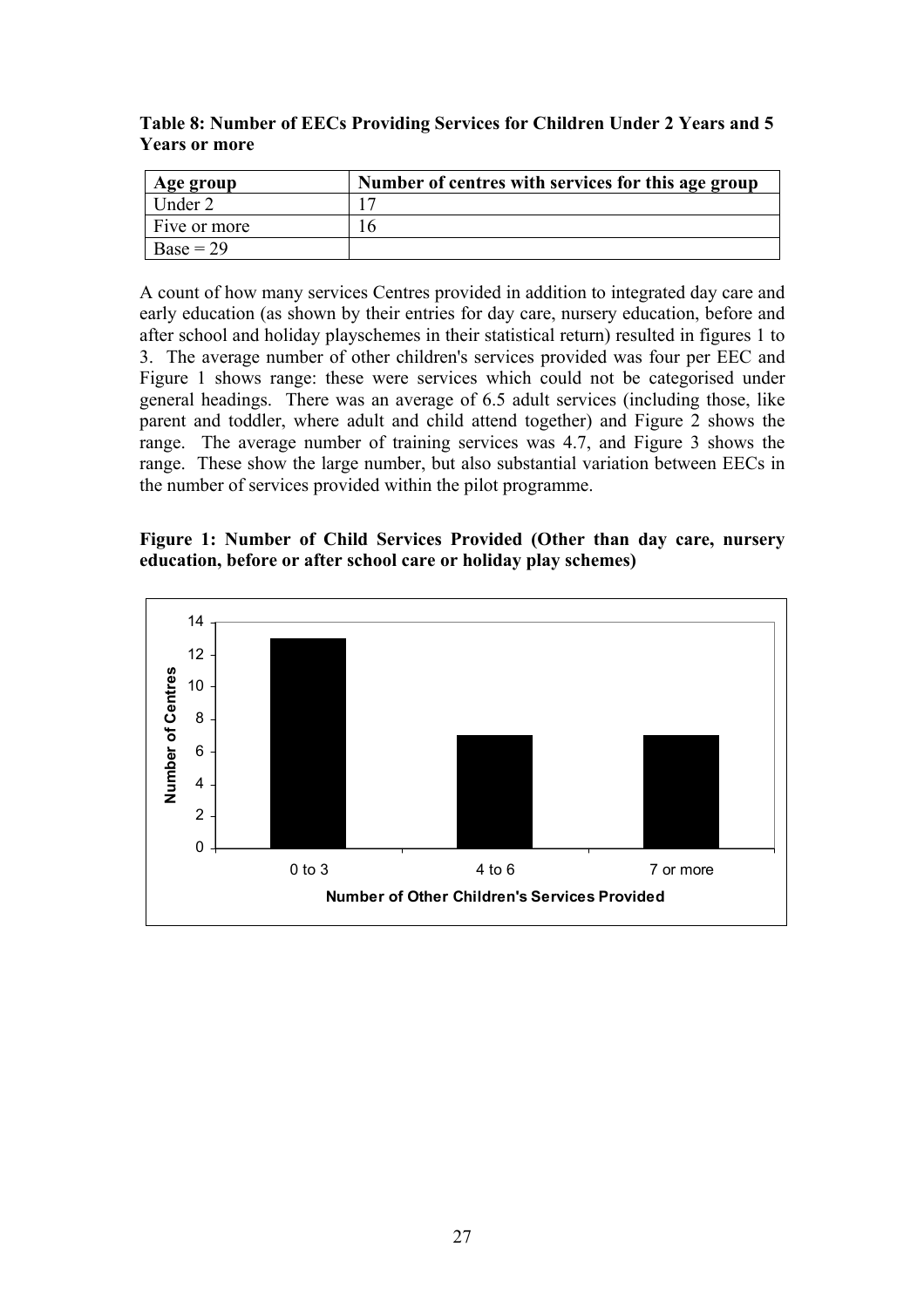**Figure 2: Number of Adult Services Provided** 



**Figure 3: Number of Adult/Parent Training Services Provided** 

![](_page_31_Figure_3.jpeg)

Note: Two of the twenty nine pilot EECs were excluded from these charts because they had returned incomplete data.

# **3.5.3 Training of Practitioners**

The quantitative returns asked for the number of practitioners who were receiving training at the EEC. This showed that twenty one Centres were providing this kind of training. Nearly 70 per cent of the practitioners came from the state sector, 19 per cent from the private sector and 11 per cent from the voluntary sector.

One EEC provided with its annual report a detailed breakdown of its practitioner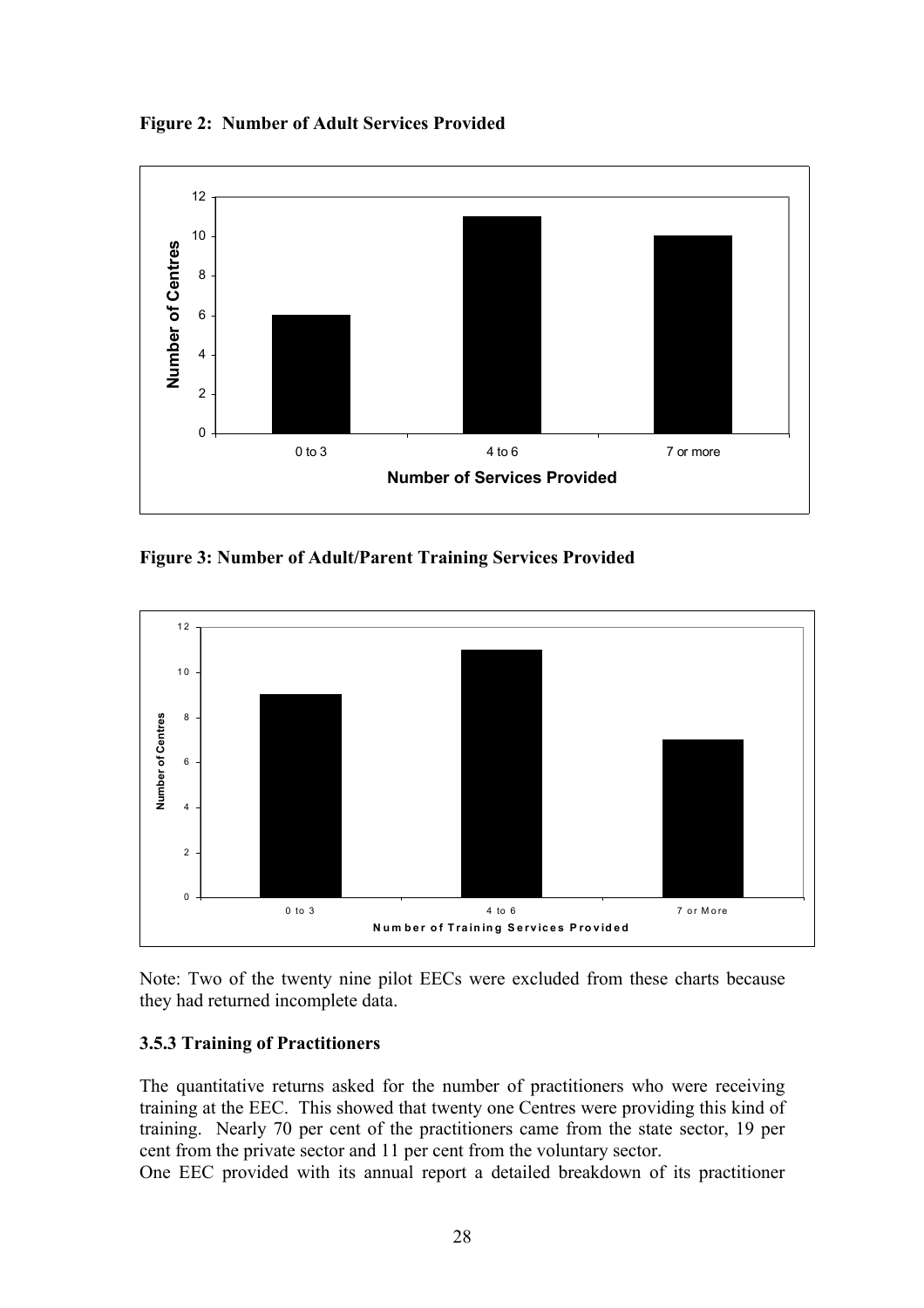training activities from September 2000 to June 2001. Figures 4 and 5 show the type of practitioners attending the various training activities. The largest groups of attendances were by teaching assistants and childcare providers. The number of attendances ranged from ten by special needs staff to nearly seven hundred by teaching assistants.

![](_page_32_Figure_1.jpeg)

**Figure 4: Early Years Training Attendances in one EEC** 

Figure 5 shows the numbers of training sessions per month for various types of practitioner in this Centre. The range of sessions per month varied from 2 to 28 with March 2001 being the busiest month. The highest number of training sessions was also for teaching assistant and childcare providers.

**Figure 5: The Number of Training Sessions for each type of practitioner** 

![](_page_32_Figure_5.jpeg)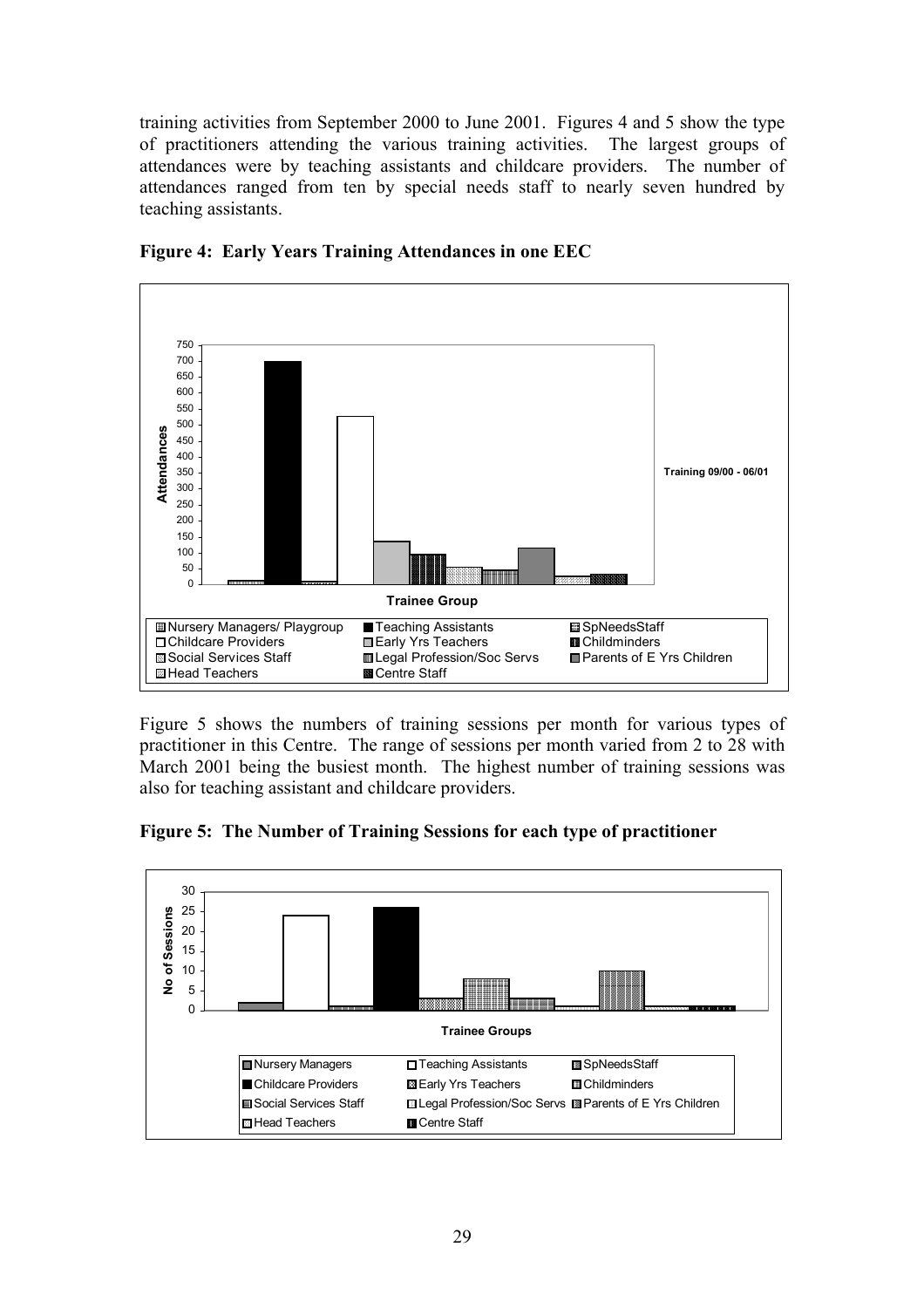It is also of interest that EEC staff did not deliver all these sessions themselves but facilitated provision of them by other agencies. A total of eighty one sessions were provided by:

| $\circ$ | Early Excellence Centre                               | 1() |
|---------|-------------------------------------------------------|-----|
| $\circ$ | <b>EYDCP/Local Education Authority</b>                | 64  |
|         | <b>Example 2</b> Local Authority Social Services Dept | 4   |
| $\circ$ | Health                                                |     |
|         | <b>Careers Service</b>                                |     |

With an increasing emphasis on national training strategies for early years practitioners involving EYDCPs and others, development of training by a variety of agencies in cooperation can be expected to continue to be a growth area in EEC activity.

Another way in which practitioners learn from EEC working is through people from other organisations visiting the Centres, and this is also one of the ways in which EECs carry out their role of dissemination of good practice. Centres receive a large number of visitors. In the four-month period from April to July 2001 they recorded a total of 8,130 visitors coming for professional purposes, an average of two hundred and eighty per EEC during the four months, or seventy per month. Of this total, 82 per cent were local, 15 per cent were from elsewhere in the UK and 3 per cent were from overseas.

# **3.5.6 EEC Staffing**

Finally, the staff who work at the EECs, and are vital to the functioning of the Centres, are considered. This year, only two questions were asked about the Centre staff in the monthly quantitative data returns: the total number of staff paid by the Centre and the number of professional staff paid by other organisations (both in full time equivalents). Centres were also asked about the number of volunteers (including students) working in the centre (also full time equivalents). The returns for the months from April to July 2001 show that the average monthly number of workers at the Centres during that four month period was twenty eight paid staff per centre, nine professional staff paid by other agencies, and 14 volunteers. There is a large variation in the number of staff and volunteers working at the Centres.

|  |  |  |  |  |  | Table 9: Staffing of the EECs, From April to July 2001, in full-time equivalents |
|--|--|--|--|--|--|----------------------------------------------------------------------------------|
|--|--|--|--|--|--|----------------------------------------------------------------------------------|

|                                                            | Average | Range     |
|------------------------------------------------------------|---------|-----------|
|                                                            | per     | Min-      |
|                                                            | centre  | max       |
| Average monthly number of staff paid by the centre         | 28      | $3 - 64$  |
| Average monthly number of professional staff paid by other | -9      | $0 - 16$  |
| organisations                                              |         |           |
| Average monthly number of staff paid by the Centre plus    | 37      | $3 - 112$ |
| professional staff paid by other organisations             |         |           |
| Average monthly number of volunteers (including students)  | 14      | $0 - 82$  |
| $Base = 29$                                                |         |           |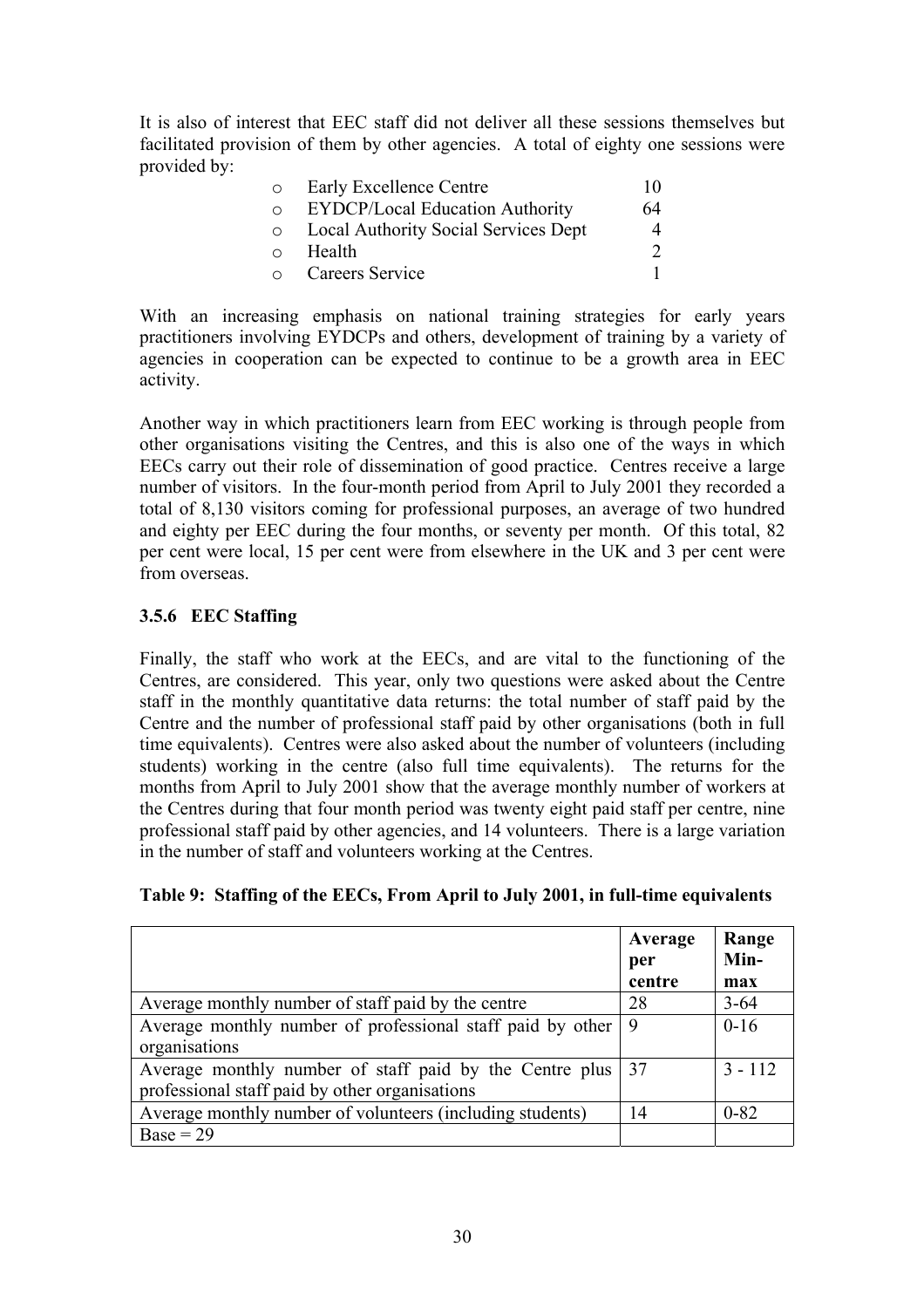# **3.6 Levels of Service Provision and User Characteristics**

Subsection 3.5.2 showed what services EECs are providing. The monthly quantitative returns recorded the number of attendances by children and adults in each month, and this can be used to show the *amount* of each service provided in the EECs. This section is based on returns for the months March to June inclusive. It includes data from all EECs, but incomplete data was returned by some.

# **3.6.1 Children's Services**

Centres were asked for a breakdown of child attendances by age and by whether they had special needs. The main findings are:

- Nursery education is the largest service, in terms of total number of attendances, and nursery education and day care together account for 61 per cent of all child attendances.
- The highest proportion of attendances are by children aged four (37 per cent of all attendances), followed by three year olds (35 per cent), under threes (17 per cent) and children aged five or more (11 per cent).
- A higher proportion of the attendances by children with special needs are among the older children (46 per cent aged five or over, 26 per cent age three and 24 per cent aged four).

# **3.6.2 Services for Adults and Training Services**

The statistical returns also asked for a breakdown of adult attendances by age and gender, and by some personal characteristics, including employment situation and ethnicity. The main findings are:

- The largest adult service, in terms of total attendances, is the drop-in service (17 per cent), followed by parent and toddler groups (15 per cent). Other popular services include use of the family room (13 per cent), on and off site family support and counselling (both 11 per cent) and use of the crèche facility enabling adult access to services (10 per cent).
- The largest training services are adult education and training not specifically focused on adult literacy or numeracy. These accounted for 22 per cent of attendances, and the next largest category was health/nutrition (16 per cent) and information technology (12 per cent).
- Most adult attendances for both genders are for the age range eighteen to forty. The twenty five to thirty year olds are the largest group, followed by those aged thirty one to forty and eighteen to twenty four.
- Most adults attending are female. The ratio of females to males in the largest age category of adult attendances (aged twenty five to thirty) was 11 to 1.
- The largest group of adult attendances are by those not in paid employment (69 per cent of the total). This data was not provided by eight Centres.
- Among attendances where ethnic group was recorded 82 per cent were by white groups and 18 per cent by ethnic minority groups. Data on ethnicity was not provided by six Centres, and examination of the non-responses indicates that this has probably resulted in attendance by ethnic minority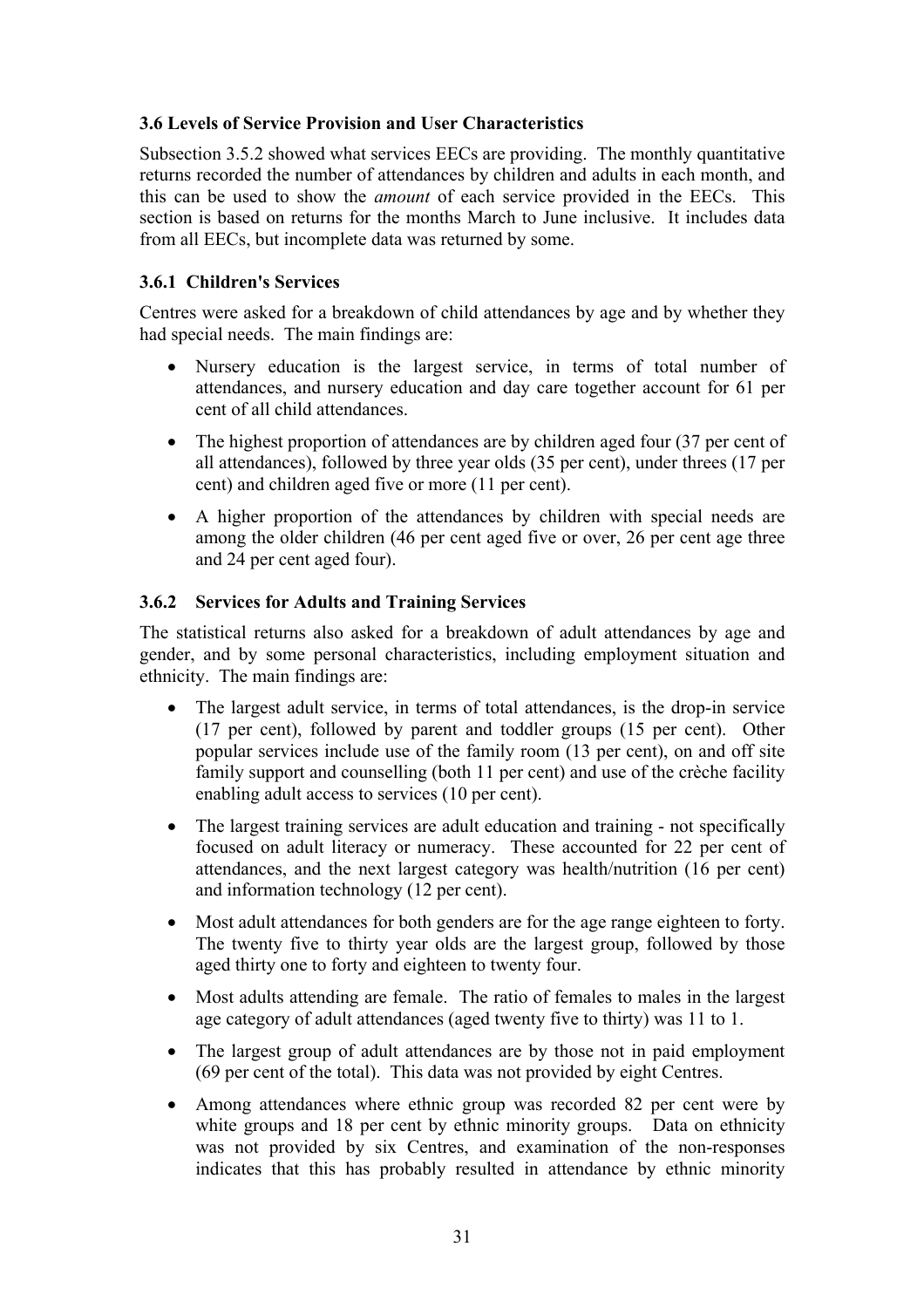groups being under-recorded disproportionately. A number of Centres with large ethnic minority populations, including two that did not include this breakdown in their monthly statistical return, report successful engagement with these groups. 18 per cent is above the proportion in the population as a whole, indicating that Centres are being successful in reaching people from ethnic minority groups.

# **3.6.3 Total Child and Adult Hours of Service in Each EEC**

The preceding sub-sections have reported on attendances - where an attendance is a child or an adult present for a session - but this takes no account of the lengths of sessions, which varies between services and between Centres. A better measure of Centre size is given by total child and adult service hours. So the total number of child hours and adult hours have been estimated by multiplying the number of attendances at each service by the average length a session in the service and then aggregating over all services.

Figure 6 shows the total number of child and adult service hours in each EEC. These are estimates of the annual totals based on those months for which Centres made returns. It covers all twenty nine EECs, but two Centres gave no data for adult services, so adult hours are under-estimated. The variation is wide, with child hours ranging from a minimum of 1718 to a maximum of 332579, and adult hours ranging from 1973 to 72030. In all cases the child hours are greater, and usually considerably greater, than the adult hours.

![](_page_35_Figure_4.jpeg)

**Figure 6: Total Number of Child and Adult Hours of Service in Each EEC**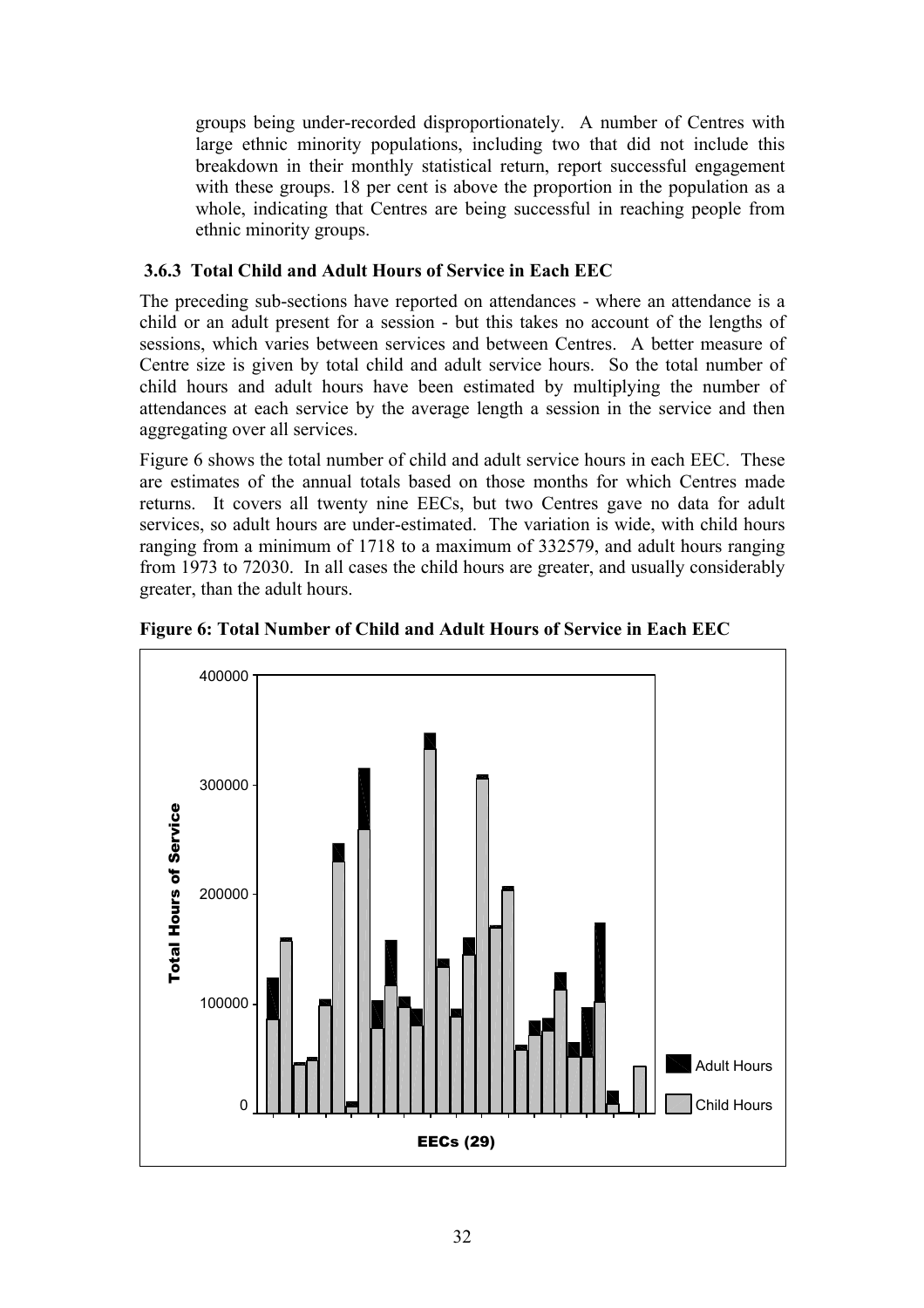## **3.7 Development of EEC Service Provision During the Year**

One aim of the national evaluation is to monitor the growth and development of services in Centres taking part in the EEC pilot programme. In this section we look at the extent to which new services have been introduced, expanded or changed since last year. We have used the information provided in the EECs' annual evaluation reports, where Centres were asked for details on expansion and change in the provision of services and service users over the year.

Their replies have been analysed under three headings:

- Expansion of the range of services offered.
- Expansion of the numbers of adults and children using the EECs' services
- Extension of hours.

Twenty-six of the twenty nine pilot EECs reported in detail a large amount of development under all three headings. A further two EECs showed only a small amount of expansion or improvement of services during the year, due to difficult conditions arising from substantial delays and complications with their building and refurbishment programme. The remaining EEC had not yet established a sufficiently detailed baseline to provide strong quantitative evidence. The evidence of service development is, however, overwhelmingly positive, and we now look in more detail.

## **3.7.1 Development of Children's Services**

All but five Centres reported at least two new or extended children's services during the year. Figure 7 shows that the number of children's services begun or expanded during the course of this reporting year ranged from thirteen (in two EECs) to none (in three EECs) with an average of 4.3. The Centres with the largest increases had all undergone rebuilding programmes that had extended their physical space and enabled expanded provision.

### **Figure 7: Number of New or Extended Children's Services Provided by EECs During the Year**

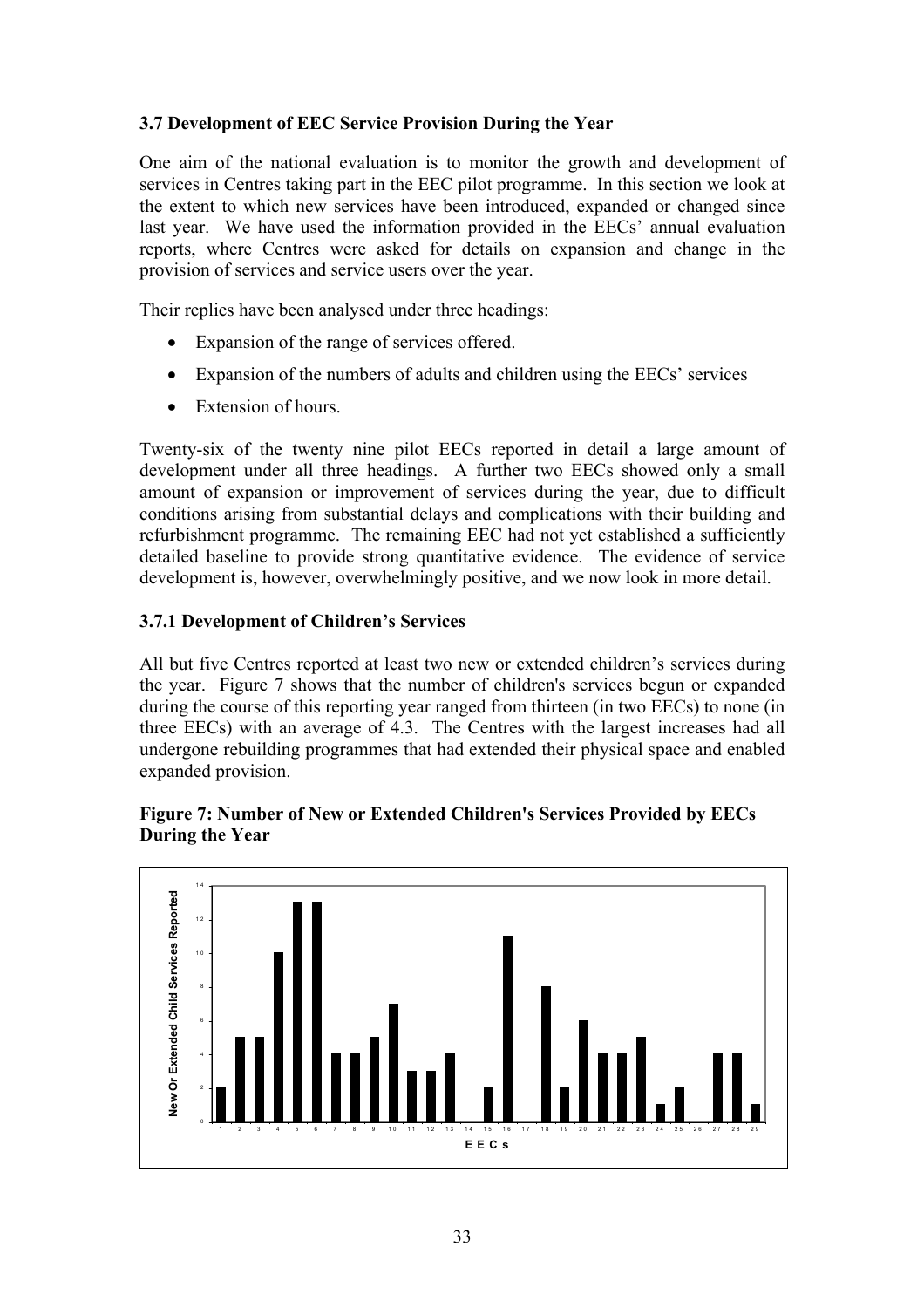As well as starting new services, many EECs increased the number of places within established services and extended the length of time these services were available. Additional places within existing child services were reported by thirteen EECs, and the same number (thirteen EECs) said they had extended the length of their sessions.

## **3.7.2 Development of Adult Services**

As indicated earlier, adult services include a wide range of different groups and courses for parents and other adults in the wider community. New or extended adult activities reported ranged from three EECs who recorded no additions, to one that recorded forty two. This Centre had improved physical facilities, which enabled an expansion of existing services and the start of new ones. The Centre also noted increased working with other professionals through the EYDCP. Figure 8 shows the range. The average number of additional or extended adult services was six.



**Figure 8: Number of New or Extended Adult Services Provided by EECs** 

Twenty one EECs mentioned increased outreach services and eighteen of these had outreach services specifically targeted at "hard to reach" families or groups. Sixteen EECs provided new services exclusively for either men or women. Altogether, these Centres provided twenty seven new services, eleven just for men, eleven just for women and five for both men and women. One Centre cited four separate initiatives for men/fathers. Further details of attendances are given in Appendix B.

# **3.7.3 Developments in Practitioner Training**

Centres' annual reports describe a large increase in training for early years practitioners, with twenty four mentioning new practitioner training programmes or initiatives. Some of the new activity has been focused on Centre staff, but many EECs were providing training across the whole early years sector locally, including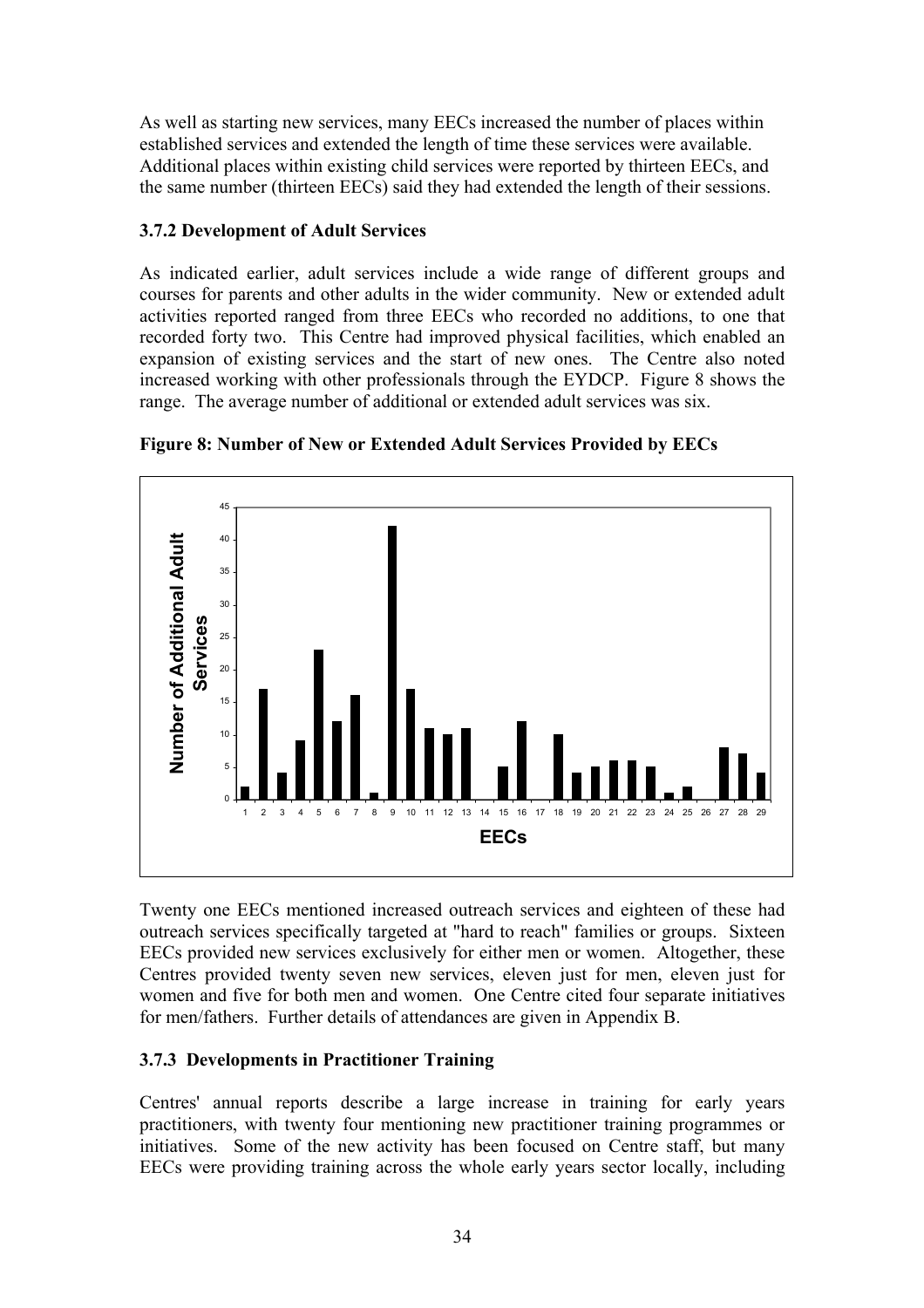staff from the private and voluntary sectors. Sometimes this training is offered in partnership with other agencies, and in many cases as part of the local EYDCP training programme. Three Centres mention the introduction of training for childminders and eleven refer to EECs becoming established as local venues for professional conferences, training and courses. Twenty EECs recorded significant increases in visitors compared with the previous year, including an increase in visitors from overseas and contacts with international organisations, as illustrated in the extracts from reports below:

'Acoustic Arts, Lion Dance group for Chinese New Year…

…links with Europe…

…sustained European links despite pressures of EEC expanding, including visit to Denmark…

…activities have been organised to enable staff from the local schools to visit other educational establishments and broaden their experience e.g. visits to London, Newcastle, Manchester and Gateshead…

…two conferences have been undertaken for local early years practitioners… visitors, local, regional, national and international including dignitaries such as Mayors, MPs and education leaders'

An indication of the growing profile and status of EECs within the early childhood field was given by the number of Centres reporting involvement in research projects or programmes. For example, three Centres were involved in national research on childcare for teenage mothers, five Centres were involved in the Effective Provision of Preschool Education (EPPE) research and one Centre had helped write a publication in partnership with their local authority.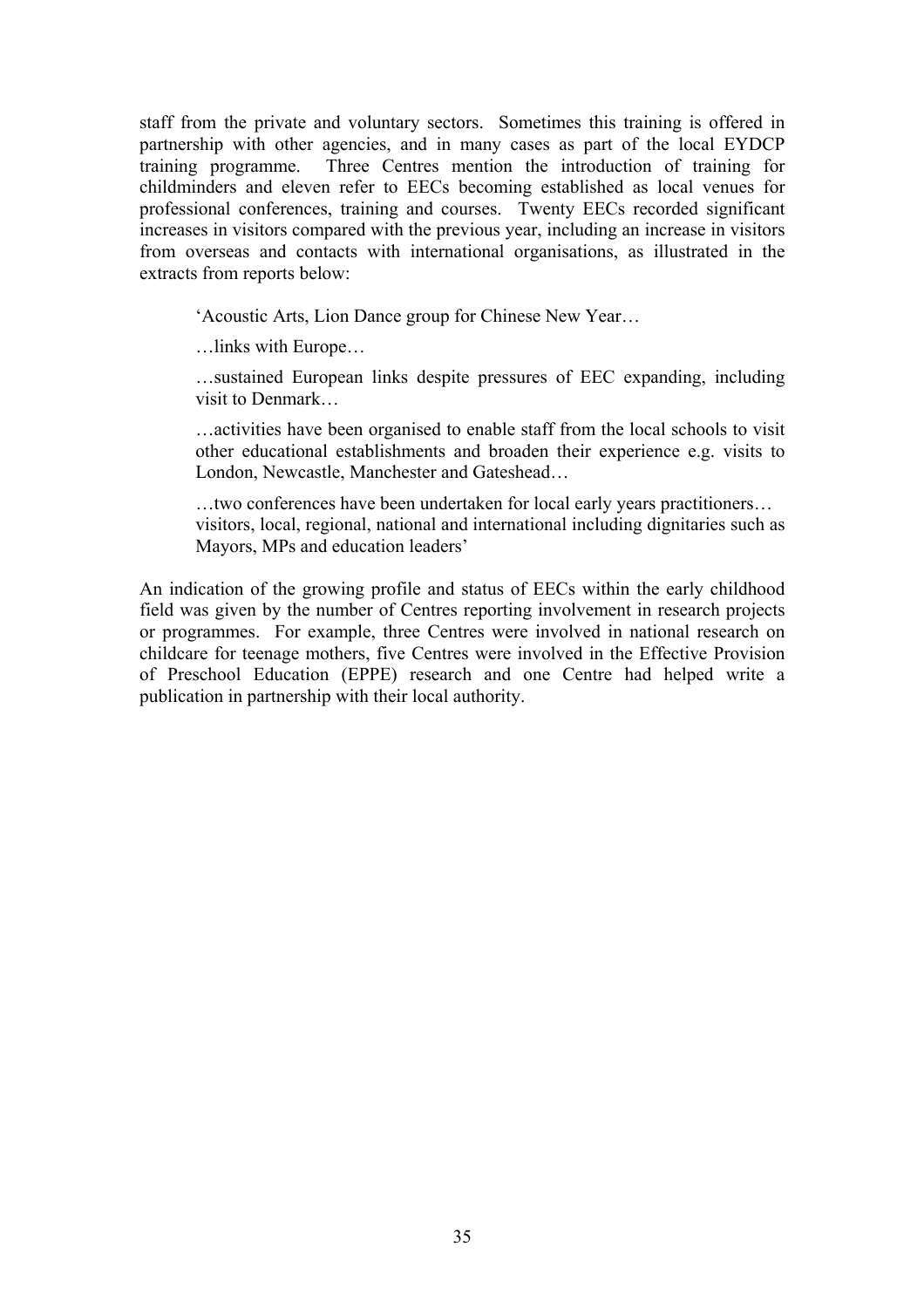## **SECTION 4. THE PROGRAMME IMPLEMENTATION STUDY**

#### **4.1 Methodology of Implementation Study**

This section of the report examines the functioning of the pilot EECs. It highlights and describes the approach to, and models of, integration currently operating within the pilot programme. Evidence is also provided on:

- the nature and origin of the EECs' integration,
- their contributing partners, and
- the extent of their local embeddedness.

Detailed evidence on successful practice in integrated service delivery is not presented here but will be published later in a series of guides. However, this section does identify where successful practice exists and describes in some detail some of the contextual, enabling and environmental factors which facilitate it. These data were compiled from the EEC annual reports and from the quantitative monitoring of EEC service delivery and use.

### **4.2 Understanding How Integration Works**

## **4.2.1 Conceptualising Integration**

Supporting the development of integrated early childhood services is a stated aim of current Government policy and a central intention of the EEC pilot programme. Transforming the existing system of fragmented and patchy early childhood services within England into integrated, accessible provision for all children and families is a major undertaking requiring innovatory and exemplary action at all levels. It also requires the dissemination of a clear understanding of what is meant by 'integration' and how this might be implemented in different social and geographical contexts.

Last year's evaluation report (Pascal and Bertram, 2000) indicated that the conceptualisation of integration at both policy and operational levels needed clarification. Over the last year progress has been made through the evaluation process in developing a deeper understanding of the concept of integration that can inform both policy and practice. This conceptual work was supported through a series of international seminars in February and June 2001, funded by the British Council and the DfES, which brought together UK, European and Australian experts with a professional and academic interest in the development of integrated early childhood services. This group is working with the EEC national evaluators and colleagues from the pilot programme at policy and centre level to develop a conceptualisation of integration which will be used to inform the evaluation and further development of the EEC programme and the further development of integrated services within the UK and internationally. The early meetings of this group have identified four key features which lie at the heart of an integrated service and should underpin an EEC's structural or functional characteristics:

> • A shared philosophy, vision and principles of working with children and families at all levels and by all partners;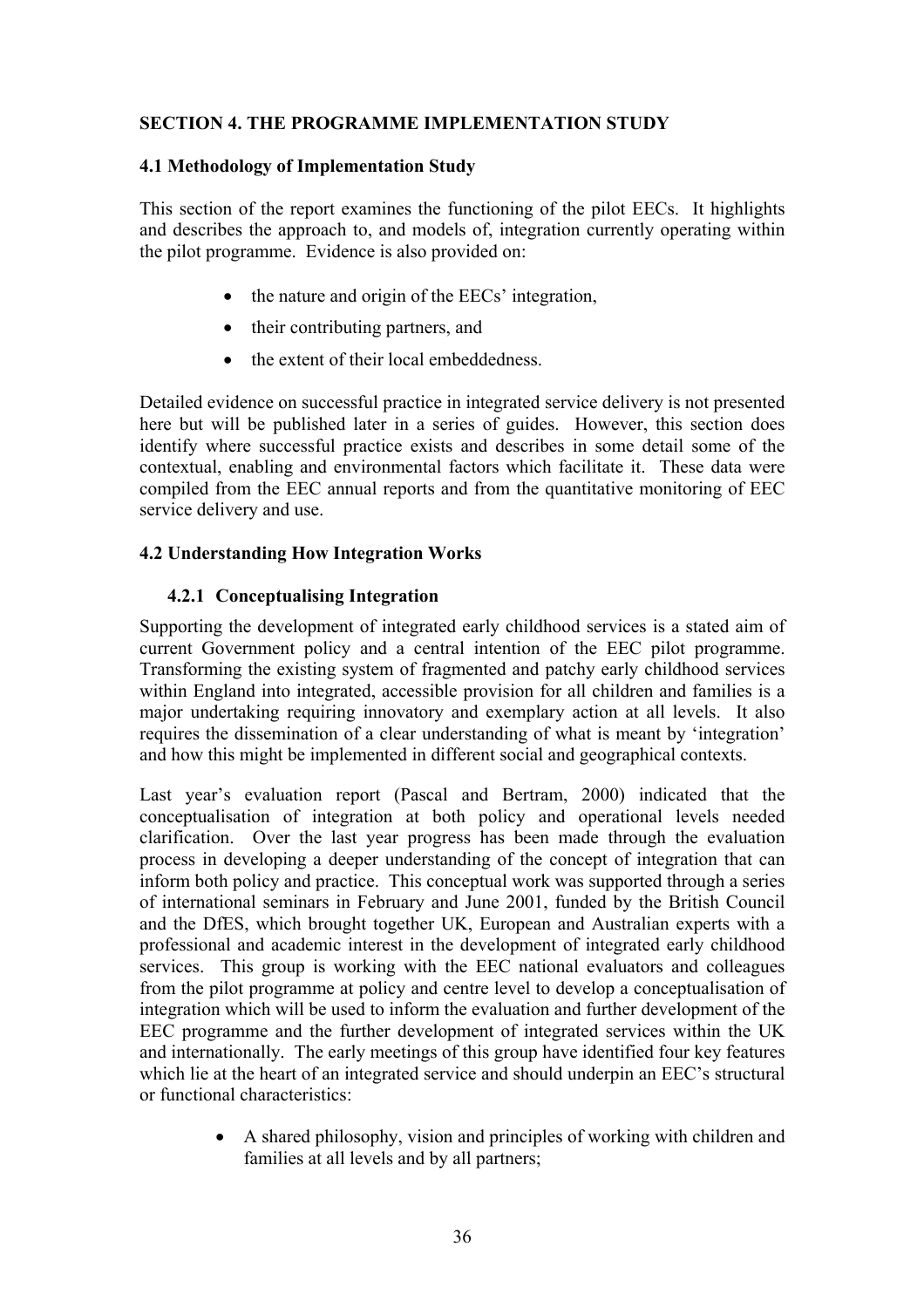- A perception by EEC users of cohesive and comprehensive services;
- A perception by all members of the EEC staff team of a shared identity, purpose and common working practices;
- A commitment by partner providers of EECs to fund and facilitate the development and delivery of integrated services.

The management structures and systems that enable an integrated service to be realised should flow from these conceptual features and also reflect responsiveness to particular community contexts. There is an acknowledgement that this conceptualisation can underpin a range of different models of integrated practice and that one universal model of integration may not be appropriate or desirable.

During the third year of the evaluation this conceptualisation will be further developed and its four constituent features exemplified using evidence from the pilot EECs. It will also be used to inform the final evaluation of the success of the pilot programme in developing a range of exemplary, integrated early childhood services.

The evidence from the second year evaluation indicates that the pilot EECs are currently at very different stages in the development of these four defining characteristics of integration. For some EECs at an early stage of designation, much energy is currently being committed to enhance these core aspects of integration within their professional identity. Several are devoting much needed staff development time to developing their shared philosophy and vision, and to agreeing a common set of working principles. Other EECs at a more mature stage in their evolution indicate that the maintenance and evolution of these four features continues to provide a key element of their ongoing professional development activity. Many are continuing to struggle with achieving the fourth defining feature, which requires a shared commitment from their providers to fully funding and facilitating the delivery of their integrated services. There is evidence from the pilot EECs that work on their understanding and implementation of integration at all levels is an important, dynamic and continuous feature of their professional and institutional development. The construction of a dissemination strategy for the EEC programme will need to take into account the different stages of development of the pilot EECs at this conceptual level.

### **4.2.2 Types and Models of Integration**

The pilot EECs are based in very different geographical and social contexts across England (see section 3), yet, as Table 10 shows, there remain two broad types of EEC within the pilot programme.

| $\vert$ Type of EEC | <b>Number of Pilot EECs</b> |
|---------------------|-----------------------------|
| Single site         | $\cap$                      |
| <b>Network</b>      |                             |
| $Base = 29$         |                             |

### **Table 10: Types of EEC Within the Pilot Programme**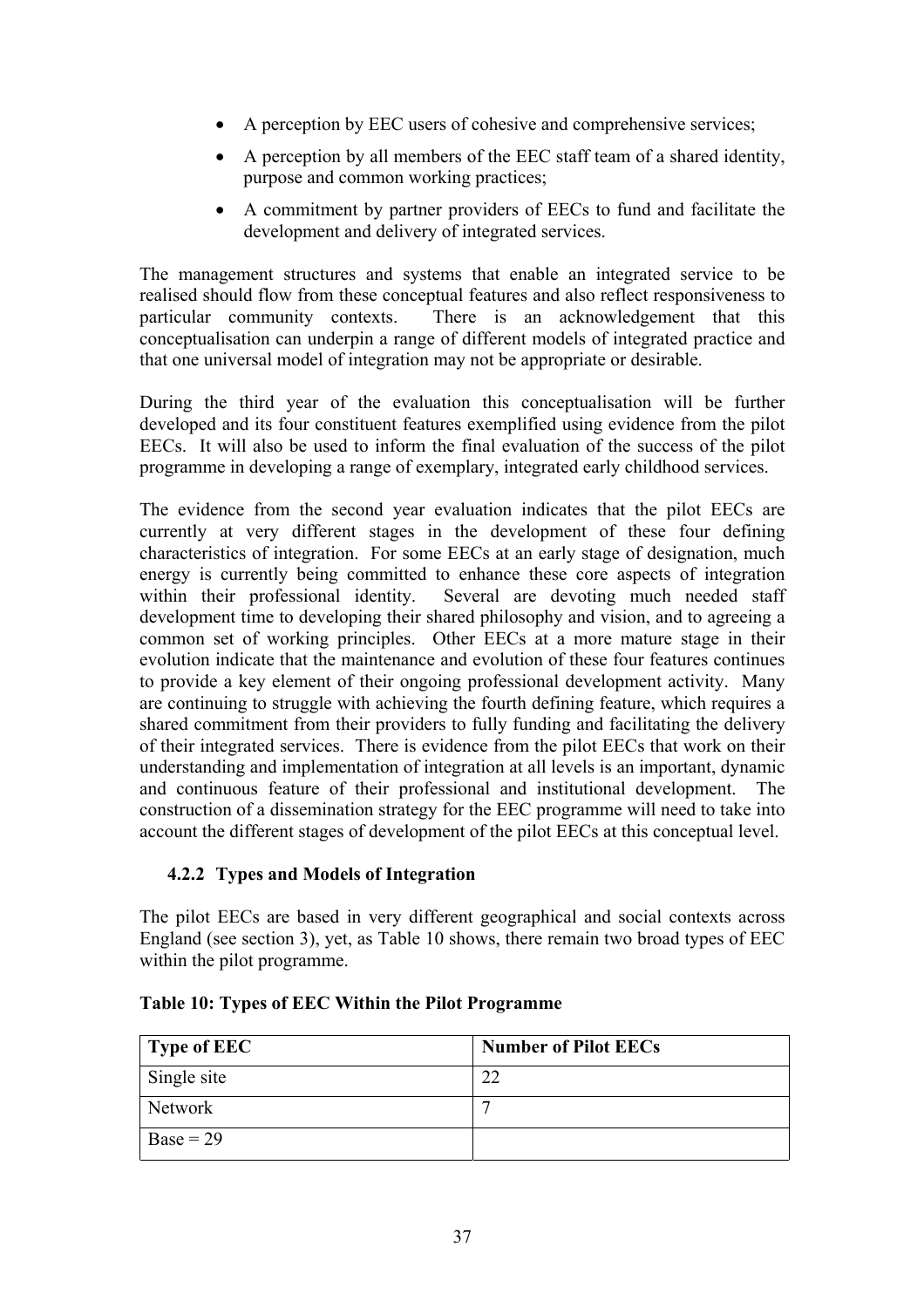The majority of EECs, (twenty two out of twenty nine) are centres occupying a single site, and seven are networks occupying multiple site centres but this simple classification, in reality, is more complex.

## **Single Site EEC**

Single sites can be single buildings with a variety of functions or several buildings offering multiple but discrete functions within a 'campus'. In both kinds of single site EEC, some spaces have multiple functions but availability of rooms inevitably places limits on their use for any particular purpose. So, single sites of the campus variety *tend* to be larger, to have multiple and more complex funding and to offer a wider range of services to adults and children.

The smaller, single site, single buildings with less complex and diverse funding sources, *tend* not to be able to offer as great a range of services. This is not an absolute correlation, however, and appears to relate to a number of factors.

- Firstly, the size of the accommodation in the single site EEC's building can be an enabling factor. For example, some single site EECs are located in former secondary, middle or large primary school buildings offering the advantage of substantial space for varied activities over a comparatively small nursery school.
- Secondly, the single building EEC's ability to make links with other collaborating institutions can be a limiting factor. For example, some single building EECs have made links to local further education colleges, to overcome the space/function limitations of their accommodation for training adults, indeed, one single site Centre is located within an FE college. Another single site EEC has reached out to support the voluntary and private sector in its rural location using their sites to impact locally.
- Thirdly, the limitations of function within the single site can be overcome where the Local Authority or EYDC Partnership are clearly making full use of the EEC as an agent for change within its training and improvement strategy. For example, the LEA may encourage senior staff in the EEC to develop courses for practitioners in LEA development centres.
- Finally, the range of funding streams sometimes seems to be related to variety of activity.

Where a single site EEC has not:

- space or complexity in its buildings, nor
- good links with other service collaborators, nor
- a recognised and supported function within local policy development and
- has a relatively simplistic pattern in their funding,

then their role as an innovator for the improvement, transformation or integration of early childhood education and care services at a wider level is necessarily curtailed. As the pilot EECs develop, the number limited by these criteria has fallen as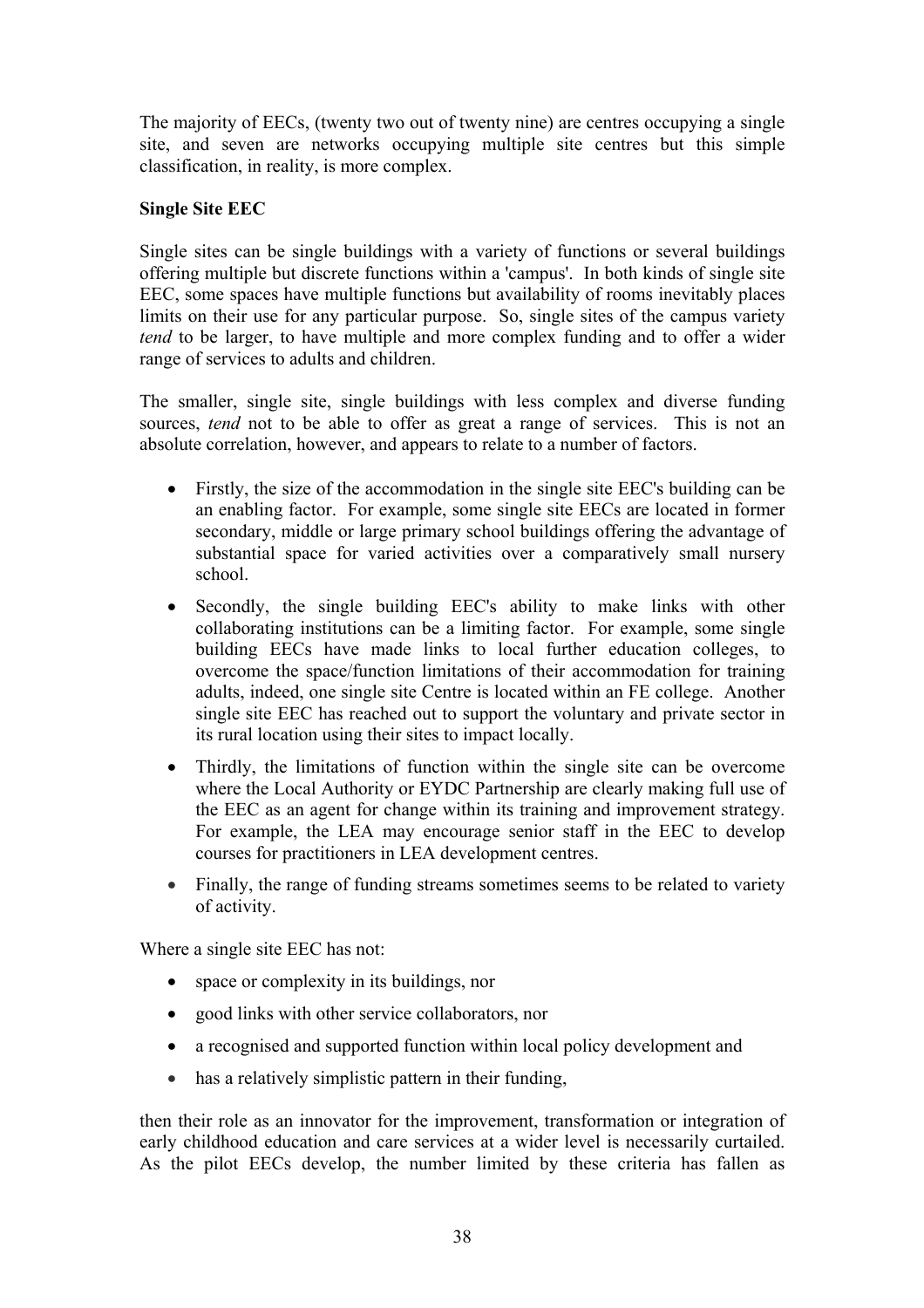additional building work has been completed, cross sector links have been made, EYDCPs have become more actively engaged with their local EEC and various funding sources have been accessed.

#### **EEC Networks**

The seven EEC networks are predominately urban based but two are in rural or less populated areas. The network EEC can be differentiated by other characteristics.

Two of the urban networks have settings geographically close enough to be thought of as 'neighbourhood' networks, where cooperation is facilitated by ease of access and close geographical location, for example, where the components of the network are based on the same public housing estate. Five EEC networks are operating settings on discrete and separate sites some distance apart.

Settings within EEC networks can also be characterised by function. Some use their separate sites to offer a broadly similar range of services in each separate setting within their network. We could term these kinds of networks as 'generalist site' networks. Other networks have settings offering different kinds of specialised services in each of its settings and might be termed 'specialist site' networks. For example, one setting in the network might focus on supporting children with special needs and another setting might offer adult training. These kinds of collaborating networks, with separate elements offering discrete activities, then seek to integrate by coordinating services across a geographical area rather than unifying services in a single site.

Some networks have faced particular difficulties in developing integration of their services. Perhaps because of their complexity, networks seem particularly vulnerable to changes in management. Some of these difficulties have arisen from local factors and some from national factors. An example of the former would be where the inspirational leader or crucial initiator of the project has a career move, leaving the network with a less powerful replacement to managerially hold the elements of the network together. An example of the latter would be urban networks which have suffered from the impact of a critical OfSTED report on their Local Education Authority. The evidence suggests that in such cases staff in the non-statutory preschool services are likely to feel vulnerable and threatened, when services previously delivered by the local authority are administered by private companies who have no statutory responsibility for their sector.

The integration of services in the rural networks can also sometimes involve particular difficulties. In some cases these relate to the added complication of perceived cultural and community differences between settings of the designated EEC, the difficulties of geographical distance and the possibility of isolation. Some reported evidence suggests that overall managerial vision may be more difficult to implement in rural networks compared to established single site rural EECs. An example of a successful single site EEC in a rural area reveals a lead setting reaching out to offer support to an extended community of other, cross sector, early years providers. From their unified location, managerial decision making in the single site EEC is centralised and with local authority and EYDCP support they coordinate and develop provision across a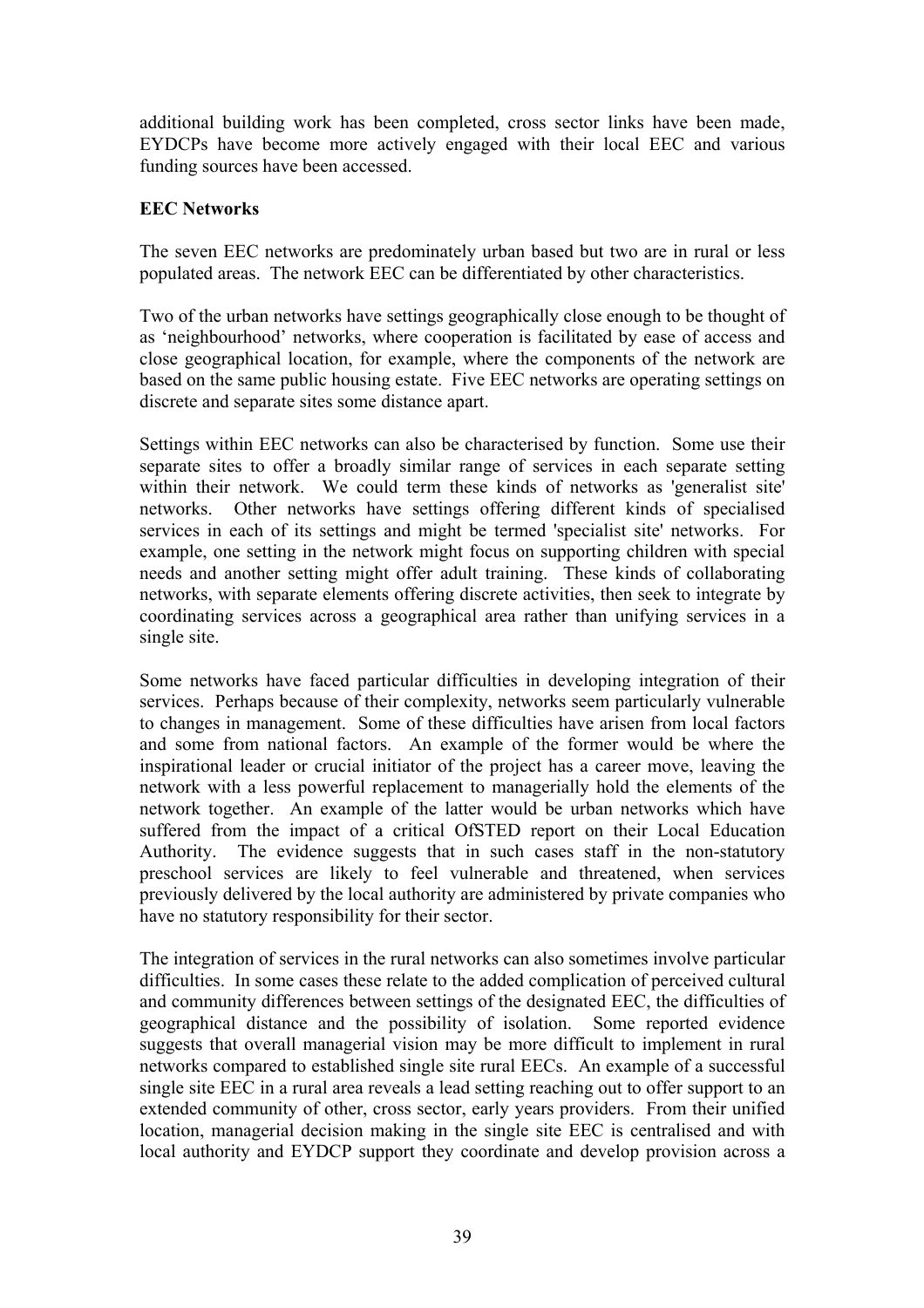wide rural area. Currently, this model seems less problematic than more independently organised rural networks. The model of 'hub and spokes' with a central lead outreaching to support others seems to be a more efficient network practice than the 'islands and ferry' model where each setting enjoys equality of status and managers attempt to coordinate services based in different communities.

All EECs, of course, have external bodies to whom they are responsible. It is possible, however, to identify variability in the location of strategic decision making. Networks may sometimes have a strategic director located within one of their EEC settings driving forward the outreach function of the EEC across the LEA catchment area. A 'hub and spokes' model would lend itself to that type of EEC. More usually, EECs, especially networks, have managers located on each site with the strategic director located outside the setting, often in the offices of the LEA. EEC networks can thus be further distinguished as 'internally or externally directed'. In parallel, some LEAs are looking to create 'zones of excellence' using an EEC as the hub for the dissemination of integrative and effective education and care in the early years across the LEA. These 'zones' are not part of the national EEC evaluation but their development is worth noting here.

Whatever the characteristics of the EEC, it is clear that strategic effectiveness is linked to strong, embedded and clear managerial structures, and this will be discussed in later sections of this report.

The year two analysis suggests that currently the range of pilot EECs can be represented by the following typology, which it is anticipated may provide a useful framework for further analysis:

| <b>Network EEC:</b>     |                            |                            |  |
|-------------------------|----------------------------|----------------------------|--|
|                         | Neighbourhood Sites        | <b>Distanced Sites</b>     |  |
|                         | <b>Specialist Sites</b>    | <b>Generalist Sites</b>    |  |
|                         | Hub and Spoke              | Islands and Ferry          |  |
|                         | <b>Internally Directed</b> | <b>Externally Directed</b> |  |
| <b>Single Site EEC:</b> |                            |                            |  |
|                         | Single Building            | Campus                     |  |

# **Table 11a: Typology of Network EECs**

These categories are not discrete. For example, a network may be 'distanced', 'specialist' and 'externally directed' or another could be both 'neighbourhood' and 'generalist'. This typology will undoubtedly continue to evolve as the programme develops.

### **Models of Integration**

Within the pilot programme we can identify a range of different approaches or models of integration in practice across these different types of EEC, and the evaluation evidence reveals that these models have increased in complexity and maturity over the last year. Last year's national evaluation report, (Bertram and Pascal, 2000), delineated three basic models of integration: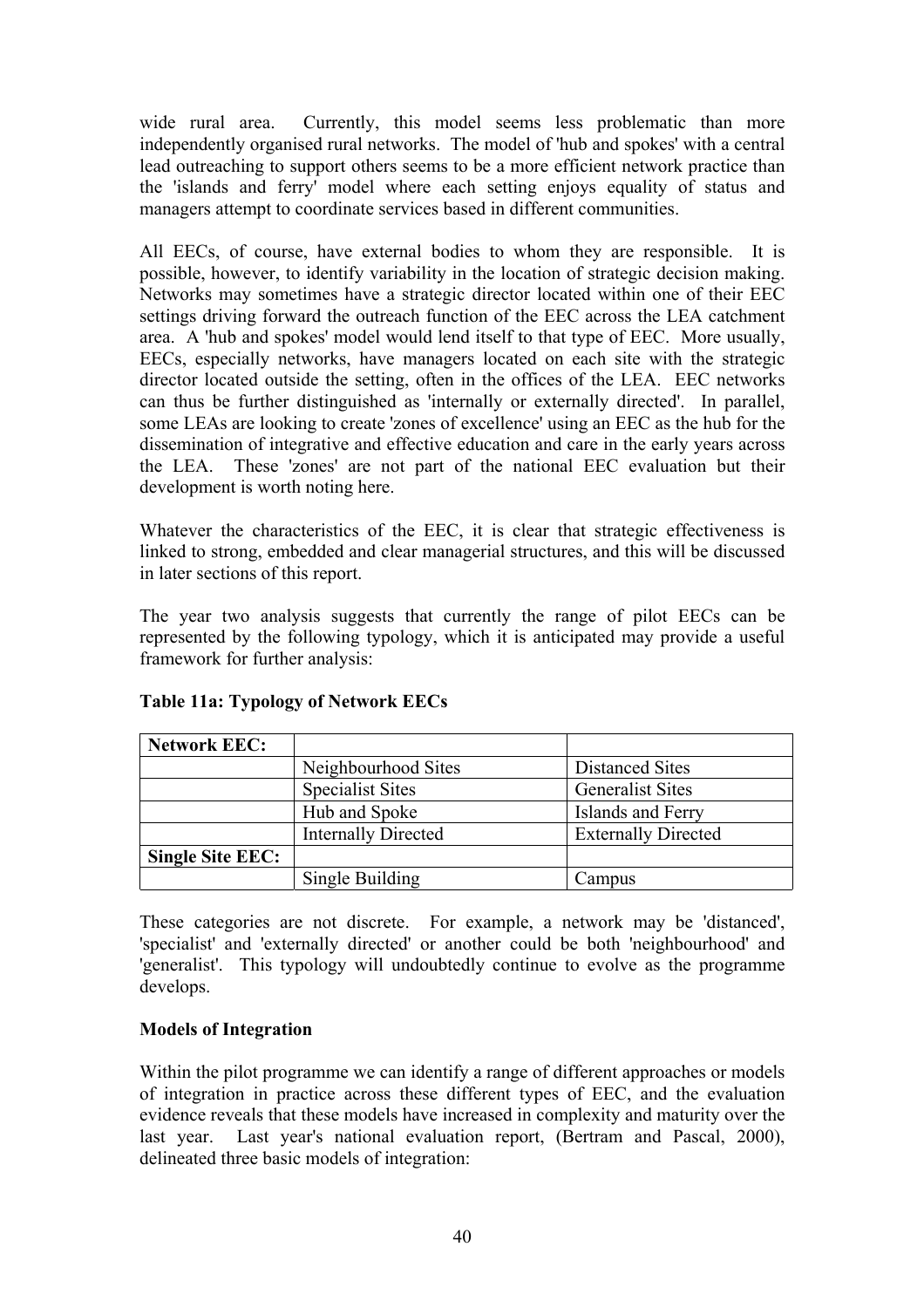- *A Unified Model*: with amalgamated management, training and staffing structures for its services, which may be delivered by different sectors but they are closely united in their operation. An example of this model within the EEC programme is a centre operating out of one site and offering fully integrated early education, child care, family support, adult education and health services organised under one cohesive management structure.
- *A Coordinated Model*: where the management, training and staffing structures are synchronised so that the various services work in harmony but remain individually distinct. An example of this model within the EEC programme is a centre operating out of one site comprising of a relocated nursery school and day care centre working collaboratively with health professionals and adult trainers coordinated by a senior management team with equal status for their respective fields of expertise.
- *A Coalition Model*: where management, training and staffing structures of the services work in a federated partnership. There is an association and alliance of the various elements but they operate discretely. An example of this model within the EEC programme is a network of providers of early education and care within a local area cooperating together and with others, such as a further education college and a Health Centre, linked by an LEA appointed network facilitator.

It should be noted that these are not always discrete models. In practice, EECs generally have a dominant model of integration, but for some smaller part of their services, they may adopt other forms of integration. All these models represent integrated service delivery to families and children, but they differ in the nature of their integration. Although we asked Centres to identify the dominant model of integration in operation within their centre, a number indicated that they were in a transitional state and moving between one model and another, and so could not currently identify a dominant model of integration. We have therefore added a fourth category into the typology this year, which is summarised as a '*Hybrid Model'.* 

• *A Hybrid Model*: This model indicates that the EEC is strategically operating with a mixture of the above models to achieve its full range of services, with no one model dominating. It is our intention to track how these hybrid models develop over the next twelve months of the evaluation.

This year has seen a considerable development in the conceptualisation, development and application of integration by managers and others within the programme, allowing more of them to see integration in ways in which they feel are appropriate to their local context and condition. Many EECs and their sponsors previously had thought integration must involve a 'unified' approach, characterised by such things as a single line management structure, the resolution of differential terms and conditions of employment across different kinds of staff, and a single site, one stop shop for children and families. The delineation in last year's evaluation report of three different models of integration, and hybrids within those three models, was acknowledged as accurate by the EECs, particularly by those who saw it as beneficial to continue with a coordinated or coalition partnership with elements of their services. However, Table 11b demonstrates that EECs have gone through a development process over the last year in their approach to integrated service delivery.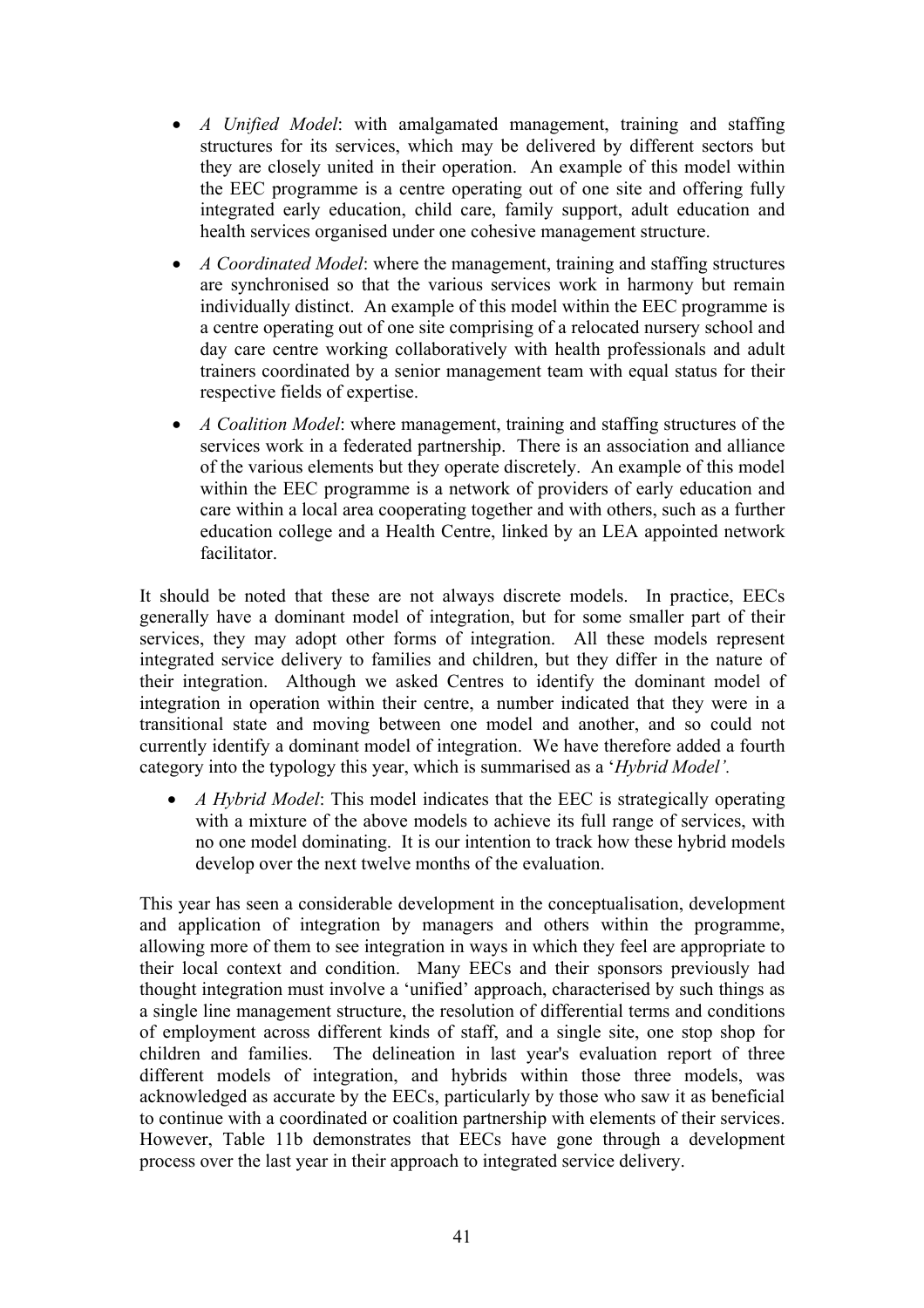| <b>Model of Integration</b> | 1999 - 2000 | $2000 - 2001$ |
|-----------------------------|-------------|---------------|
| <b>Unified Model</b>        |             | 14            |
| <b>Coordinated Model</b>    |             |               |
| <b>Coalition Model</b>      | 16          |               |
| <b>Hybrid Model</b>         |             |               |
|                             | $Base = 25$ | $Base = 29$   |

#### **Table 11b: Models of Integration Within the Pilot Programme**

The evaluation evidence reveals that this year many more EECs (fourteen) have seen themselves adopting a 'unified' approach to integration, and fewer EECs have seen themselves adopting a 'coordinated' approach (six) or a looser federated 'coalition' approach (six). The fourteen EECs who identified themselves as 'unified' were all operating predominantly on one site with a range of partners. The six EECs who identified themselves as 'coordinated ' included some networks but were also mainly single site centres with a range of different service partners or a large campus with separate buildings housing the various services. The six EECs who identified themselves as 'coalition' were all network or multiple site centres, who by their nature had to function across larger geographical distances and so had developed a looser kind of relationship and management structure in order to function effectively. There were also three EECs who defined themselves as hybrids or transforming from one model to another, unified/coalition (one), unified/coordinated (one) and the remaining EEC saw itself as an amalgamation of coordinated and coalition.

The evidence of the year one National Evaluation had clearly identified the development of management structures and systems as a key feature in establishing effective integration. The reported evidence in year two shows that many EECs and their LEAs have acknowledged this and have responded by introducing new management organisation, roles and configurations. These changes have made EECs more confident in affirming they are now more 'unified' in their approach to integration.

The analysis of organisational types indicates that some network or multiple site EECs work effectively within coordinated or coalition models but the unified model of integration is more difficult for them to adopt without a strong and sustained external lead. Where this overarching lead has been undermined in networks, for example through the effects of management promotion or a critical LEA OfSTED, or where the strategic lead has never existed or developed, then networks tend to be less effective.

There is emerging evidence that integrated services may be realised through all three models, or a hybrid of these models, but it is clearly easier where a unified or coordinated approach is possible. The evidence also shows that there is a developmental process in the realisation of all four models, and the pilot EECs are continuing to refine and evolve their approach to integration.

Our early analysis of management structures also indicates that certain kinds of management structure appear to lend themselves to each of the types of EEC and each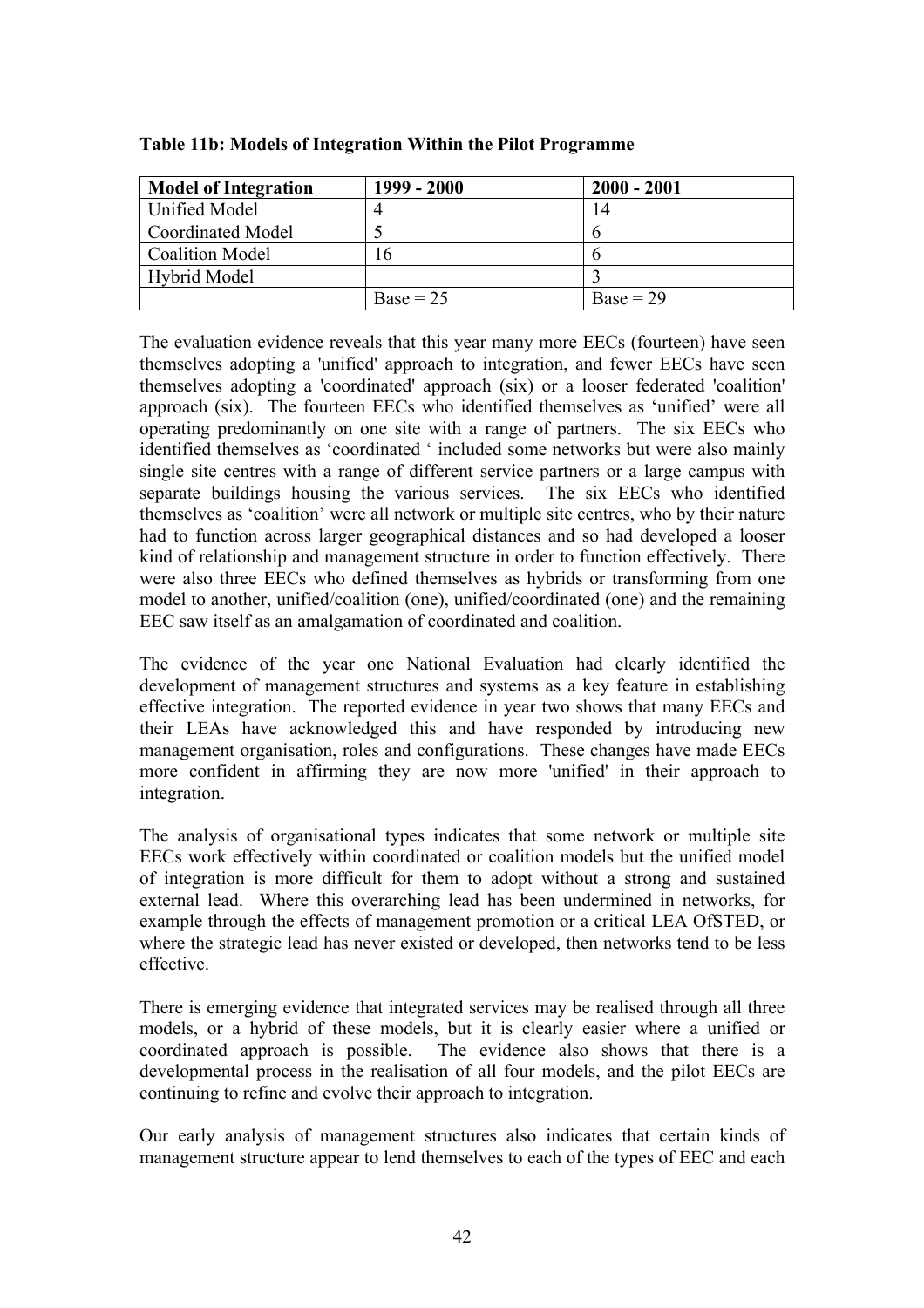of the models of integration. However, this year, half of the pilot EECs have been undertaking substantial revisions to their management teams, structures and systems. The evidence on management structures and systems provided by the EECs was therefore assessed as being too dynamic and fluid for any definitive analysis to be carried out at programme level at this point in the evaluation process. However, the evolving relationship between types of EEC, models of integration adopted and management structures will be more fully explored in next year's evaluation report.

## **4.3 Organisational Origins of Pilot EECs**

Analysis of the organisational origin of the twenty nine pilot EECs, and their constituent parts (forty two) at designation shows that these Centres grew out of, or were amalgamations of, the types of institution set out in Table 12.

### **Table 12: Origins of EECs and their Constituent Parts**

| Maintained Nursery Schools (LEA)                        |  |
|---------------------------------------------------------|--|
| Maintained Family Day Care Centres (LA Social Services) |  |
| Maintained Infant Schools (LEA)                         |  |
| Maintained Primary Schools (LEA)                        |  |
| Maintained Community / Family Services                  |  |
| Charitable Community / Family Services                  |  |
| $Base = 38$                                             |  |

The evidence reveals that most of the pilot EECs (twenty three out of twenty nine) grew largely out of pre-existing nursery schools, with other forms of originating provision being much less common. This has implications for authorities where there is not a tradition of maintained nursery schools and, as the programme expands, the DfES may need to consider developing EECs in other forms of provision. For example, the pilot programme has shown that primary schools, which have a strong commitment to community building and high quality early years practice, may provide suitable alternative locations.

### **4.4. Major Funders and EECs' Partners**

### **4.4.1 Main Funding Partners**

Centres were asked to outline in their annual evaluation report their main sources of funding and the bodies to whom the majority of staff were responsible. These data show the main funding partners in the EEC pilot programme at the end of the second year evaluation. Table 13 reveals that predominantly, the pilot EECs funding is located within Local Education Authorities (LEAs) but two EECs do not see their LEA as their main partner, with one identifying a Health Authority and the other a Further Education College. Local Authority Social Services are not as well represented as might be expected in an integrated programme. There is evidence from two EECs this year, that Social Service departments within local authorities are under increasing pressure of financial stringencies, and may be unable to sustain their commitment to the programme at a local level. On the other hand, there is evidence of growing and deeper involvement of the Early Years Development and Childcare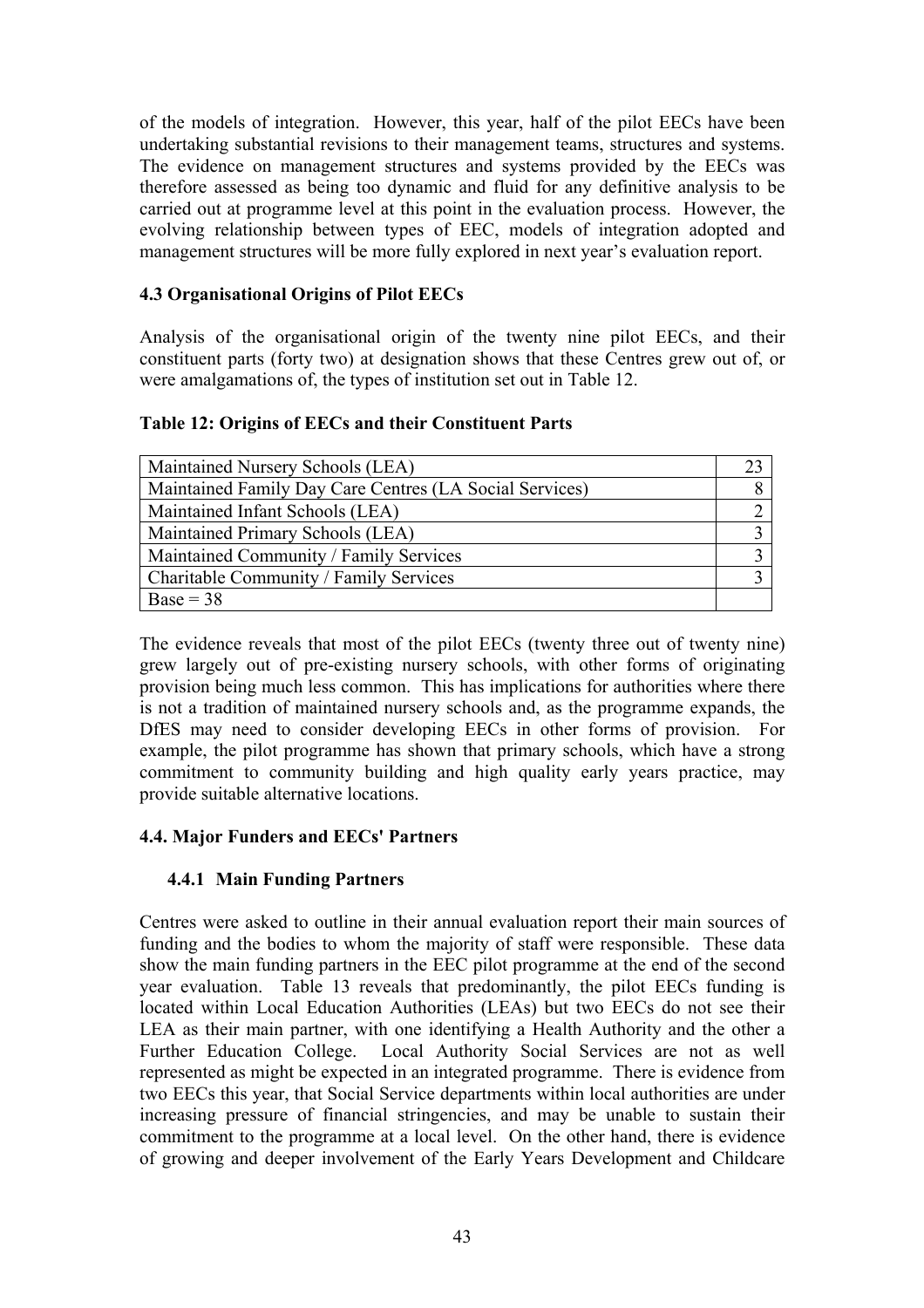Partnerships (EYDCPs), especially for training purposes, and of other partners, including a childminders' network. This wider involvement is bringing a substantial broadening of the EECs' role and activities at little additional direct cost to the programme budget.

| <b>Main Partners</b>                   | <b>Number of EECs</b> |
|----------------------------------------|-----------------------|
| <b>DfES</b> Early Excellence           | 29                    |
| Local Education Authority and Leisure  | 27                    |
| <b>Local Authority Social Services</b> |                       |
| <b>Charitable Bodies</b>               |                       |
| FE/Learning Skills Council             |                       |
| <b>EYDCP</b>                           |                       |
| Health Trust                           |                       |
| Culture/Library Services               |                       |
| NCMA networks                          |                       |
| $Base = 29$                            |                       |

## **Table 13: Main EEC Partners**

### **4.4.2 Collaborating Bodies in EECs**

The information that centres have provided in their annual evaluation reports and their quantitative data shows that most EECs have a wide variety of collaborating partners. These partners may help in a number of ways in the realisation of the integrated services that EECs are offering. For example, they may provide personnel, alternative accommodation, additional complementary services, resources, support, advice, information or financial help.

The degree of involvement of these collaborators varies. Some of these collaborators may be classed as primary or main partners, who were, for example, directly involved in the establishment of the EEC and continue to be primary funders. In these cases, the collaborator is an essential partner in the integrative work of the EEC. For example, where Social Services and Education Services combined to offer integrated services. In other cases, the collaborators are simply allowing the EEC to extend or improve its integrated services. For example, a local library may be developed on the EEC site by the leisure department of an LEA when it realises that the EEC is now offering adult courses. One EEC has located European Union funds to enable it to develop its information technology. Other EECs are making use of Health Visitors who now based at or regularly attend the Centre. Such collaborations are operating in a relatively minor, but important, role in the realisation of the range of service delivery. The number and range of additional collaborators at this level has increased over the last year. They are now drawn from many quarters, including state, private and voluntary bodies. Their funding may originate from a wide range of national, European or even international locations. One EEC, for example, collaborates with colleagues in Pakistan.

Many EECs have been effective in finding collaborators who bring with them opportunities to expand and integrate their services and activities. Diversity of collaboration and the associated direct or indirect funding, thus allows some EECs to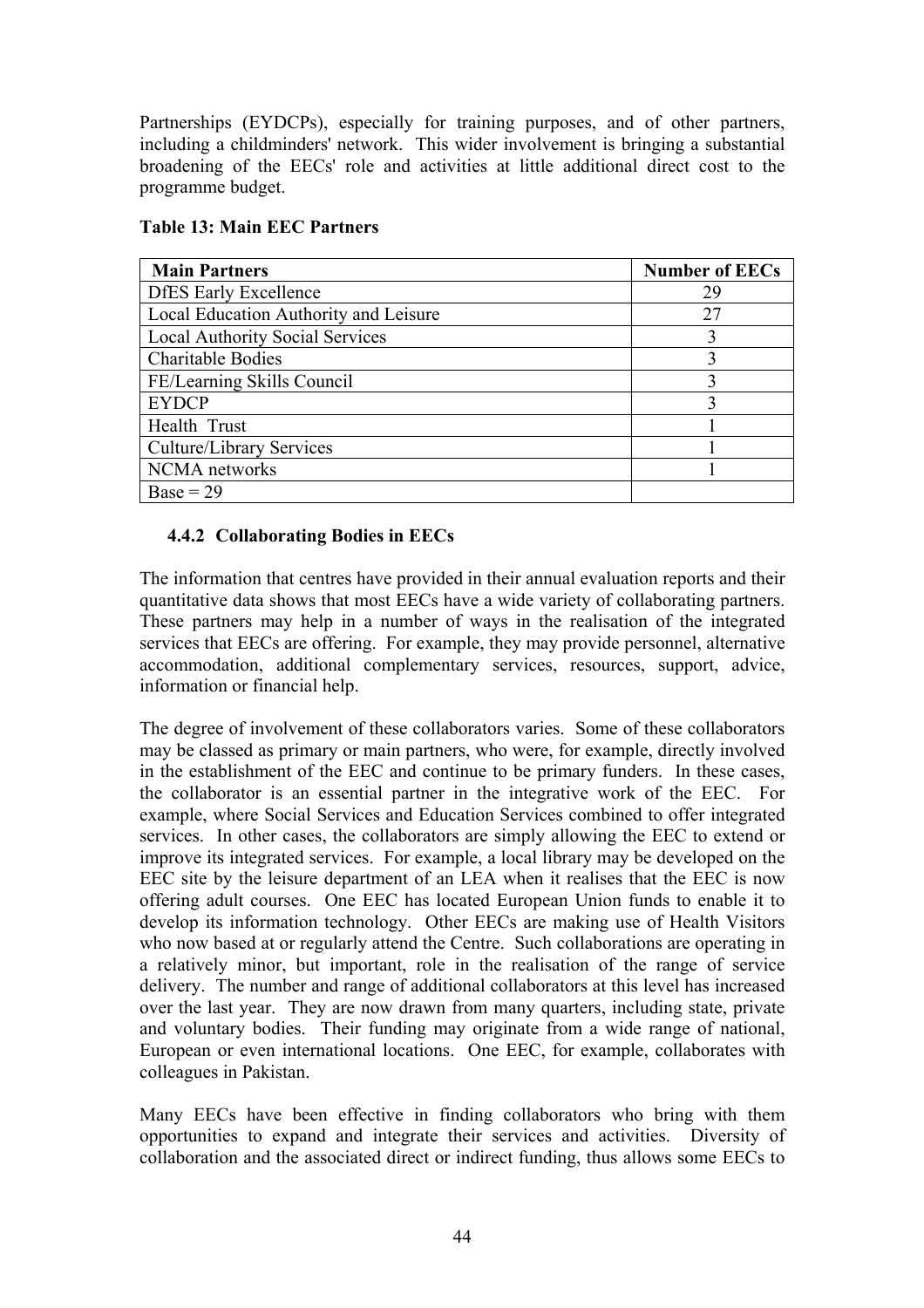provide a wider range of services even when these collaborations are on a relatively small scale. For example, one EEC bought a mini-bus with parental donations and hired a driver with money from other sources. This enabled it to develop its outreach functions.

The variety of reported collaborations reflects the wide range of funding opportunities and links open to EECs. Their growth within the programme reflects the integrated nature of EECs and their incorporation can be related to the range and variety of activities an EEC can provide. Centres with several collaborations and funding sources tend to be able to offer a greater array of services to a wider group. EECs with fewer collaborations or funders tend to be more focused on meeting particular areas of need within a localised context. Both of these models can be effective Table 14 summarises the reported number of EECs with additional participants and funders and the table illustrates the variety and width of collaborations within the EEC programme.

| <b>Additional Collaborations and Participations</b>   | <b>Number of EECs</b> |
|-------------------------------------------------------|-----------------------|
| <b>EYDCP</b>                                          | 12                    |
| <b>Sure Start</b>                                     | 14                    |
| <b>Single Regeneration Budget</b>                     | 11                    |
| <b>Health Trusts</b>                                  | 8                     |
| <b>SEN Funds</b>                                      | 8                     |
| <b>Charitable Trusts</b>                              | 8                     |
| <b>Parent Support Groups</b>                          | 6                     |
| <b>Childminder Network</b>                            | 5                     |
| <b>Education Action Zone</b>                          | 5                     |
| New Opportunities Fund                                | 5                     |
| <b>Health Action Zones</b>                            | 5                     |
| Private Sector                                        | 5                     |
| Space for Sports & Arts                               | 5                     |
| Learning and Skills Council/FE/WEA/Life Long learning | 5                     |
| <b>European Social Funding</b>                        | 4                     |
| Children in Need                                      | $\overline{2}$        |
| Leonardo (European Commission)                        | $\overline{2}$        |
| Neighbourhood Nurseries                               | $\overline{2}$        |
| Preschool Learning Alliance                           | 4                     |
| Millennium Commission                                 |                       |
| $Base = 29$                                           |                       |

#### **Table 14: Additional Collaborations**

This extensive range of collaborations shows that many EEC managers continue to be very successful as social entrepreneurs, locating and linking to additional partners and funds to extend their services to their communities. The obverse of this is that some managers can spend a great deal of time locating and applying for funds from a multitude of grant making bodies and much of this funding is of a temporary nature. A balance needs to be drawn between the benefits of looking for additional collaborations to expand services and the possible time-consuming and stress bearing nature of continual searching for additional funds.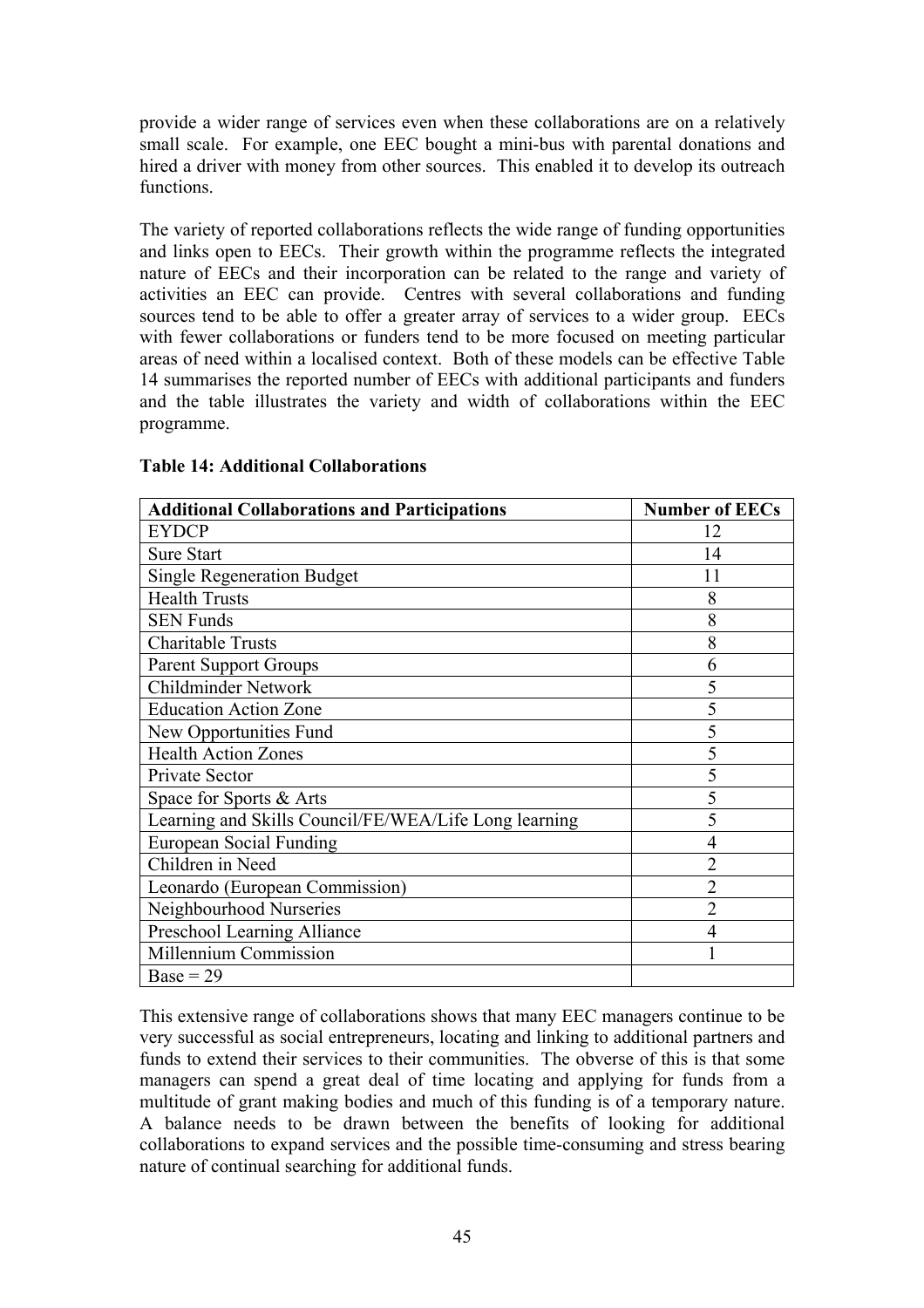This issue is particularly relevant where some major collaborators seem to be coming under pressure to reduce or reorganise services. For example, where a major rural funding body withdraws from the programme or where a Social Service Department retrenches. Such major shifts, or even the threat of them, creates real tensions within staff and parents of EECs. Service sustainability and the high level of managers' anxiety about continuity of their funding remain major issues within the programme.

## **4.4.3 EECs and Charging Policy**

This year's evaluation evidence reveals that ten of the twenty nine pilot EECs are charging for the use of some of their services or are allowing their collaborators, when using EEC premises, to charge. These charges may be to parents for extended care provision, but they also include rent for rooms, fees for training and courses, guided visits or conferences, fees for consultancy or contractual agreements for doing research. One Centre now raises almost a third of its overall income in this way. A small minority of EECs have ethical objections to charges for parents, even for holiday trips, and feel strongly that all their services should be free to their communities. In other EECs, local authority policy determines whether charges are made and what should be the level of these charges. Whilst being aware of these local variations, charging for the use of their premises is one way in which EECs can raise their income by making better use of their physical capital.

Another way in which EECs can use their buildings is by encouraging other sectors to access their accommodation at minimal or no cost, enabling a wider range of services to be provided at the centre by other collaborators. Again different LEAs have different policies but several EECs are allowing playgroups and voluntary services to make use of their settings. These collaborations mix public, voluntary and private sectors to the benefit of the community. Responses from parents in these mixed public/private services indicate they appreciate the greater range of integrated services being provided within one place. There is also some evidence that parents may give greater credibility to providers outside the state education sector when these providers operate within the EEC, reasoning that if they are part of the school they must be trustworthy and of good quality. The impact of a recent loosening of the regulations on charging in schools by Government may affect charging practice in the EECs over the next year. It is already clear from the evidence in the centres' annual evaluation reports that New Opportunities Fund, EYDC Partnerships and Neighbourhood Nursery initiatives are beginning to change charging policy and practice in some centres.

### **4.5 Management, Leadership and Staffing**

The major achievements of the Heads or Managers of Centres and their staff in carrying forward the EEC programme is detailed throughout this report. The expansion of services and development of new ways of meeting early childhood and family needs have not been established without difficulties. This section seeks to highlight, frankly, some of the issues surrounding the management of these dynamic settings. This section hopes to highlight some critical management issues which need to be addressed and that show where EEC managers need support within the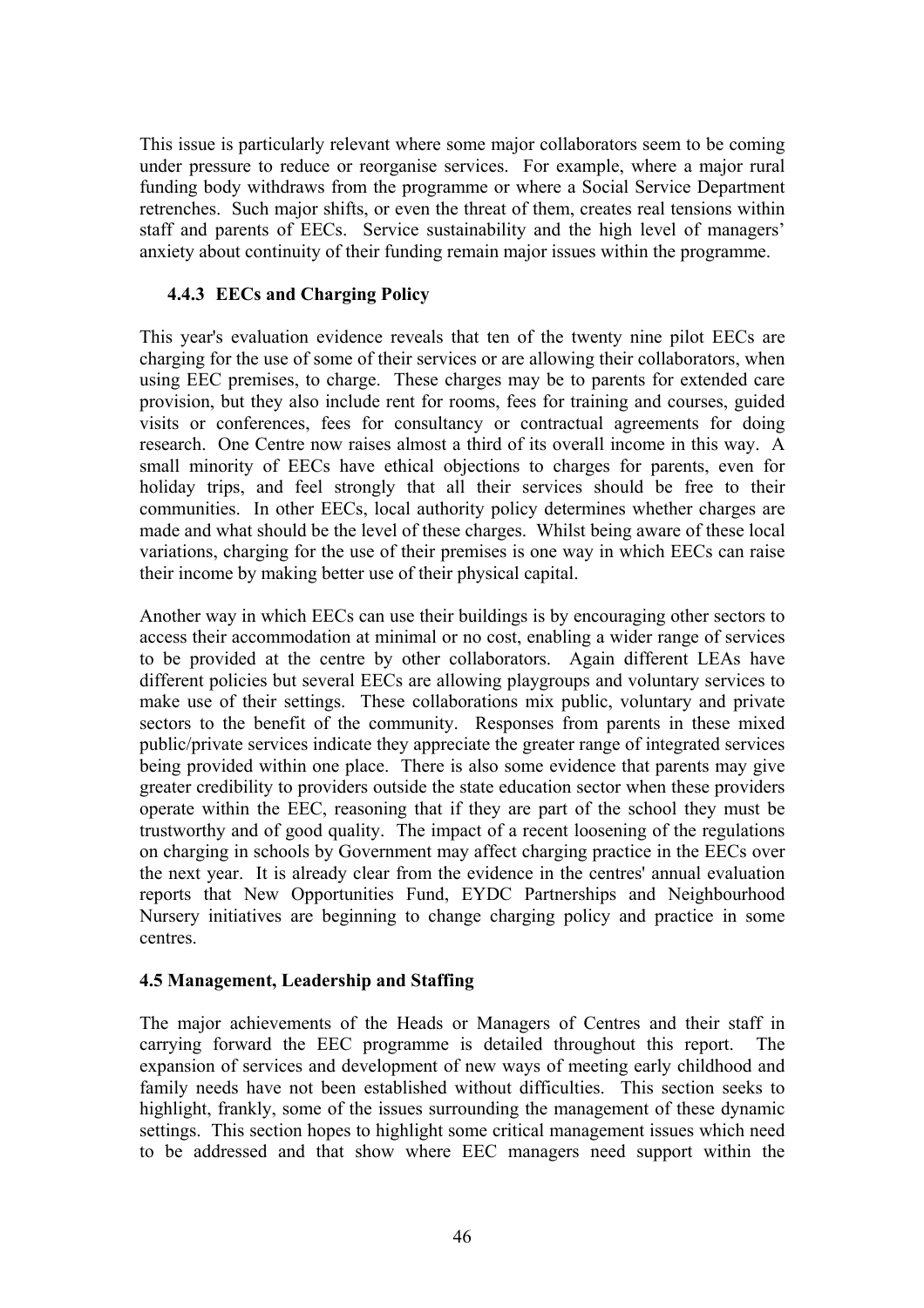programme. In concentrating on these issues, however, we should not lose sight of the substantial achievement of the EEC management and staff.

#### **4.5.1 Management and Leadership Issues**

Issues around the development of management and leadership dominated this year's local evaluation reports. The expansion in the size and complexity of the work the EECs are now doing, detailed elsewhere within this report, is putting increasing pressure on those who manage the Centres. Table 15 summarises data collated from the annual evaluation reports on management issues.

| <b>Issue</b>                            | <b>Number of EECs mentioning</b><br>this issue |
|-----------------------------------------|------------------------------------------------|
| Financial management                    | 25                                             |
| New senior management structure         | 14                                             |
| established                             |                                                |
| Building development                    | 14                                             |
| New manager/director, Head of Centre or | 12                                             |
| Deputy                                  |                                                |
| Staff recruitment                       | 8                                              |
| $Base = 29$                             |                                                |

### **Table 15: Management Issues for EECs**

It must be remembered that most pilot EECs (79 per cent) originated in the state nursery school sector and the first Heads of Centres tended to be former nursery head teachers The impact of EEC designation meant that some had to quickly adjust their role from being hands-on carers and educators of young children, families and communities to a more removed role as managers of rapidly expanding services, roles which in some cases were outside their previous professional experience. Since designation, these relatively small settings have expanded and diversified and in terms of size and complexity now have more in common with small secondary schools, several with over fifty staff. Many EEC managers are seeking to adjust to these new demands but although the change and expansion have brought promotion for some, they have also brought stress and uncertainty for others. During this second year evaluation, twelve out of twenty nine EECs have gone through a major change in their senior management team. In this restructuring some EECs have been able to create additional management posts which has alleviated some of the pressure. Some strategic posts have also been created at LEA and EYDCP level recognising the role EECs can play in delivering policy. Three leadership changes over the last year were due to retirement. The turnover in senior EEC managers noted in last year's evaluation has therefore continued.

In addition to managing the rapid development of their services and staff, some EEC managers were also dealing with practical institutional and professional development issues. The need for staff development in the use of information technology, only recently arrived in some settings, was seen as crucial. Training in data collection and the use of data systems was also mentioned as the national evaluation strategy made greater demands. Twenty-five EEC managers reported an increased emphasis by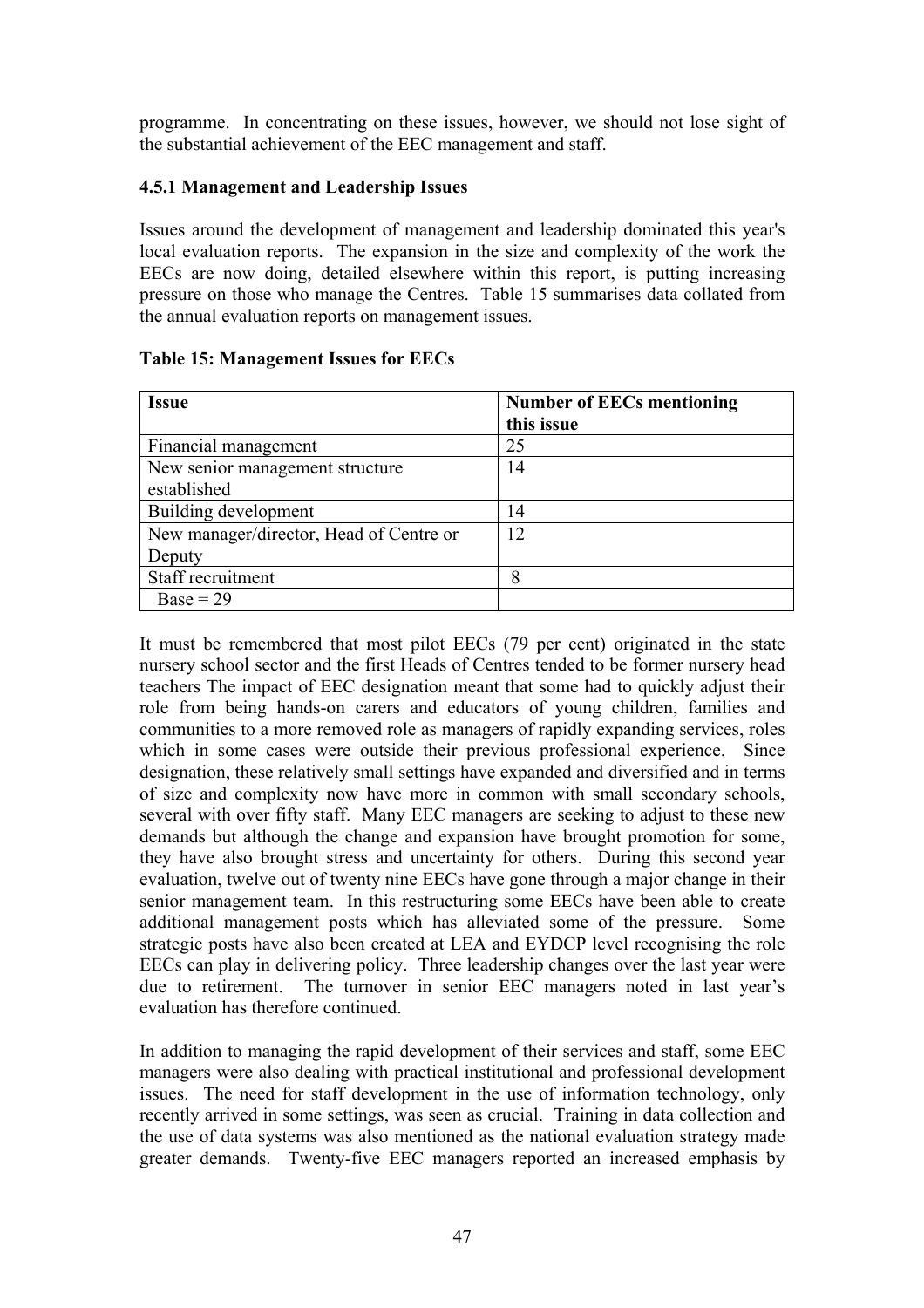main funders on assessment and monitoring, and on achieving 'value for money' or 'best value'. The heavy demands of managing an increasing financial budget were also highlighted.

## **4.5.2 Staffing**

Staffing issues were less dominant in the year two evaluation. Continuing issues over staffing the centres were mentioned by only eight of the twenty-nine EEC managers. Mostly, this referred to uncertainties about the continuity of staff employment given the fixed term nature of much of the funding. In addition to senior management appointments, twenty-two EECs have appointed extra staff over the last year and these personnel have needed induction and supervision. Continuing issues over disparity and incongruities in staff terms and conditions of employment were also evident and seen to be impacting on staff motivation and commitment in some cases.

Other managers mentioned what one called the 'toothache syndrome' of constantly having to work under pressure whilst buildings were demolished or erected around them. This almost inevitable consequence of inclusion in the EEC programme was still affecting some centres two and a half years after their designation. Out of twenty-nine pilot EECs, all designated by December 1999, fourteen had undergone major rebuilding or refurbishment during this year, and for six EECs building works will continue into the next year. The impact of the upheaval entailed by building works should not be underestimated in terms of stress and in terms of limiting the ability of EECs to realise their full capacity this year.

The programme needs to recognise that a fairly lengthy period is needed for the transition to full EEC operation. This period allows for the process of rebuilding, staffing adjustments, capacity building, liaising with additional partners, the development of management structure and systems, data collection systems and evaluation strategies. EECs clearly do not reach full operation instantly and the process of their development needs to be supported. The recognition this year at programme level of the unique demands that are placed on EEC managers, and the subsequent increased access to training and advisors to help EEC managers meet these demands, is to be applauded. That most EECs have been able to expand the services and activities they offer during a period of dynamic growth and management change within their Centre implies that the development of management organisation and strength has already begun. It also says much for the dedication of staff and managers. This year's evaluation evidence highlights again the disparities in salaries and terms and conditions of employment of EEC managers. There continues to be a need for a serious consideration at national level of the salaries and terms and conditions of employment of the EEC managers.

### **4.5.3 Management Training Needs**

Many managers suggested that the National Primary Headteachers' Qualification was not geared to their needs and that they would like to have access to more focused professional development in: financial management, multi-professional work, management of integration, team building, data management, evaluation, the management of change, and training in training and dissemination. The establishment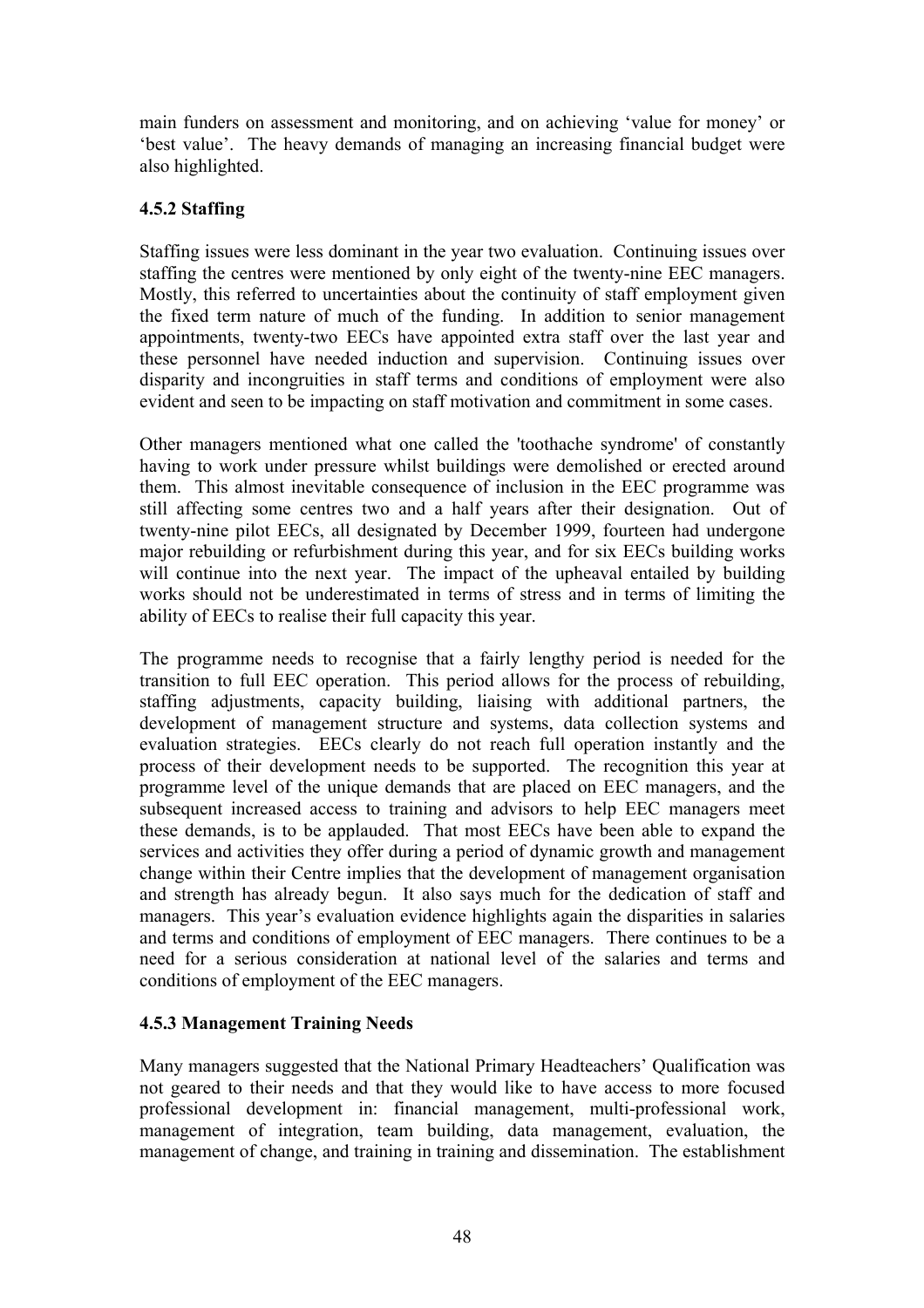of a 'leadership and management' course associated with the programme was highly appreciated by EEC managers.

#### **4.5.4 Illustrations of Management and Staffing Issues**

Three examples from the data can illustrate the points raised above ands provide detailed exemplification of the complexity of the management and leadership challenges facing the EEC managers. The examples were selected because they reflected a range of issues which were found in many EECs across the programme. They also illustrate the kinds of strategies and processes that EEC management teams were using to address the issues in action.

#### **Example 1: Management of Change**

This example illustrates:

- the complex reality of creating EECs by joining existing separate services;
- the significant challenges addressed by EEC managers in coping with this process while maintaining high standards of service delivery;
- issues connected with building design, staff morale, time management, organisational and negotiating skills, flexibility and persistence.

Two other pilot EECs have had similar experiences. The skill levels required to deal successfully with these kinds of issues are considerable and evidence a need for advanced management training at programme level.

*'Our model of integration may best be described as co-ordinated, with separate but complimentary services with common aims and purpose and shared philosophy. There are many aspects of the work that are integrated e.g. group activities such as parent and child play sessions.* 

*Although staff teams from* (name) *Family Centre and* (name) *Nursery School came together to form the Early Years Centre in March 1999 it still feels relatively 'new' in terms of working together. The two staff teams were brought together from very different backgrounds. Limited opportunity was available prior to amalgamation for the teams to work together to plan for the future.* 

*The team of staff based at the nursery school lived through terrific upheaval during prolonged building work. Prior to reorganisation the nursery had operated as two nursery units within one building, the layout of the premises doing little to facilitate whole centre working. Each year the School Development Plan had acknowledged the need for an increase in cross centre working, with initiatives being taken to strengthen a whole school approach. As part of the re-organisation, nursery staff were having to work together as one large team. This affected team dynamics and was just one of the challenges facing an established team of staff.* 

*Prior to amalgamation nursery provision had occupied the whole building. Two separate large play areas had facilitated child-initiated*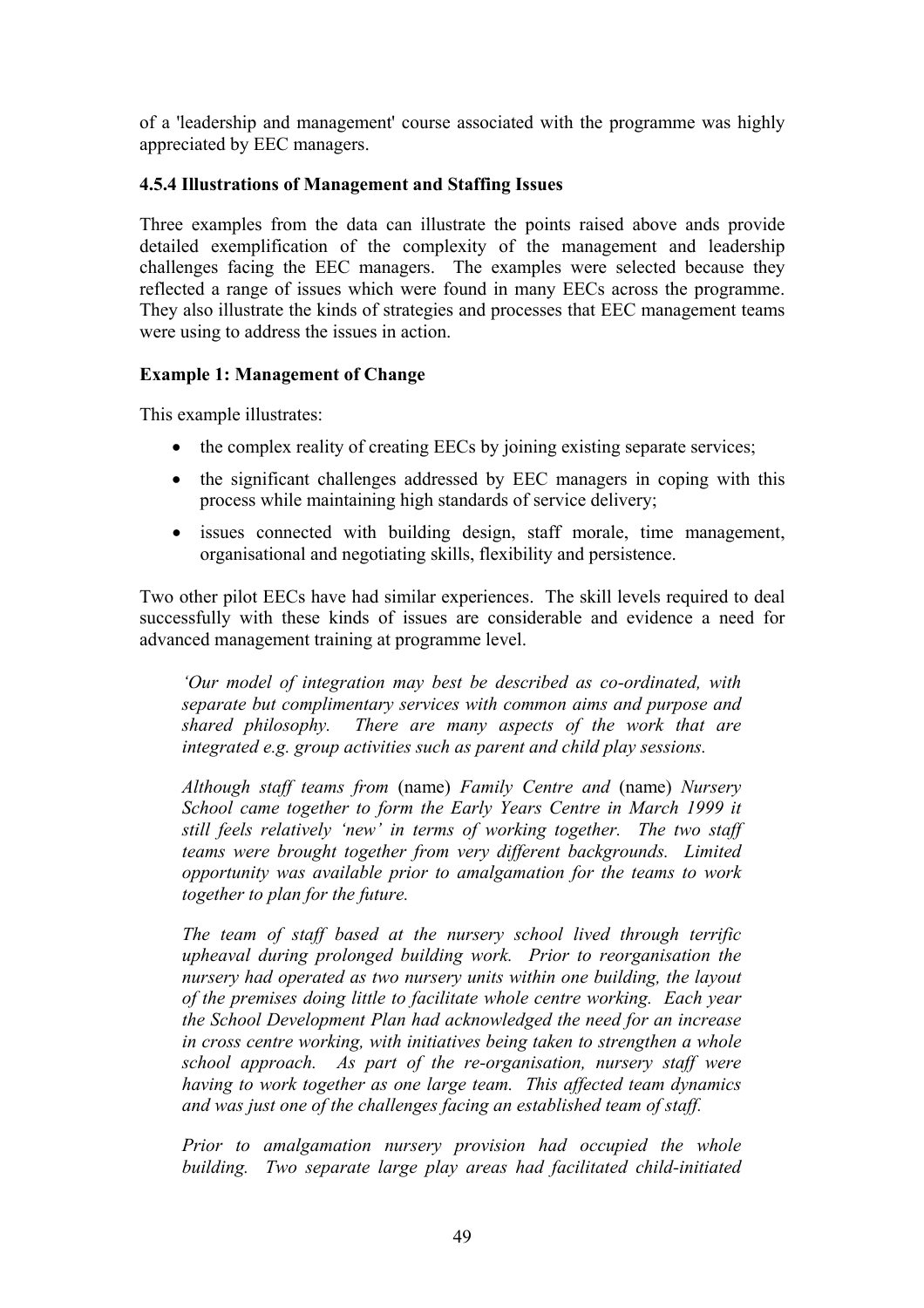*play with ample space for floor play, ease of access to resources and the opportunity to extend children's play allowing equipment and resources to be left out, added to and extended over substantial periods of time.* 

*As the nursery teams faced the challenges of working together as one*  larger team they also had to rethink how to organise and present *opportunities for children. A reduction in floor space brought challenges including how to ensure children could access resources and where to find appropriate space for small group activities etc.* 

*At the same time the nursery team had to adapt to being part of the Early Years Centre team, working with colleagues from Social Services and a new Head Of Centre.* 

*The family support team prior to amalgamation had been housed in a family centre, about one mile from the nursery school. The family centre building was quite large with space for play sessions, groups and family support work. The team faced closure of their building and a move to occupy space that had previously been used by the nursery school. Not only was there a reduction in floor space but also a lack of storage space making it difficult to store resources and equipment that staff had worked hard to accumulate. The room designated as a staff room at the centre was the original albeit slightly extended staff room used by nursery staff. The staff room was not ready for use at the time of staff teams coming together as it had been the space used to store equipment and furniture from elsewhere in the building work. In the early days of amalgamation the family support team established a staff room base in the family room whilst the nursery staff continued to use the original staff room.* 

*During the two years prior to amalgamation, the work of the family support team had been moving away from day care to more direct family support work. Staff had expressed concerns about the move away from the work they had originally been employed to do i.e. day care. The move to the Early Years Centre was another key point in the move away from sessional care.* 

*The building design did little to facilitate integrated working. The building is a single storey 1950s building that is long and thin. Nursery provision is housed at one end, reception and administrative space at the centre, and family support and family learning opportunities at the other end. Deliberate and concerted effort has to be made for staff to make contact with each other. The staff room was not large enough to accommodate all staff resulting in staff meetings being held in the training room. This, together with a lack of feeling of ownership of all staff for the designated staff room, created tensions.* 

*In the early days there were also tensions around the fact that the nursery staff 'felt squashed' into part of the building whilst other space that they had been forced to vacate remained 'under used' with perhaps only small groups or sometimes individuals using large spaces, or indeed with*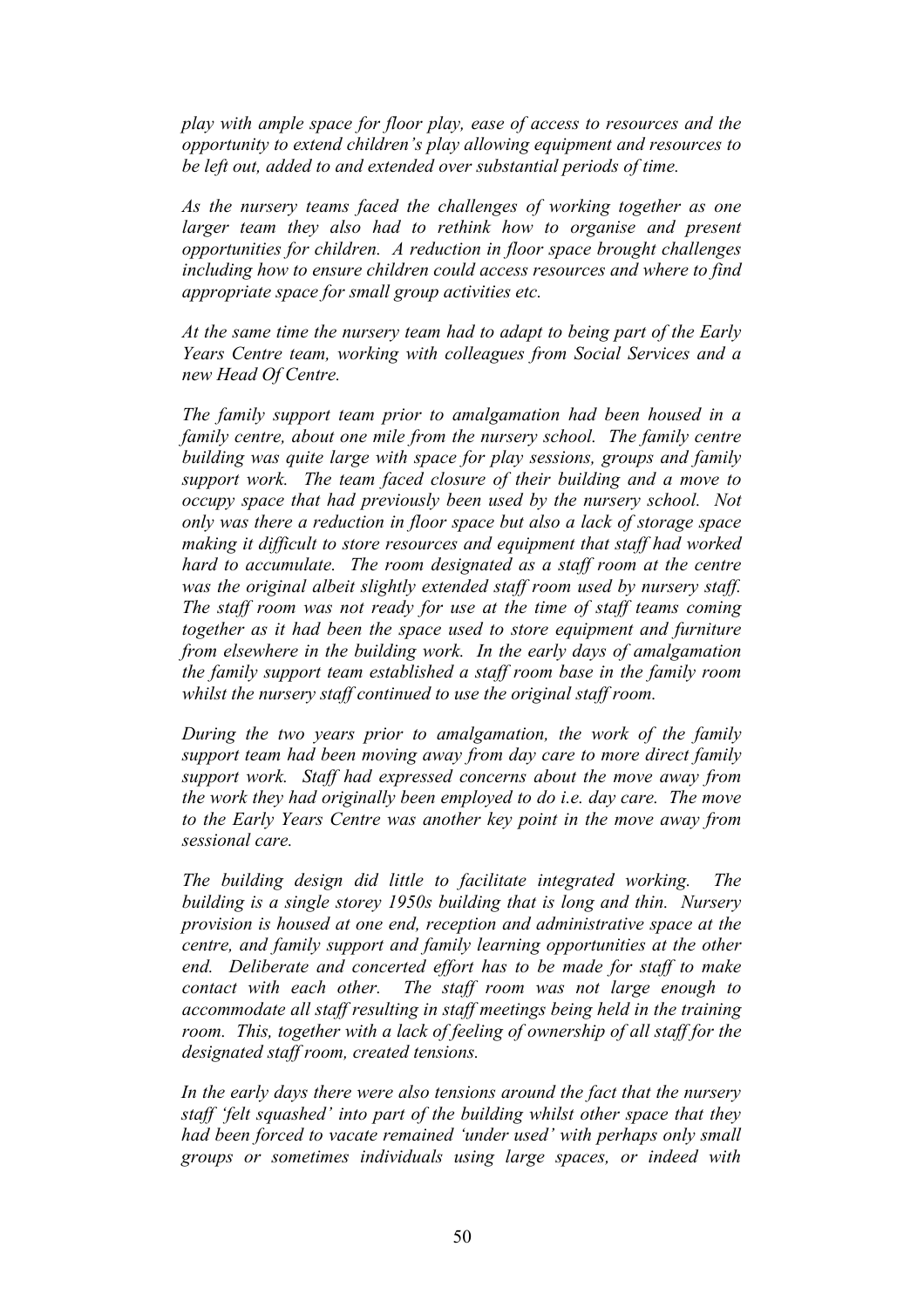*nothing happening at all.* 

*Indeed these feelings that some staff were "rushed off their feet" whilst others were in discussion, writing reports or seemingly less busy all created underlying tensions.* 

*There was also an underlying difference in attitude to the amalgamation amongst staff. The nursery staff had been encouraged to think that they were "excellent" having achieved excellence status as an acknowledgement of exceptional practice. The family support staff had, on the other hand, been told that their practice "wasn't appropriate" and therefore would have to change and if they didn't amalgamate with the nursery school the Family Centre would close.* 

*The two teams therefore approached the amalgamation with very different attitudes, expectations and understandings. Much of the early work of staff development was therefore to establish a common understanding of purpose and aim to sort out very practical issues around amalgamation.* 

*Over the past two and a half years there has been a growth in understanding of and respect for different roles and responsibilities within the centre. Much has still to be done. September 2001 will see changes to the team/ staffing structure, which will necessarily require further consideration to organisation including team dynamics and management responsibilities. It has been a real achievement that despite the difficulties that adjusting to the Centre structure has required, staff have progressed in both their attitudes and perceptions about working together. There is a clearer recognition for respect for their roles and responsibilities and the different but sometimes complimentary skills that staff have.* 

*Building work was ongoing through Autumn 2000 and early Spring 2001 to provide much needed space for extended care facilities. This new space has increased the central area and has greatly improved the entrance area. The new area is bright and attractive and indeed provides a more apparent and obvious entrance to the Centre.* 

*The Centre has strong links with health. A health visitor spends the equivalent of 1 day per week on Centre related business. This link Health Visitor helps to facilitate 'parenting' courses and our Women's Opportunity group. Continuing (Adult) Education provide courses and tutors for a range of subjects. Play Development workers have been very supportive in the establishment of wrap-around care opportunities. The centre is linked to the Pilot Programme for childcare for the children of 16-17 year olds returning to education.'* 

### **Example 2: Management Issues About Integrating the Work of Different Agencies and Establishing Structures**

Management of EECs involves negotiation and integration of different agencies, often with different perspectives. The example below indicates the variety of agencies which one EEC manager is responsible for coordinating: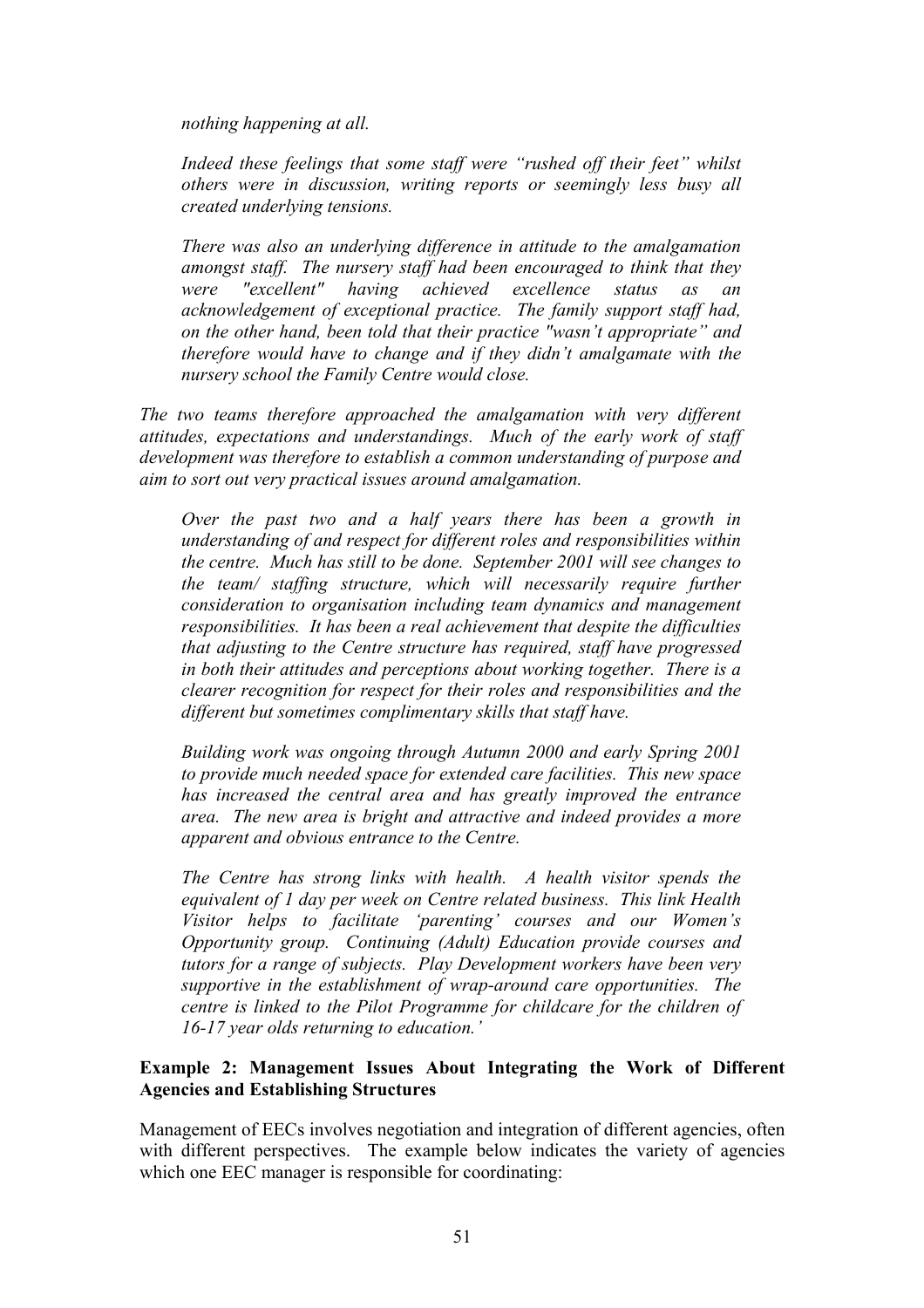*'From a management point of view, there are significant challenges in operating the new Centre, both in the initial and preparatory stages and in the longer term. This is acknowledged by interviewees and in writing and confirmed by observations. A key paper on 'Management Arrangements' prepared by the Director of Children's Services for the Health Trust states:* 

*There are a significant number of separate service elements in the building, some run jointly between agencies and some the sole responsibility of a single agency. The responsibility for the line management of sole responsibility services remains with the particular agency through their manager within the centre. These managers are:* 

*The Head Teacher of the Nursery [i.e. School] The Head of Day Care Head of Paediatric Physiotherapy Head of Paediatric Occupational Therapy Head of Paediatric Speech and Language Therapy Consultant Community Paediatrician Head Teacher of the Opportunity Class Head of Orthoptic Services*

*Each agency retains responsibility for resourcing and managing these services. However, the unusual set-up of the Centre will mean that there is considerable overlap between 'service only' issues and those which affect all other services. This will be a test for all levels of management. What is proposed is a 'Centre Management Team', comprising the managers listed above, and chaired by the Partnership Manager … …under the general direction of a 'Project Board'…* 

*There is still work to be completed on important details that arise from bringing together a range of different services with different origins and working practices. Terms and conditions of working have been addressed by managers and discussed with and amongst all the staff and have been included in 'away day' discussions.'*

Clearly the overall coordination of such a diverse and complex group will be a major undertaking.

#### **Example 3: The Management of Networks**

The management of networks presents similar challenges in terms of diverse perspectives and complexity. Developing a common vision is a key to positive motivation and shared aims. The following extract from one network's reports indicates a successful start to a positive, shared ethos:

> *'At the time of writing this report a successful network meeting has just taken place (July 10th.), which was aimed at establishing the*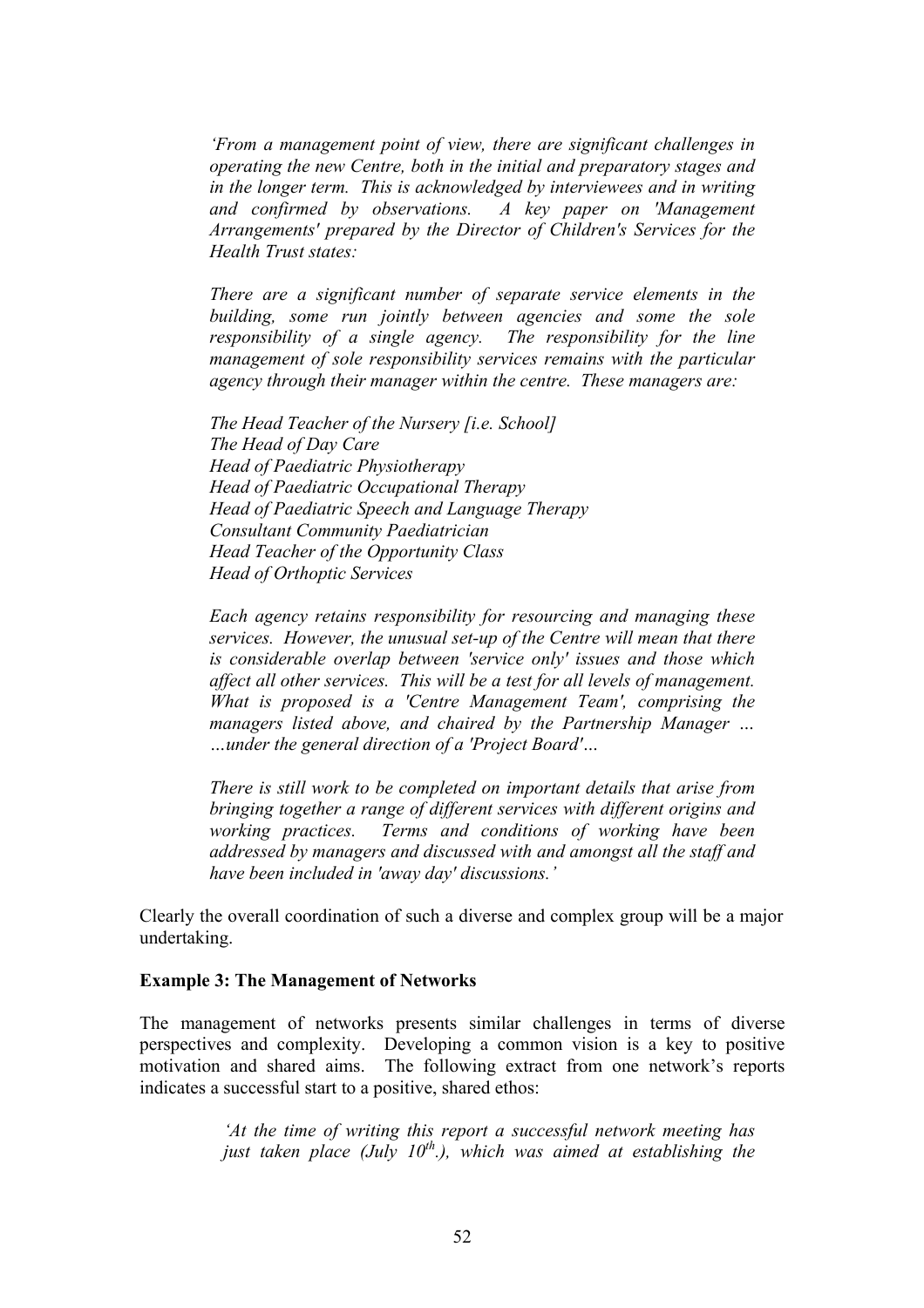*pattern and ethos of future meetings. Centre staff, variously described aspirations for the network as:* 

 *"Like a ticket to the metro, we will be able to go anywhere with in the network and benefit from each others help, but all stations are vital, without one the network breaks down."* 

*"It will be like an orchestra – there is the wind, brass, string section, all beautiful in their own right. Then when played together – its something else!"* 

*" It will feel like a football team, and we will no longer be one nil down against Man U. Each player gets a touch of the ball, some more than others according to the goal, one will "defend", one will "attack", the roles will change, but we are all aiming at the same goal. We will have to remember that it is our aim to "score" – not to fell members of the opposite team!"* 

*An agreed network statement is being drawn up which talks about being inspired to be creative, and caring for members. A pattern of meetings has been set for the coming year, with various sub groups developing to tackle various tasks.'* 

The report goes on to explain some of the challenges the newly appointed coordinator will have to address:

> *'The role of project co-ordinator is an interesting one in terms of the training and development of 'integrated practitioners'. The present*  incumbent of the post is a head of an LEA nursery and is now on a steep *learning curve to develop an understanding of Management, (through the DfES EEC Leadership and Management course), and to develop the skills and knowledge base necessary to lead a network of EEC centres where there is an enormous range in the types of services on offer.*

> *Whilst it is true to say that a value for the integration of services is central to the network's beliefs about our work, the process of exploring what this idea means in practice is giving rise to some challenges. The idea that services can be provided for young children within their families in a seamless way that serves the interests of children and families simultaneously is sometimes problematic. Whilst child-centred and parent-centred goals may sometimes complement each other they may often be in competition.'*

#### **4.6 Local Embeddedness**

In order to realise fully their potential as a catalyst for change and development of early years services locally, EECs need to be very closely involved with or 'embedded' in local authority and local EYDCP strategic planning. Overall, this year EEC managers spoke of improved relations with their local external authorities. The increased extent of 'embeddedness' of the EECs within local authorities and EYDCPs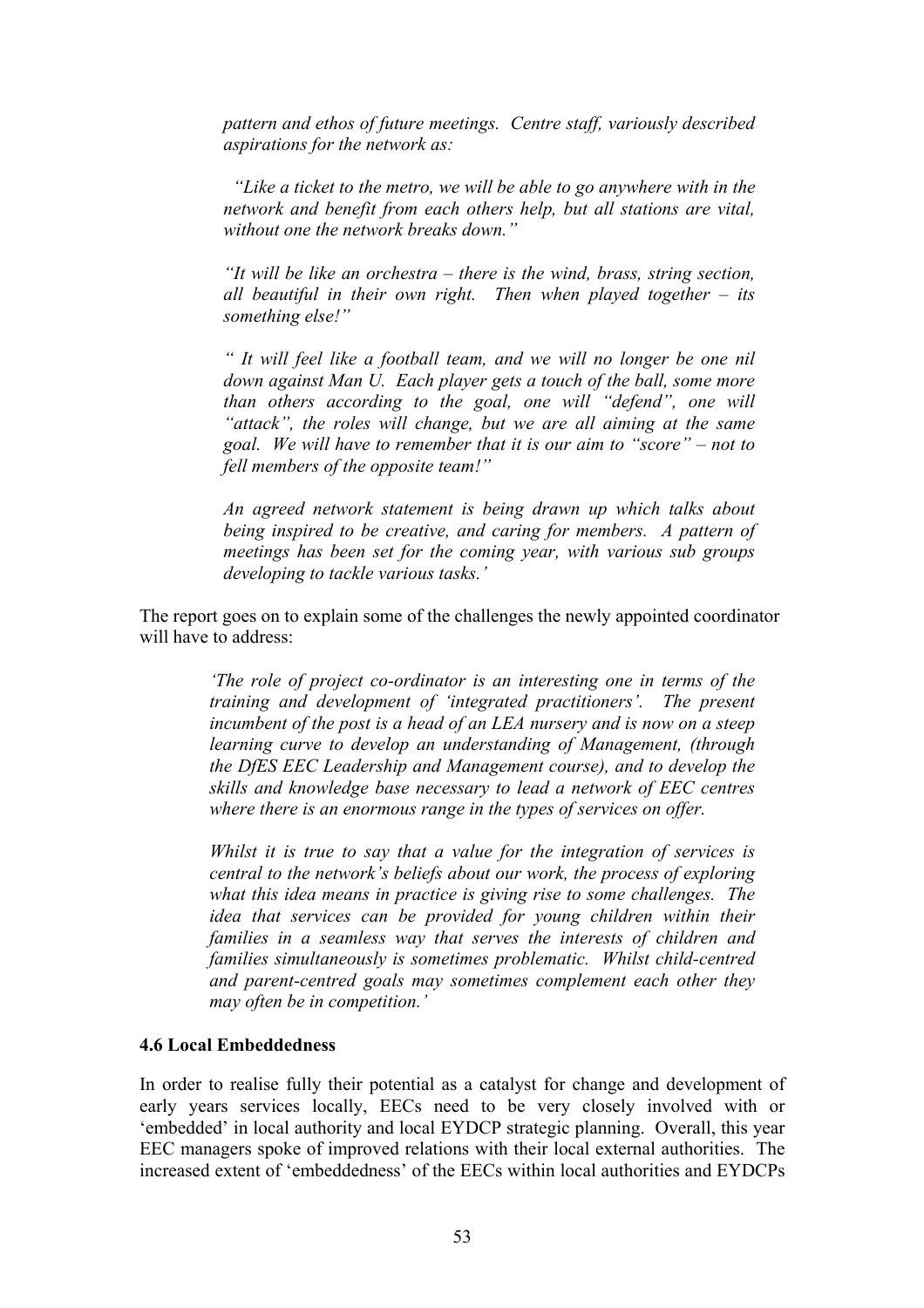strategic planning was identified as a significant success in last year's national evaluation and the evidence indicates that this has further improved over the last year. EEC managers reported that generally they were more aware of the importance of developing strong local links with the key local strategic bodies.

Out of the twenty nine pilot EECs, ten said they were very positive about working more closely with their LEA. However, there were two EECs that felt that their LEA continued to have little commitment to the EEC programme and another three said there was improvement but still difficulties. One EEC mentioned the lack of interest of their local Social Services department.

It should be noted that this year has seen the impact of external factors outside the EEC programme which have sometimes complicated the relationship between an EEC and its local authority. The impact of the current OfSTED national inspection of Local Education Authorities has been felt in three of the pilot EEC, two of which were networked EECs, involving a total of five sites. The position of the lead officer for the EECs in both of these cases has been affected and this had diminished the ability of these EECs to disseminate and improve practice locally over the last twelve months.

A further development this year in the notion of embeddedness of EECs at local level has been the development of a zonal view of Early Excellence in some local authorities. At least four urban EECs, two of which are networks, have appointed senior managerial staff outside the EEC to oversee developments in services for families and young children across a wider area or 'zone' and to direct EEC strategy. One rural EEC did this in-house and has a newly appointed senior member of staff funded by the EYDC Partnership to take initiatives in developing EEC practice in early childhood settings particularly, in this case, focusing on PLA settings in small rural communities. This zonal movement is being given momentum by Government initiatives on locally led quality assessment and accreditation systems.

A further positive development has been the position of the EYDC Partnerships in relation to the EECs. In areas where the local Partnership has a clear and autonomous role from its Local Authority, connections have developed on many levels but particularly in the area of training. Most EYDCPs with an EEC are using their EEC strategically by involving them in cross sector training and dissemination and three Partnerships are actually paying for extra staff within the EEC. Out of twenty nine EECs, ten said they had developed closer working relations with their EYDCP this year and a further eighteen EECs said they saw Partnerships as additional participants in delivering services and were working more closely with them. However for some EECs, there remains work to be done to ensure the full potential of the EECs are realised through the support of the EYDCPs. For example, EYDCPs could:

- allow representation of the EEC management on its partnership committees;
- describe the role of the EEC in its strategic plan;
- give visibility to the EEC and make sure it is viewed as an important resource for the delivery of its early years policy.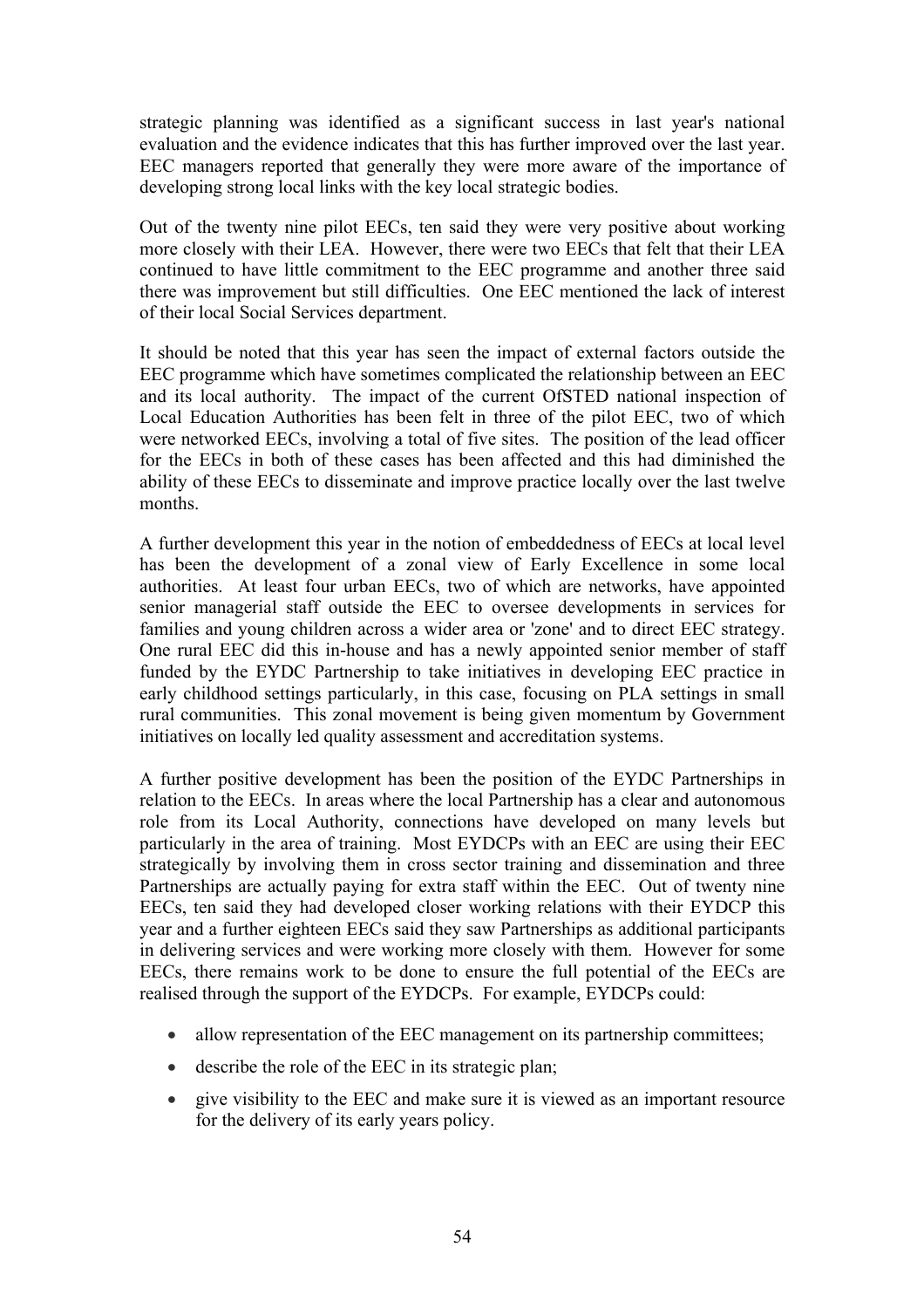## **4.7 Quality of Service Provision and Successful Practice Themes**

It should be noted that the evaluation has documented much detailed evidence on the quality of service provision and successful practice in the EECs. However, this detailed evidence will be presented later in a series of forthcoming guides, which are to be disseminated by the programme Dissemination and Training Group. Here the intention is simply to identify where successful practice may be located within the programme. These areas have been identified through careful scrutiny of the evidence reported by EEC staff and local evaluators.

A central element in the EEC programme is the ability of the EECs to act as exemplars of successful practice, particularly in the delivery of integrated early childhood and family services. One aim of the programme is that the EECs act as 'change agents' within the early years and family support sectors, operating to both improve the quality and transform the service delivery of other service providers. The role and effectiveness of the EECs in developing and promoting high quality early childhood services internally, locally and nationally will therefore be a key measure of the success of the programme.

Given these objectives, there is a major focus in the EECs' activity on training and the dissemination of good practice and all pilot EECs are rapidly expanding their activity in these domains, as Section 3 of this report reveals. The identification of quality in integrated service delivery, and the promotion of the successful practice found within the EECs, is central to the wider impact of the programme. The national evaluation has encouraged the scrutiny of both of these aspects of EEC performance.

### **4.7.1 OfSTED Inspection Evidence**

During the present reporting period, three of the pilot EECs have undergone a full OfSTED inspection which has scrutinised the whole range of service provision in the centres. It should be recognised that the recent OfSTED inspections of EECs have been piloting a new approach to the inspection of integrated early years provision. In total four of the twenty nine EECs were inspected by July 2001. These rigorous inspections have affirmed the high quality of service provision in those EECs and acknowledged the professionalism and benefits of integrated services for the children and families who benefit. This provides the programme with confidence that the pilot EECs, although innovative and developmental organisations, are able to meet stringent national quality control systems.

### As one Inspection Report stated,

*"This is a very effective centre. Families have easy access to social care, education and health services in one location. Children and adults receive high quality support from dedicated workers who have the best interests of families firmly at the centre of all their work. Effective outreach support for other early years colleagues is offered through the research, development and training base and involvement with the local EYDCP.* 

- *The support for families is outstanding.*
- *There is excellent partnership with parents.*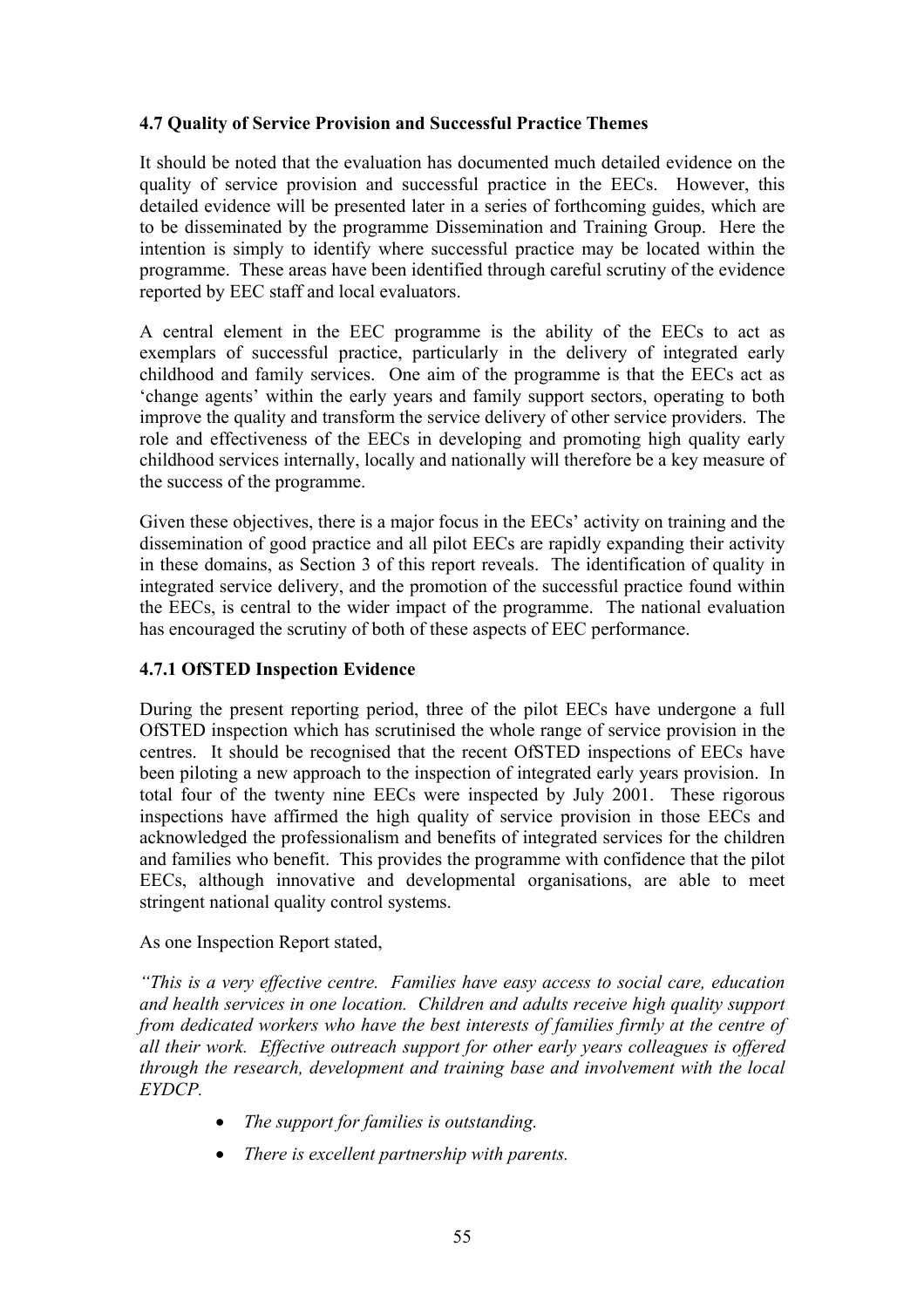- *The staff are very skilful in listening, planning and assessing what children do.*
- *There is very effective teaching and learning in all 'areas of learning'.*
- *The opportunities for staff development and training are excellent, within the centre and beyond."*

*(OfSTED October 2000)* 

### **4.7.2 Successful Practice Themes**

One section of the local annual report encouraged EECs to focus their evaluation evidence on aspects of their provision where they believed they exemplified particularly successful practice, and where they were actively disseminating this practice. Over the last year the EEC programme has begun to encourage Centres to identify and promote aspects of their practice where they have a particular strength. This strategy has enabled EECs to play to their strengths and also taken a certain amount of pressure off them to excel at everything. It should be noted that the identification of a limited number of themes by an EEC does mean that they are not providing good practice in other areas but rather that they are gathering detailed evaluative evidence of their practice in these areas which they are actively disseminating more widely.

Analysis of the successful practice themes, and the frequency of their identification in the pilot EECs, is presented in Table 16. This table demonstrates that the EEC programme provides a rich source of successful practice which covers a wide spectrum of professional issues and a wide range of professional contexts. This year's annual reports provided extensive evidence of innovative and effective strategies in each of these areas of professional practice. These themes therefore provide a useful starting point for the development of the successful practice publications which are planned as part of the EEC programme dissemination strategy. As stated previously, this report does not present the detailed evaluative evidence on these themes as this evidence will be disseminated in other EEC publications. The analysis does however provide an indication of where this successful practice lies and what the strengths of the current programme are.

| <b>Theme</b>                         | <b>Number of EECs</b> |
|--------------------------------------|-----------------------|
| Quality Early Education and Care     | 9                     |
| $-0-3s$                              |                       |
| $-3-5s$                              |                       |
| - Special Needs                      |                       |
| Integrated service delivery          | 8                     |
| Men's Involvement in Services        | 6                     |
| <b>Effective Training Strategies</b> | 6                     |
| Literacy (Family and EAL)            | 5                     |
| <b>Outdoor Provision</b>             | 4                     |
| Multi-Professional Team Building     | 3                     |
| <b>ICT</b>                           | 3                     |

#### **Table 16: Successful Practice Themes**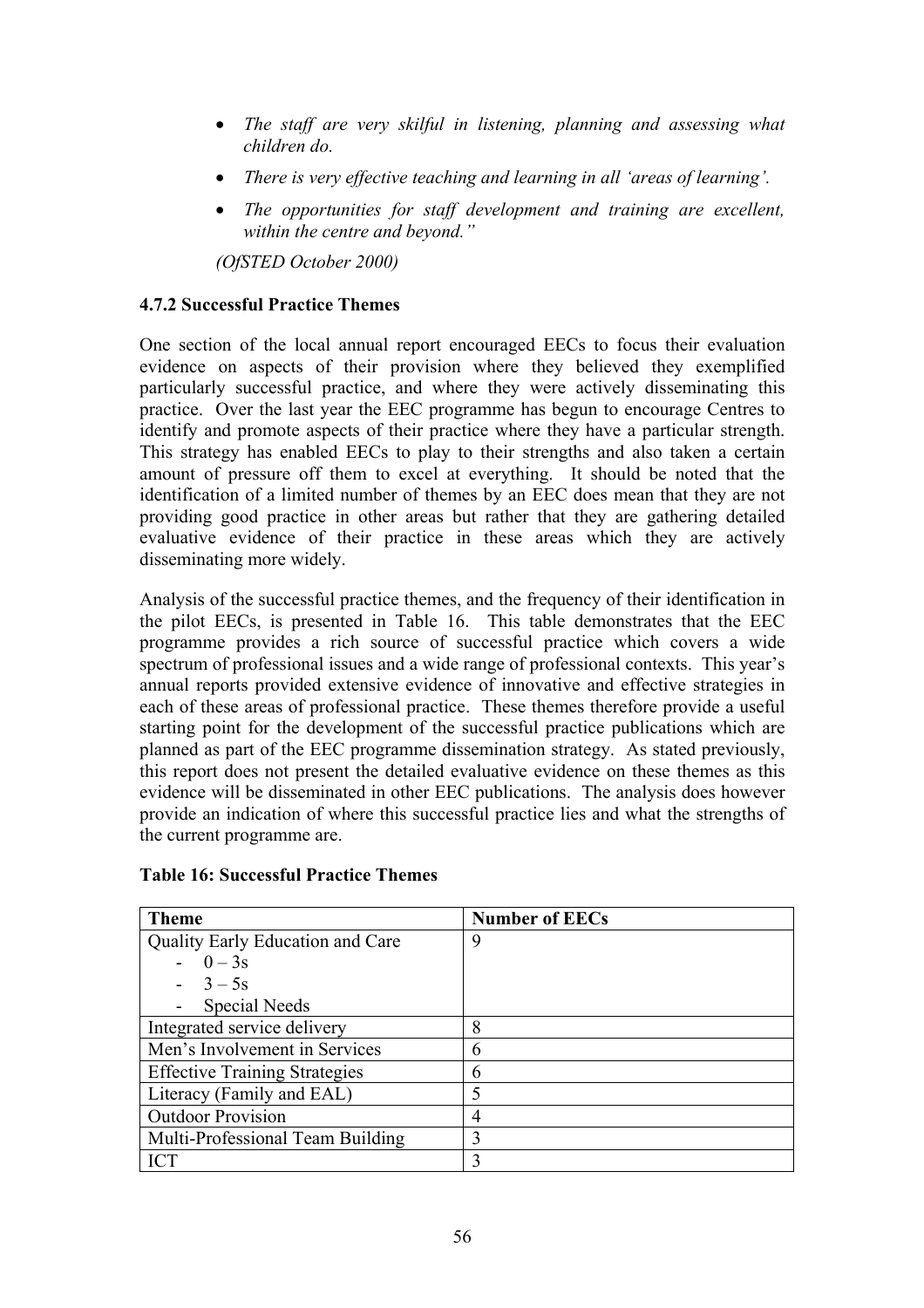| Parental Involvement                   |  |
|----------------------------------------|--|
| <b>Supporting Young Parents</b>        |  |
| Quality Extended Day and Holiday Care  |  |
| <b>Continuity with Primary Schools</b> |  |
| Preventative Health Strategies         |  |
| Art and Creativity                     |  |
| $Base=29$                              |  |

EECs were also asked to identify the strategies they were currently employing, locally and nationally, to disseminate their practice. This evidence revealed a whole range of dissemination mechanisms and forums including:

- Training and professional development;
- Quality development work
- Outreach work
- EYDCP and local authority working groups
- Publications
- Videos and CD ROMs
- Communications media, including newspapers, TV and Radio
- Internet
- Conferences
- Open days
- Consultancy
- Local early years forums
- National professional organisations
- Networks
- Research projects

This wide range of strategies demonstrates that the EECs are taking their role as disseminators of good practice very seriously and devoting considerable time and energy to this activity. At programme level these strategies are being usefully coordinated and incorporated into a national dissemination strategy for the EEC programme. This year's evaluation evidence has also indicated that some EECs may be more ready than others to participate fully in a national dissemination programme due to the early stage of their own development. The national programme should develop a staged process of participation in the national dissemination strategy as new EECs enter the programme.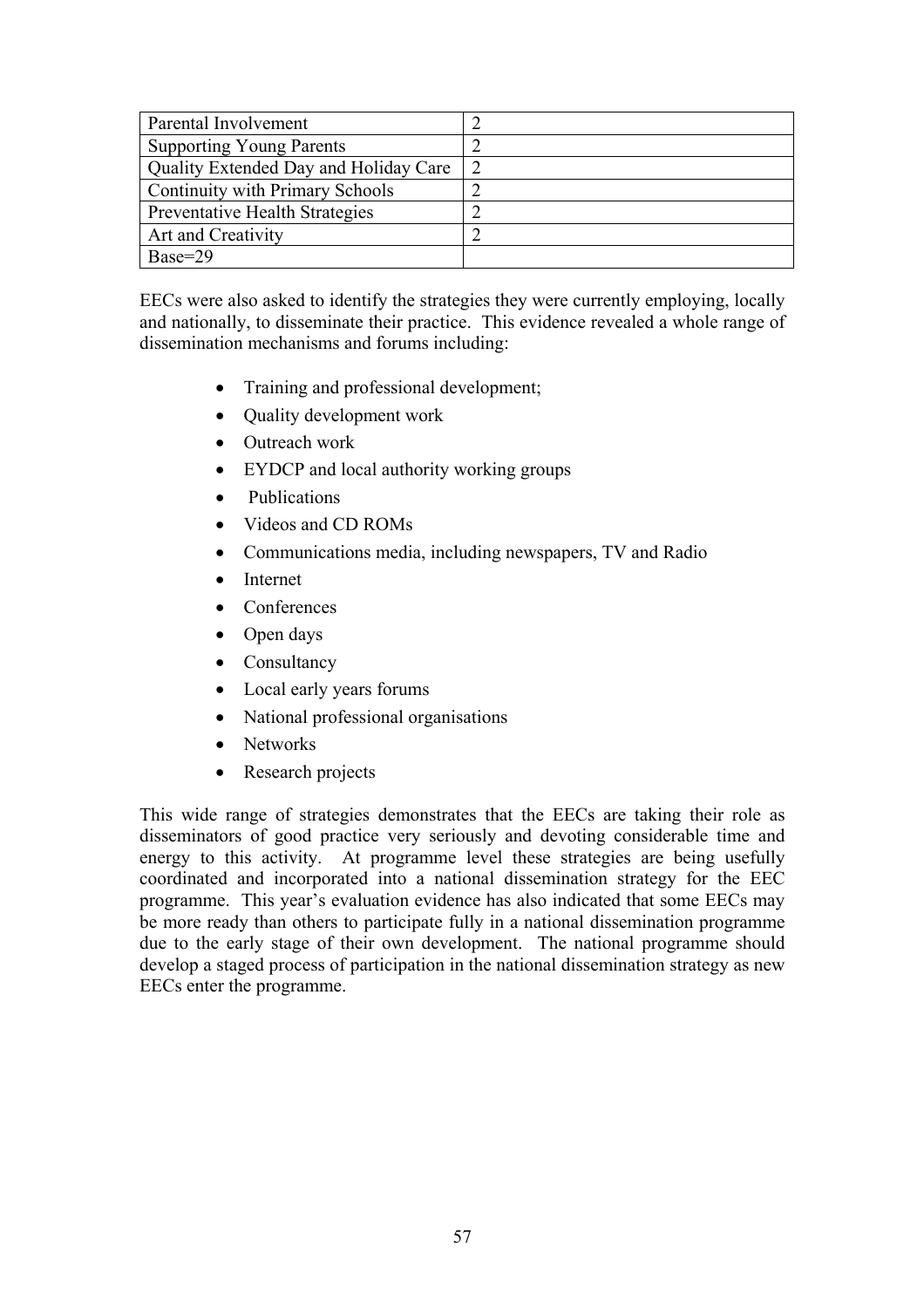#### **SECTION 5. THE PROGRAMME STRATEGIES AND BENEFITS STUDY**

#### **5.1 Methodology of Strategies and Benefits Evaluation**

This section of the report presents qualitative case study evidence on the perceived short and medium term benefits of the EEC services for children, parents, families and practitioners, and the professional strategies that have contributed to these benefits. The term 'benefits' rather than 'impact' or 'outcomes' is used in this evaluation to emphasise the developmental nature of the EECs' work and also to acknowledge the fact that this evaluation design does not allow the identification of direct causes and effects or 'impact'. To provide objective evidence of the impact of the EEC services on the families would require a more complex research design involving matched samples of control/comparison families in non-EEC areas, the involvement of local Early Years Development and Childcare Partnerships and the collection of baseline measurements of identified outcomes. It would also demand a methodology for separating out the impact of the EEC programme from other government programmes operating within the same local area with the same families. These features were not built into the evaluation brief.

The strength of the case study evidence is the generation of rich, illuminative portraits of the processes of multi-sector services in action and their benefits for children, families and practitioners in need of support. They also identify the range of family and practitioner types who are accessing the EEC services, the range of stress factors which these families are experiencing and their different patterns of service use. It should be noted that the identification of longer term benefits for service users would require a longitudinal study carried out over at least five years and is therefore not within the remit of a three year evaluation design. However, longitudinal studies carried out elsewhere have indicated that some of the most profound benefits, particularly to children, can take many years to materialise (Schweinhart and Weikart, 1997) Thus, this evaluation is limited to identifying the short and medium term benefits of EEC service use.

The evidence on strategies and benefits has been primarily achieved through the collection of qualitative case studies by EEC practitioners and users, with additional evidence provided by some EECs on the performance and progress of the children, families and practitioners who use their services. A case study approach was chosen to provide rich, detailed illustrations of the EEC programme in action, describing how it affects a wide range of children, family and practitioner users. Rather than a definitive outcomes study of the causes and effects of the EEC pilot programme, we aimed, through the use of case studies, to illuminate the way cycles of poverty, underachievement, social exclusion and family stress can be changed through the delivery of an integrated programme of support services for children and families. We also aimed to demonstrate how early years practitioners have benefited from the training and dissemination work of the EECs. Although we are not able to claim that these changes would not have happened without the EEC, it would seem to be unlikely that the range and extent of improvement in the quality of family life or practitioner competence documented in the case studies would have happened without the access to such services.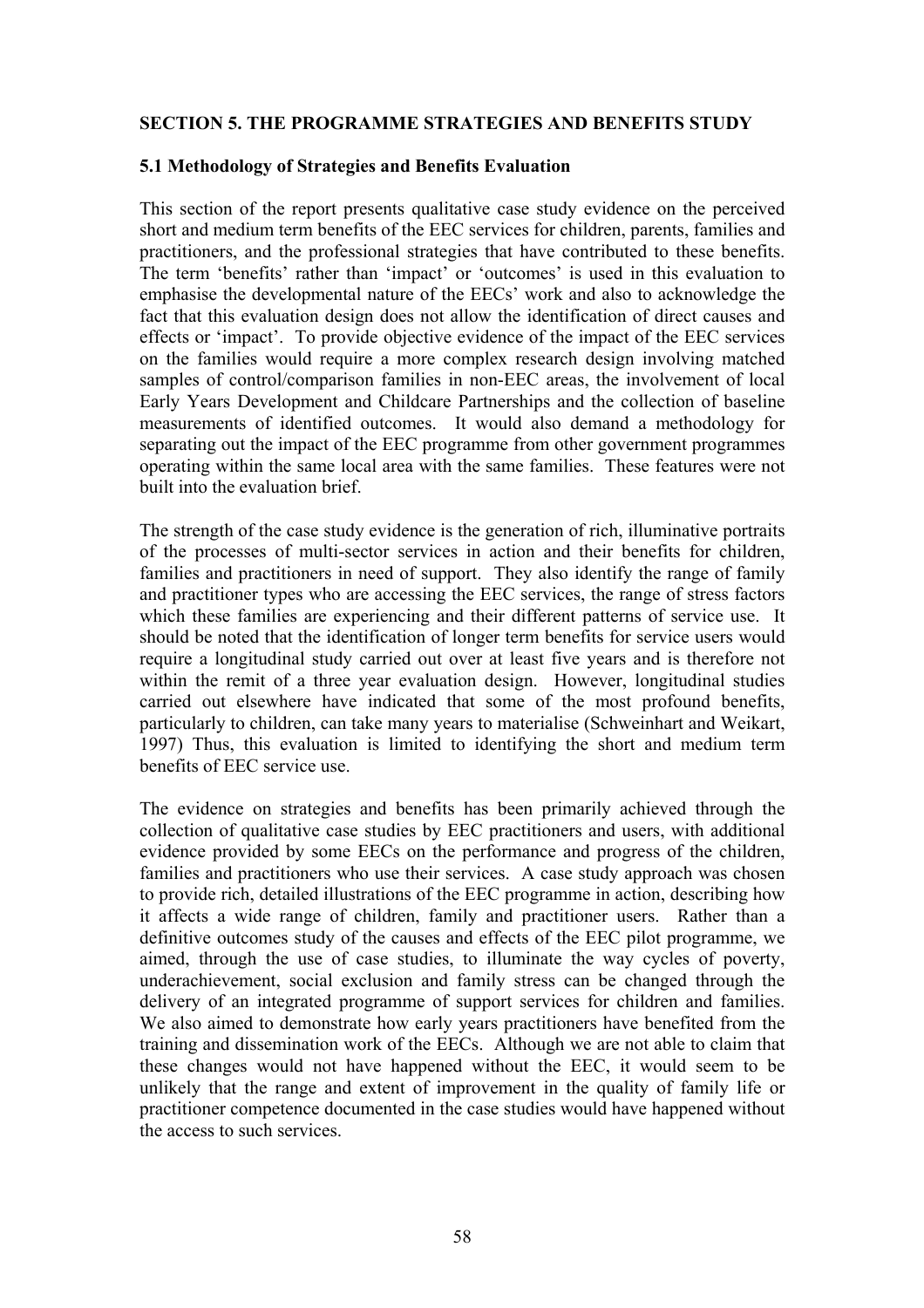It was not feasible to study the cohort of EEC children, families and practitioners in its entirety due to the large numbers of individuals involved. The overall approach to identifying the case studies to be used in the evaluation was one of 'purposeful' or 'selective' sampling, rather than an attempt to obtain a large, random and statistically representative sample. This approach involves identifying the critical contextual factors which are likely to affect the phenomenon or programme under investigation and those affected by it, selecting the case studies to specifically include a range of these factors in operation (Guba and Lincoln, 1981). Patton (1990) usefully explores the merits of utilising a purposeful sample,

*"The logic and power of purposeful sampling lies in selecting information-rich cases for study in depth. Information-rich cases are those from which one can learn a great deal about the issues of central importance to the purpose of the research." Patton, 1990, p169.* 

The purpose of the strategies and benefits study was to identify the impact of the EEC services on those who used them and the professional processes that were involved. Child and family case studies for documentation were therefore selected according to a number of contextual factors which we felt would capture the wide range of family types who accessed and who benefited from the services in a variety of different ways. Two sets of three contextual criteria were therefore specified by the national evaluators, against which EECs were asked to select their sample of family case studies:

## **1. Level of Family Stress**

This first set of criteria aimed to capture the range of stress factors that a family might be experiencing at a particular point in time. These are not factors which families may hypothetically develop, but rather stresses that families were actually experiencing during the time of compiling the case study and which might put the family at risk of breakdown or contribute to a significant worsening of the quality of family life. These stress factors within the family included low income, unemployment, asylum seeking, isolation, special needs, mental health problems, drug or alcohol dependency, child protection registration and criminality. EECs were asked to select a range of families at three different levels of stress within their case study sample.

- High Stress Families  $(3 + factors)$
- Medium Stress Families (1 or 2 factors)
- Low Stress Families (no factors)

Families exhibiting three or more of the identified stress factors were classified as being at high risk of breakdown, families with one or two of these stress factors were classified as being at medium risk of breakdown, and families with none of these stress factors were classified as being at low risk of breakdown.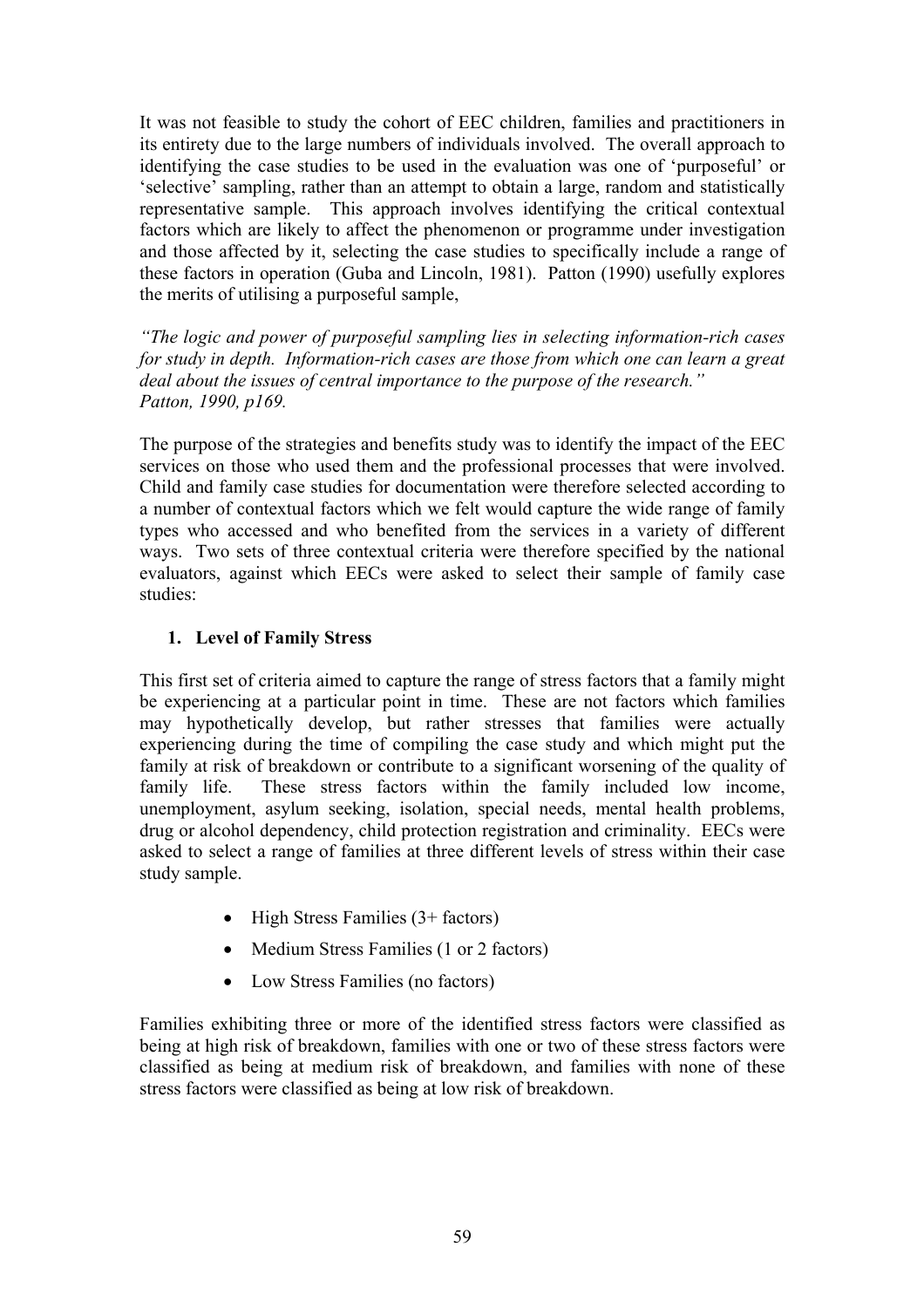## **2. Level of Service Use**

The second set of criteria aimed to capture the level of use of the EECs' services by families. The three main types of services provided by the EECs are child services, adult (including family support) services and practitioner training services. EECs were asked to select a range of families for their case studies who used their services at three different levels of intensity.

- High Use
- Medium Use
- Low Use

A high use family would access a range of both children and adult services, a medium use family would access a limited range of child and adult services and a low use family would access just child or adult services.

EECs were asked to compile a 5% sample of their families using the above framework to select their case studies (see Appendix A for more details of sampling guidance). They then collected data on each of their case study families according to four key headings:

- 1. Characteristics of the family;
- 2. Stress factors within the family;
- 3. Pattern of EEC service use by the family;
- 4. Benefits of EEC services for family members.

It should be pointed out that the use of purposeful sampling in this evaluation means that the case study evidence cannot claim to statistically represent the whole cohort of EEC service users. Rather, it illustrates how the EEC services may benefit families who exemplify important variations in the use and need of the EEC services.

This year twenty four of the twenty nine pilot EECs returned case study evidence. The total of case studies returned was 204, an average return of nine case studies per EEC, with a range from two to thirty one. This represents an average sample of 4.5% families per EEC. The spread of returns is detailed in Table 17.

|            | <b>High Stress</b> | <b>Medium Stress</b> | Low Stress | Total |
|------------|--------------------|----------------------|------------|-------|
| High Use   | 40                 | 22                   | 14         | 76    |
| Medium Use | 13                 | 44                   | 30         | 87    |
| Low Use    |                    | 10                   | 26         | 41    |
| Total      | 58                 | 76                   | 70         | 204   |

**Table 17 : Range of Case Studies Returned** 

 $Base = 204$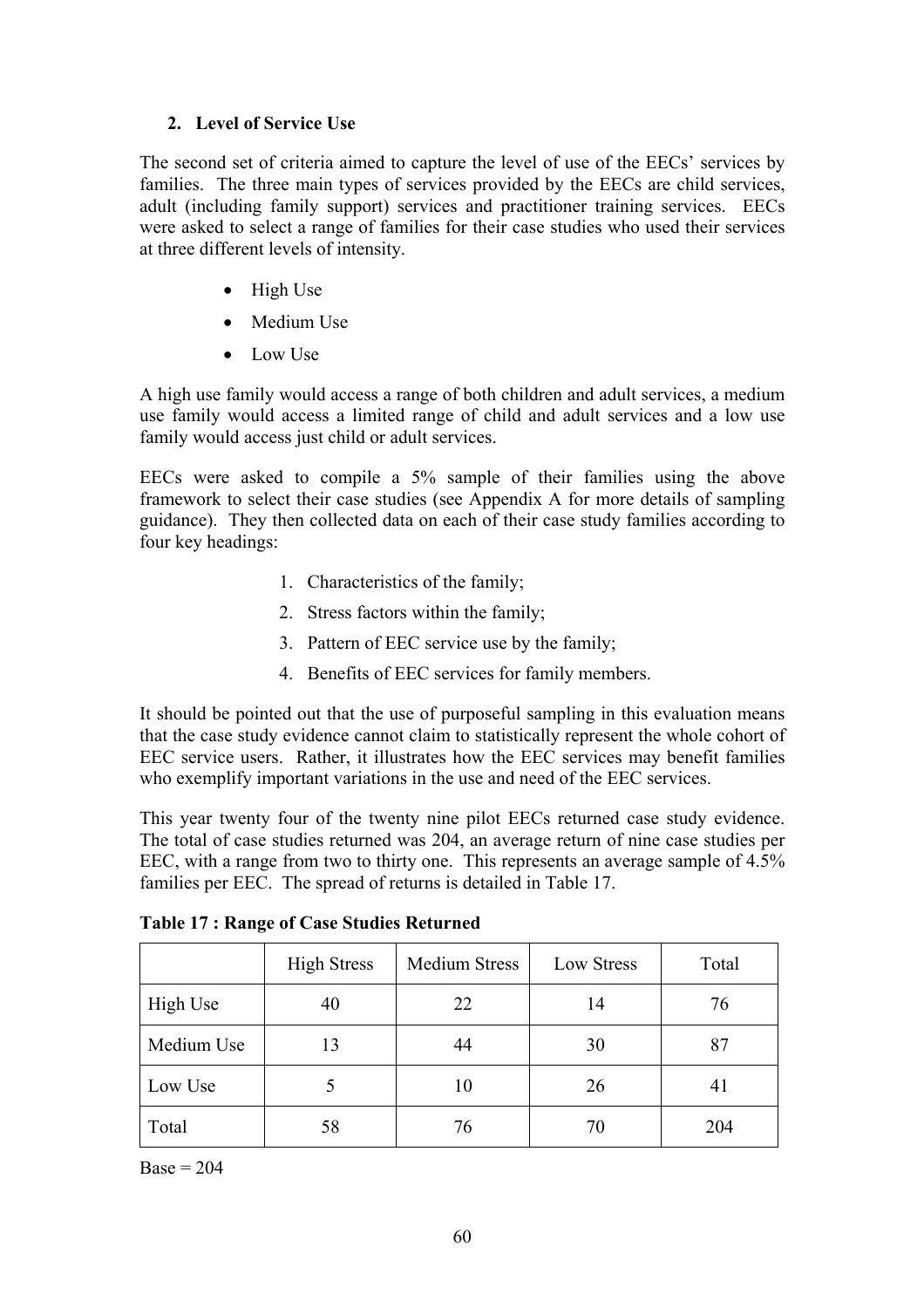The 204 case studies were then analysed by the National Evaluators using a coding system for:

- 1. Family Type
- 2. Stress Factors within the Family
- 3. Pattern of Service Use
- 4. Benefits

Further analysis of the case studies was then carried out to identify the professional strategies that appeared to contribute towards the perceived benefits.

In addition, a limited number of case studies of practitioners (ten) who had worked in the EECs, or benefited from training provided by the EECs were also submitted by three EECs. One EEC also carried out an innovative and in depth study of its volunteers which included several case studies. These case studies, and other evidence provided in the EEC annual reports on EEC service user outcomes, were analysed by the national evaluators to ascertain the benefits to early years practitioners of the EEC programme.

# **5.2 Family Type**

Table 18 demonstrates the range of family types included within the evaluation sample.

## **Table 18: Family Types**

| Couple | Lone Mother   Lone Father   Young Parent |  | <b>Grandparents</b> |  |
|--------|------------------------------------------|--|---------------------|--|
| 119    |                                          |  |                     |  |

 $Base = 204$ 

This spread of family type is broadly reflective of the range of family types identified by the quantitative monitoring data on service users collected by the EECs (see section 3). This triangulation supports the validity of the case study data. The following extracts from case studies are illustrative of the spread of family type in the sample.

### *Case Study 1: Couple*

*M is new to the area having moved from California ten months ago with her partner who is a student, and a baby boy. The family live in student accommodation. As father is out most days at university, M was keen to meet new people and provide herself and her child with stimulation and the opportunity to socialise within the new area.*

# *Case Study 2: Female Lone Parent*

S is a single parent of five children. She was born on the local estate where she lived until the age of eleven years with her mother and sisters. S had an unsettled childhood and was eventually taken into Social Services care and placed with foster carers. After her first child was adopted she moved back to the local estate. Her mother, with whom she has no contact, and one of her sisters still lives in the area.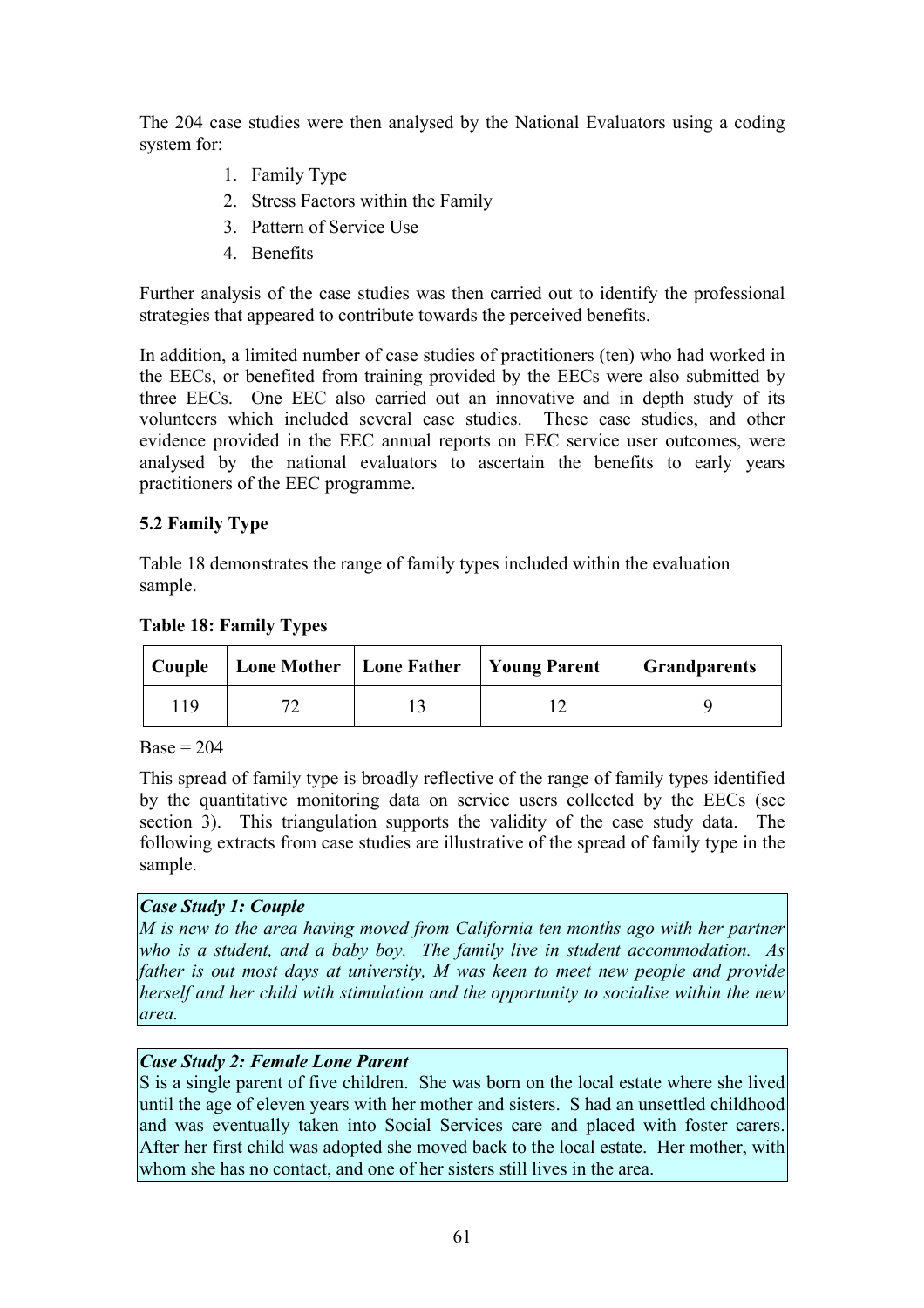#### *Case Study 3: Male Lone Parent*

*J is the father of six children who were aged between three and twenty when we first became involved with the family. His partner died when the youngest child was eighteen months old after a swift terminal illness. J and his family were in crisis when they were referred to the EEC. The two middle children were rarely attending school, J's landscape business had been abandoned and neither J nor the children had received any bereavement counselling.*

#### *Case Study 4: Young Parent*

*L is sixteen and a single parent. She was born and brought up locally and now lives with her mother, who is unwell, in temporary accommodation. She left school when she was fifteen, early in her pregnancy, but is now considering returning to education because her daughter is one year old.*

### *Case Study 5: Grandparents*

*T is the great grandmother of S, who is now four years old and about to go into primary school. She took responsibility for the care of S when she was eighteen months old. Both parents were drug addicts and had not been caring for their baby properly. The child's grandmother initially took care of her but this soon broke down as she was an alcoholic.*

Two parent families form the largest category in the sample, but four in ten are lone parents, which is above the national average. However, in the sample there is an above average proportion of lone fathers among the lone parents, and also significant numbers of young, lone parents (under 18 years), and grand parents with responsibility for young children. The case study narratives also reveal the changing nature of many family situations, with relationships and partnerships within families changing over the relatively short life course documented by the narratives. The range of family types found in the sample suggests that the universal access to services that characterises the EEC programme, combined with a clear intention to remove stigma is being successful in attracting all types of families within a local community. However, the range of family types also reveals the challenge for EECs to be responsive to the particular needs of each.

### **5.3 Stress Factors Within the Family**

Table 19 demonstrates the major elements in the range of stress factors, which put the case study families at risk of breakdown, that were found across the sample. These factors include unemployment, poverty, special needs, mental health, child protection, asylum seeking, drug and alcohol dependency and criminality.

| Unemployment   Poverty |    | <b>Needs</b> | Special   Mental   Child<br>Health | Protection | Asylum<br>Seeker | Drug or<br><b>Alcohol</b><br><b>Dependency</b> | Criminality |
|------------------------|----|--------------|------------------------------------|------------|------------------|------------------------------------------------|-------------|
| 79                     | 76 |              | 63                                 | 26         |                  |                                                | l 4         |

### **Table 19: Stress Factors Within the Family**

 $Base = 204$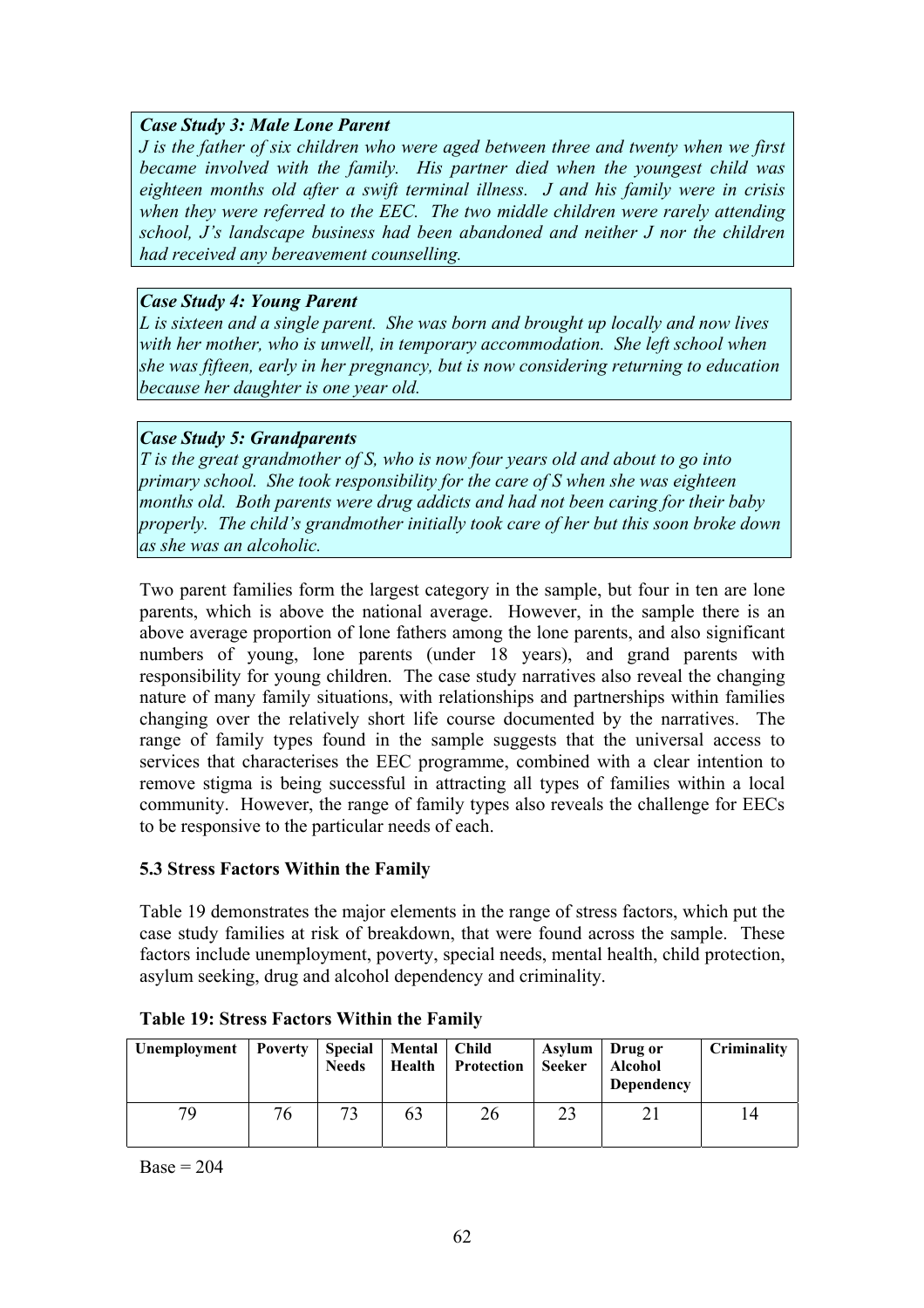These stress factors have not been highlighted to over dramatise the work of the EECs, and it must be pointed out that many families who access EEC services do not present the centres with these issues. Analysis of the case studies reveals that one in three of the sample families were not facing such stress (seventy), and a further one in three families (seventy six) were coping quite well with more than one of the stress factors identified. However, even the low and medium stress case study families reported significant benefits to the quality of their family life through accessing the EEC services. The following three case studies reveal the range of stress levels in the case study families.

#### *Case Study 6: Low Stress*

*K is three years old and lives with his mother, father and elder brother, who is five. Both parents work full time in their shop and have the support of K's grandparents. K attends the nursery on a full time basis and uses the extended day facility. He is making good progress. The parents indicate that the centre takes pressure off them during their long working day.*

#### *Case Study 7: Medium Stress*

*P lives with her partner and two children S, a girl aged four and T, a boy aged three. P was born on the estate and has lived most of her life there. She used to have her family living on the estate as well but they have now moved out of the area and so there is less help available to look after the two children, although her partner's family do provide some support. S is on the SEN register and receiving input from a Portage Worker.* 

#### *Case Study 8: High Stress*

*E is of Arabic/Irish heritage and has two children. They were referred to the centre by the NSPCC following investigation. The children were placed on an increased risk category on the Child Protection Register. E displayed mental health problems and both girls had sustained sexual abuse by a stranger as they were left to care for themselves. The eldest child was suffering morbid obesity and the youngest refused to speak to anyone at the centre.* 

Although the EEC programme is not targeted at highly stressed families, the case studies reveal that large numbers of families in the EEC communities do, at some point, face such challenges, and many can face multiples of these stresses at any one time. As Table 17 reveals, fifty eight of the two hundred and four case study families were classified as having high stress, meaning that they had multiple stress factors within them, and a further seventy six case study families were classified as being at medium stress, meaning that they had at least one of the risk factors. EECs are therefore dealing with these issues very much in the course of their normal daily functioning. Addressing these stress factors within families has been very much a central part of the work of the EECs over the past year and demonstrates the need for them to adopt a multifaceted approach to their programmes of services if they are to be effective in changing family prospects. The following discussion looks in more detail at the impact of these stress factors on family life and the range of professional strategies used by the EECs to alleviate them.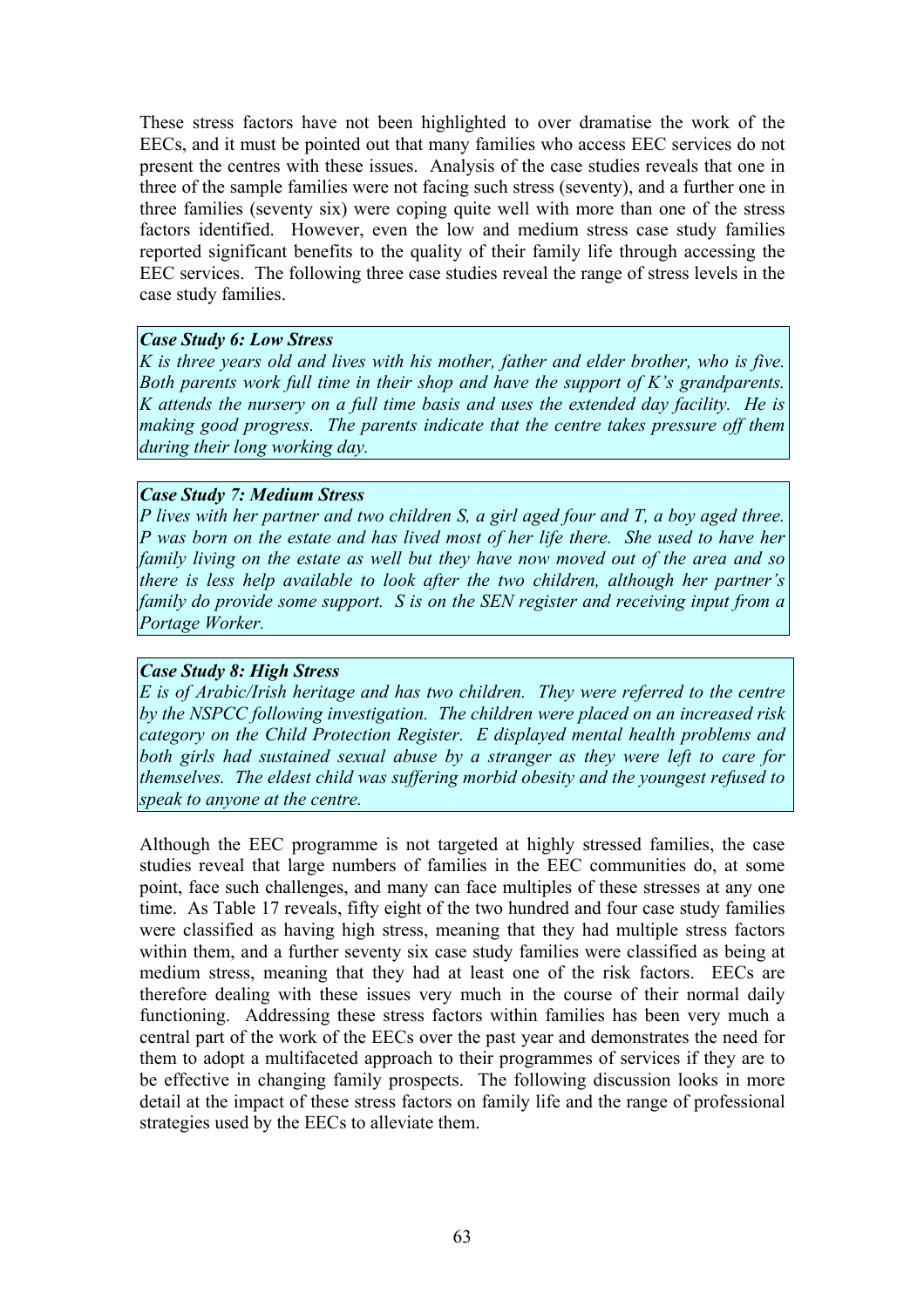## **5.3.1 Unemployment and Poverty**

Table 19 reveals that for over one in three of the case study families the predominant stress factors were unemployment and the resulting issues of poverty. This proportion is echoed in the picture presented by the ward data from the Social Disadvantage Research Centre at Oxford University, which indicated that seventeen of the EECs were located in the twenty per cent of wards with the highest percentage nationally of families receiving Income Support and income based Job Seekers Allowance.

However, it should also be noted that the majority of case study families did have employment and were often struggling to balance their work and family life responsibilities in order to maintain their standard of living. This often introduced a level of stress into the daily lives of families. The need for EECs to be responsive to the needs of working families was also highlighted in the case studies.

#### *Case Study 9: Unemployment and Poverty*

*P is of white British heritage and has four children of dual heritage (Pakistani/White British). Three of the children are below school age and have been allocated nursery placements. As a lone parent she found material life a struggle and wanted desperately to improve her children's life chances. She came to the centre to access NVQ courses as a means of getting off benefits in order to get a job and she chose to focus on childcare and Education NVQs. Through her contact with the centre she came to a realisation of her worth as a mother and individual and has completed her qualification. She is now working in a full time, permanent job in a Women's Refuge as a children's support worker and her children attend the centres after school and homework clubs.* 

Further analysis of the case studies identified a range of professional strategies used by the EECs to alleviate the impact of unemployment and poverty. These strategies include:

- Providing affordable, flexible, extended day and year childcare;
- Building confidence, self esteem and aspirations in parents;
- Providing money and debt management advice;
- Supporting access to benefit entitlement;
- Providing regular routines, purpose and an organised structure to the day;
- Giving advice on affordable, healthy eating and nutrition;
- Helping to facilitate charitable donations for clothing, household equipment;
- Offering basic skills training in literacy, numeracy, computers and other job related training opportunities;
- Offering advice on job opportunities, personal presentation, preparing CVs;
- Giving access to career, financial and business advice;
- Providing work experience through volunteer and paid activity within the centre;
- Offering job opportunities within the centre on community projects, Sure Start, home visitor schemes;
- Making links with local employment agencies.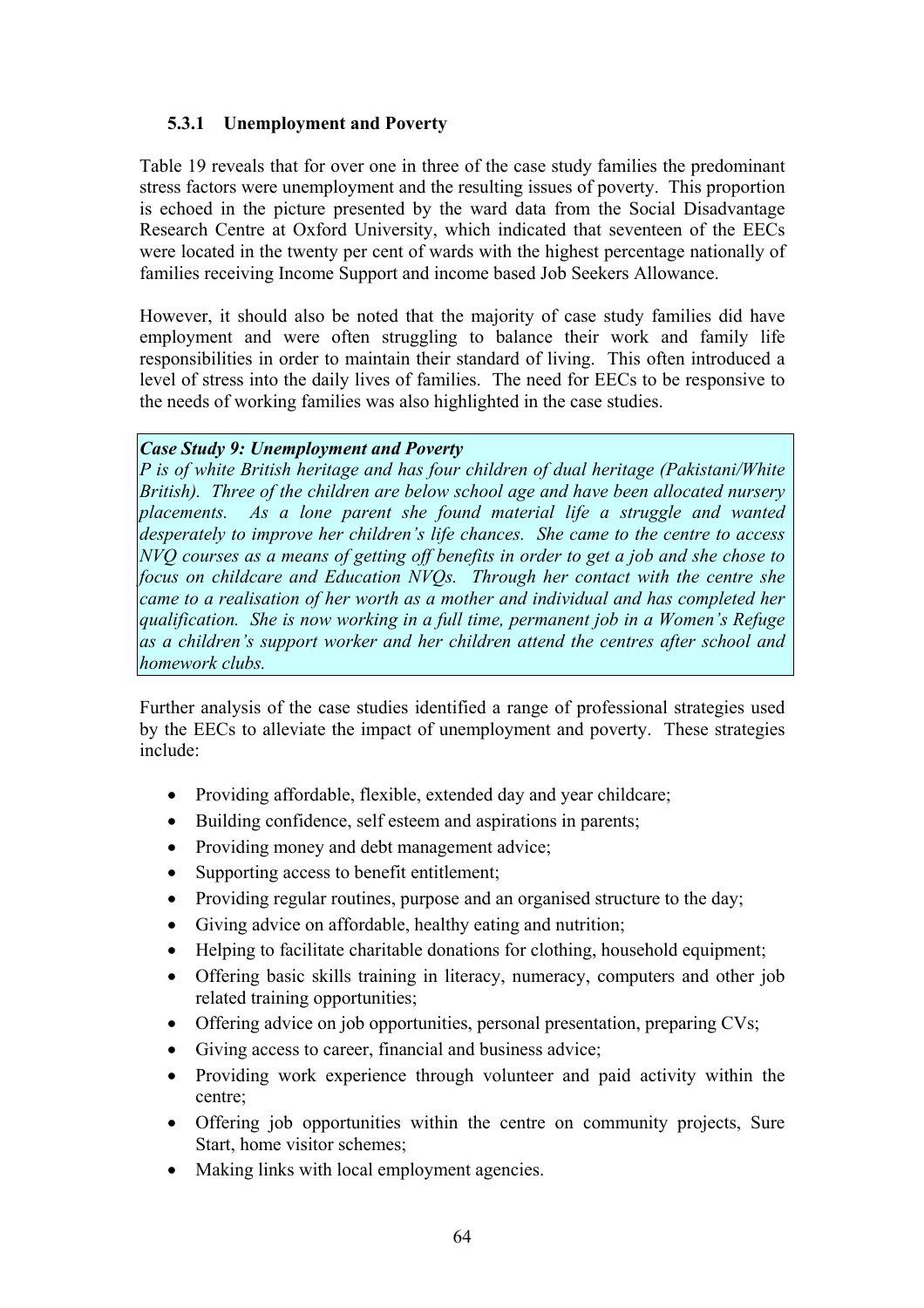Some of these strategies are directed towards providing the families with emotional and social support, to reduce isolation and give them a sense of inclusion, participation and value within a caring community. Other strategies offer very practical help with the day-to-day struggles of living and managing on a restricted income. However, the majority of strategies are developmental and forward looking, giving the family a sense of future possibilities, wider aspirations and supporting the adults involved in accessing educational and employment opportunities.

## **5.3.2 Special Needs**

The incidence of special needs within one in three of the case study families also demonstrates the importance of this strand of the EECs' work. The special needs were usually identified for children, but in some cases the EECs were supporting adult family members with special needs.

#### *Case Study 10: Child with Special Needs*

*P and D are mature parents, and for P, this is his second marriage. He has two children from his previous marriage and P and D have one son, S. D had concerns about her son's development and these were supported by Health Visitor assessment. Following early assessment referral was made to the Portage Service and D and her son were encouraged to access the parent and child play sessions at the centre. Liaison between the centre, Portage and D helped to ease D's separation anxieties and 'transition' arrangements were made to facilitate S's start in the nursery. S does not need a lot of sleep and D has chronic asthma and general ill health and this leaves her feeling exhausted. Over the time the family has been accessing the centre D as participated in the Parents Group, Positive Parenting, and Parenting Survival Groups as well as the Women's Opportunity Group. D and P have been amazed by S's progress.* 

### *Case Study 11: Adult with Special Needs*

*Mum, dad and two children, aged four and nine years, live in a small semi-rural village approximately three miles from the centre. Mum does not work as she has multiple sclerosis, which flares up intermittently and this results in periods of immobility. Dad is a Police Inspector. Mum finds the youngest child very difficult to handle and her parenting skills are inconsistent and sometimes inappropriate. During periods when her illness is progressive, her four year old son takes full advantage and his behaviour deteriorates. Mum is supported by the centre in a variety of ways. Advice is given on behaviour management and parenting skills, help is given in a very practical way with day-to-day routines and offers of other services have been given. The youngest child also attends Tea Club one evening a week that extends the nursery day for the family.*

Further analysis of the case studies identified a wide range of professional strategies used by the EECs to support children and adults with special needs. These strategies include:

• Providing regular and flexible respite care for the child to provide the parent with time to manage the wider family and also to have some personal relief from the demand of caring;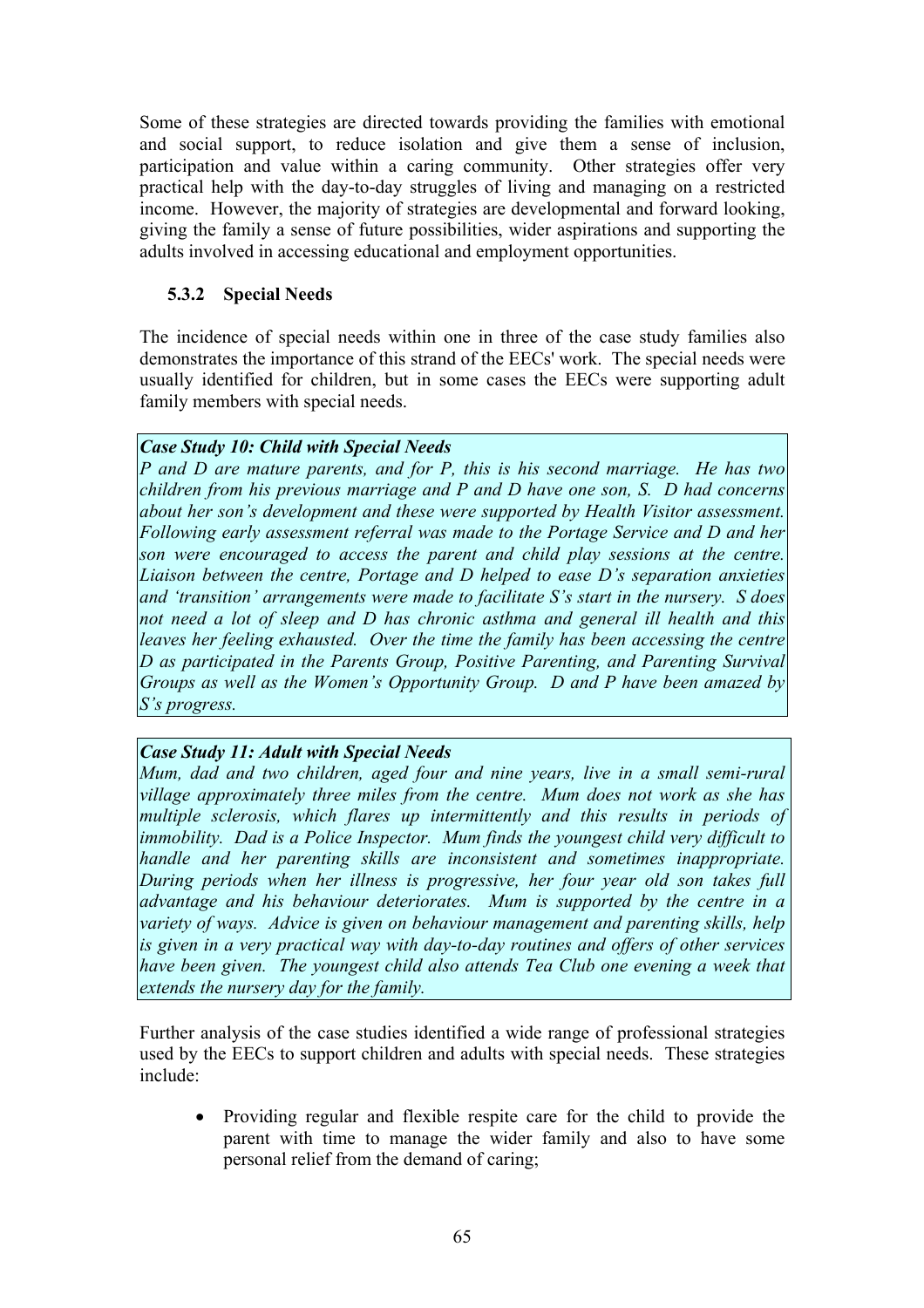- Giving access on site to a 'package' of specialist professional support which is geared to the child's particular needs;
- Offering responsive, sympathetic and individualised advice to parents on how to support the child's special needs;
- Developing 'befriending' schemes for parents and siblings of children with special needs, which offer holidays, outings, visits and home environments;
- Supporting the child's transition to other settings, including school;
- Offering parent groups (sometimes self-help and self-run) and counselling sessions which facilitate self esteem, confidence and the eradication of guilt feelings;
- Providing specialist toys, books and equipment for home use;
- Supporting access to specialist equipment and services;
- Supporting access to relevant benefits e.g. disability, mobility and caring allowances, and support in the appeals procedure;
- Acting as an advocate and joint partner for the child and family in accessing their service rights and in progressing the statementing process;
- Supporting the child and family at home where greater privacy and confidence can be developed;
- Providing escort and transport for children and families to increase access to support services;
- Providing translation and interpretation support for children and families;
- Offering bereavement and terminal illness counselling, and 'life story' compilation, including the production of videos.

These strategies reflect the responsiveness of the EECs to the need for social and emotional support for these families, who may be suffering with feelings of guilt, inadequacy and confusion in dealing effectively with their child's or parent's particular needs. They provide regular, individualised and very practical support, both within the centre and at home. There is also an emphasis on responding to the emotional impact of living with children and adults with special needs, in order to ensure that the individuals involved are able to enjoy their family life and have quality time both within and outside the family environment. We can also see the EEC professionals actively working in an advocacy capacity to ensure that all families receive their entitlement and are able to participate fully in decisions which may affect their future.

### **5.3.3 Mental Health**

The relatively high incidence of mental ill health amongst the case study families (nearly one in three of the case studies) was also notable, with families often under extreme stress as they dealt with this. Professional staff within the EECs were playing a key part in the recognition of mental health as an issue which needed to be addressed within the family context, and ensuring that appropriate professional support, which was not stigmatising or disempowering, was forthcoming.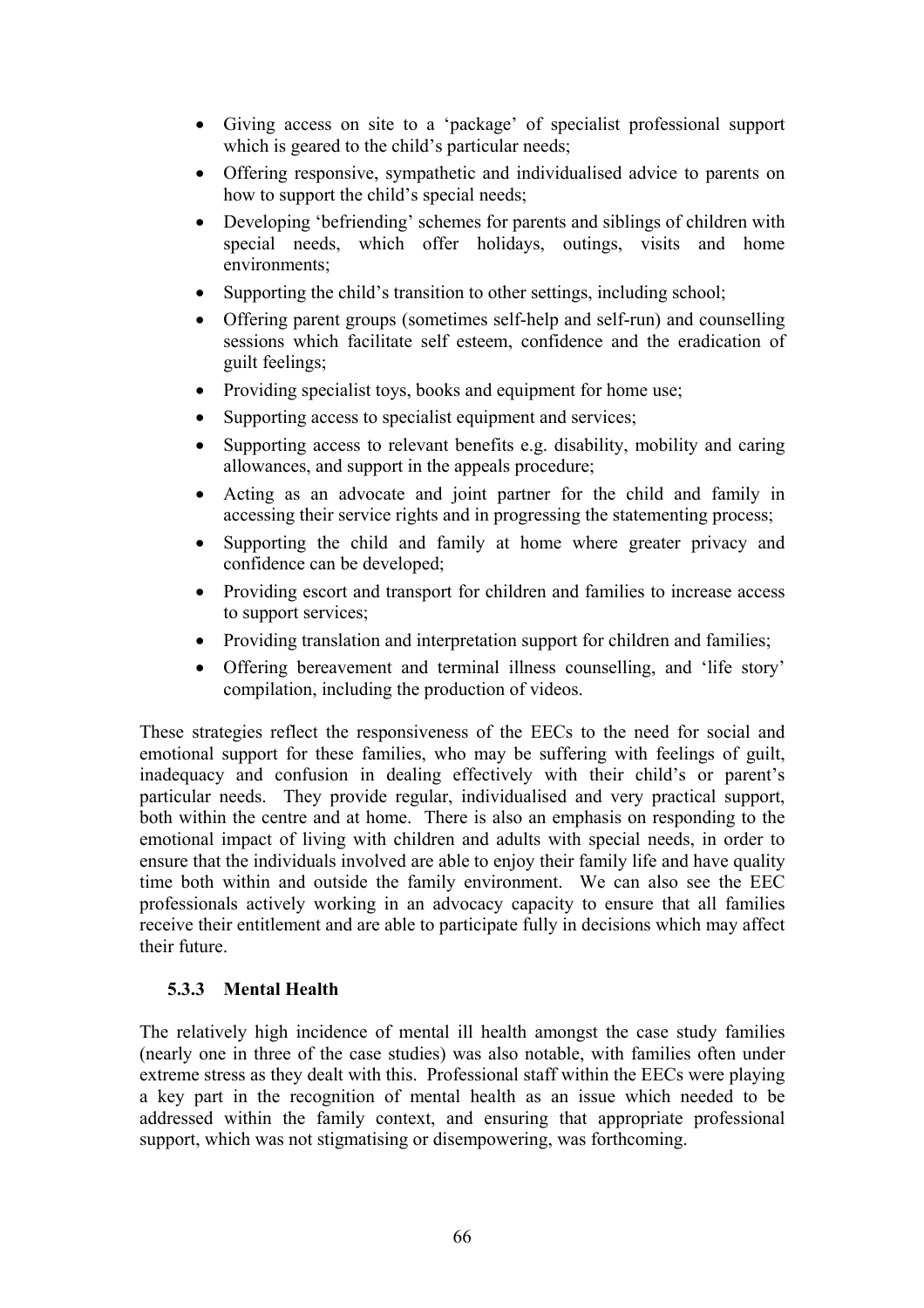#### *Case Study 12: Parent with Mental Health Needs*

*R is a young married woman who lives with her husband, D and two children, who are four and three years old. She is pregnant with her third child. R has long-term mental health problems. She describes an abusive childhood, both physically and emotionally, although she still has regular contact with both parents. From an early age R self harmed as a release from internal distress and says that she still feels the need to do this, although she has managed to control it for the past year or two. Just before the birth of her second child the family were re-housed on the local estate. After the birth, R suffered post-natal depression and Health Service support was provided for the family. Through this R was encouraged to attend the centre's parent and child group. It was obvious that R could not meet her children's emotional needs at this time, although they were cared for physically, so a nursery place was offered to her son. R continued to attend the parent and child groups with both her children. A strong supportive relationship has been built between R and the centre staff. As R's confidence has grown she has become involved in several adult groups at the centre and she has started to build relationships with other mothers.*

Further analysis of the case studies identified a range of professional strategies used by the EECs to support families with mental health needs. These strategies include:

- Providing flexible and responsive care arrangements for children both regularly and when there is a bout of mental illness;
- Ensuring each family has a key worker with whom they can relate with trust and confidence;
- Taking a positive stand to reduce the stigma attached to mental illness;
- Coordinating the work of different professionals working with the family, including GPs, social workers, psychologists and teachers;
- Acting as an advocate for the family to ensure their access to community and health support services;
- Undertaking home visits to monitor, support and improve the care of children;
- Providing extended respite care for children;
- Offering visits and holiday experiences for adults and children;
- Offering specialised counselling for adults and children;
- Reducing isolation through adult groups, including therapeutic activities, some run by professionals, others working through self help;
- Offering advice and mediation with housing and environmental officers to improve the living conditions of the family;
- Providing transport and an escort to medical and other appointments;
- Giving practical help in managing and organizing family life, particularly during bouts of illness.

These strategies were aimed to ensure a serious, professional and non-stigmatised response to mental illness and the promotion of a supportive environment around the family to minimise the impact of mental ill health. There was also a preventative aspect to the strategies which aimed for an early diagnosis and coordinated action to meet mental health needs for both adults and children.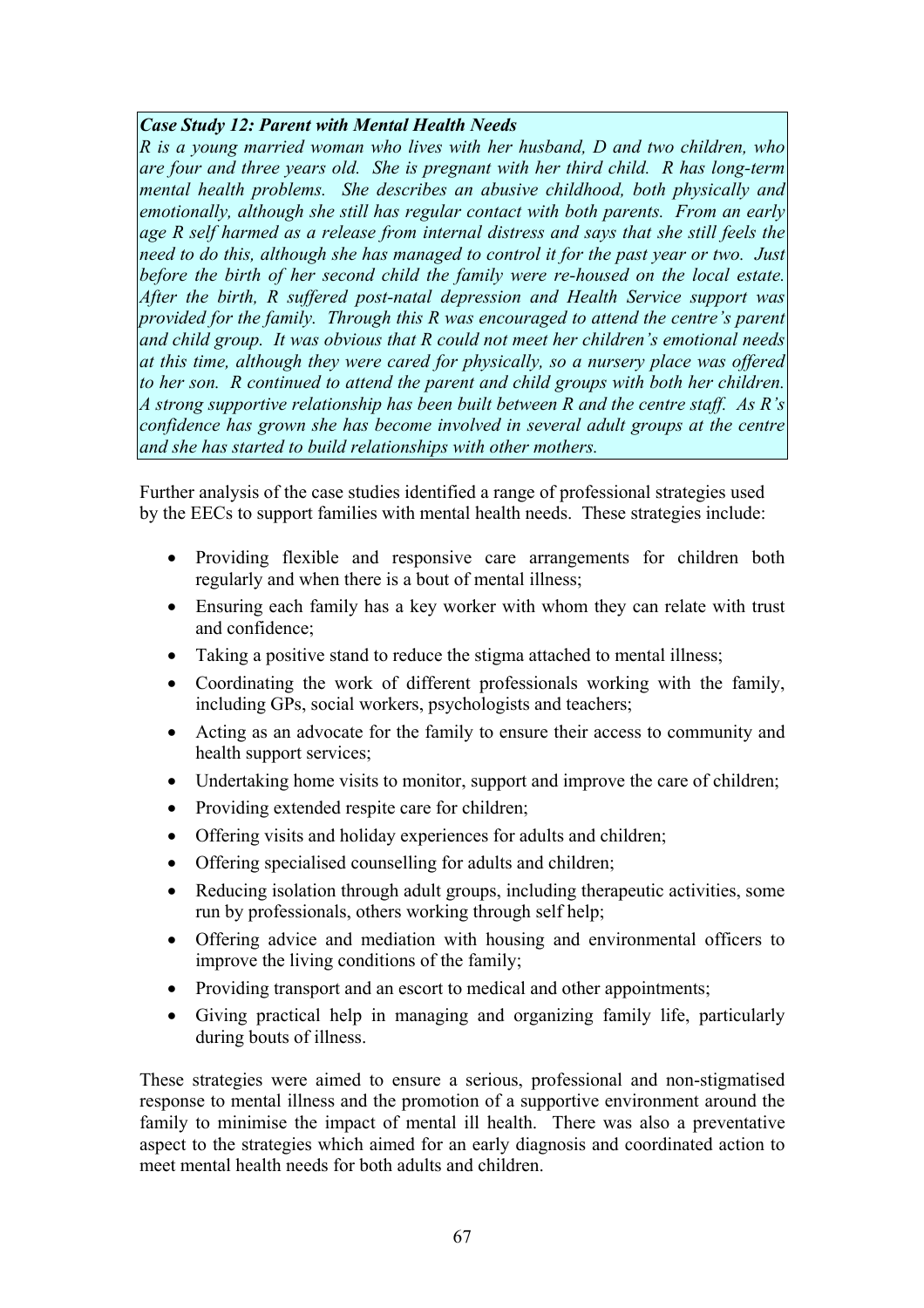## **5.3.4 Child Protection**

A significant number of children within the case study families (more than one in ten families) were on the Child Protection Register. EECs were offering high levels of family support in such cases to ensure that the children's well being was ensured and to improve the quality of parenting and family relationships. Issues of domestic violence, sexual abuse and child abuse are requiring very specialised training to enable EECs to identify and remediate. Staff were also often fully involved in the legal process of adding or removing a child's name from this register. The case studies reveal that EEC staff were playing a critical role in supporting families and children through these difficult issues and having some success in removing the need for a Child Protection order.

### *Case Study 13: A Baby on the Child Protection Register*

*A and M are a married couple with one child, aged four years. Both parents have learning difficulties and attended special schools. They met locally and moved near the centre when the baby was two months old. At this point Social Services became involved with the family. M had a previous short marriage to a woman with three children. During the six months the couple were together, allegations of sexual abuse and physical abuse towards two of his stepchildren were made against M. Although he was not convicted of any offence, the marriage broke up. The baby's birth raised serious concerns with Social Services and M was asked to leave the family home while assessments were carried out. At this point the centre became involved with the family. A was living as a single parent with a very young baby. She had learning needs of her own and there were concerns about her ability to cope. Centre staff did some outreach to A and gradually she became involved in some of the parent and child groups at the centre. The baby remained on the Child Protection Register throughout the assessments and also, as he grew, concerns were raised about the level of parenting A was able to offer. The centre continued to offer support and a nursery place was offered to the child to give A some respite.* 

*When the child was 20 months, M was gradually rehabilitated into the home, although the family remained under supervision. Both parents attended a Positive Parenting course at the centre. Currently, the child has a full time nursery place at the centre. He is no longer on the Child Protection Register due to the high level of support still offered to the family by the centre. M remains at home to look after the child, while A has part time work at a nursing home. The couple continue to experience many difficulties, including quite serious debt problems and a degree of social isolation. It is clear that both parents see the centre as a lifeline.*

Further analysis of the case studies identified a range of professional strategies used by the EECs to support families with children on the Child Protection Register. These strategies include:

- Providing intensive family support and nurture groups for children;
- Providing parenting courses and home based support to enhance parenting skills;
- Monitoring the well being of children both within the centre and through home visits;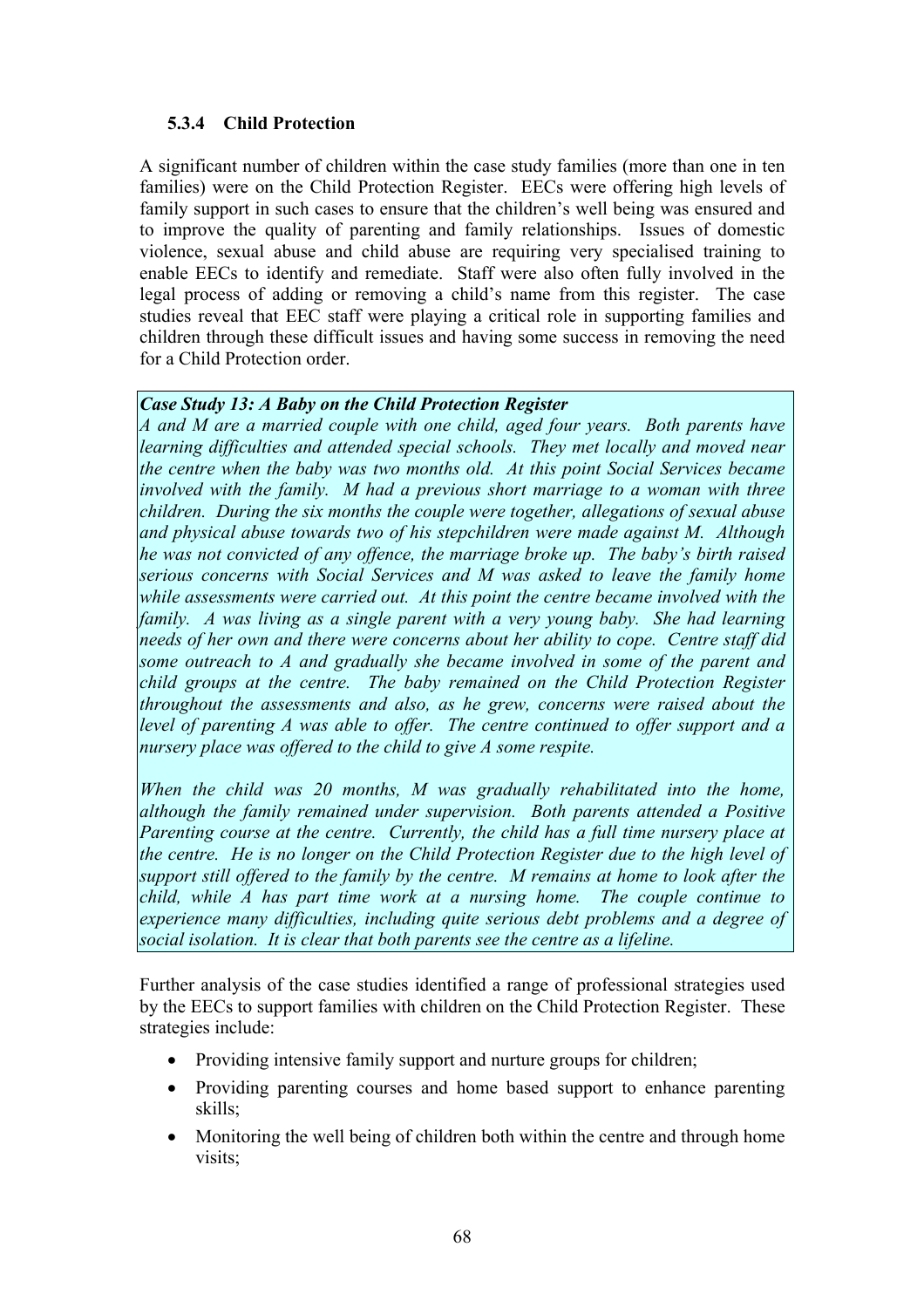- Offering counselling and therapeutic support for parents and children;
- Advising on anger and behaviour management;
- Providing accompanied access to children for parents;
- Acting as a mediator and advocate for the family between social workers and other professionals when trust and confidence has broken down;
- Ensuring the parent is informed about, and understands, the legal and professional process around child protection;
- Providing support to develop the parent's self esteem, confidence and relationships with their children;
- Coordinating the work of the different agencies to ensure a coherent plan of action is implemented and communicated to all involved.

These strategies focus primarily on ensuring the well being and protection of the child, but then extend to ensure that the family is given every opportunity and practical support to remain together and improve the home environment. The establishment of trusting relationships on all sides is viewed as critical and the key to encouraging parents to acknowledge their problems, to take responsibility and to work at improving their parental care. There is also a genuine commitment to working on behalf of the family with the various involved agencies.

# **5.3.5 Seeking Asylum**

There were a number of EECs that had high numbers of asylum seekers within their community whom they were beginning to successfully engage in their services. The particular needs of these families were evident in the cases studies and EECs were providing much needed support at a time of extreme crisis and trauma for these adults and children and working hard to reduce these families' feelings of social exclusion.

### *Case Study 14: A Refugee Family*

*A is eighteen and a refugee from Rwanda, where her parents and many members of her family were killed in the genocide. Her first languages are Kinyarwanda and French but she is now learning English. She lives in a hostel with her daughter, who is one year old. A was very isolated and unsupported at the time of her referral to the centre and the teenage parents project. She had no relatives or friends in this country. Since being referred, A has used many of the centre's services. She started bringing her daughter to the drop in, which she loves, and then enrolled in the English class and the computer class, leaving her daughter in the crèche. She is starting a nutrition class now so she will be at the centre five days a week. Both of them love being at the centre and she has made some friends with other teenage parents. She also receives help and advice on ongoing problems – housing, health, benefits, travel costs and is being advised on educational options. She hopes to enrol on a college course in September and get to University.*

Further analysis of the case studies identified a range of professional strategies used by the EECs to support refugee and asylum seeker families. These strategies include:

• Providing translation and interpreter support;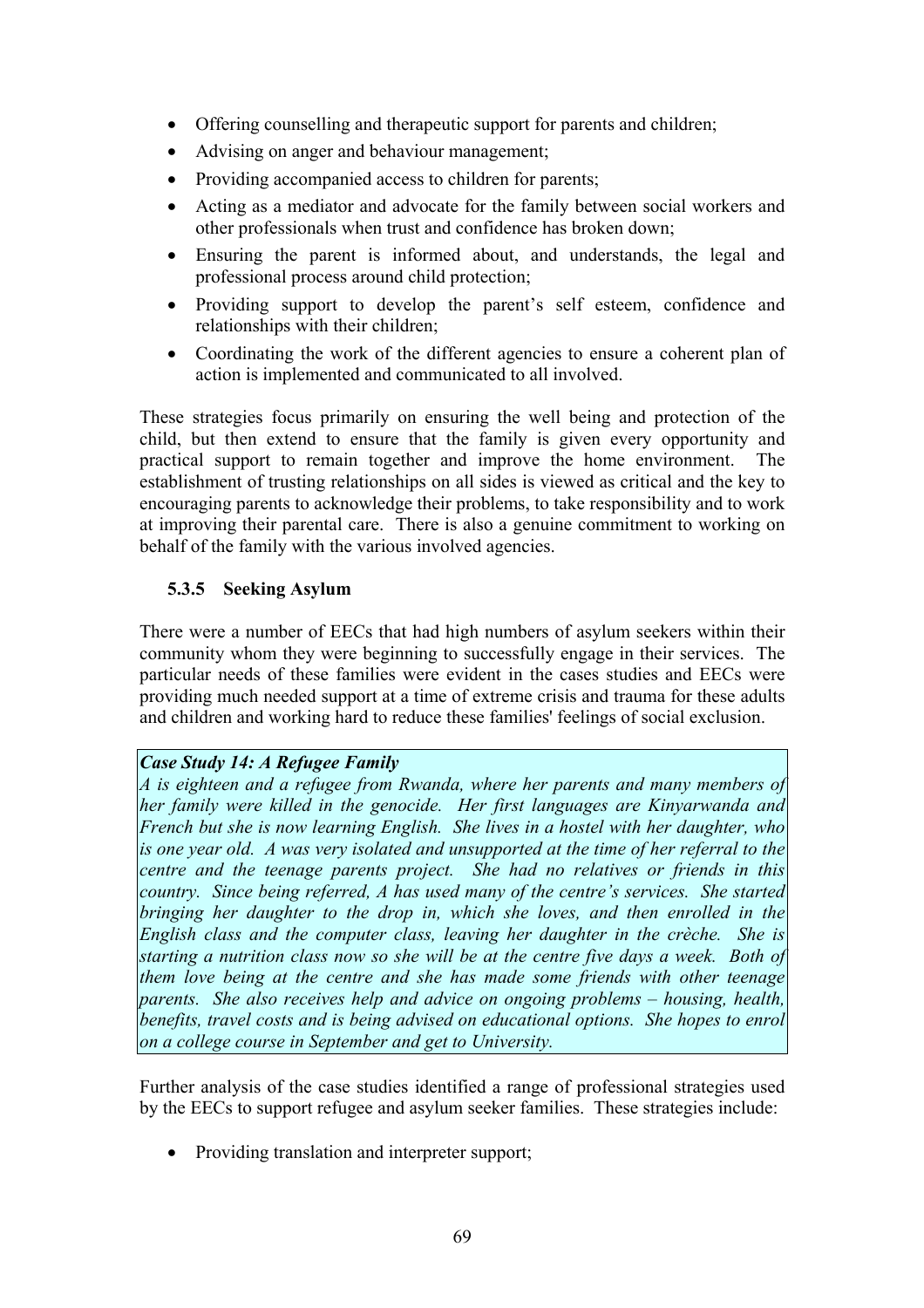- Providing family support and day care services;
- Providing a meeting place for the parent and child to make contacts and friendships within the local community;
- Providing counselling for post-traumatic disorders:
- Giving access to English classes;
- Advising on health, housing, financial and benefit rights;
- Offering legal and practical advice on immigration and travel protocols;
- Helping with setting up a new home;
- Organising 'befriending' schemes to enhance sense of belonging;
- Organising visits and outings to familiarise family with their new location.

These strategies reflect an open and inclusive policy within the EEC and their aim to ensure that refugee or asylum seeker families do not feel alienated within the local community. The EEC often becomes the first and primary point of contact for the family and can be decisive in shaping the families' future and sense of well being. Again, some of the support offered is at an emotional and social level but accompanied with very practical support to ease the transition of these families into a new culture and community.

# **5.3.6 Drug or Alcohol Dependency**

A small but significant number of case studies (one in ten) revealed the incidence of drug and alcohol dependency amongst some families served by the EECs. Staff within the EEC were developing specialist skills to deal with these issues and to provide families with support and professional encouragement to break their dependency.

### *Case Study 15: An Addicted Parent*

*S is a heroin addict living in rented council accommodation with her partner, D, who also has a history of drug dependency. S and D have five children ranging in age from three to eleven years. Social Services have been involved with the family for many years because of drug misuse, parental discord and attendant concerns that the parents are not meeting the children's needs. Up until recently the youngest child, P, has attended the Centre irregularly.* P is diagnosed as having pervasive *developmental delay. S and D have not turned up for scheduled medical and assessment meetings. Consequently staff have been unable to complete the statutory assessment. P was offered an afternoon place at the nursery but she often became upset and clung to D. After some encouragement D began to stay with P on a family placement three afternoons a week.*

Further analysis of the case studies identified a range of professional strategies used by the EECs to address issues of drug or alcohol dependency within families. These strategies include:

• Monitoring and providing intensive support for the care and well being of children at home and in the centre;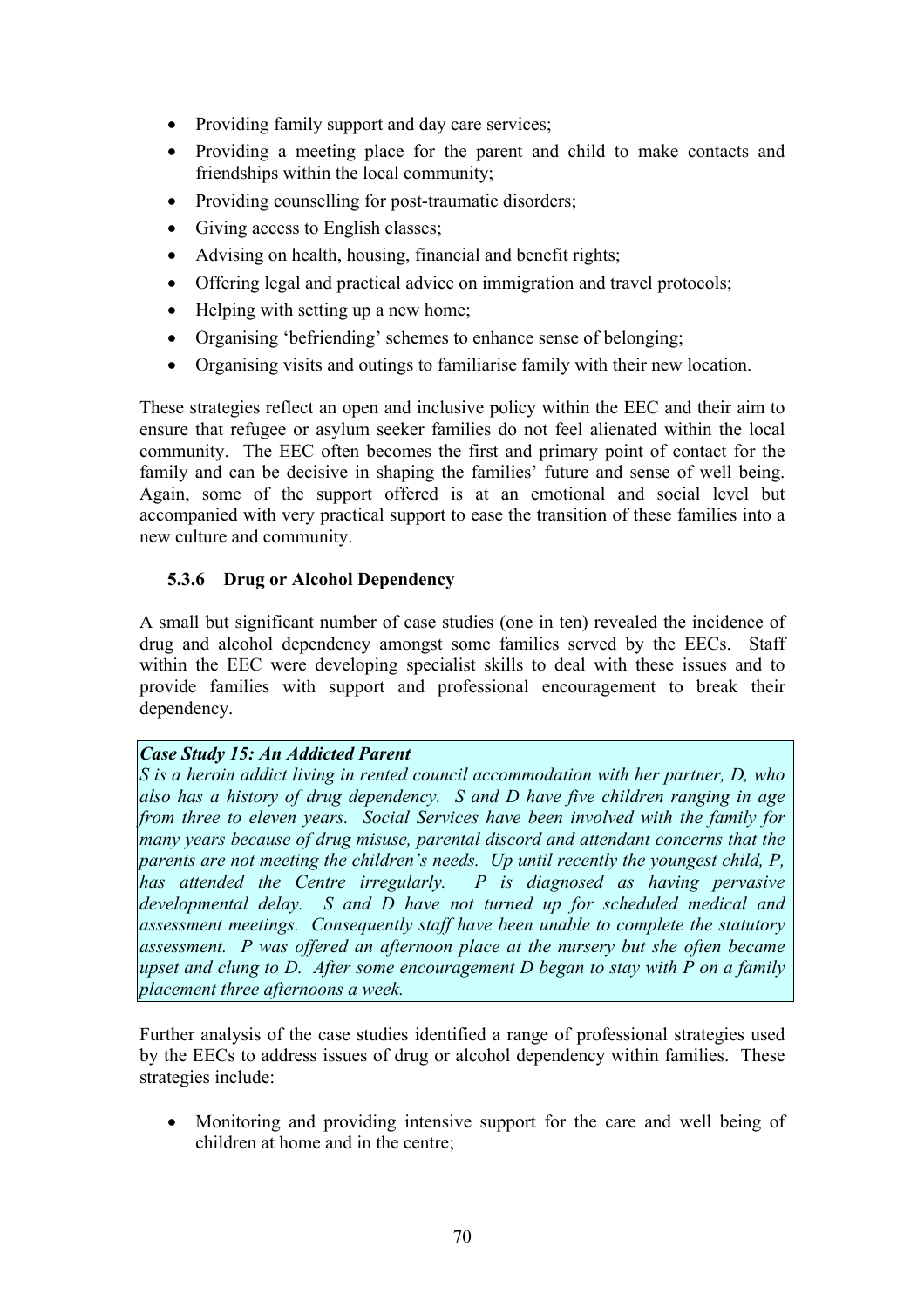- Counselling parents to acknowledge their addiction and its causes;
- Working with parents to enhance their self esteem and sense of agency:
- Acting as an advocate and supporting the parents in accessing rehabilitation treatment;
- Providing childcare whilst rehabilitation is in progress;
- Offering professional advice on drug and alcohol dependency and how to move on from this;
- Offering financial advice to help them pay their bills;
- Organising and hosting self help groups;
- Acting as mediator and coordinator of the various agencies involved with the family;
- Offering supervised contact sessions between addicted parents and children;
- Providing overnight and weekend respite care for the children.

These specialised skills were being offered both by trained professionals working within the EEC and sometimes by EEC staff developing their professional skills to deal with these issues. Some of the strategies were aimed directly on ensuring the well being of the child, but many were also aimed to change attitudes and life chances of the parents over time and to give them a sense of care and belonging within the EEC community. The EECs were increasingly addressing issues of drug and alcohol dependency in a preventative and very open way, attempting to identify vulnerable families early and providing intensive support to prevent a deterioration or escalation in the dependency cycle.

# **5.3.7 Criminality**

A small number of case study families were involved directly or indirectly with criminal activity and this was clearly affecting the well being and functioning of the family. EEC staff were therefore having to deal with these issues in an ethical and non-judgemental way but clearly this was involving some EECs in legal procedures for which they were needing additional professional advice.

### *Case Study 16: Criminality Within a Family*

*Mum, dad and two children aged three years and eighteen months live locally. Mum is only twenty one and dad has recently been charged with drug dealing and is on remand awaiting sentence. Dad's parents are very involved in the day-to-day lives of the family and tend to dominate mum, who is intimidated by them. On occasions mum has arrived at the centre showing signs of physical abuse and has broken down when spoken to. She has also found it hard to find the 50p charged for Tea Club. Mum has recently stopped bringing the nursery child to Tea Club because of her visits to the prison in the next city several days a week. Once dad has been sentenced this should get easier as visiting will be restricted because of distance. Centre staff have supported mum emotionally through this time.*

Further analysis of the case studies identified a number of support strategies EECs were using in cases where criminality was impacting on family life. These strategies include: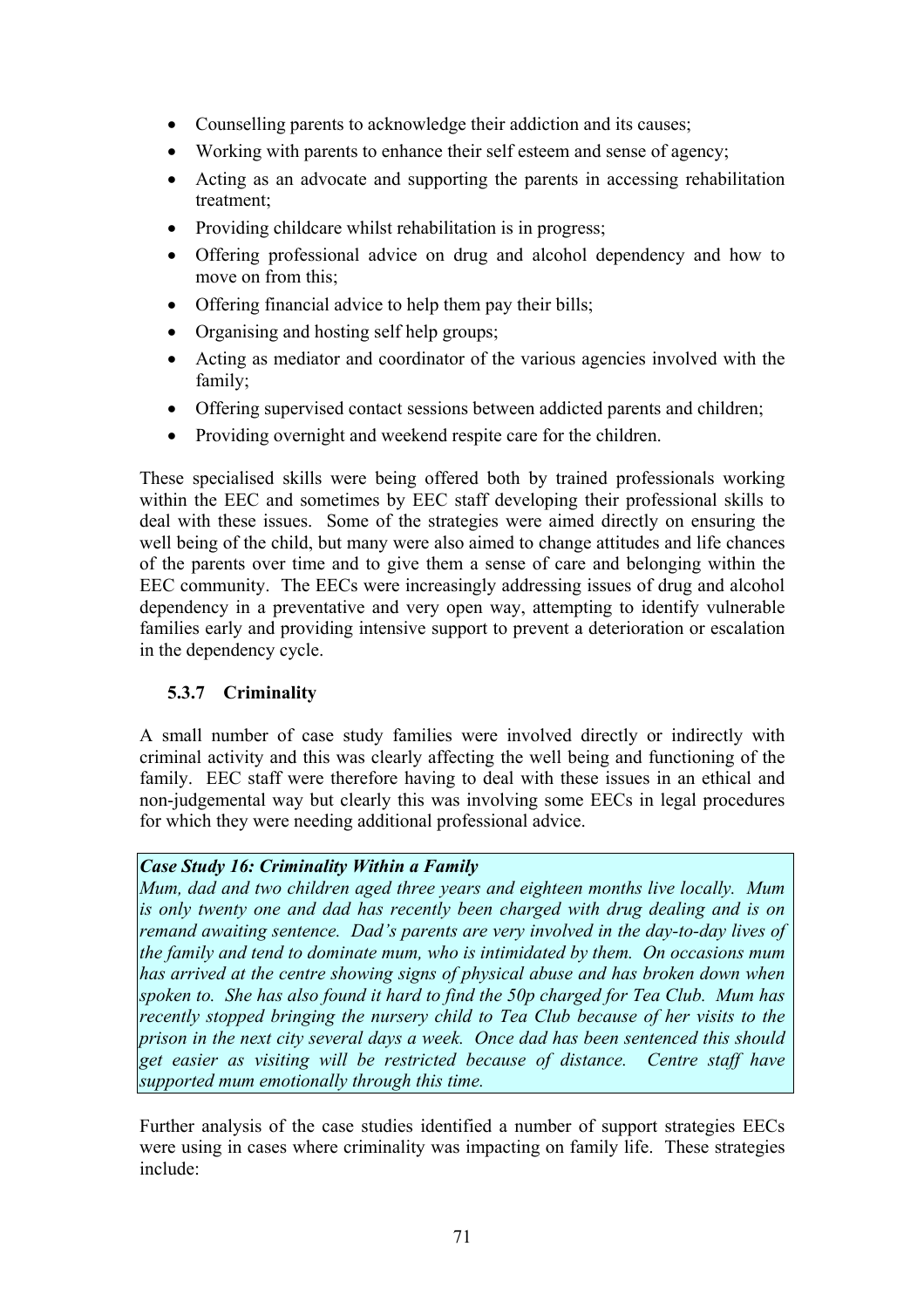- Acting as an advocate for the family with the Criminal Justice Services and sometimes when the parent is in legal custody;
- Ensuring and overseeing the care of the child while the parent is in prison, linking with foster parents or care institutions;
- Providing counselling support for adults and children affected by the criminality;
- Helping with relocation and supporting families practically and emotionally in starting a new life;
- Provision of legal advice on rights;
- Provision of transport to enable continued contact with a family member who is in prison.

These strategies are aimed at preventing family breakdown and, in particular, aimed at supporting children to cope with the knock on effects of criminal behaviour by other family members. They also reflect the commitment of the EEC staff to all families in their community and their ability to act as a mediator between other involved agencies. Some EEC staff are developing their specialist skills and knowledge in dealing with the criminal justice system and mediating its impact on family life.

In summary, the case study analysis reveals a wide range of professional strategies being implemented in the EECs to address the diverse and multiple kinds of stress that are impacting on the quality of life of children and families. It is precisely this diversity in the nature of the professional response to family need that is a particular feature of the EEC programme. The integration enables a multi-professional and multi-faceted response to be crafted around an individual family and this in turn enhances responsiveness, flexibility and, ultimately, effectiveness. Further analysis of the professional strategies employed in the case studies reveals three core characteristics of integrated EEC services:

- 1. *their specialised, coordinated and planned application* to professionally identified need;
- 2. *their individualised nature*, being shaped and created in response to the particular needs of a family or individual;
- 3. *their non-judgemental, respectful and empowering character*, acknowledging cultural and social diversity, and encouraging agency and responsibility within the family.

What these case studies show is that EECs have the ability to channel the broad policy aims of the programme to meet the individual needs of families in flexible and diverse ways.

### **5.4 Pattern of Service Use**

The case study evidence on the way families access the EEC services and their pattern of service use reflects sharply the dynamic nature of modern life and the shifting demands this makes on families over time. Some case study families were intensive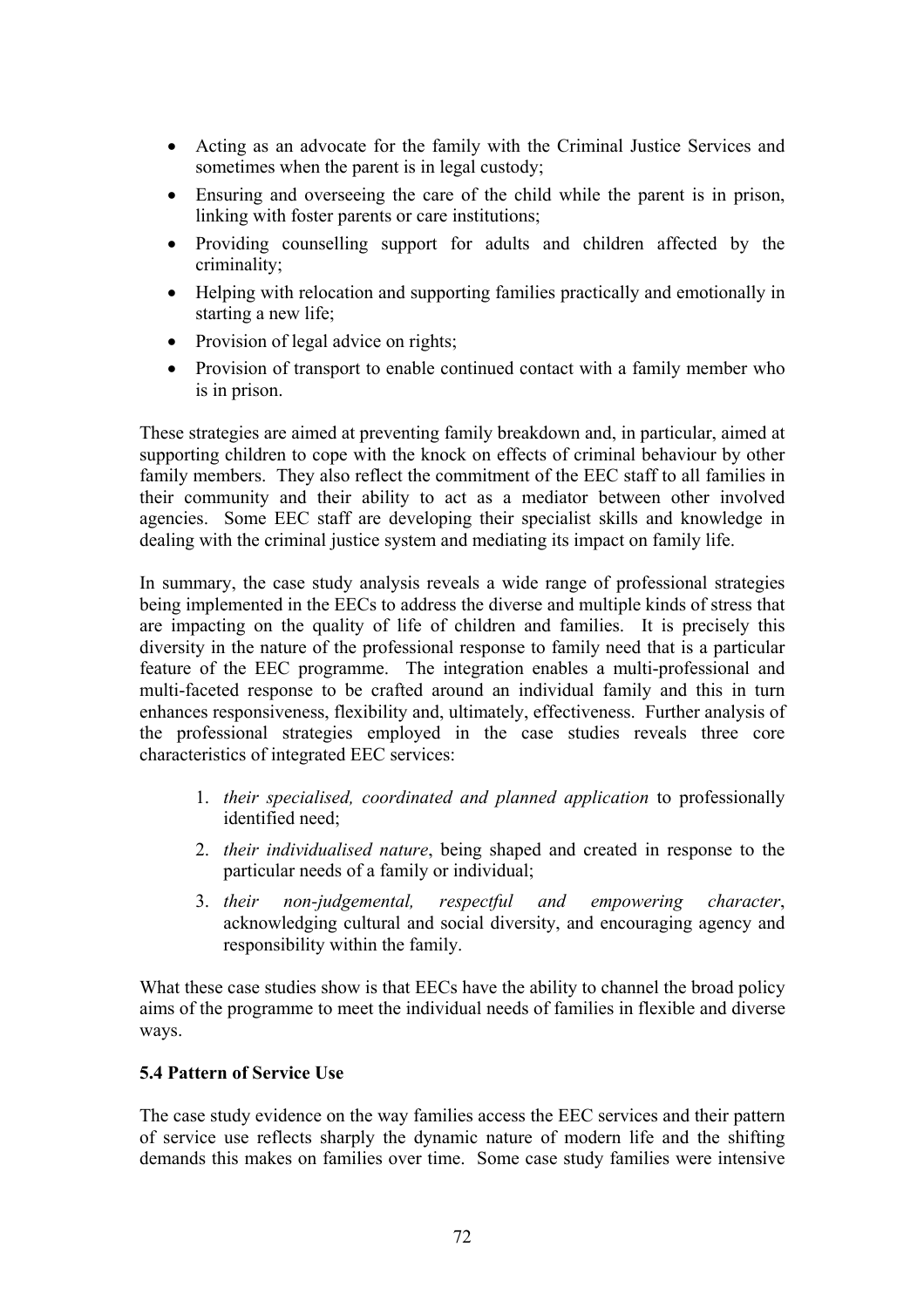users of EEC services over an extended period of time, while others used the services intensively for a much shorter period, to see them through a crisis. Other families were very light or even casual users of EEC services, accessing only one or two of the range of services available or accessing them intermittently, taking advantage of something particular the EEC was offering at a particular point in time. There were also many families who used the EECs over an extended period of time but used only the mainstream services, such as nursery education.

Table 17 reveals that amongst the case study families, seventy six of the two hundred and four families were identified by Centres as high users of services, meaning they were accessing a range of education, care, family support and other adult services, eighty seven families were medium users of services, meaning they were accessing two or three services for children and parents, and forty one families were low users of services, meaning they were accessing only the services provided for either children or adults.

All users were valued by the EECs whatever their pattern of service use, and EECs were very much aiming to provide open access for all families in their communities, but clearly some users needed much more support and resources then others. The complexity of service use in the EECs is very difficult to describe accurately, as it is dynamic and subject to rapid change. The case study narratives, which provide a picture of service use over time, therefore provide important evidence on how individual families access and use services differently according to their changing needs.

| Care | Child Family | Early<br>  Support   Education   Groups   Child | Adult | Parent Adult<br><b>Groups</b> | Education   Advice   Advice | Health   Legal |    | Housing<br>Advice | <b>Financial</b><br>Advice |
|------|--------------|-------------------------------------------------|-------|-------------------------------|-----------------------------|----------------|----|-------------------|----------------------------|
| 177  | 148          | 146                                             | 100   | 74                            | 63                          | 29             | 22 | 19                | 22                         |

#### **Table 20: Pattern of Service Use by Case Study Families**

 $Base = 204$ 

Table 20 reveals the patterns of service use amongst case study families. While it should be emphasised that each family's pattern of service use is individual and responsive to their particular needs at a point in time, the case studies do indicate some emerging patterns of service access and use within the cohort of EEC families. The table shows that although large numbers of adults were accessing services, the most used services are those that are focused on children: childcare, early education and family support. Further analysis of the pattern of service use by EEC families reveals four key lessons for service providers:

### *1. Adult family members often access support services for their own needs only after, and often through, an acknowledgement of their children's needs;*

In most cases the case studies indicate that the parent first comes to the EEC for a child focused group, where there appears to be less perceived threat and stigma. If the child is very young, this initial service might be a parent and child group, a baby care group or a baby massage group. If the child is older it may be an extended day care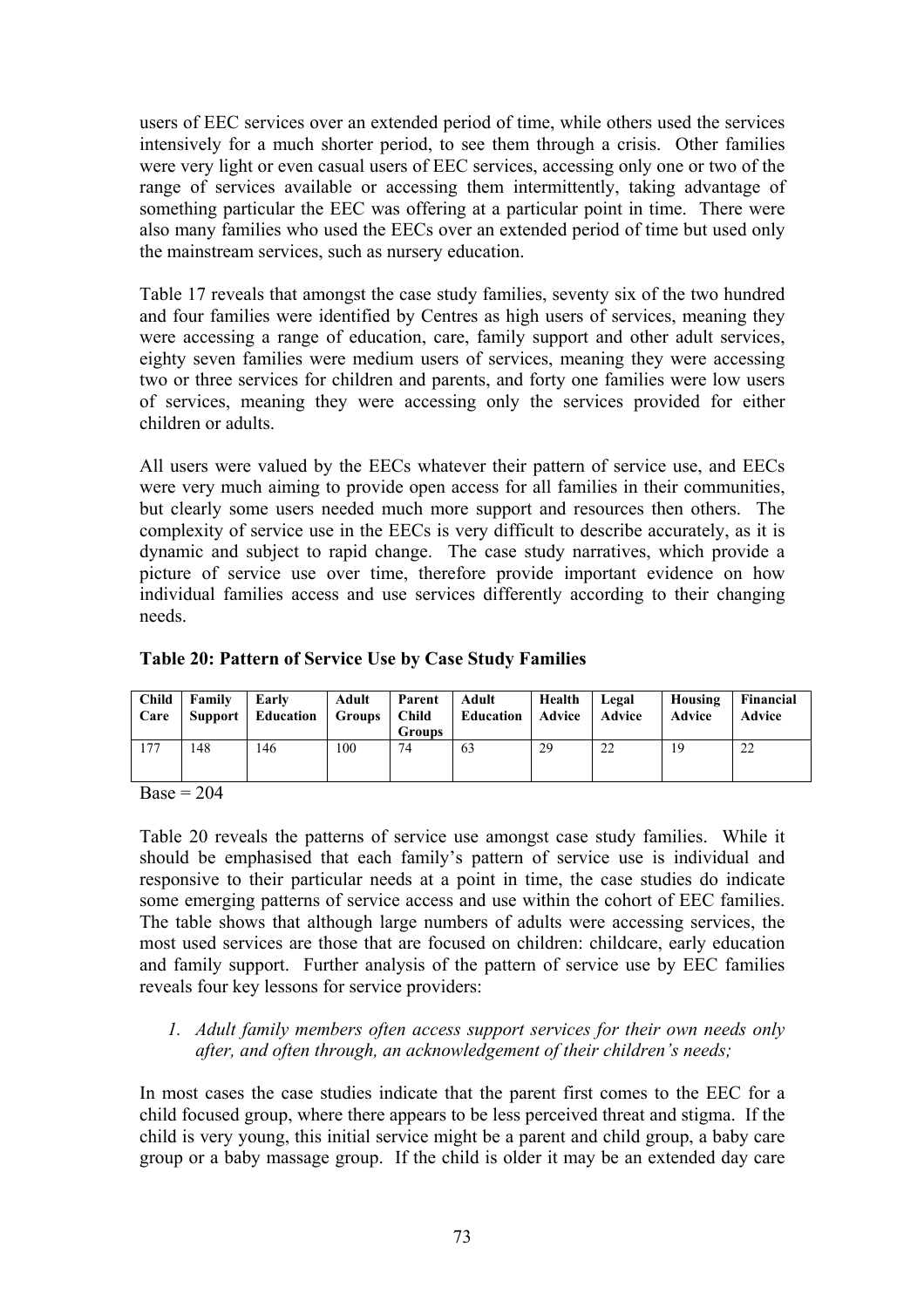place or a nursery education place. Family support often accompanies this early focus on accessing children's services. However, the case studies reveal that this initial access often subsequently leads to additional help for the adults within the family. Through this first point of contact with the children, a parent may be encouraged to come to the centre for some of the other adult focused activities that are available in the centres, for example, parenting groups, nutrition classes or therapeutic groups. From this, the parent often gains further confidence and trust and may go on to some of the adult education opportunities that are offered within the centre, for example, adult literacy, computer courses, accredited NVQ childcare or GCSE classes. In a significant number of cases the parent may go on to gain employment experience within the EEC, as a volunteer or paid member of the EEC staff.

This common progression suggests that many adults within families are reluctant to express their own needs in the early stages of their involvement in the centres, or may not acknowledge their own need for support. It is through the joint work with the child that Centre staff have helped the parent to identify where adult support was also needed. The child focused introduction also allows the parents to gain confidence so that they feel able to take up any additional offers of support. This conclusion is important in helping us to understand how to reach out to some of the most vulnerable and excluded adults within a community, who will often recognise the needs of their child but not their own. The children's services appear to provide an important vehicle for addressing the whole family's needs. Children are therefore often the gateway to the adults. The need for provision of services for children and adults alongside each other in one location is clearly underlined.

#### *Case Study 17: Children First*

*S is in her late 20s and is a member of the local Bangladeshi community. She was brought up in a small town in Sylhet and came to England at the age of 16 for an arranged marriage. She is married to a restaurant worker and is the mother of three children, aged 11,7 and 4 years. She is now both a user of services and a sessional employee at the centre. She first became involved with the Centre when another parent at her son's school told her there was a Bengali class at the After School Club. Through bringing her son, and subsequently her daughter, to the class, she became aware of the other services offered to families and, though shy, she was persuaded by the parent education coordinator to come to the drop in and to start learning English and attending other courses. She has since been involved successively in a wide variety of groups within the centre, including the completion of a three-month Sessional Crèche Worker course. She is currently employed at the centre as a sessional crèche worker, five days a week, and all three children continue to use centre facilities.*

*2. The nature of the first contact with a family is critical in determining how a family will access and benefit from the EEC services;* 

The case studies reveal that the nature of the first point of contact with the EEC was critical in determining subsequent use. Families could be referred, sometimes by a social worker or health visitor or the local employment service, or many self refer, finding out about the EEC services through word of mouth, local information services or advertisements. It is evident that many parents find the act of making initial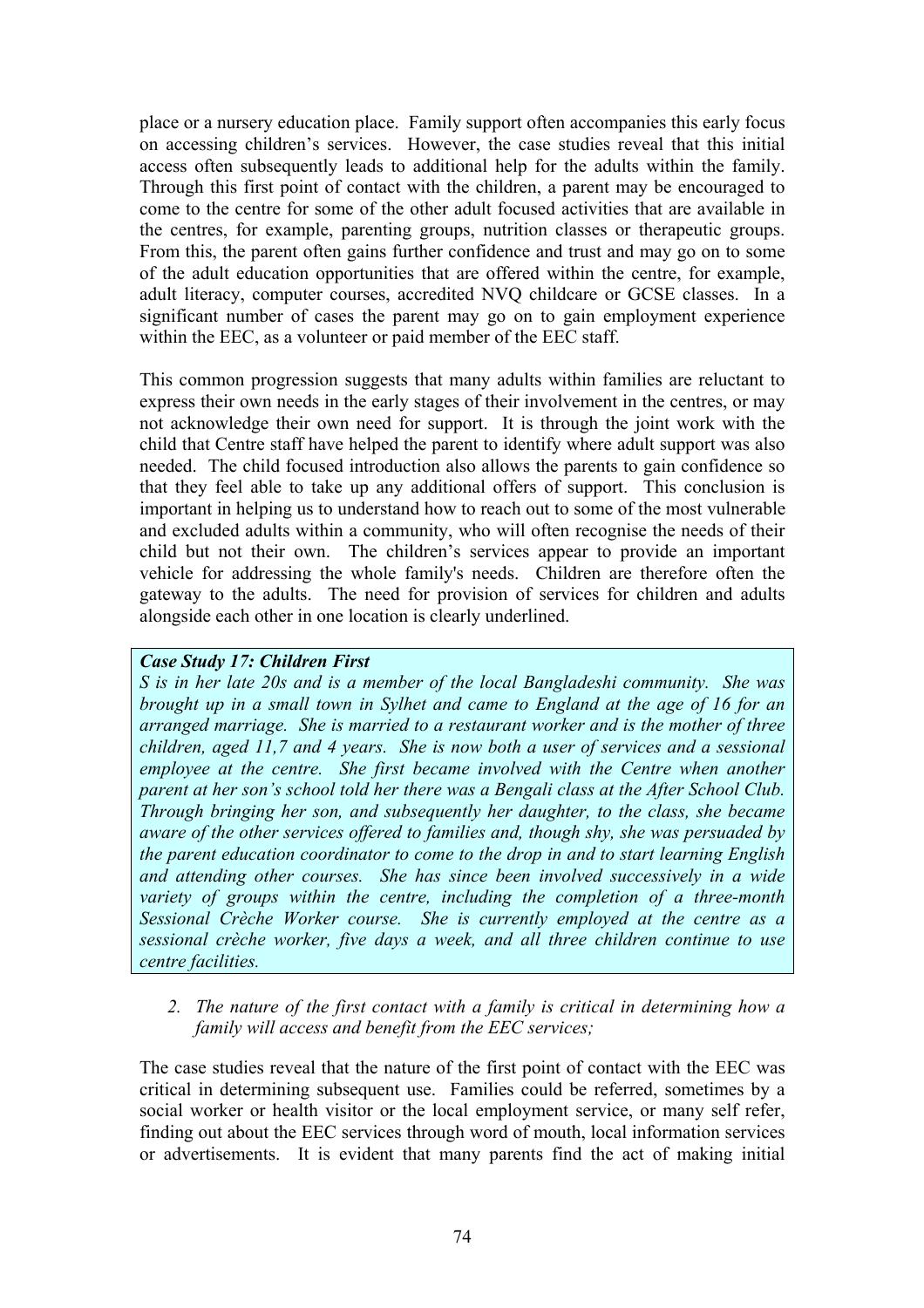contact with a centre a daunting and worrying prospect. Having someone who comes into their community or provides outreach into their home is often less threatening. This person can then accompany the parent on their first visit to the centre and facilitate their inclusion into the centre based activities.

#### *Case Study 18: First Contacts Count*

*X is an asylum seeker from Turkey. A referral was received by the centre from the Asylum Seeker Social Worker. The referral was for outreach support, mainly focused towards enabling X and her child, who had socialisation issues, to become familiar with the local community. The first impressions of X were that of low self esteem and lack of confidence, due to the big change in her family's life and their search for asylum. It took a few weeks to get the trust of X and to develop a professional relationship. However, it became evident very soon that X was very appreciative of this contact and began to understand that people do care and there are friendly faces around. After becoming familiar with places to access in the local community for herself and her child, X was gradually introduced to available services within the centre, such as group work and crèche provision. It was not long after this that X enrolled onto the First Aid course, and with the aid of an interpreter, she successfully completed the course, while her child benefited from the crèche which provided valuable play and stimulation. Since this time the outreach support has ceased and X has made friendships and is now quite confident and independent, commencing English courses to improve her language.* 

*3. The wide range of services provided through the EECs, particularly those which might be perceived as being of a more unusual or specialist nature for an early years service e.g. legal, financial or housing advice, can provide much needed support a critical point in a families' history.* 

The case study evidence reveals families at the EECs being offered services which may seem to be of a more unusual or specialist nature for a centre of this kind, but which provide much needed, locally accessible support for parents at a critical point in their family lives. For example, legal advice was often urgently needed for a family to take them out of crisis or to prevent family separation and breakdown.

### *Case Study 19: Legal Advice*

*T is four. Her family are of African ethnicity and are refugees. During the war and conflict in her home country T was subject to a severe abuse by opposition soldiers. The centre accessed medical treatment for T, provided a nursery place and therapeutic and language support for her and her father. The centre provides home maker support for them and a support worker helps them with appointments and paper work. The centre's legal staff are currently aiding the family in respect of Immigration Advice.*

Financial advice could also be crucial in supporting parents through extreme debt crises.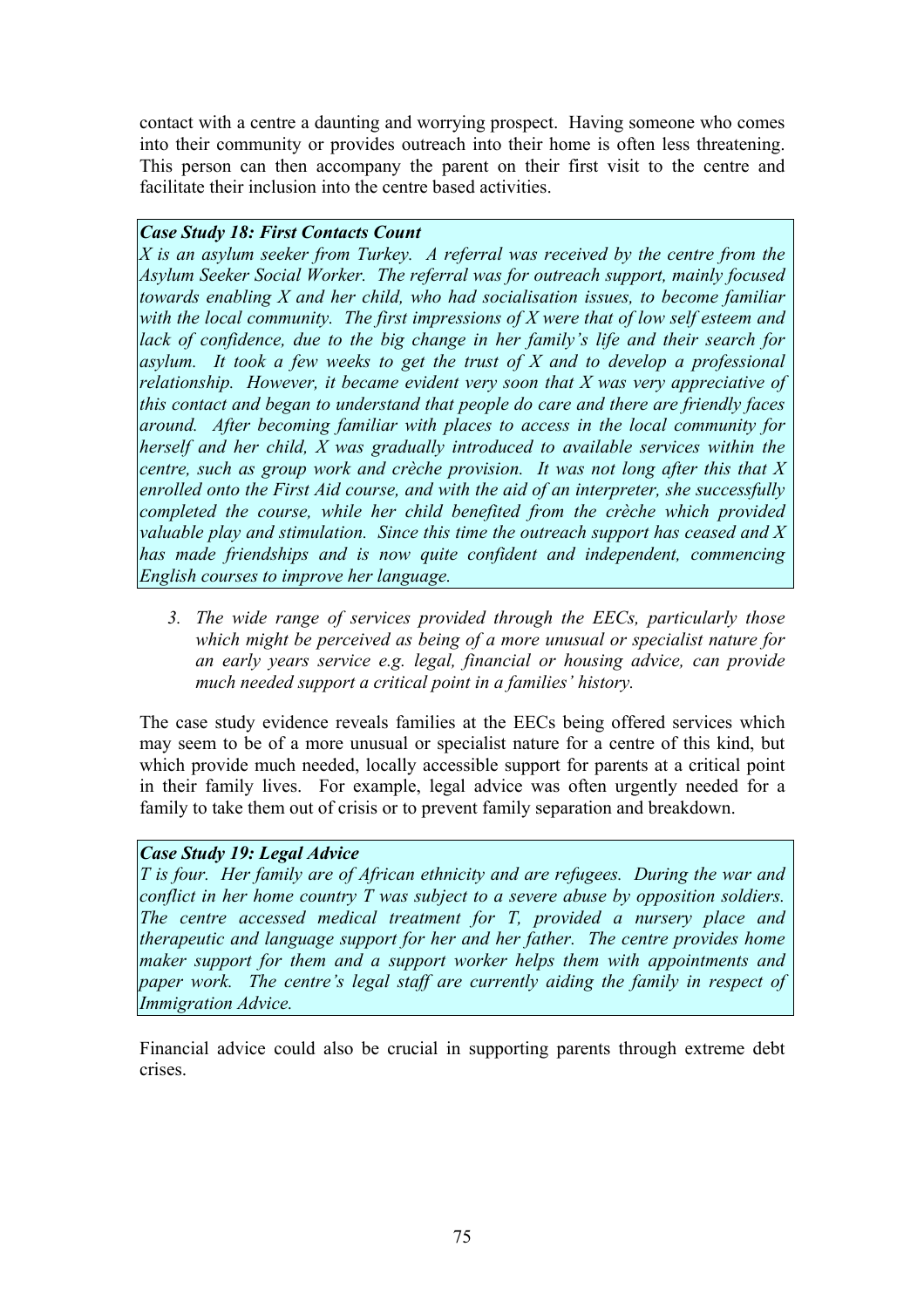## *Case Study 20: Financial Advice*

*Z is a lone parent, isolated and not very fluent in English. She was experiencing problems claiming housing benefits. The Family Support Worker was able to help her complete the necessary forms and contact relevant agencies to clarify information for the completion if her application. She also liased with the Water Board who was threatening to prosecute Z due to a small misunderstanding about her chosen method of paying of her bill.*

Providing advice over housing, and support to relocate families to alternative accommodation, were also part of many EECs work with a family.

#### *Case Study 21: Housing Advice*

*Mr and Mrs M have three children, aged 6, 5 and 4 years. Mrs M approached the Head of the EEC regarding the families move into temporary accommodation. This housing had been allocated with no consideration of the distance from the two older girls' school or the strong connection the family had to the local area. This situation had resulted in Mrs M and the girls having to leave for school very early in the morning and taking three buses to get to school and back. The Head agreed to support the family's request to be moved into alternative accommodation in the local area. The Head had to warn Mrs M of the local housing crisis in order not to raise false hopes but sent letters of support to the Homelessness Service and the Nominations and Mobility Service. She also coordinated letters of support from Mrs M's college tutor, as evidence of her studying while supporting Mrs M through this very stressful period. Advice was also given on the practicalities of moving, for example, an affordable removal company, gas and electricity connections. The family eventually moved into a three bedroom house with a garden, and only one short bus ride to the school. This remains temporary accommodation and the family continues to live with uncertainty about their home.*

*4. The pattern of use of EEC services varies as a family history develops, with families needing and accessing services more or less intensively at different points in their life cycle. Centres needed to be able to respond flexibly to this dynamic of need.* 

The case study narratives reveal that families use the EEC services in a dynamic and, often, unpredictable way. At some points in a family history, service use may be casual or erratic, and at other times, it may be intensive and consistent. Families also need a wide range of different kinds of support during their life histories. The pilot EECs are trying to meet these changing and extensive demands in a flexible and responsive way. The case studies provide clear evidence of the multi-faceted nature of the needs of families and the multi-professional responses that EECs are managing effectively to integrate into their work with families.

### **5.5 Programme Benefits**

As stated previously, this evaluation was not designed to provide definitive, objective evidence of the outcomes of the EEC programme. However, the case studies do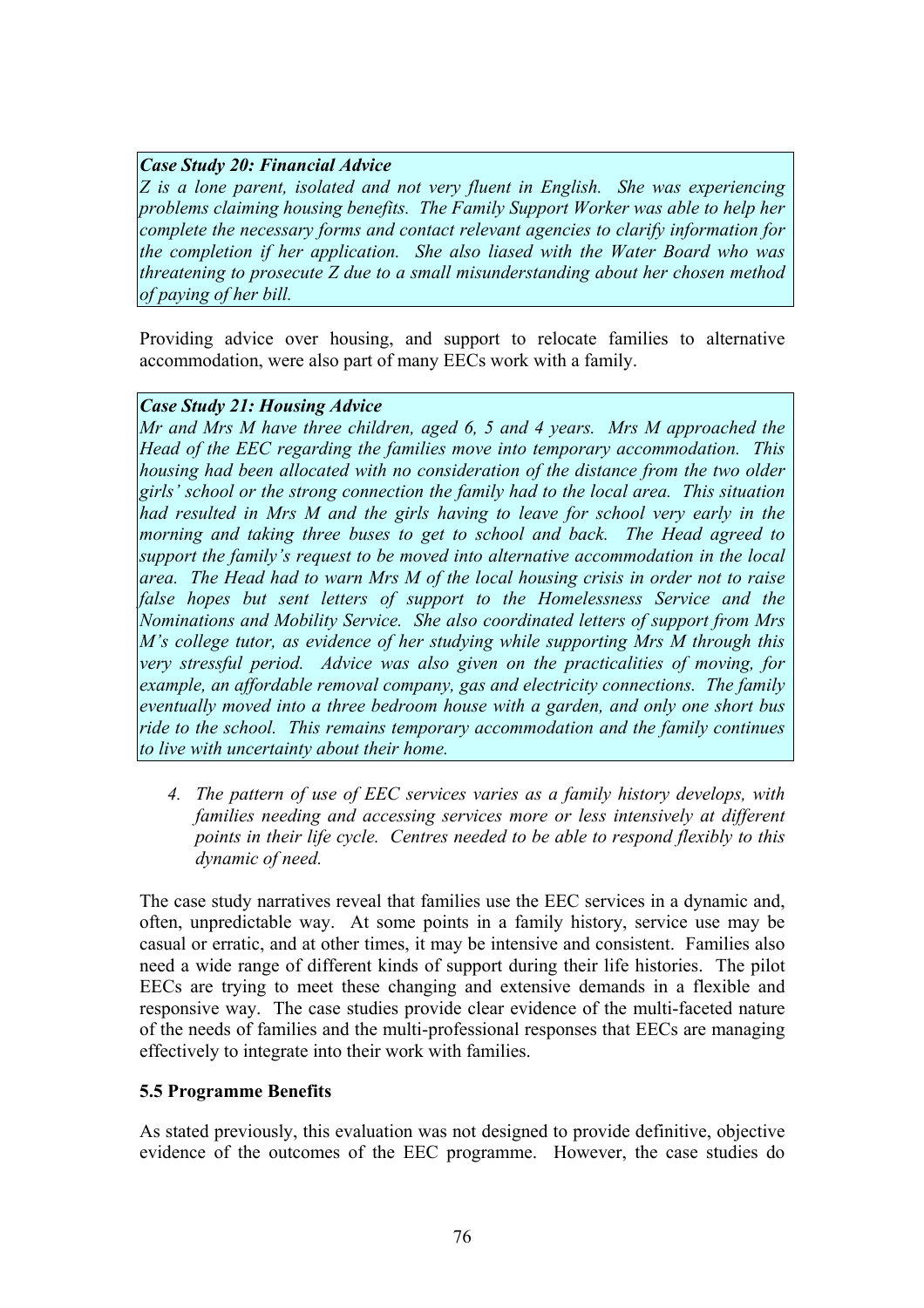provide substantial and convincing evidence of the perceived benefits of the EEC programme for children, parents and practitioners. Although this evidence is individually subjective, it has validity when considered in the context of the wider sample of family narratives. We believe it provides important and robust confirmation of the potential of the EEC programme to have an impact in key areas of Government policy. The case study evidence demonstrates how, in a relatively short time scale, the quality of family life, the prospects of individuals and their ability to participate more productively within their community, can be improved by the delivery of an integrated and multi-professional response to their needs. However, it should also be noted that not every piece of work carried out by an EEC is a success story. The evidence also shows that in some cases the services are not able to turn a family's fortunes around in the short or medium term  $(2 - 3$  years).

The evidence on the perceived benefits of the EEC programme will be presented in three parts:

- 1. Benefits to children;
- 2. Benefits to parents and families;
- 3. Benefits to practitioners.

We also provide some analysis of the particular features of the integrated EEC services that appear to have generated the identified benefits.

### **5.5.1 Benefits to Children**

The case studies provide many illustrations of the short and medium term benefits to the children who access their services, as perceived by the staff and families involved. Some of the children may begin their first experience of EEC life as a very young baby, for example in a baby care nursery or a stay and play group, and continue through other child services as they grow. Other children may receive intensive one to one support in a nurture group or a special needs support group for a period of time, while other children may join the nursery class at three years of age and access the extended day sessions. Thus, the input from the EEC staff into the child's experience may be short or longer term, intensive or intermittent. This should be borne in mind when trying to assess the possible impact of the EECs on children's progress and development. Nevertheless, the case studies provide a strong indication of the benefits of EEC services to children, particularly for those who enter the services with a limited or low baseline of development.

Table 21 reports the number of case studies in the sample where identified developmental progress in children was reported as a direct benefit of accessing the EEC services. These benefits included:

- enhanced social and emotional competence;
- enhanced cognitive development, particularly in language skills;
- early remediation of special needs and improved rates of inclusion in mainstream settings;
- a reduction in the rates of Child Protection orders and 'looked after' children;
- improved physical well being.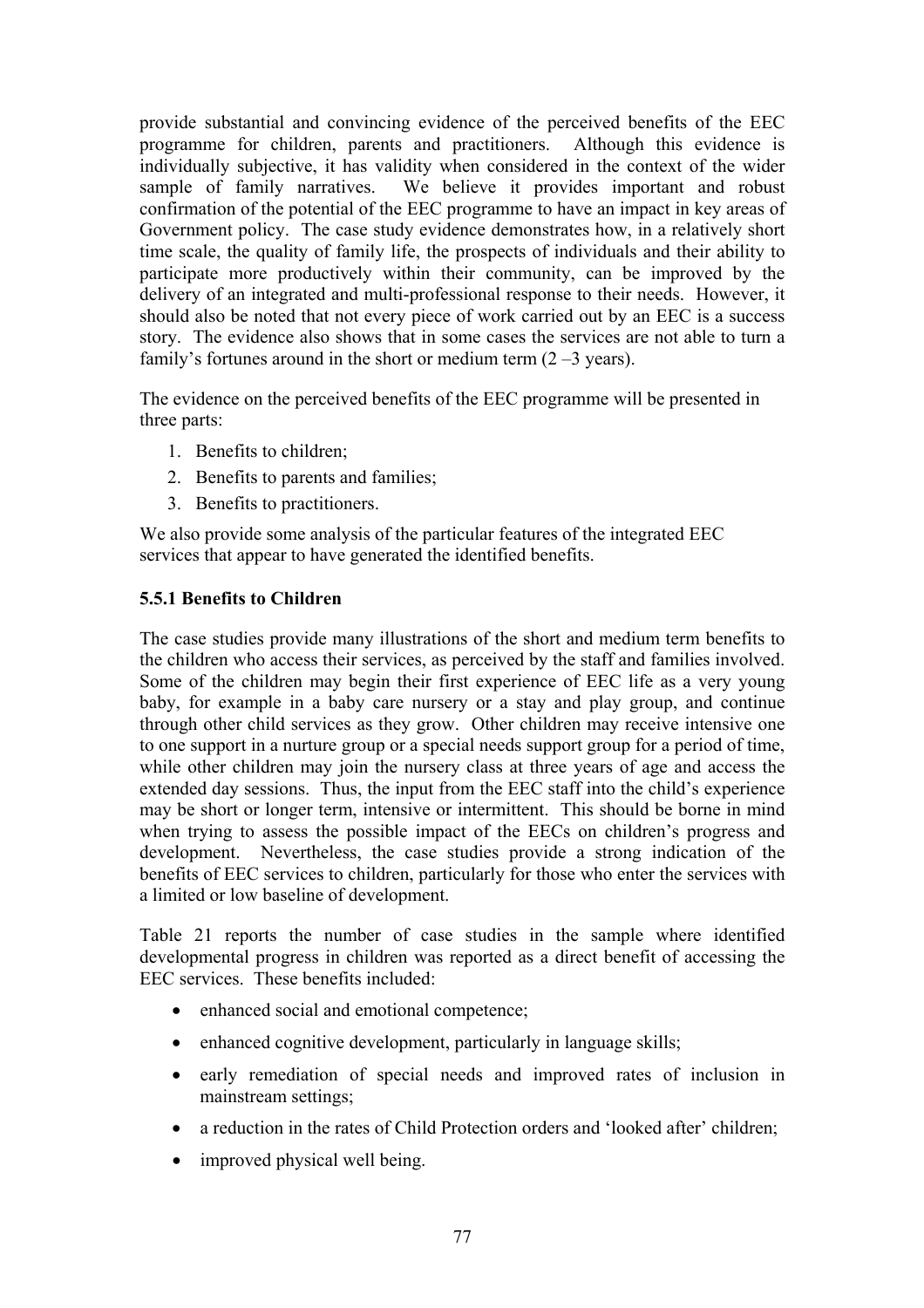|  | <b>Table 21: Benefits to Children</b> |  |
|--|---------------------------------------|--|
|--|---------------------------------------|--|

| <b>Enhanced Social</b><br>Competence | <b>Enhanced</b><br>Cognitive<br>Development | Early<br><b>Remediation of</b><br><b>Special Needs</b><br>and Increased<br><b>Inclusion</b> | <b>Reduction in Child</b><br><b>Protection and</b><br><b>Children in Care</b> | Improved<br><b>Physical Well</b><br><b>Being</b> |
|--------------------------------------|---------------------------------------------|---------------------------------------------------------------------------------------------|-------------------------------------------------------------------------------|--------------------------------------------------|
| 147                                  | 87                                          | 60                                                                                          |                                                                               |                                                  |

 $Base = 204$ 

However, it should also be acknowledged that the longer-term benefits of the EEC experience may not be expressing themselves in children's progress fully at this early stage in their lives, particularly with regard to their educational progress. It should also be noted that there were some submitted case studies where the EEC professional input had been unable to counteract the negative impact of other factors in a child's life at this point in the family history.

### **1. Enhanced Social and Emotional Competence**

The most commonly reported benefit for children in the case studies was enhanced social and emotional competence (nearly three out of four case studies). For EEC parents and practitioners, this was commonly a priority in their goals for the children, many of whom were using an EEC service because of the child's need for social experience and to combat emotional stress of various kinds. The emphasis placed on this area of children's development within the Foundation Stage Curriculum also provided practitioners with further encouragement for this emphasis in their service support for young children throughout their time at the EEC.

### *Case Study 22: Social and Emotional Benefits*

*R came to the centre from a refuge and sheltered housing after leaving a violent relationship. S is the younger of two children, the older being at school. S found it difficult to settle in the nursery and did not speak for several months. There were also family bereavements during this period which caused S great distress. Two years on, S has become confident and socially mature, ready to move with her sibling to school.*

Further analysis of the case studies reveals the features of EEC services that particularly promoted social and emotional development in young children. These included:

- A secure, consistent and caring environment;
- Continuity and consistency of routines and expectations;
- A climate of openness, tolerance and respect for all;
- Generating an open, participatory, civic culture in which children have rights and are encouraged to actively participate;
- Significant attention given to enhancing children's self esteem, social competence, emotional well being and sense of agency within the educational programme;
- Regular access to well planned and supported peer group interaction;
- A key worker who gives the child particular attention;
- Joint work with parents;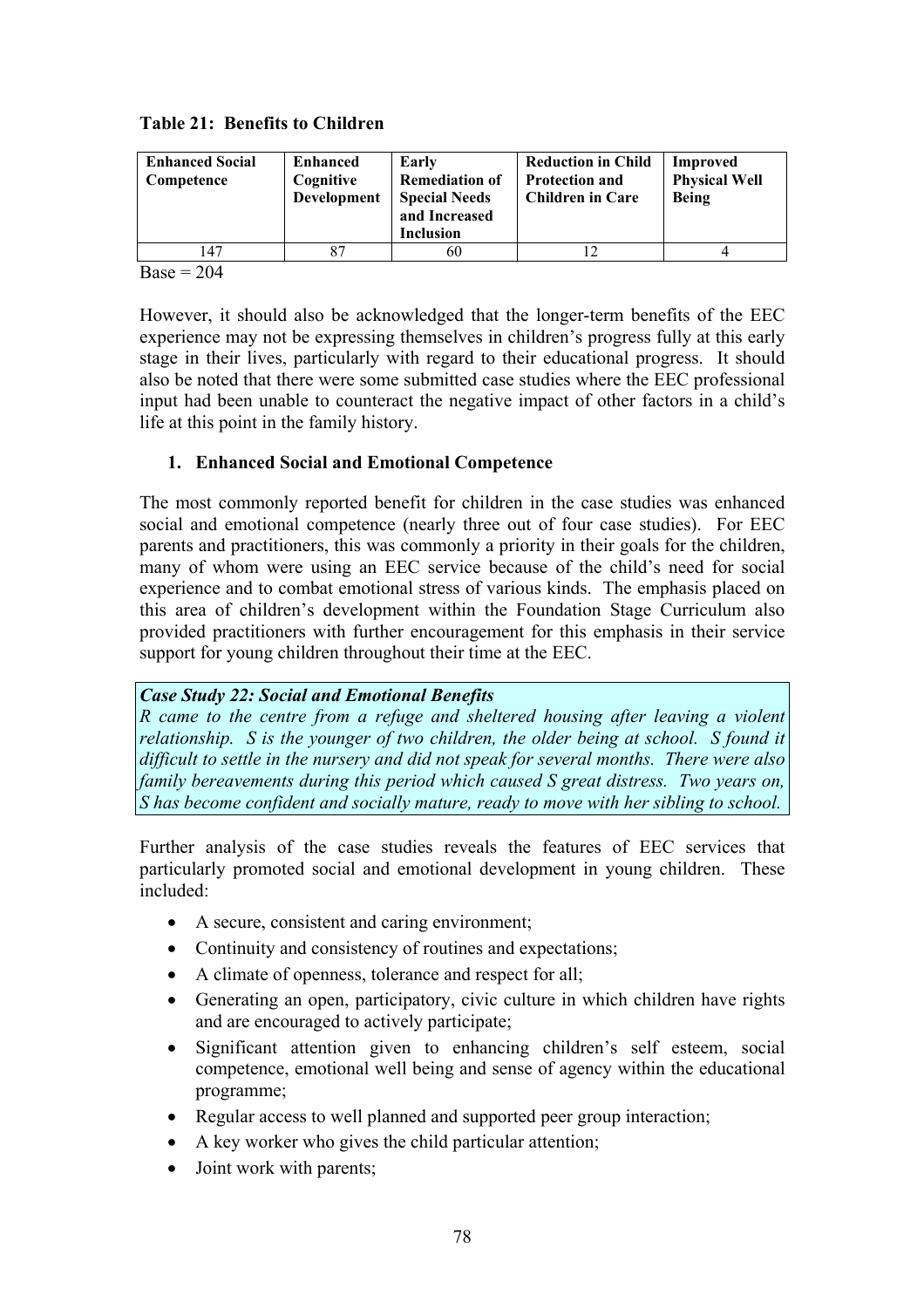• Support for parent/child relationship.

# **2. Enhanced Cognitive Development, Particularly Language Skills**

The benefits of high quality early education experiences within a familiar and secure environment, particularly for disadvantaged children who may enter services with a low or limited baseline of development, is well documented in the literature. The case studies and evidence from the annual reports provided a clear indication that children who had experienced the high quality, integrated early education experiences within the EECs were demonstrating enhanced cognitive development and making better than expected educational progress, particularly in language skills.

#### *Case Study 23: Cognitive and Linguistic Benefits*

*S has attended the centre for two and a half years since she was an emergency referral in the under threes room. Her great grandmother had taken responsibility for her care, both parents being drug addicts who had been leaving her alone in her cot for hours in the same clothes and without proper food. She was described by her great grandmother as "a sad little baby, very withdrawn like." She went on to state that, "The nursery helped her to come out of herself and play with the other children." S is now just about to go into primary school and her transition record shows her to be a bright and capable learner who has achieved well and is now able*  to take full advantage of all aspects of the nursery provision. Her key worker *envisages no problems with her transition to school.*

Further analysis of the case studies reveals the features of EEC services that particularly promoted cognitive and linguistic development in young children. These included:

- A well planned, rich and stimulating experiences across all areas of learning offered from birth;
- Regular and extended access to centre sessions from an early age;
- A well resourced, attractive and accessible environment;
- Home loans of toys, story sacks and books;
- Attention paid to cultural and developmental diversity;
- Access to specialist trained staff;
- Emphasis on nurturing positive attitudes and dispositions to learning;
- Encouragement for children to become independent, self organizing, self motivating learners;
- Promotion of continuity between local community, home and centre;
- Joint work with parents on children's learning;
- Priority given to raising levels of family literacy.

### **Early Identification of Special Needs and Improved Rates of Inclusion in Mainstream Settings**

The ability of the EECs to identify children's special needs at an early stage and provide specialist support for them, often within the mainstream of the centre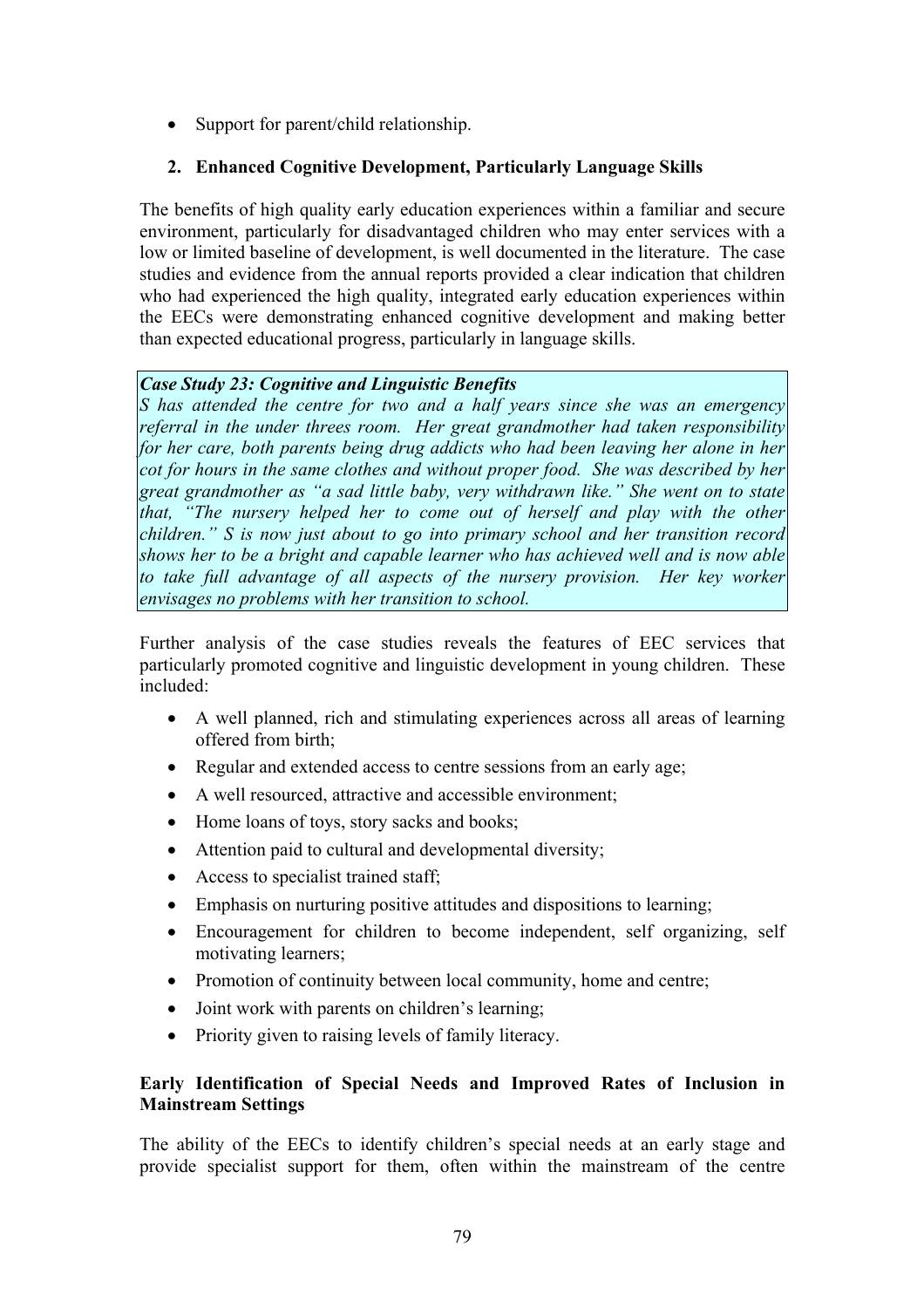provision, was clearly benefiting children with special needs as they progressed through to compulsory school age. The case study data demonstrates vividly and powerfully how such children progress rapidly with this early and specialist support, and how far this may improve the child's chance of inclusion into mainstream provision as they get older. The benefits to parents in terms of their peace of mind and emotional well being are also very notable in the case studies.

#### *Case Study 24: Benefits for Children with Special Needs*

*T is an only child and started at the centre at 4 years old. He had already been assessed for special educational needs and it was suspected that he had autism. He had attended a nursery previously which had felt unable to meet his needs. T's mother had a terminal illness and was in and out of hospital. The family had little support and were living in temporary accommodation. The ill health and frequent absence of his mother meant that T was a confused and rather angry little boy. It was anticipated that he would need special schooling. T was offered a core day place at the nursery. As his mother's health deteriorated he was taken into the care of the local authority. The centre became a key feature in his life as a secure base in a changing world. His hours were extended to enable him to travel to the centre from the various foster carers he was placed with. When his mother came home she attended meetings to plan for T's future. T made good progress with the support of a sympathetic and skilled key worker. It was decided that he did not have autism and he was able to transfer to a mainstream school.*

Further analysis of the case studies reveals the features of EEC services that particularly benefited children with special needs. These included:

- Early diagnosis and action;
- Regular access to specialist professional support which is coordinated centrally;
- Regular reviews and assessment, with parental participation at all stages;
- Advocacy to ensure child and family receive entitlement;
- Practical, social and emotional support given to parents;
- Access to respite care;
- Good liaison with feeder settings and schools;
- A pro-active policy on inclusion and equality of opportunity;
- A climate of tolerance, respect and openness.

#### **3. Avoidance of Inclusion on and Early Withdrawal from Child Protection and Children in Care Registers**

As indicated earlier, there were significant numbers of case study children who were on the Child Protection Register or close to being taken into care due to family breakdown. The case studies provide evidence of how the multi-professional, integrated response of the EECs, addressing the parents and other family members needs, as well as the vulnerable child, was often critical in preventing these steps from being taken or often in removing an order that had been made.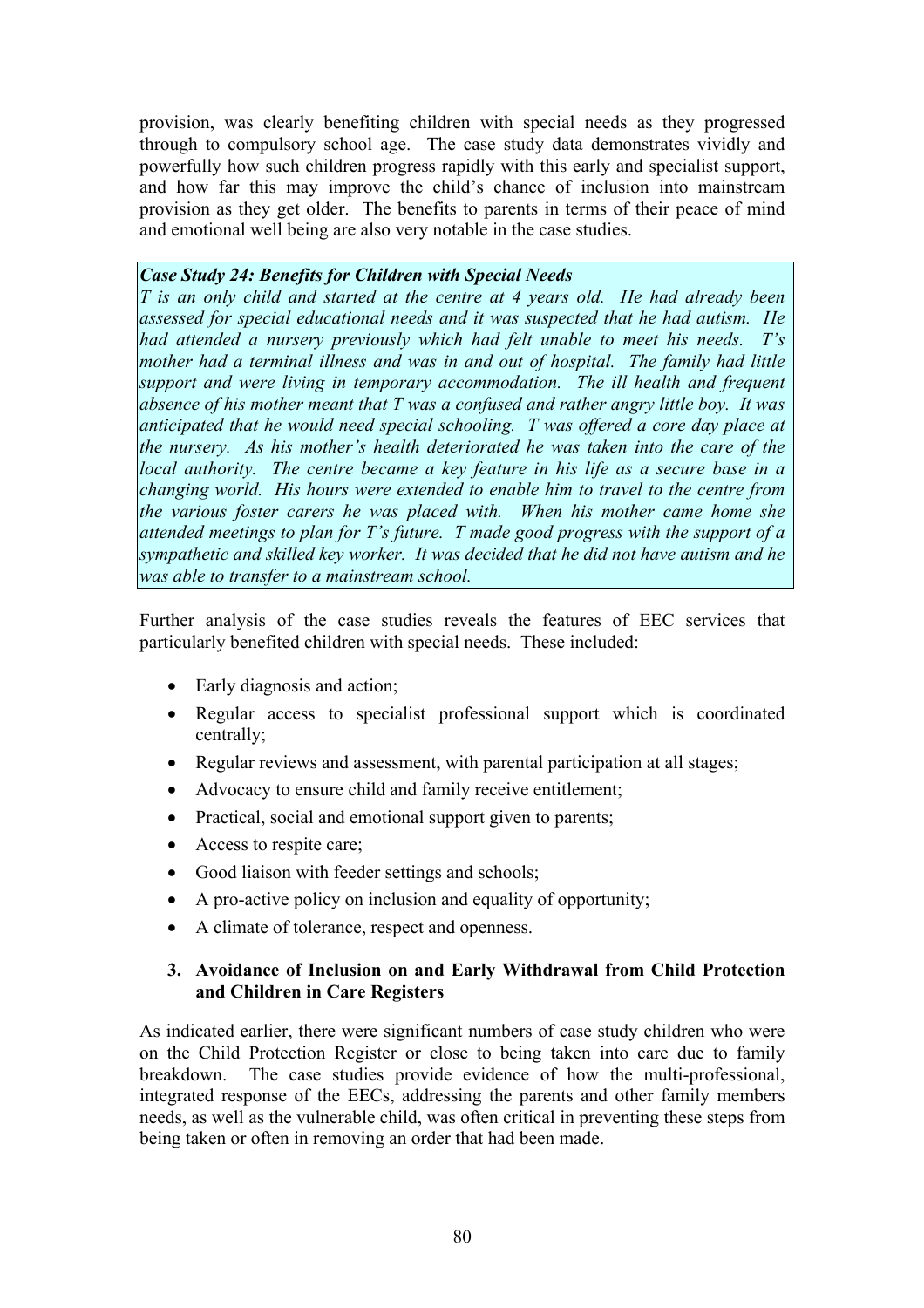## *Case Study 25: Child Protection Benefits*

*B is a lone parent with two children, a four year old boy and a 6 year old girl. She has mental and physical health problems. The children were on the Child Protection Register for eighteen months for emotional abuse and neglect. The relationship between B and a series of social workers had broken down and B also had financial problems. Home life was chaotic. The Centre provided respite care for the youngest child from the age of 18 months to three years old when he was given an extended*  early education place, and then a full time place at four years old. A toilet *programme was initiated with B and behaviour management strategies shared. The older child was also offered a full time nursery and then reception place from four years of age. B constantly accessed support from the centre staff, her Health Visitor, the Nurse Practitioner and the head of the Primary School. Key centre staff were aware of B's needs and able to cushion and support her on a daily basis. The Social Service Review meetings were held in the centre. During the holidays both children attended centre Play Schemes. B accessed therapeutic courses within the centre and at a later stage joined a Family Literacy course. She also attended counselling sessions through her local GP, arranged by her Health Visitor. This mix of support*  was successful and B developed trust in a range of professionals within the centre. *Both children were removed from the Child Protection Register.*

Further analysis of the case studies reveals the features of EEC services that particularly benefited children on the Child Protection Register or Children in Care. These included:

- Access to intensive nurture groups for children;
- A willingness to support and monitor the quality of parental care, and confidence to act when required;
- Easy access to a range of family support groups e.g. parenting, nutrition, behaviour management, anger management, with flexible modes of delivery;
- A non-judgemental, respectful attitude:
- Trusting relationships in which confidence and self esteem are promoted;
- A willingness to act as an advocate for the child and parent.

### **4. Improved Physical Well Being**

There was evidence in the case studies that the increasing input of health professionals into EEC services, and their preventative work with families, was operating to improve the physical health and well being of some of the children. This was often in terms of nutritional enhancement as parents were supported in providing a healthier diet for their children. In other cases it was in facilitation of increased access to primary health care which had a direct impact on the health of the child.

### *Case Study 26: Health Benefits*

*M has two children aged four and two years and has recently moved into the area. She suffers from rheumatoid arthritis and there are grave concerns about her lack of parenting skills and mobility. M has numerous hospital appointments to keep both for herself and the youngest child, which she finds difficult to manage. The family is involved with many services within the centre, including health and nutrition groups. The children have extended day places which ensure they are provided with nutritious meals. The centre ensures that both M and her children receive the medical help they need and this has enhanced their physical well being.*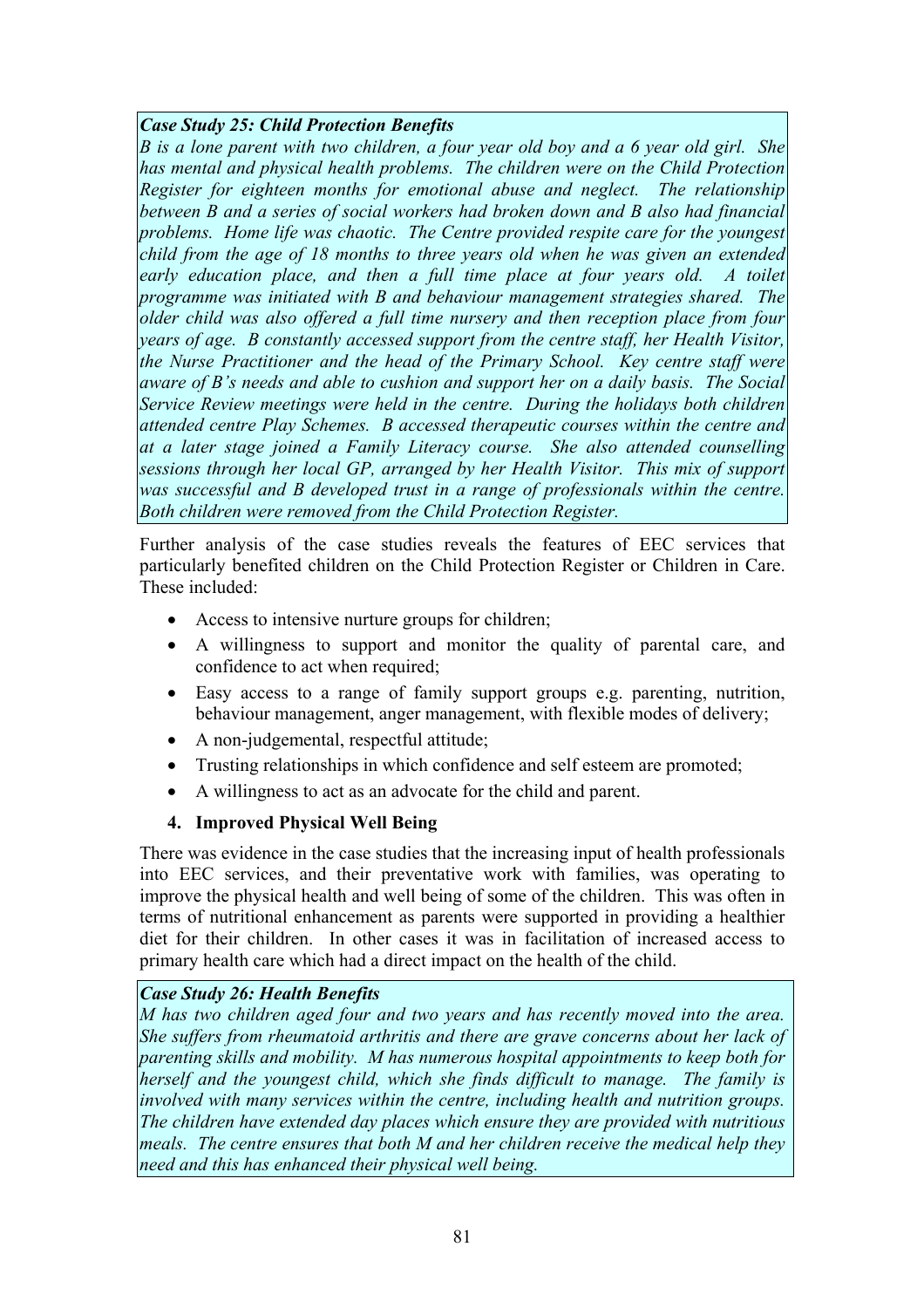Further analysis of the case studies reveals the features of EEC services that particularly promoted health benefits for young children. These included:

- Regular and easy access to health professionals;
- Good links with local GPs;
- Regular monitoring of children's health;
- Early diagnosis and treatment of health issues;
- An emphasis on preventative health action with parents e.g. during pregnancy, nutrition, exercise, stress reduction, smoking;
- Support to access required treatments.

### **5.5.2 Benefits to Parents and Families**

The benefits of participation in EEC services for parents and other family members, identified in the case studies, were wide-ranging and impressive. Table 22 shows the extent to which the case study families reported these benefits (in order of frequency):

| <b>Benefit</b>                                                  | <b>Number of Case Studies</b> |
|-----------------------------------------------------------------|-------------------------------|
| Improved Family Relationships and Well Being                    | 178                           |
| Reduction in Isolation and Increased Participation in           | 169                           |
| <b>Social Activities</b>                                        |                               |
| <b>Improved Parenting Skills</b>                                | 99                            |
| Less Stress and Improved Mental Health                          | 93                            |
| Higher Self Esteem and Confidence                               | 71                            |
| <b>Higher Aspirations</b>                                       | 70                            |
| Increased Access to Adult Training                              | 66                            |
| Increased Employment and Reduction in Benefit                   | 63                            |
| Dependency                                                      |                               |
| Reduction in Family Breakdown                                   | 34                            |
| Increased Involvement of Fathers                                | 23                            |
| Reduction in Debt and Poverty                                   | 21                            |
| <b>Improved Language and Literacy Levels</b>                    | 14                            |
| <b>Increased Education for Teenage Parents</b>                  | 12                            |
| <b>Improved Physical Health</b>                                 | 10                            |
| Reduction in Alcohol or Drug Dependency<br>$\sim$ $\sim$ $\sim$ | 10                            |

#### **Table 22: Benefits to Parents and Families**

 $Base = 204$ 

The implications of these improvements for the quality of life and enhanced security of EEC families over time are clear. However, we should also note that there were some cases where, despite intensive efforts from the EEC, the quality of family life did not appear to be improving at this time and where the family would continue to be at high risk and very vulnerable. A case study which illustrates the failure of some services to meet a family's needs, and the lessons to be learned from such experience, is provided at the end of this section.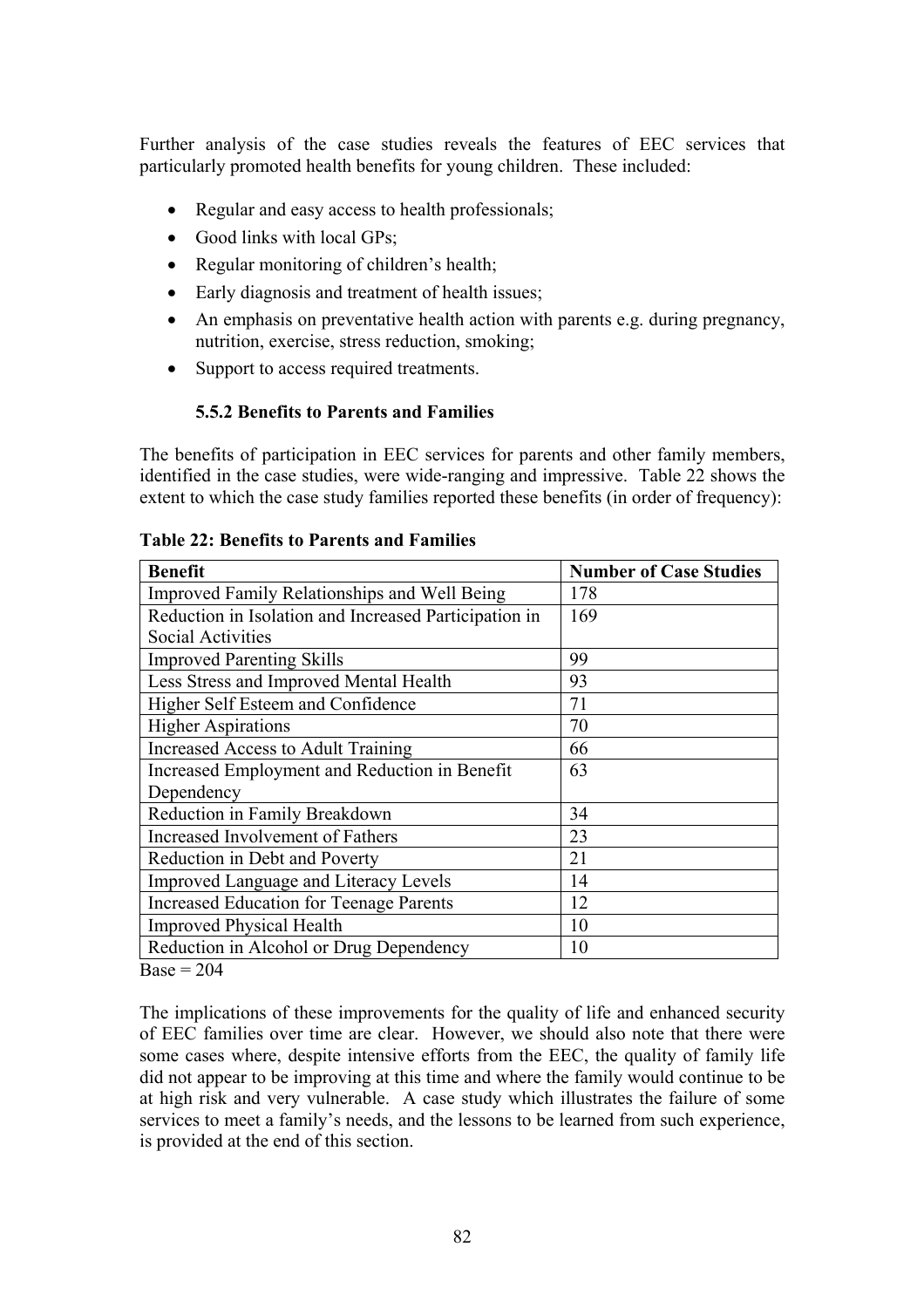# **1. Improved Family Relationships and Well Being**

Nearly nine out of ten case studies (178) reported that the support of the EEC had resulted in improved relationships between family members, both adults and children, and that this had significantly enhanced the quality of family life. The family support and individual counselling for family members provided by EEC staff had directly impacted on parents' ability to relate to each other more effectively and also to a greater understanding of their children's needs.

# *Case Study 27: Improved Family Relationships*

*J is of African-Caribbean origin. His parents are both professionals working in the Social Care field. He has a younger female sibling and both children attend the centre nursery full time, five days a week. J displayed no difficulties until he was involved in a car crash on the way to the centre. J developed anxiety attacks and as a result his education and development deteriorated. The centre allocated an increased staffing ratio for J during his day to mitigate his anxiety that he would be without adult support. In addition he was designated a programme of art therapy sessions. During this process his parent's relationship became fractured due to the stresses of dealing with J's anxiety. The centre allocated in house support so that the parents could have a break from the intensive care J needed for his anxiety attacks. The family have no relatives nearby. J is now through the worst of the attacks and only refers to the car crash infrequently. The family remain together and the centre has withdrawn support as they no longer need the intensive input.*

Further analysis of the case studies reveals the features of EEC services that particularly promoted improvements in family relationships and well being. These included:

- Creation of trusting, confident, respectful, relationships between EEC staff and family members;
- A key family worker system;
- Priority given to family support work;
- Access to specialised staff who can offer family therapy, marriage guidance, relationship counselling and psychotherapy;
- Availability of stress reduction strategies for parents;
- Access to regular, accessible child care and respite opportunities;
- Access to supportive groups and other social networks for parents and siblings;
- Practical support on a range of domestic issues e.g. housing, equipment, finance, travel;
- Emphasis on enhancing the quality of family life.

### **2. Reduction in Isolation and Increased Participation in Social Activities**

Many of the case study families were living away from their immediate family and were experiencing a sense of isolation and social exclusion. They had few friends and were not participating or accessing social activities. They reported little sense of belonging to their local community. More than two out of three case study families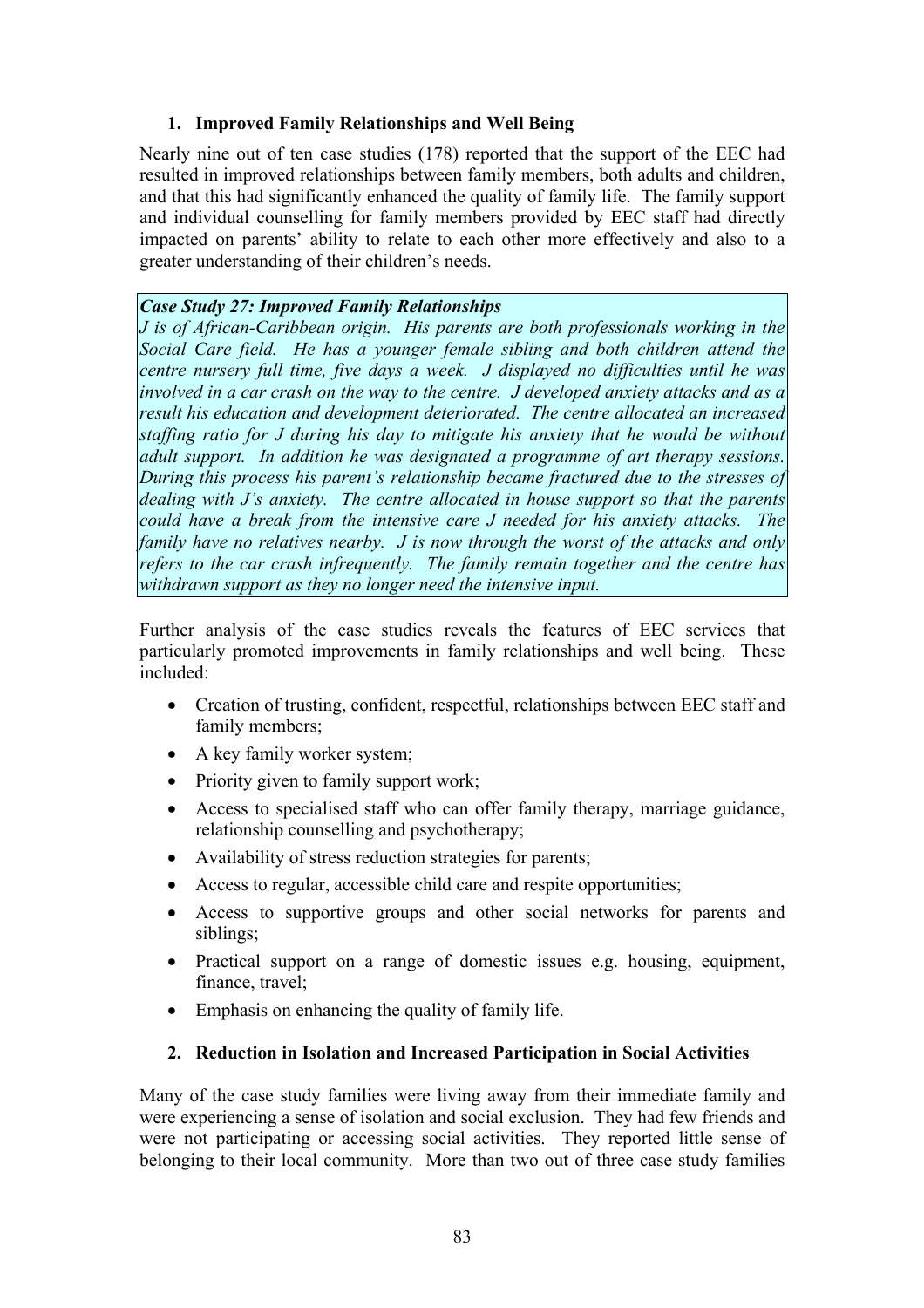reported that their participation in EEC activities had reduced their sense of isolation, helped them to make friends and feel a sense of belonging somewhere. This in turn enabled them to function more effectively as a family unit as they knew they would be supported when in need.

## *Case Study 28: Reduced Isolation*

*H found herself as a lone parent at the age of twenty one. Her partner returned to the north of England leaving H and her two year old living near to, and being supported by, H's parents. After a few months of living apart, H decided to move to the north of England to be near her partner again. Her reasoning was that she wanted her daughter to have regular contact with her father. H was able to get a house and was successful in getting a part time place for her daughter in the centre. H's mental health deteriorated rapidly. Her feelings of isolation being exacerbated by the fact that she was no longer living near her supportive family and friends. H*  was able to seek help from her GP who offered some psychiatric counselling. *Unfortunately the appointments did not fit with the nursery part time place. She successfully requested a full time place which gave H some respite care to help her through. H was able to benefit from her counselling knowing that her daughter was well cared for. Through the counselling she felt able to participate more actively in the centre groups and has now made some good friends.* 

Further analysis of the case studies reveals the features of EEC services that reduced the isolation of parents. These strategies included:

- Access to regular, informal, supportive group activities;
- An open door policy at the centre;
- Strong local community links;
- A responsive, caring, community culture;
- A link worker system;
- Outreach activity within the community;
- Translation and interpretation facilities.

# **3. Improved Parenting Skills**

Many of the case study parents (ninety nine) reported that, through their participation in the EEC parenting groups or by receiving family support, their parenting skills had been improved. They also reported that linking with other parents with whom they could share their experiences had also been enormously reassuring and helpful. However, in some cases the EEC staff had found it hard to help parents break cycles of poor parenting practice and therefore had to continue a close monitoring role for the vulnerable children involved.

# *Case Study 29: Improved Parenting Skills*

*G is a single parent living in rented accommodation with her child, J, aged four. She has virtually no contact with her older daughter, who is in long term foster care. She has no extended family support and until this year relied on income support She is separated from her partner, who abused alcohol. G recently had an operation to*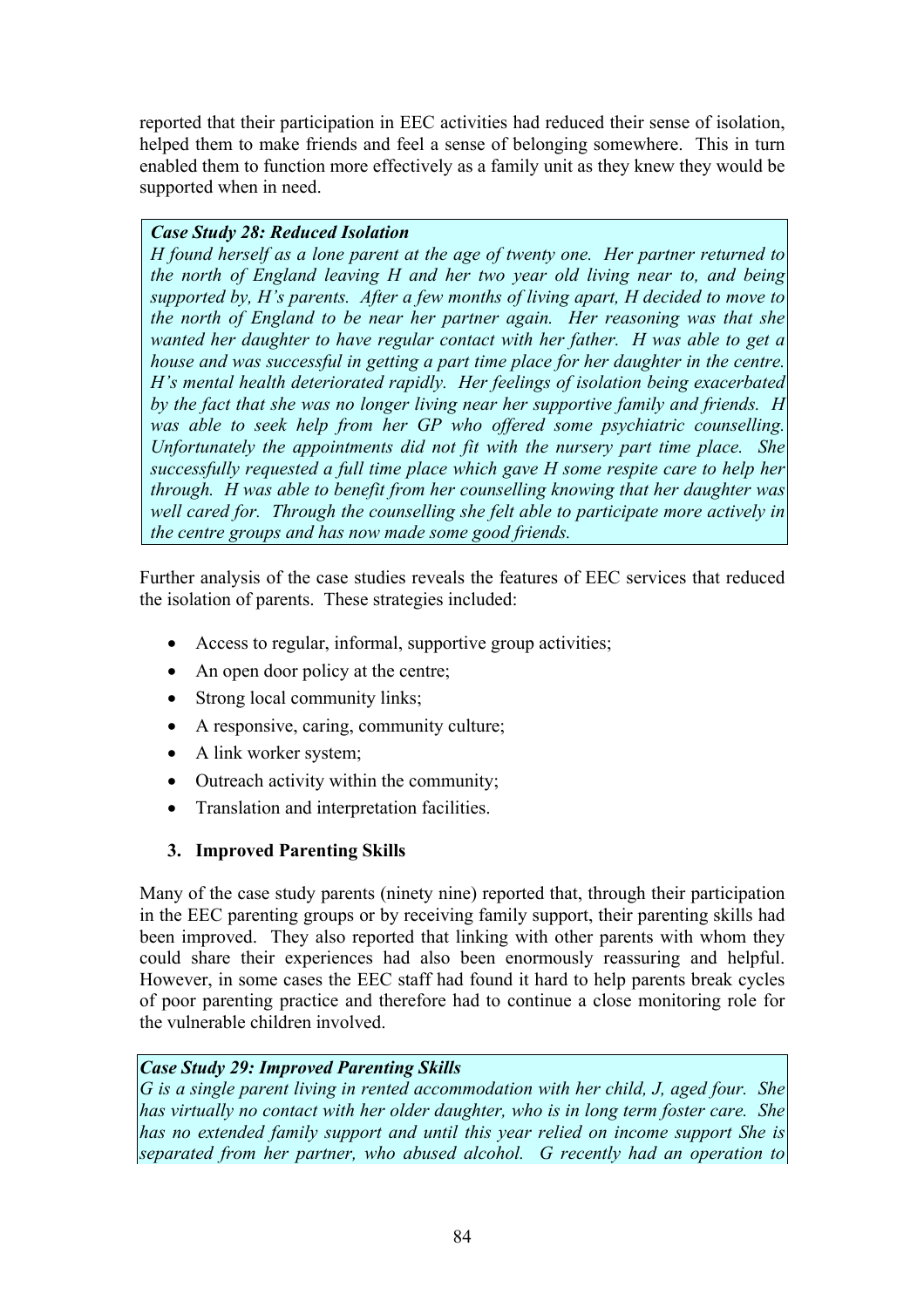*rectify a heart disorder and became very depressed after surgery. She was finding her young son very difficult to control at home and their relationship was beginning to suffer. The centre offered J an emergency placement to start immediately once G had explained her situation to the centre staff. J attended the nursery five days a week. During the first year the relationship improved as G had some time to herself* and was able to focus more on *J* when he was at home. In January she started *attending a Parenting Skills course at the centre which really helped her to work with J at home and understand how he operated. G achieved accreditation for this course.*

Further analysis of the case studies reveals the features of EEC services that particularly promoted improved parenting skills. These included:

- A trusting, respectful climate in which worries, guilt, mistakes and problems can be shared between parents and practitioners;
- Easy access and support to participate in parenting courses;
- Access to informal, parent led, self help groups;
- Access to counselling to improve parent/child relationships;
- A willingness and ability to undertake home visits;
- Acknowledgement of cultural diversity in child rearing practices;
- Access to toys, books, story sacks for home use.

#### **Less Stress and Improved Mental Health**

The stressful nature of modern life and its impact on family life was clear in the case study families. The practical and emotional support provided by the EEC staff had clearly reduced the pressures on parents and had led directly to improved mental health for some adults. Nearly half (ninety three) the case study parents reported reductions in their stress levels and indicated that this enabled them to respond to their children more appropriately.

### *Case Study 30: Improved Mental Health*

*B is a lone parent with a history of various care placements that were arranged because of her own parent's mistreatment of her. Several times when she was a child, adoption was arranged and broke down on each occasion. Now B lives in a high rise flat with her two young children, aged eight and four years. The accommodation has only two bedrooms and there is no outdoor play area for her children. This means that the children have to play often in the flat with little access to other children in the vicinity. This has meant that B has become more isolated in her home, as have the two children. B is suspicious of official agencies because of her own childhood experience. She also suffers periods of clinical depression. Her youngest boy was given a nursery place at the centre and this has given B more space and time for herself. Staff at the centre have provided her with support and this has made an impact on her depressive illness, while helping her to maintain a sense of positive self esteem and confidence.*

Further analysis of the case studies reveals the features of EEC services that reduced stress and promoted mental health in parents. These included: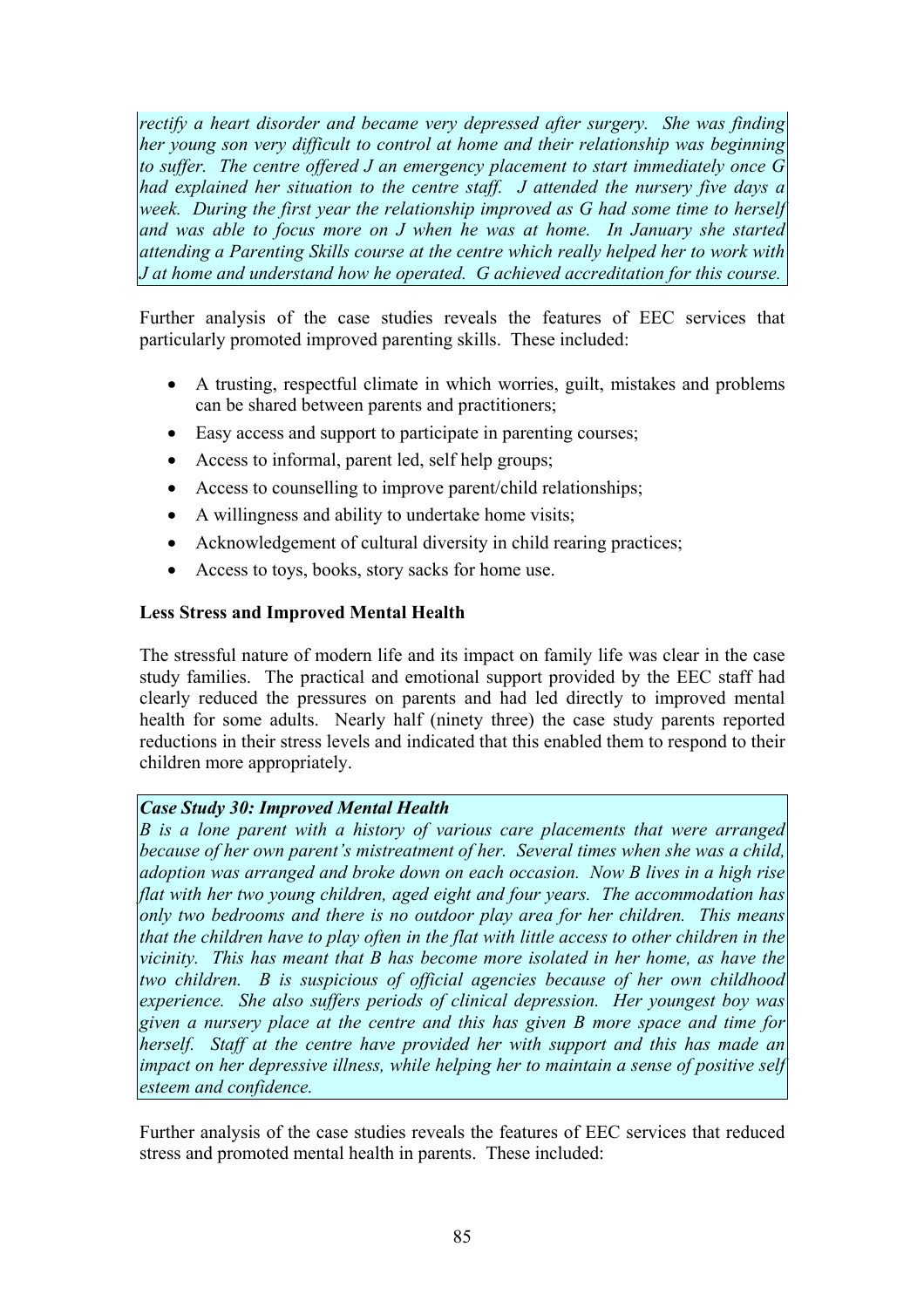- A positive, proactive approach to mental health issues;
- Trusting, respectful, non-stigmatising relationships;
- Specialised staff offering a range of counselling and therapeutic support:
- Access to respite care on a regular basis;
- Flexible support to relieve pressures of juggling home, work and life demands;
- Access to a range of informal, self help and more formal, guided group activities to relieve stress and support mental health;
- Access to 'befriending' systems.

# **4. Higher Self Esteem and Confidence**

The case studies reveal the low levels of self esteem and confidence exhibited by many parents, particularly the young and isolated, which were resulting in their inability to make use of opportunities for support and personal development. The EEC staff indicate the importance of this aspect of their work with parents and, justifiably, see the improved levels of confidence and self esteem which results from their work, as an indication of their success. More than two out of three case study parents (seventy one) identify this as a key benefit of their involvement in the EEC, with the concomitant opening up of opportunities they would not have considered previously.

# *Case Study 31: Improved Self Esteem and Confidence*

*D is a single parent of four boys. She is married but the father is never around. Her Health Visitor introduced her to the centre when the eldest child was about two years old because of postnatal depression. The centre provided her with a high level of support for herself and her children. The oldest boy was given a place in the nursery and D brought the other children to parent and child groups. As her confidence grew she joined some groups for herself, using the centre intensively. She believes, "my family has benefited from the centre because I am more confident and less stressed, they taught me to believe in myself and they have always praised me. When I thought I wasn't doing anything they helped me to stop and look at what I was doing, and still am doing." D has recently applied to be a childminder.*

Further analysis of the case studies reveals the features of EEC services that particularly enhanced self esteem and confidence in parents. These included:

- A culture which engenders confidence, respect and valuing of individuals;
- Access to groups aimed at improving self confidence and well being;
- Consistent raising of aspirations and expectations;
- Opportunities for all to make a contribution to the life of the centre;
- Recognition, celebration and utilisation of people's competencies and abilities.

### **5. Higher Aspirations**

The increased self esteem and confidence reported above was also linked to a raising of parental aspirations, both for themselves and their children. A number of parents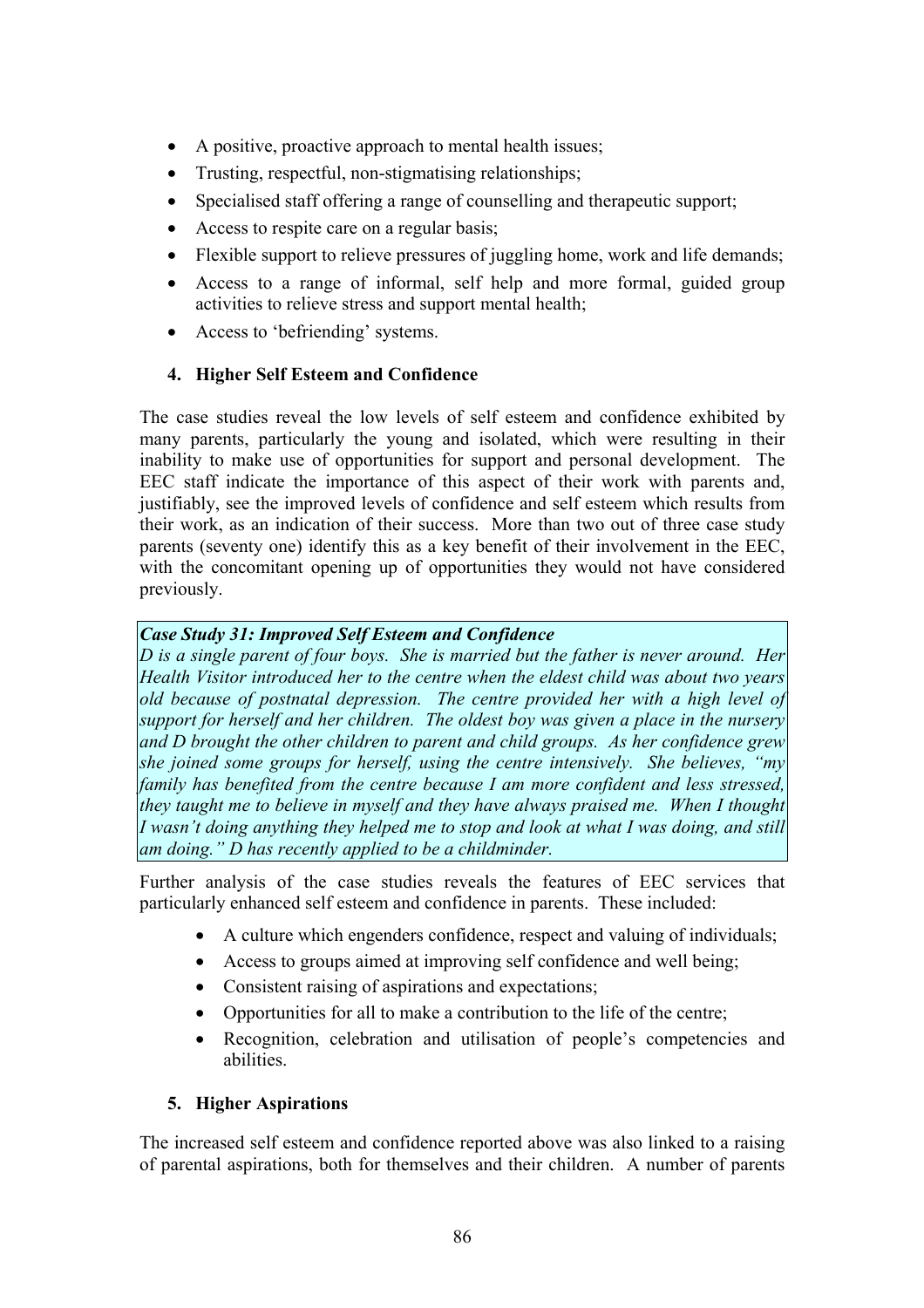reported that they had moved on from just surviving to considering carefully what they might do next. In more than two out of three case studies (seventy), the EECs had successfully motivated parents to look optimistically to the future and to begin to take steps towards realising their aspirations.

## *Case Study 32: Raising Aspirations*

*S lives in the family home with her two sons. She separated from her husband a year ago. She was depressed and feeling angry and guilty over the care of her children. She was also finding it difficult to cope with her children's behaviour. She has attended a range of courses in the centre, including support groups, Parenting 2000 classes, counselling, computers, basic literacy and personal development and confidence building. Her self esteem has benefited enormously from the group work, she is more confident and this is reflected in the way she now cares for her children. She is now intending to do a School Secretary's course and dreams of being a teacher.*

Further analysis of the case studies reveals the features of EEC services that particularly promoted higher aspirations within a family. These included:

- Consistent raising of aspirations and expectations:
- Identification, celebration and utilisation of people's competencies and abilities;
- Promotion of educational and career opportunities;
- Encouragement and support in accessing new opportunities.

# **6. Increased Access to Adult Training**

Increased access to adult training opportunities at the EECs had a positive effect on parents. The reassurance that their child was being well cared for, and the practical logistics of having on site adult training meant nearly two out of three (sixty six) case study parents had taken advantage of the training offered at the EECs. Much of this training was accredited and therefore was valued for improving the parents' employment potential.

# *Case Study 33: Adult Training Opportunities*

*M and S were both born locally to the centre. M works in a local factory on rotating shifts. S worked in a factory before having children. They have two daughters aged three and one year. They have supportive grandparents who live locally and will baby-sit. After the birth of her baby S gave up work and lost all her friends and felt very isolated. She also suffered postnatal depression. She attended the Baby Massage Group but felt very isolated, she didn't know anybody and didn't go back. A few months later she found her neighbour's relative was a helper in the Group so she tried again and made new friends. After that she attended a variety of different groups at the centre, including an Open University Parenting Course. After the birth of her second child she has started a CLAIT course to improve her computing skills. Her husband decided to join her as the flexibility of the computer course suited his shift work patterns. S is now looking for a follow on course to take her computer skills further.*

Further analysis of the case studies reveals the features of EEC services that increased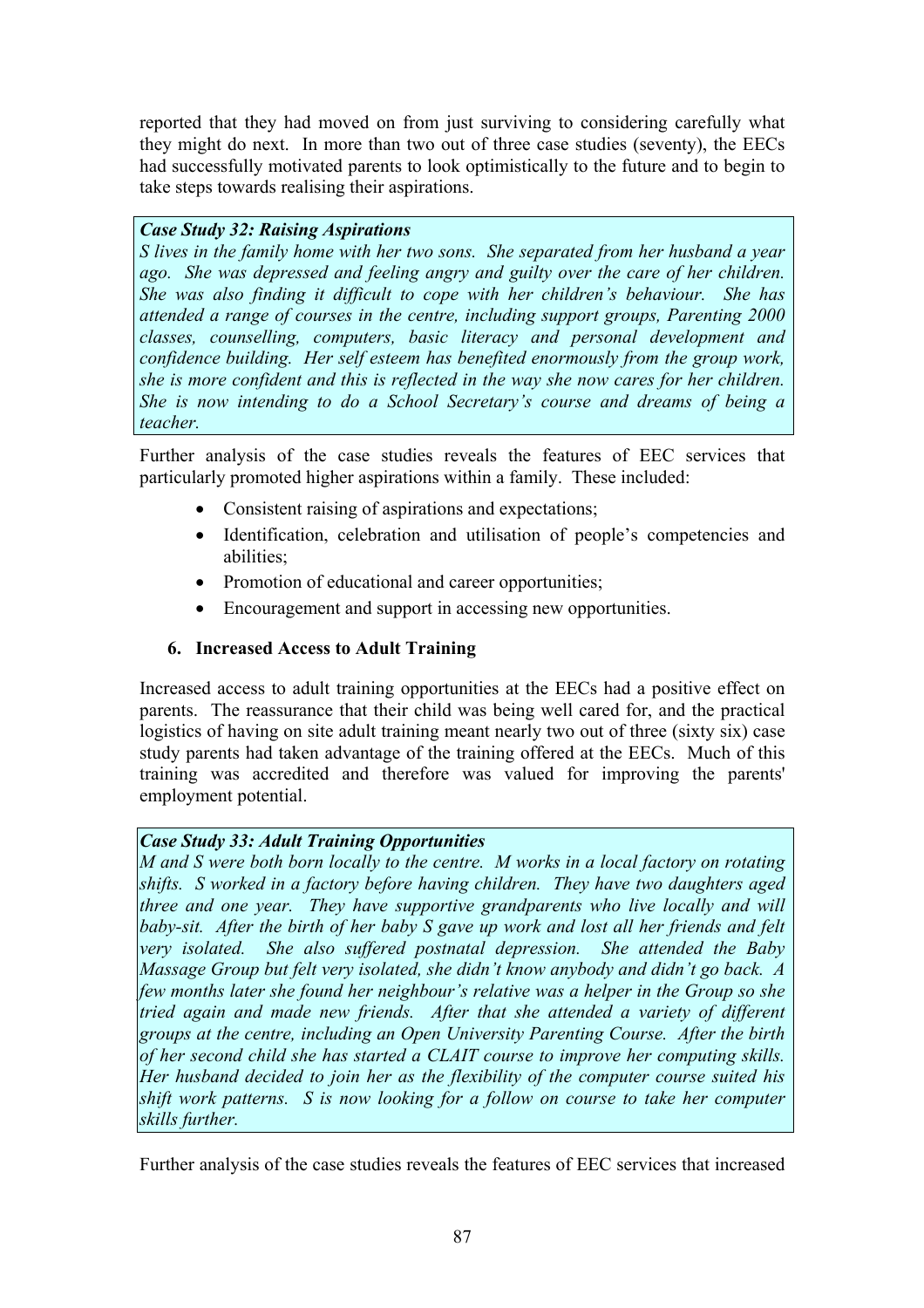access to adult training opportunities. These included:

- Open access to on-site, accredited training;
- Access to an on-site crèche;
- Availability of a range of attractive vocational and academic courses at a range of levels;
- Advice on financial support to access courses;
- Clearly articulated links to employment opportunities;
- Generation of a 'can do', motivating climate;
- Awareness of equal opportunities issues.

# **7. Increased Employment and Reduction in Benefit Dependency**

The profiles of the case study families indicated that many were living in poverty and were dependent on state benefits to survive. The impact of poverty and being trapped in welfare dependency has been well documented elsewhere and a key element in current Government policy is to provide parents with improved employment opportunities in order to end this dependency cycle. The success of the EECs in this respect is illustrated well in the case study families. Nearly two out of three of the case study families (sixty three) reported that they had been able to enter employment and come off state benefits as a direct result of the support of the EEC.

An interesting aspect of this benefit is that many EECs have the advantage of high levels of voluntary support provided by parents, particularly when they have been involved with the EEC for a while and have grown in confidence and experience because of this. These volunteers may also be benefiting from the child care focused training offered at the EEC and then going on to become paid employees of the centre. One EEC has carried out an intensive evaluation of their volunteers this year which substantiates the claim that for some parents, their first employment experience after having their child may be within the EEC itself.

### *Case Study 34: Increased Employment Opportunities*

*N is twenty nine years old and a member of the local Bangladeshi community. She is a divorced, single parent with a two year old daughter. She lives on benefits and struggles to make ends meet week after week but her family have not encouraged her to seek employment. Her daughter was given a part time place at the nursery and N started to attend some of the group activities. Through these she was offered a part time job in an Asian Women's Project which she is about to begin.*

Further analysis of the case studies reveals the features of EEC services that increased employment opportunities and reduced benefit dependency: These included:

- Extended day and year childcare provision;
- Access to on-site employment related training;
- Access to work experience at the centre through volunteer work;
- Access to paid employment at the centre;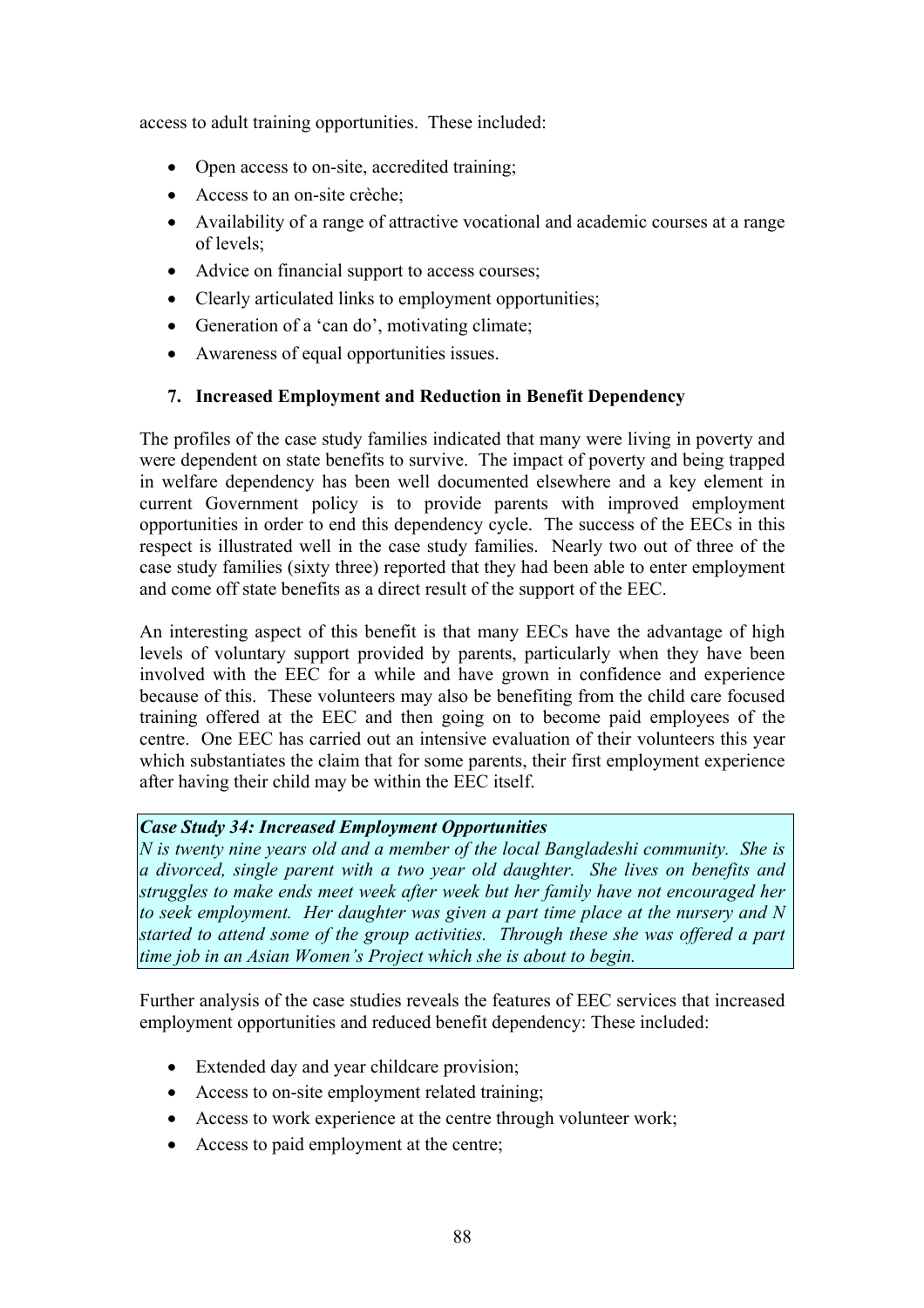- An encouraging, supportive environment to balance work/life demands;
- Knowledge and advice on financial incentives e.g. New Deal, Working Families Tax Credits.

#### **8. Reduction in Family Breakdown**

A significant number of the case study families were reported to be at high risk of family breakdown (seventy six), dealing with multiple stress factors in their lives. The narratives indicate that the EECs successfully prevented this breakdown in nearly half of these cases (thirty four).

#### *Case Study 35: Reduction In Family Breakdown*

*C is of African-Caribbean heritage and has sole care of his granddaughter L, aged two, following the death (through drug overdose) of his son. L previously had attended the centre for a short while whilst her parents were in rehabilitation. Having this link C approached the centre to ask for help to keep his grand daughter. The centre advocated on behalf of C. Social Services felt his age was against him and the centre tracked other relatives in the family willing and able to share the care of L*  with C. L was designated a full time nursery placement and play therapy to help her *come to terms with the loss of her father. L remains with her birth family and has avoided being placed for adoption. She and C are doing well in all areas of their lives.*

However, there were instances also provided when the EEC, despite their efforts, had been unable to prevent the breakdown and this indicates that some families will need continuous, intensive support by EECs over extended periods of time with little immediate benefit evident. In other cases the EECs have had to provide intensive counselling support to remaining family members when an irretrievable breakdown has occurred and this too demands considerable resources and experience. This work with the most vulnerable families is often the hardest to sustain because there may be little reward for the professionals involved and little to show for their enormous efforts to those who demand them to be accountable. It is important that the seriousness and significance of this work for all involved is acknowledged and recognised at Programme level as it provides a critical marker of faith and hope for the wider community.

# *Case Study 36: Family Breakdown*

*N and B are of white British ethnicity. They are the paternal grandparents of three siblings under the age of five years. The children were placed in separate foster care placements as both parents were heroin addicts. The centre provided nursery placements for all the children so they could interact together. Additionally, the centre provided supervised contact with the parents and other relatives, included N and B. The children's father then died through an overdose and Social Services took action to place the children for adoption. N and B sought the chance to care for the children but were deemed unsuitable. Consequently the children were moved to permanency and the centre assisted them with life story work and transition. Unfortunately, the children could not be placed together as a sibling group and were separated. The centre provided counselling to N and B in regard of their myriad of losses.*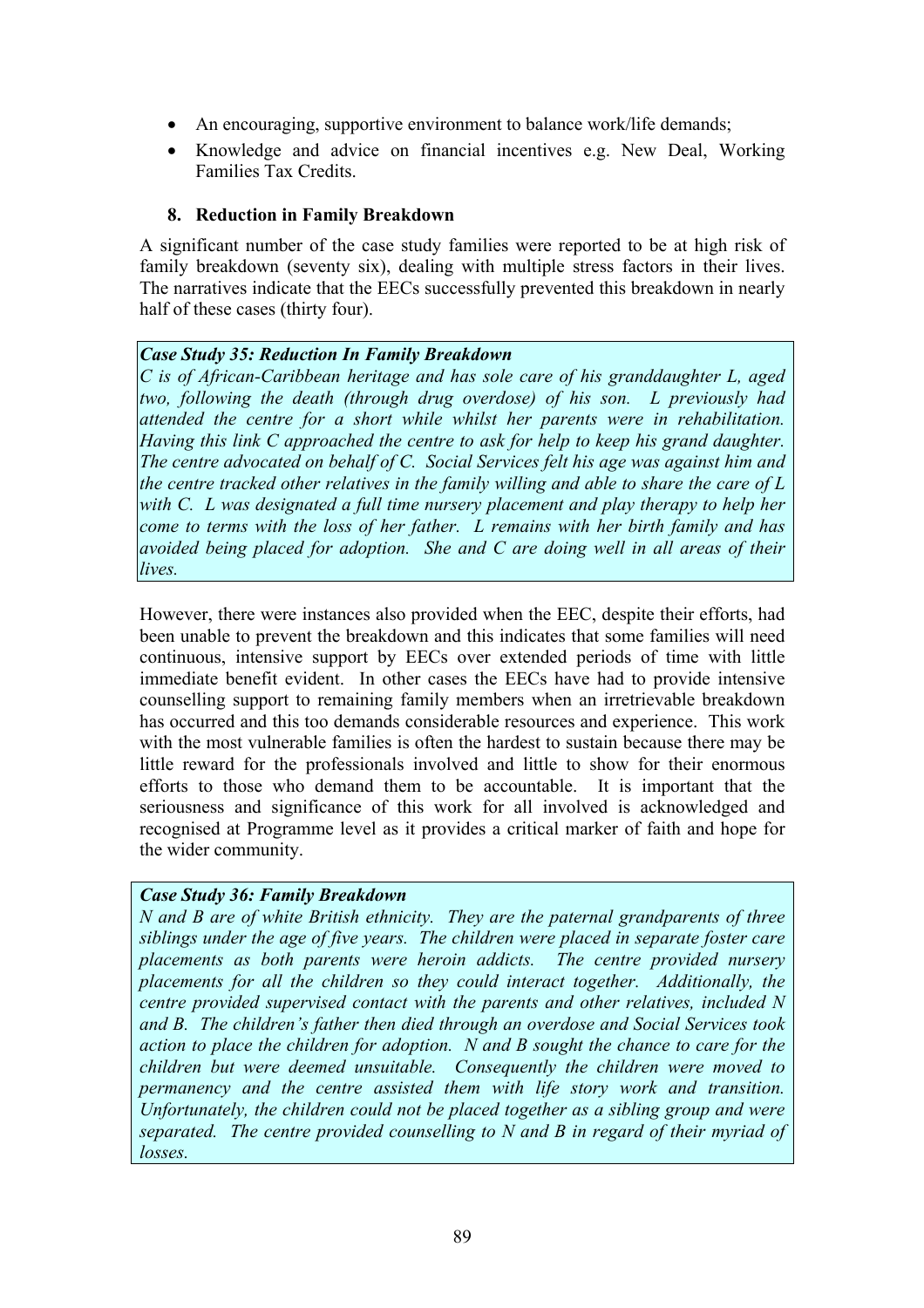Further analysis of the case studies reveals the features of EEC services that helped to prevent family breakdown. These included:

- A trusting, supportive, respectful climate;
- A willingness and ability to act in a mediating role between family members and outside agencies;
- A willingness to act as an advocate for the family in legal proceedings;
- An open, welcoming place of security and respite from family pressures;
- Access to respite and practical support to relieve family pressures;
- Access to professional and specialised family support and counselling;
- A neutral place at which family members can meet.

# **9. Increased Involvement of Fathers**

Some of the EECs are working very hard at making opportunities in their services more equal for men and women, both in terms of the staff they employ and the support they provide (see section 4). The case studies reflect the success that some EECs are having in facilitating the increased involvement of fathers in the care and upbringing of their children. Over one in ten of the case studies reveal an increase in the participation of fathers in their child's upbringing. They also demonstrate the great value that fathers can bring to the EEC community and the sense of purpose and well being that many fathers feel from their active involvement. The benefits of this involvement to their children are also evident in the case studies.

#### *Case Study 37: Greater Involvement of Father*

*S and T have been married for six years and have one child, J, who is four years old. J has multiple special needs. T works full time and S works part time at the centre. Both parents have family living locally who are close and supportive. S and T heard about the centre through their Health Visitor. The family started by attending the baby massage group and then joined the parent and child group. They were also introduced to the special needs support group for parents who have children with special needs. When they started to come to this group T was the first father to attend. Through him, and in discussion with other group members, other fathers started to attend the group. Another male worker now co-leads the group and this helps encourage other fathers to become involved.*

Further analysis of the case studies reveals the features of EEC services that encouraged greater involvement by fathers in the life of the centre and in the care of their children. These included:

- Access to groups led by, and geared towards, men;
- The recruitment of male staff members:
- The development of centre literature for parents which was non-gender specific;
- An open, welcoming culture for males;
- Staff development sessions aimed to increase inclusiveness towards males:
- Flexibility in timing and location of meetings;
- Practical and financial support to enable access between fathers and children.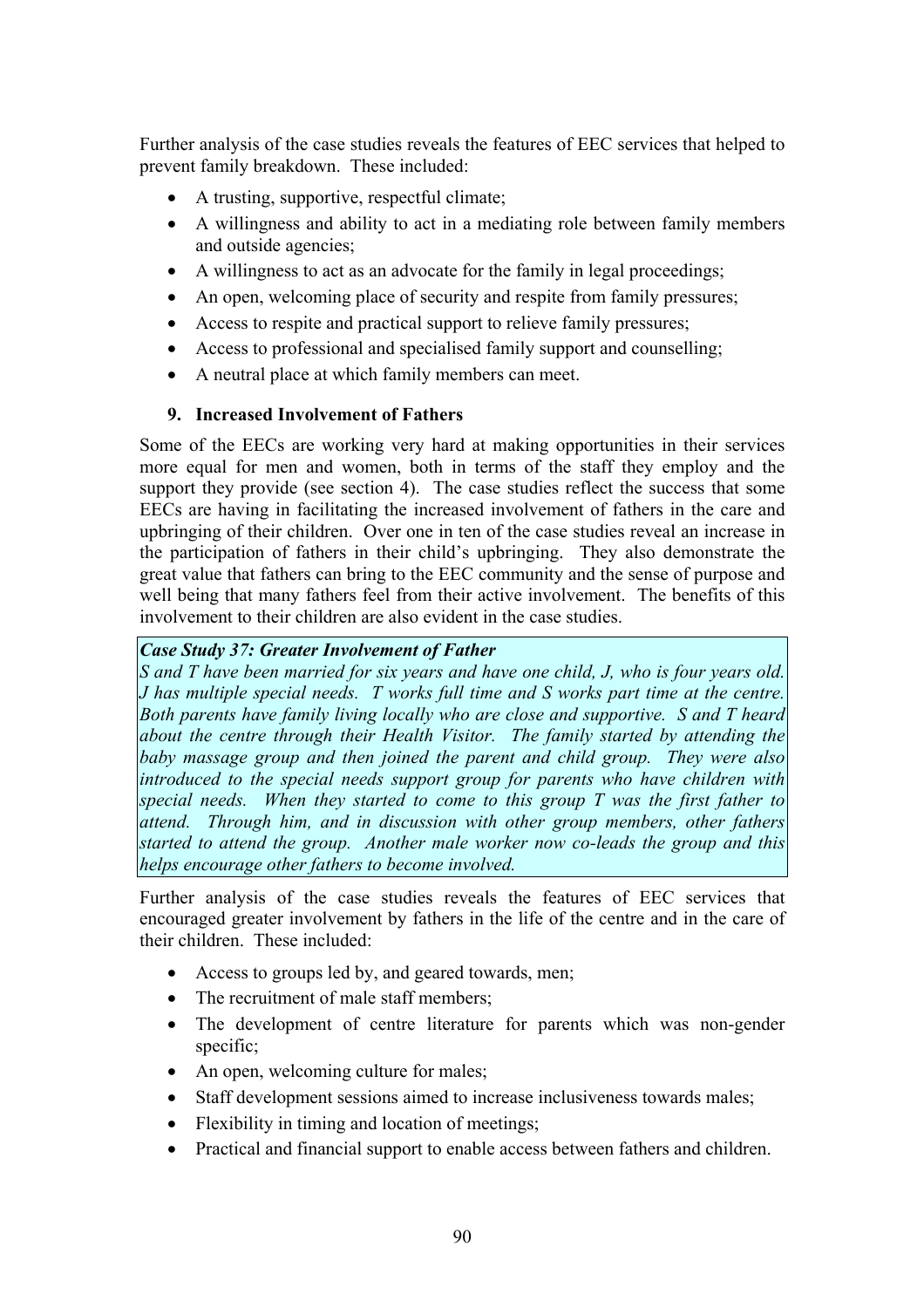# **10. Reduced Debt and Benefit Dependency**

A life of poverty and debt characterised many of the case study families (seventy six). A number of the EECs were providing families with financial management advice and debt counselling and a sizeable number of the case studies (twenty one) demonstrate the success of the EECs in reducing debt and poverty levels.

### *Case Study 38: Reduction in Benefit Dependency*

*E is a single parent of two boys. She started using the parent and toddler groups regularly and found these very reassuring. She then began to join in local community groups and the centre supported with crèche provision. It was through one of these groups that E heard about the Parent Home Link Worker Project that was being started at the centre. She responded to the advert for parents to get involved in the scheme and was offered training at the centre. She was able to access the New Deal for Lone Parents and come off benefits. She has also started her NVQ and is currently working toward level 3 and would like to work full time in the future.*

Further analysis of the case studies reveals the features of EEC services that helped to reduce debt and benefit dependency. These included:

- Providing advice on finance and debt management;
- Promoting information about work related training and employment opportunities and encouraging take up;
- Providing support and advice about benefit entitlement;
- Encouraging higher aspirations and building self esteem and confidence.

### **11. Improved Adult Language and Literacy Levels**

The case study narratives reveal a continued significant incidence of parents with poor levels of adult literacy or English language competence. This may be because English is not their first language and they may be recently arrived in England, or it may be that their previous educational experience has failed to provide adequate literacy levels. Most EECs are providing high levels of support for family and adult literacy and sometimes specific language groups for those whose first language is not English. The importance of these groups for such families is evident in the reported benefits in fourteen of the 20 case studies.

#### *Case Study 39: Improved Language Skills*

*F is of Pakistani origin and has two children aged three years and four years. She is a lone parent. She came to the centre's attention following admittance to a Women's Refuge. The centre provided her with language support and also a full time nursery place for both her children. The family have stayed together against the odds. F has acquired a high level of conversational English from attending the centre workshops and has for the last year been attending a catering course at the local college.*

Further analysis of the case studies reveals the features of EEC services that helped to improve language and literacy skills within the family. These included:

- Easy access to on-site language and literacy groups;
- An emphasis on the importance of Family Literacy and plenty of support to enhance this;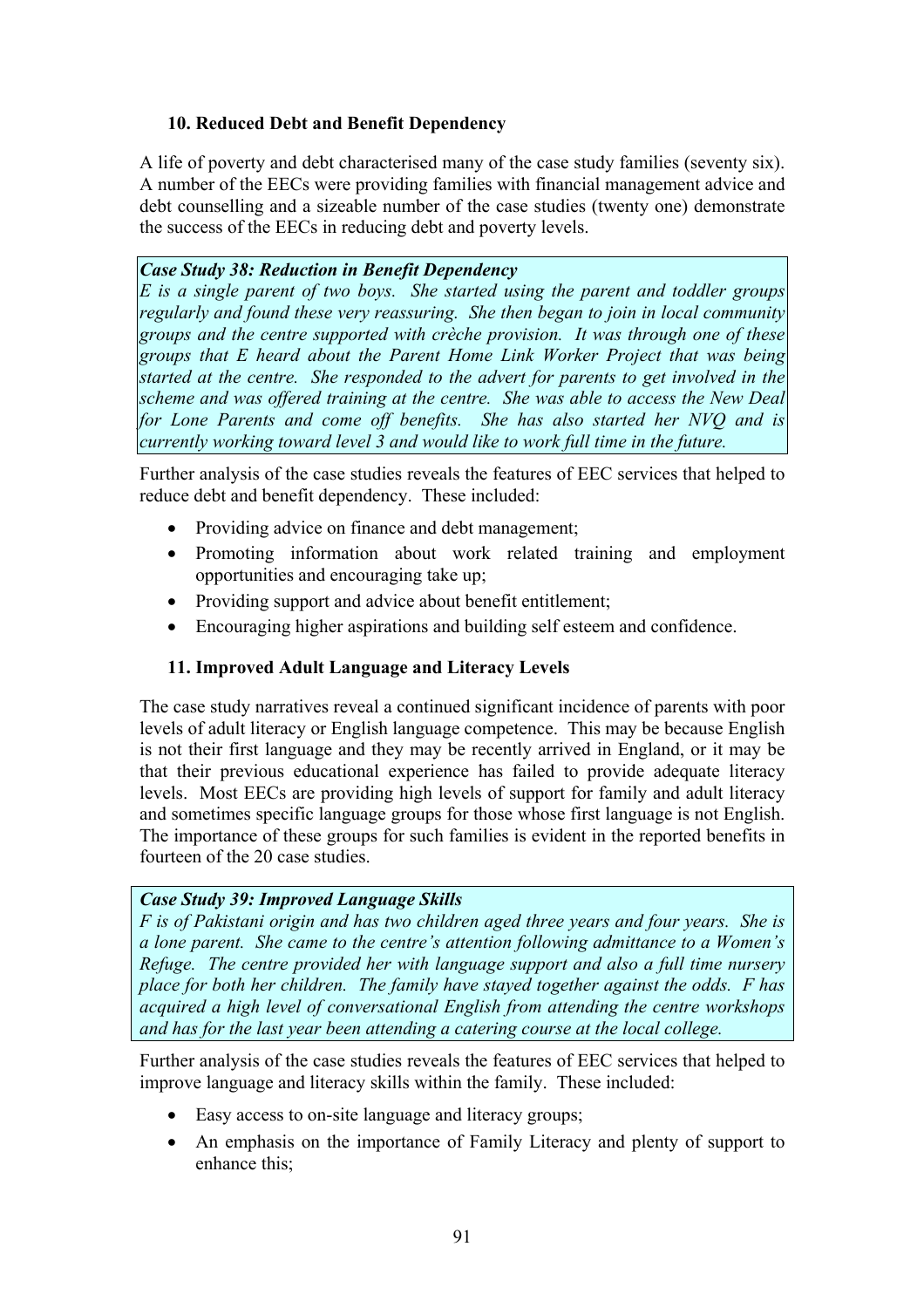- A non-stigmatising attitude to adult literacy;
- Access to adult oriented language and literacy resources which are culturally appropriate.

# **12. Increased Education for Teenage Parents**

The increased number of teenage parents in England is well documented and the EECs are working hard to provide appropriate support to these parents. Two of the EECs are participating in a Government pilot programme to provide childcare for teenage parents. The EECs are facilitating not only the provision of the child care but also providing practical opportunities, generally on site, for the young parent to access education for themselves, in a supportive and non-judgemental environment. The effectiveness of this process was documented in twelve of the case studies.

### *Case Study 40: Education for Teenage Parents*

*G is fourteen years old and has a young baby. Before the birth of the baby she was encouraged to become part of a young mother's group at the centre. She learned about caring for her child and for herself. The Centre also provided her with legal advice and counselling after her partner was prosecuted for having sexual relations with a minor. Her mentor also took on the role of being a birth partner for G. After the birth, the centre helped G to buy all the necessary resources for the baby and they both now attend the centre to be together and for G to receive educational lessons. G is planning to go to college to study A levels and has avoided further trouble. Her dream is to be a nurse in a special care unit for babies. G's baby is thriving.*

Further analysis of the case studies reveals the features of EEC services that helped to promote the continued involvement of teenage parents in education. These included:

- Providing attractive on-site courses for young parents;
- Providing on-site crèche facilities for the child and opportunities through the day for the young parent to be with their child;
- Creating a non-stigmatising, non-judgemental attitude towards young parents;
- Inclusion of young parents within the wider parent groups at the centre;
- Encouraging aspirations and supporting the parent in realising them.

### **13. Improved Physical Health**

Over the last year the increase in health services and support within the EECs was notable (see section 3). The benefits of this additional health work can already be identified in the case studies where ten families reported identifiable benefits in their physical health and well being.

### *Case Study 41: Improving Physical Health*

*J is of Pakistani origin. He has cerebral palsy and his mother is a lone parent with six other children. J has attended the nursery and now benefits from the after school services and holiday play schemes. His mother, S, suffers from Crones Disease and the centre provided her with a support worker to attend medical appointments and health support to ensure related treatments are given. Additionally, she takes advantage of the centre's complementary health service on a regular basis. J also sees the centre's Consultant Paediatrician every two weeks to assist his spasticity. The family remains together and whilst difficulties do occur at times due to illness and poverty the family are coping quite well.*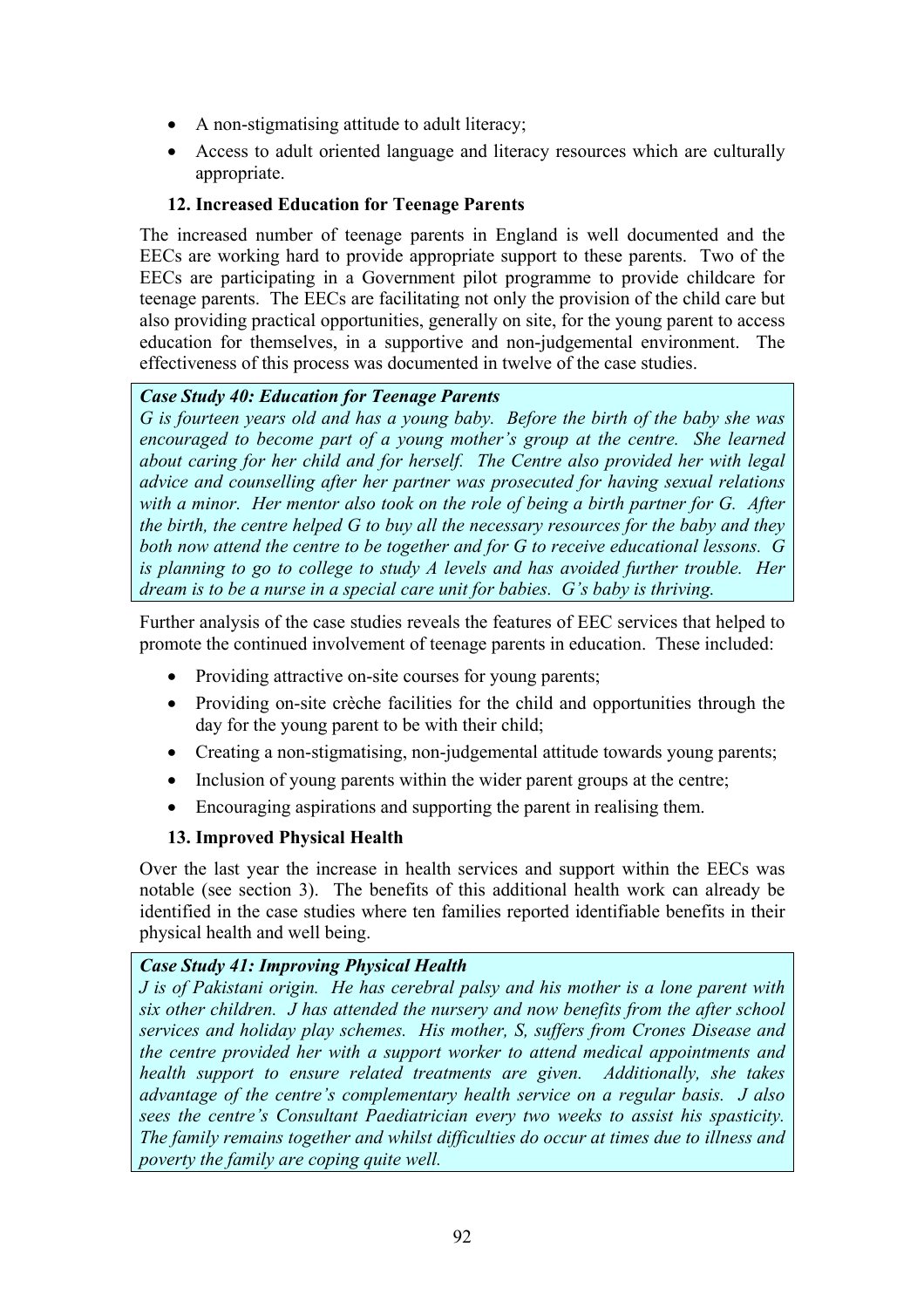Further analysis of the case studies reveals the features of EEC services that improved the physical health of family members. These included:

- Regular access to on-site health professionals;
- Good links with local GPs;
- Promoting preventative health action and living well;
- Supported access to medical treatments;
- Raising the awareness of the importance of health care in pregnancy and early life.

### **14. Reductions in Alcohol or Drug Dependency**

A high incidence of alcohol or drug dependency was a feature of life in some communities supported by the EECs and was clearly a characteristic of some of the EECs' families. EECs were therefore sometimes in the front line of dealing with the consequences of this on parents and children's lives. Ten of the case studies reveal that EECs were successful in combating the factors which lead to dependency and helping parents off their addiction.

### *Case Study 42: Reducing Drug Dependency*

*R and S were referred to the centre by Social Services due to their mother, L's, substance abuse. She had taken Class A drugs over a number of years and concern was expressed at the risks involved for the children. The centre provided a full time place for S and an after school and holiday place for R. In the course of their work with the family the centre staff felt an intensive drug rehabilitation programme was necessary for L and advocated for this to the Community Health Service. Strong lobbying was needed but a place was allowed. The family transferred to the drug rehabilitation unit and the centre continued to provide childcare support to the children. The family have now been relocated home and L has found a job in the Social Welfare Substance Support field and both children are now thriving.*

Further analysis of the case studies reveals the features of EEC services that helped to combat drug and alcohol dependency. These included:

- A proactive approach to drug and alcohol dependency;
- A trusting and respectful relationship with families;
- A willingness to advocate for, and support access to, rehabilitation;
- Providing access to specialist professional advice and support;
- Providing support for other family members, particularly children.

### **15. Service Failures**

As indicated earlier, the EECs are working in an innovatory way with families who are often in extreme need and receiving disparate levels of support from a wide range of professional quarters. The intention of the EEC programme is to bring together a range of support services for children and families to allow them to work in a more coordinated and effective way for the benefit of families to prevent family breakdown and enhance young children's development opportunities. However, this aspiration is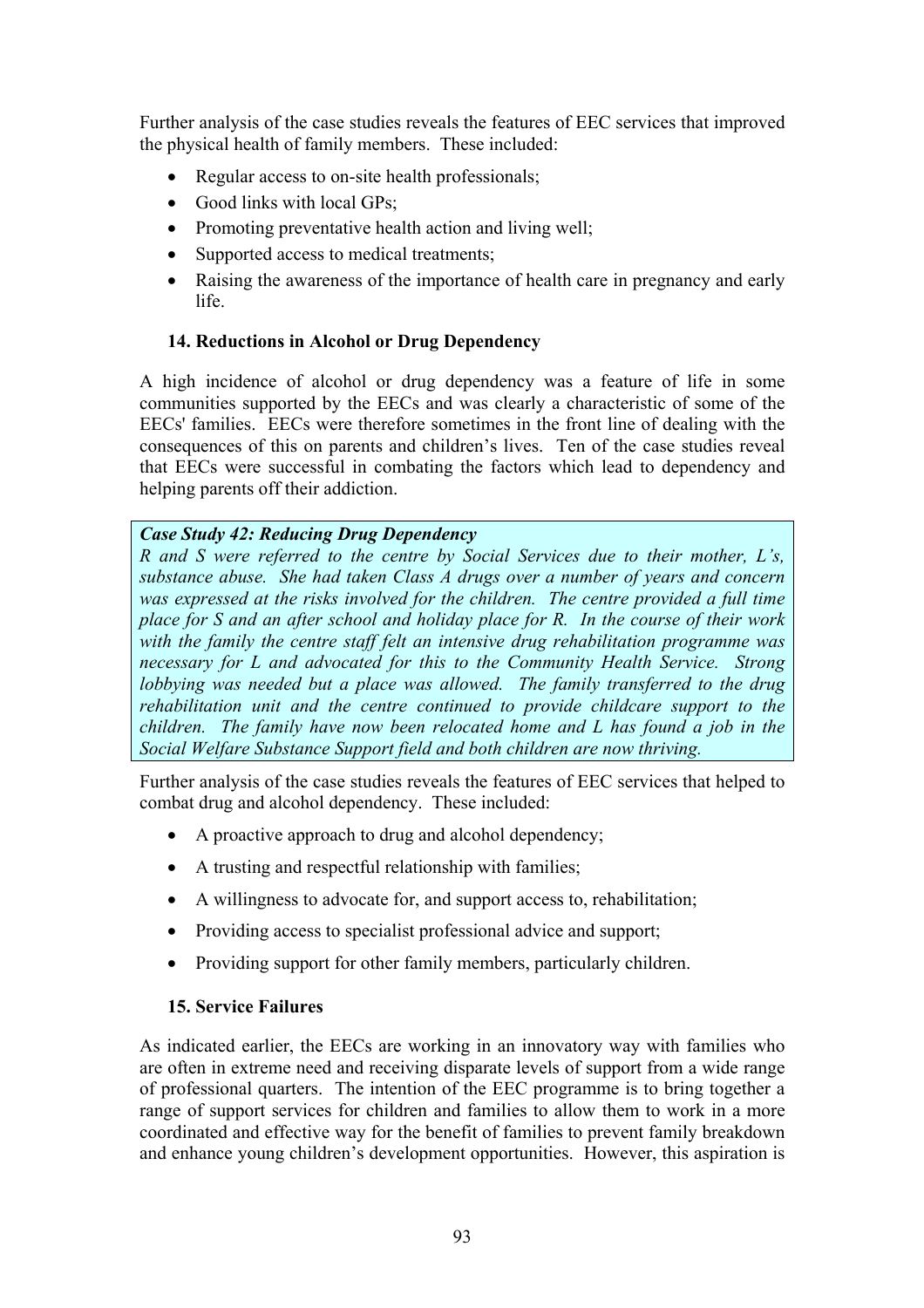not always realised in practice and it is important to acknowledge where the integrated system breaks down and what lessons can be learned from this. A number of the EEC annual reports this year contained honestly documented case studies where the staff believed they had been unable to work effectively in an integrated manner to meet the needs of some of their families. The following case study is provided to illustrate these service failures. The lessons for practice are drawn out in the spirit of stimulating further development.

## *Case Study 43: Service Failure*

*The head of the EEC had referred E (mother) and her daughter, four year old daughter C, to the Family Support Worker on her second day of being in post. There were concerns about C's well being and her absence from the nursery. E, who is separated from her husband, lives on benefits in bed and breakfast accommodation. She has mental health problems and is diagnosed as being a schizophrenic. She had also been made homeless due to the family home being repossessed and her husband returning to live with his parents. E had an allocated Mental Health Worker who helped her with her resettlement, but she remained very isolated. Her family live in Nigeria and she had no contact with friends. Her only contact was her Mental Health Worker. C had not attended the nursery since her mother was moved to the bed and breakfast accommodation. She was still in nappies and there were concerns relating to her speech.* 

*The Family Support Worker contacted E's Mental Health Worker to discuss ways in which they could work together to get C back into the nursery. She also contacted the other professionals who were working with E, including the Health Visitor, the Educational Psychologist and the family GP to pas on information about the situation*  and to see if they could work together. The Family Support Worker and Mental *Health Worker succeeded in making some joint home visits to see the family and made Children in Need aware that C was at risk of neglect as E was increasingly unable to meet her need due to her mental health. After making numerous Child Protection referrals, a Child Protection Case Conference took place and C was placed on the Child Protection Register. E's mental health deteriorated and she was sectioned, resulting in C being placed with foster carers.* 

*This process took five months and there was another two months delay before C could begin to attend the nursery again. A lot of important time had been lost in terms of C's development and learning at a critical time in her educational life.* 

The case study evidence which identified service failures provide a number of key lessons for practice:

- EECs may be inducting new staff at critical times in a family's life history and continuity of care is desirable.
- All professionals who work with the same families need a system which enables them to routinely and regularly share information about a family's changing needs, rather than this being left to chance or the efforts of one worker. Where professionals are able to work together support appears to be more appropriate and effective.
- A simple, single and easily accessed referral system is needed for all professionals who work with a family, which can guarantee a speedy response.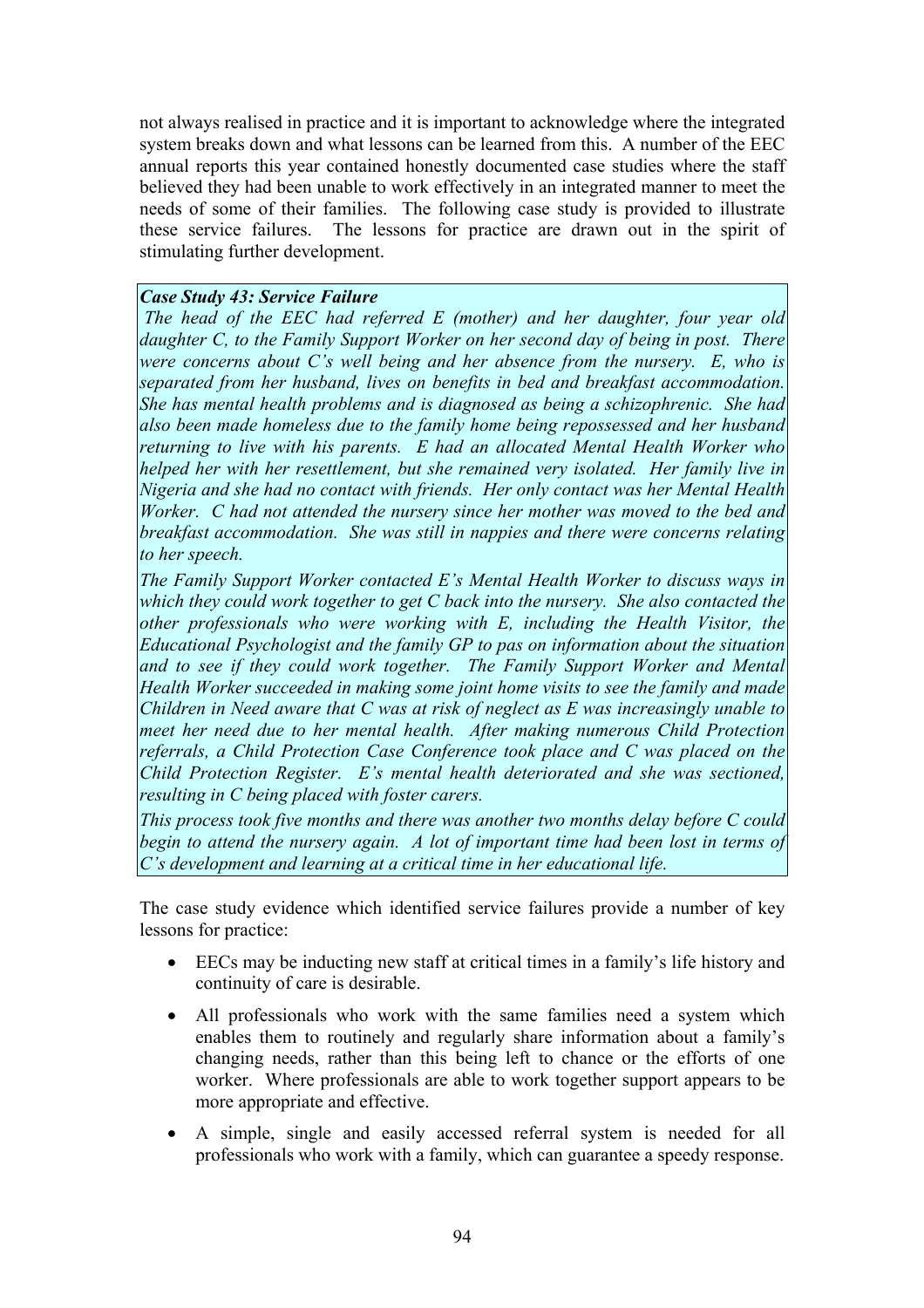- Family situations can deteriorate rapidly and professional action therefore needs to be able to respond flexibly and quickly to these dynamic situations.
- Working in a collaborative way with a range of professionals takes time and professional skills but can provide benefits in terms of a more effective service for families.

# **5.5.3 Benefits for Practitioners**

A small number of case studies (ten) submitted by the EECs focused on the benefits to practitioners of accessing training, professional development opportunities and employment experience within an EEC context. One EEC also submitted seven detailed case studies of the process and benefits of volunteer involvement in an EEC. These case studies, and the quantitative data on service provision outlined in section 3, reveal that the role of the EECs in training and professional/personal development is significant and increasing. The case study data also show the benefits of offering training and professional experience within the 'real world', multi-professional contexts of the EECs. There will be more detailed and comprehensive evidence provided on practitioner benefits in the final year evaluation report. However, the small number of case studies provided this year do indicate the potential benefits of the professional development opportunities offered by the EECs.

The perceived benefits identified in the case studies include:

- improvement in professional competence for early years workers, particularly from the private and voluntary sectors;
- increased integrated service experience for a range of practitioners;
- improved qualification levels for early years workers at all levels, from unqualified to graduate and beyond;
- enhanced opportunities for volunteer involvement for parents and other members of the local community.

There is also evidence that the outreach work provided by EEC practitioners to other early childhood providers within their local community and the extensive dissemination activity of the EECs have resulted in identifiable improvements to the quality of early childhood services locally and nationally.

### **1. Enhanced Professional Competence in Integrated Service Provision**

The EECs were providing their own practitioners and the many practitioners and providers who visited them, or attended their training, with a strong model of quality and integrated early childhood education and care services. There was emerging evidence in the annual reports of this training providing practitioners with a stronger sense of their own professional competence and particularly in the development of their understanding of integrated provision and its management.

### *Case Study 44: Improved Professional Competence*

*R is a nursery nurse who has worked at the centre with children from two to four years old for over twenty years. In the early days of her employment there was little opportunity for personal development and little training offered. However, gradually she was given more responsibility for the under threes area in the centre. She gave up*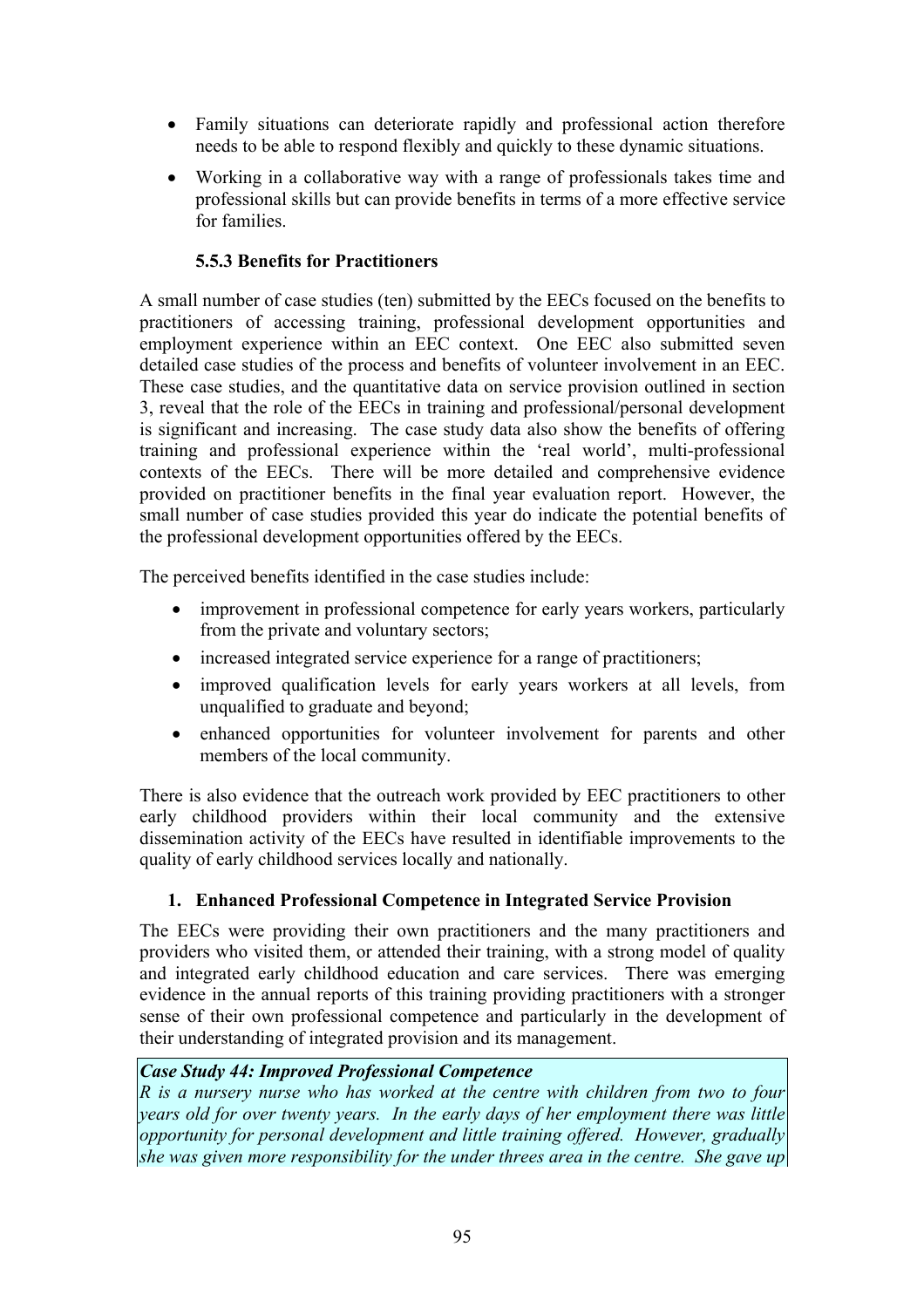*her term time only contract to take on this responsibility. She also accessed a range of training opportunities that were being offered within the centre. With the*  designation of the Early Excellence Centre she was given the management post of *Deputy for Family Support to cover provision across the centre and to support other senior managers, with different professional backgrounds from her own, with the increased responsibilities associated with the Programme.* 

Further analysis of the case studies reveals the features of EEC training and professional development that helped to increase professional competence. These included:

- An emphasis on raising aspirations and confidence of early years practitioners;
- Giving high status and value to practitioners experience and expertise;
- Providing opportunities for greater responsibility and career progression:
- Promoting new professional knowledge of effective early learning;
- Demonstrating integrated practice in action;
- Providing flexible and open access to professional development opportunities.

# **2. Improved Qualification Levels**

The levels and range of accredited training provided within the EECs were impressive and have increased significantly over the last year (see section 3). The benefits of these courses in terms of the contribution they were beginning to make to training targets of local Early Years Development and Childcare Partnerships (EYDCP) were evident in some of the annual reports. A number of EECs are also making a contribution to postgraduate levels of qualification in the early years, which will support the development of the field at a more senior and strategic level.

# **Case Study 45: Increased Qualifications**

*D joined the centre six years ago as a Key Worker with an unrelated degree in economics and history, a nursing qualification and a Diploma in Preschool Practice. She was soon recognised as displaying outstanding skill with families and young children and was given day release for two years to gain the BTEC National Certificate in Nursery Nursing. With further support and guidance from the senior managers of the EEC, an application for her to train as a graduate teacher, based at the centre and for one day a week at a local primary school, was arranged. She began this training in September. This demonstrates the potential pathway and learning journey that an EEC can provide for its staff.* 

# *Case Study 46: Increased Training Opportunities*

 *The centre continues to be the main training base for early years practitioners across the local authority and forms a key part of the EYDCP training strategy. Many practitioners who attend training enjoy the opportunity to spend time in the centre and take note of the environment and the resources. Following the training sessions the centre then receives requests for visits for support on specific issues relating to their setting. This year total attendances at courses was 3400, and 860 of these were on accredited courses. The majority of attendances were from practitioners from the private and voluntary sectors.*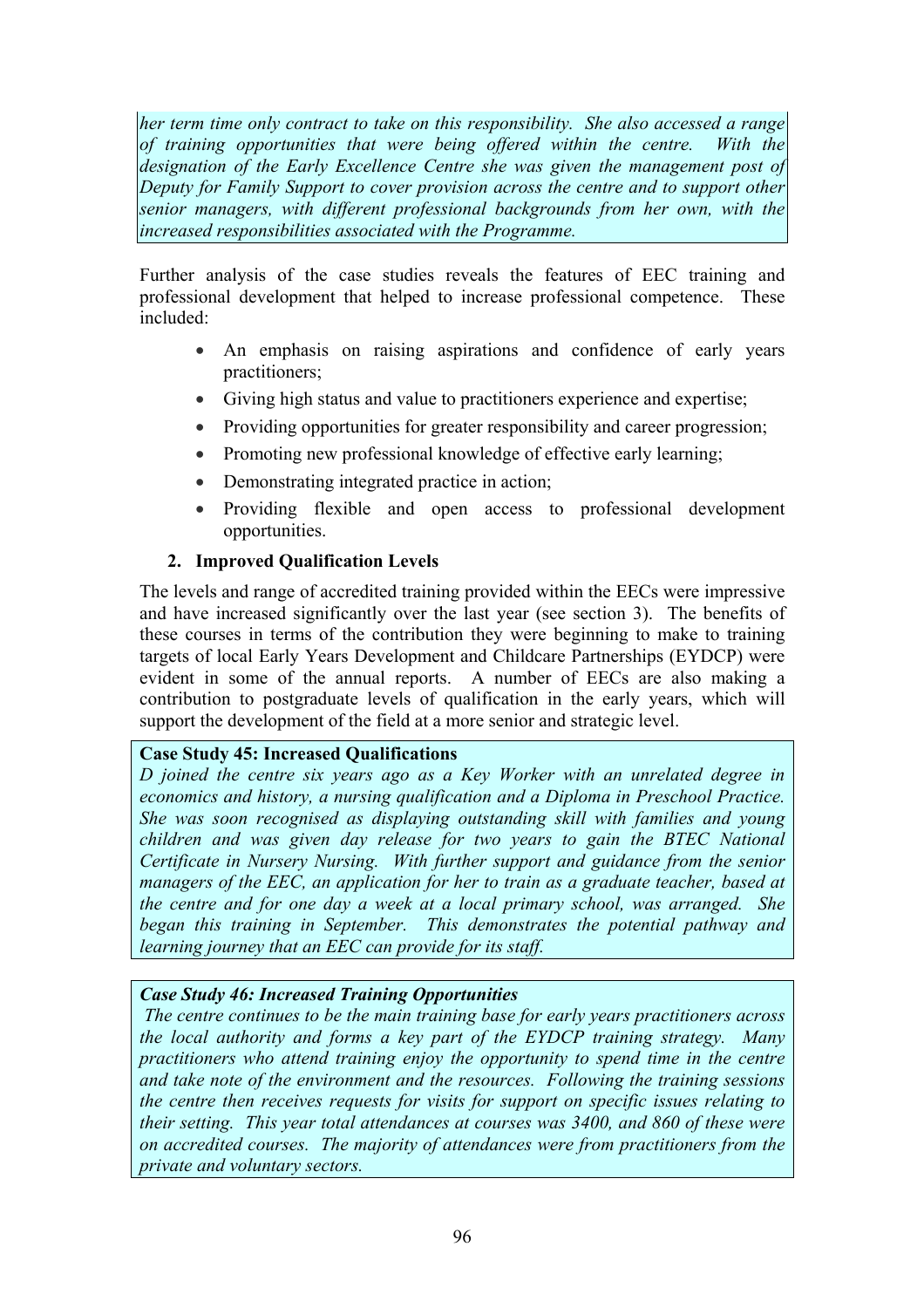Further analysis of the case studies reveals the features of EEC services that helped to increase training opportunities and raise qualification levels. These included:

- Providing on-site, accessible and flexible accredited training;
- Developing strong links with an accrediting institution:
- Participating fully in EYDCP training strategy;
- Promoting the availability and support for early years training opportunities;
- Advising on financial support for training;
- Providing crèche facilities on-site for courses;
- Establishing a supportive, open and motivating climate for professional development.

# **3. Improved Quality of Early Childhood Provision Locally**

There was evidence from the annual reports of the EECs directly contributing to the enhancement of the quality of early childhood provision locally through its outreach and development work, particularly in the private and voluntary sectors. This outreach was increasingly part of the local EYDCP quality improvement strategy.

# *Case Study 47: Improving Local Quality*

*The EYDCP sees the Centre as playing a critical role in the development of high quality, integrated early years services. Drawing on the centre model of integrated services offered in the EEC they have developed three nursery schools and have plans for integrated centres in two others. The Centre has also produced a video in conjunction with the EYDCP to disseminate models of good practice to schools across the area. The Deputy Head is also an Early Years Partnership Worker and links this in with her outreach role to other providers locally. There is evidence from OFSTED inspections of this work directly improving the quality of service provision locally.*

Further analysis of the case studies reveals the features of EEC services that helped to improve the quality of local early years provision. These included:

- Actively working with local EYDCP in their quality improvement strategy;
- Establishing local credibility of the EEC expertise offered and promoting it in a developmental, empowering way;
- Promoting and supporting quality assurance schemes;
- Developing outreach support and development work for local early years settings.

# **4. Enhanced Opportunities for Volunteer Involvement**

The extensive role of volunteers in the functioning of many of the EECs was evident in the cost analysis data, where EECs were asked to estimate the imputed costs (see section 6). In some cases the contribution of volunteers formed a minor element of the costs of running the service, but in most cases their support was significant. A study of volunteer involvement in one EEC identified four types of volunteer role: helper, organiser, researcher and advocate, and pointed out that the pattern of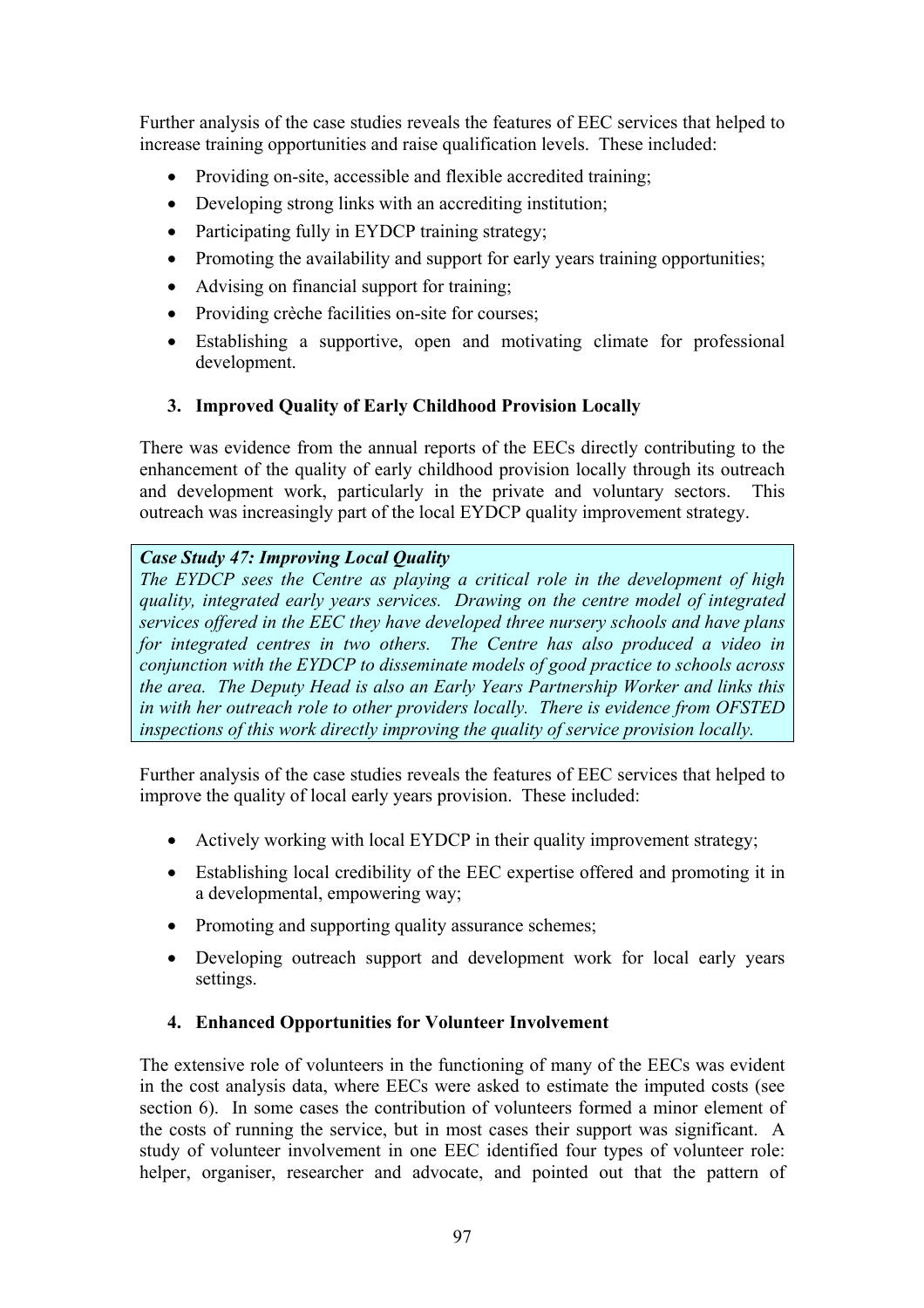involvement was very much defined by the volunteers need to be with their own children, and through this contact, a wider contribution to other children and families in the centre was made. Case studies showed that a volunteer could operate in any or all of these roles at any one time. The study also showed that volunteer involvement is a dynamic and flexible contribution, and can change very rapidly from extensive to casual involvement.

The costs of supporting this involvement were well documented in the study, including personal costs to the volunteer and costs to the centre in terms of coordination, training and accreditation. The study also revealed the cost savings of the voluntary involvement to the centre. However, the real benefits of the voluntary involvement were not monetary but personal and professional. For the individual they were impressive and included:

- *"to watch my child";*
- *"to be useful";*
- *"to use the brain";*
- *"to get qualifications";*
- *"to have status";*
- *"to get a notch on the CV";*
- *"to have more social contacts";*
- *"to have a new role with children";*
- *"to underpin self awareness".*

These benefits were very important to those involved and form a key element in the personal and professional development opportunities offered by well supported volunteer involvement in the EECs.

### *Case Study 48: Volunteer Development*

*When J was two and a bit I was a working parent. I got transferred from another nursery. J is eight now, P is four and he's been here since he was one day old. I'm here every day from when I drop J off at school to when I pick P up from nursery. I've got to know everybody so it doesn't bother me doing anything for them. I do groups in the normal way, voluntary in the office, putting letters in envelopes for conferences, showing visitors round, showing new parents round to make them feel at home, Cookery Club, Family Room and doing lunch when the cook's away, Chair of Parents, answering questions about our child's file at conferences.* 

*P's in the nursery. He knows I'm still about so it doesn't bother him. I'll miss it when P moves on. I'll most probably still come. Its easier for everybody to meet up here rather than at somebody's house. I'll probably do a lot more – P can be clingy. I'm in the Family Room every day. I only live five minutes round the corner. I do three evening shifts, Friday, Saturday and Sunday from 7 till late. It's all I need. The wage pays the mortgage. I started to use groups at first. I got to know everybody and then volunteered. I quite enjoy it. I'm more outgoing, more outspoken, I can use the photocopier and it's great for the kids."*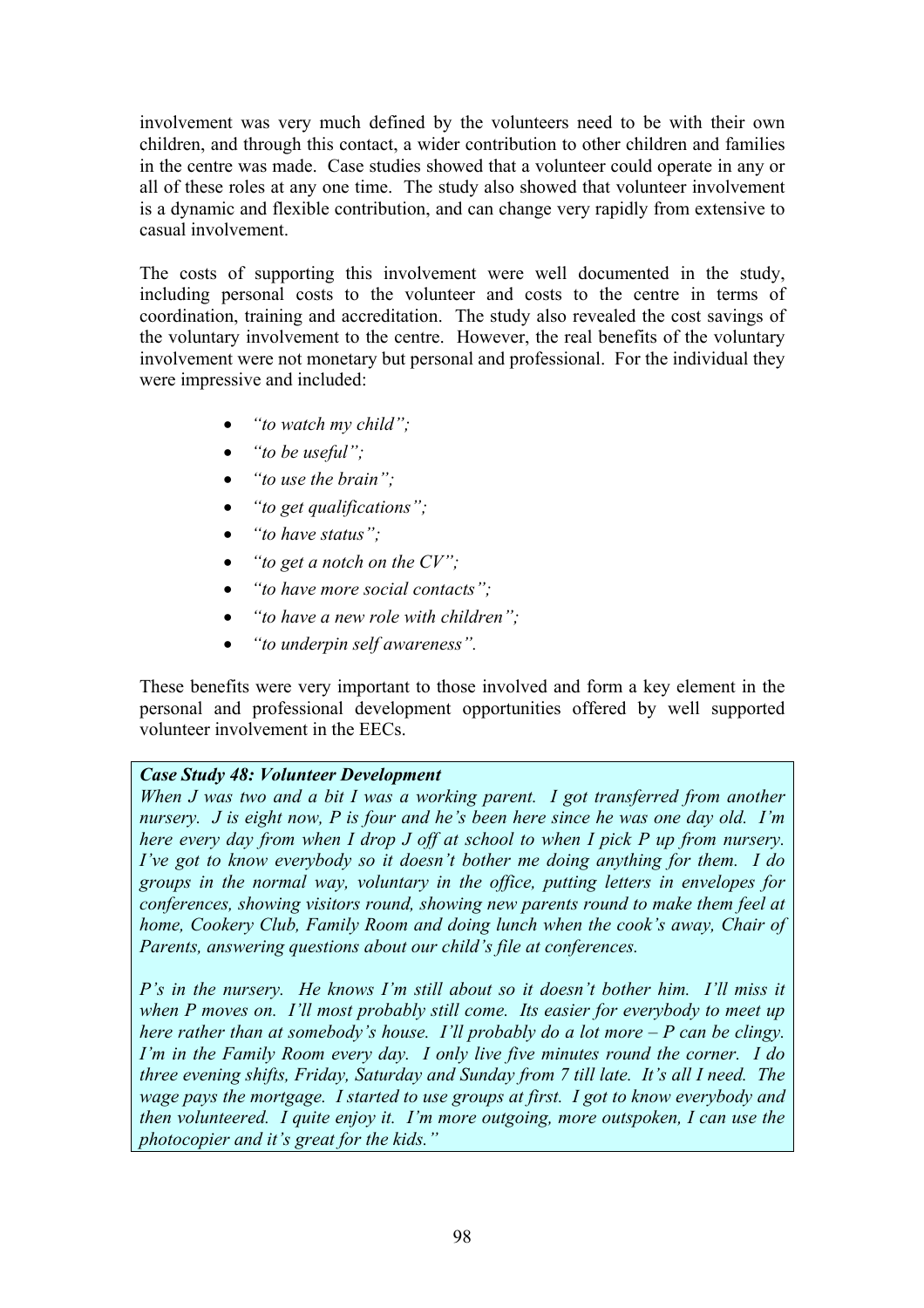Further analysis of the case studies reveals the features of EEC services that helped to encourage volunteer involvement and development. These included:

- Strategic management and organization of volunteers;
- An open, empowering, participatory culture;
- An emphasis on enhancing self confidence and valuing contributions;
- Providing training opportunities for volunteers;
- A high status given to volunteer activity;
- Offering incentives for volunteer involvement.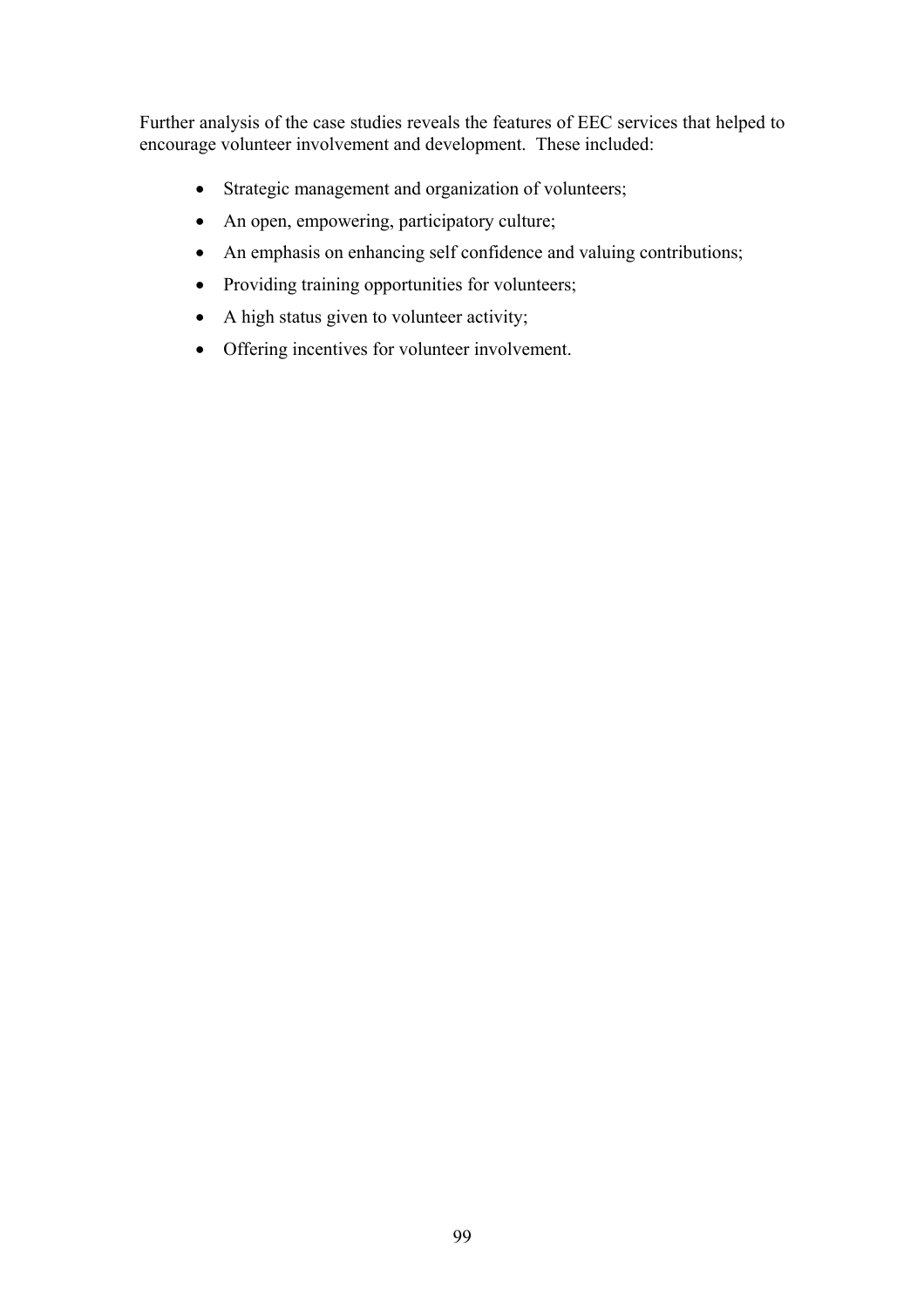### **SECTION 6. THE PROGRAMME COSTS AND FUNDING STUDY**

#### **6.1 The Cost of EECs**

This section examines the costs of setting up and running the twenty nine pilot EECs, using data supplied by DfES and the centres. It also looks at the sources of income drawn on by the centres, and the contribution to the capital and running costs made by the DfES EEC programme budget.

#### **6.1.1 The Cost of Running EECs**

EECs provided data to the national evaluation team on the running costs of services during the twelve month reporting year from 1 August 2000 to 31 July 2001. The Centres were asked to provide the total running costs (ie revenue expenditure) for the year, divided into "outlay" and "imputed" costs. The outlay cost is the expenditure incurred in running the service, and the imputed cost is the value of voluntary and donated resources. The imputed costs include resources such as premises, and the time of people who work in the centres on a voluntary basis. The Centres were asked to value the imputed costs at what they would have had to pay for the resources (including on-costs for national insurance and so on) if they had not been provided free. Thus, in this innovative approach, the total cost recorded by the centres is a measure of the total monetary value of the resources used to provide the services. A few centres were unable to estimate their imputed costs. Most were able to provide their outlay costs, but some centres that did not have fully devolved budgets could not provide them.

Centres were asked to divide the costs into those arising largely from the provision of children's services, and those arising from the provision of services for adults (including training), and both child and adult costs were further subdivided. Appendix A reproduces the form centres were asked to complete. It was inevitably difficult for centres to apportion costs between child and adult services, especially where buildings and administration are shared, and centres had to use an element of judgement in making the allocation. The guideline they were offered was that they should include under child costs the proportion of spending thought to be primarily for the benefit of children (even if, as in the case of family support, the service was also attended by adults), and to include under adult costs the proportion mainly for the benefit of adults (even if, as in the case of the crèche, the service is attended by children).

Returns of cost data were made by twenty seven out of the thirty eight constituent elements of EECs, and these were aggregated to give figures for complete EECs. The main reason for not completing the return was that the centre did not have a fully delegated budget and could not obtain the required breakdowns from the budget holder (usually the LEA). When combined, the returns provided information from twenty of the twenty nine pilot EECs, but one of these was excluded from the analysis because it covered only part of the Centre's activities, and its inclusion would have biased the results. Table 23 shows the average costs of child and adult services among the nineteen EECs.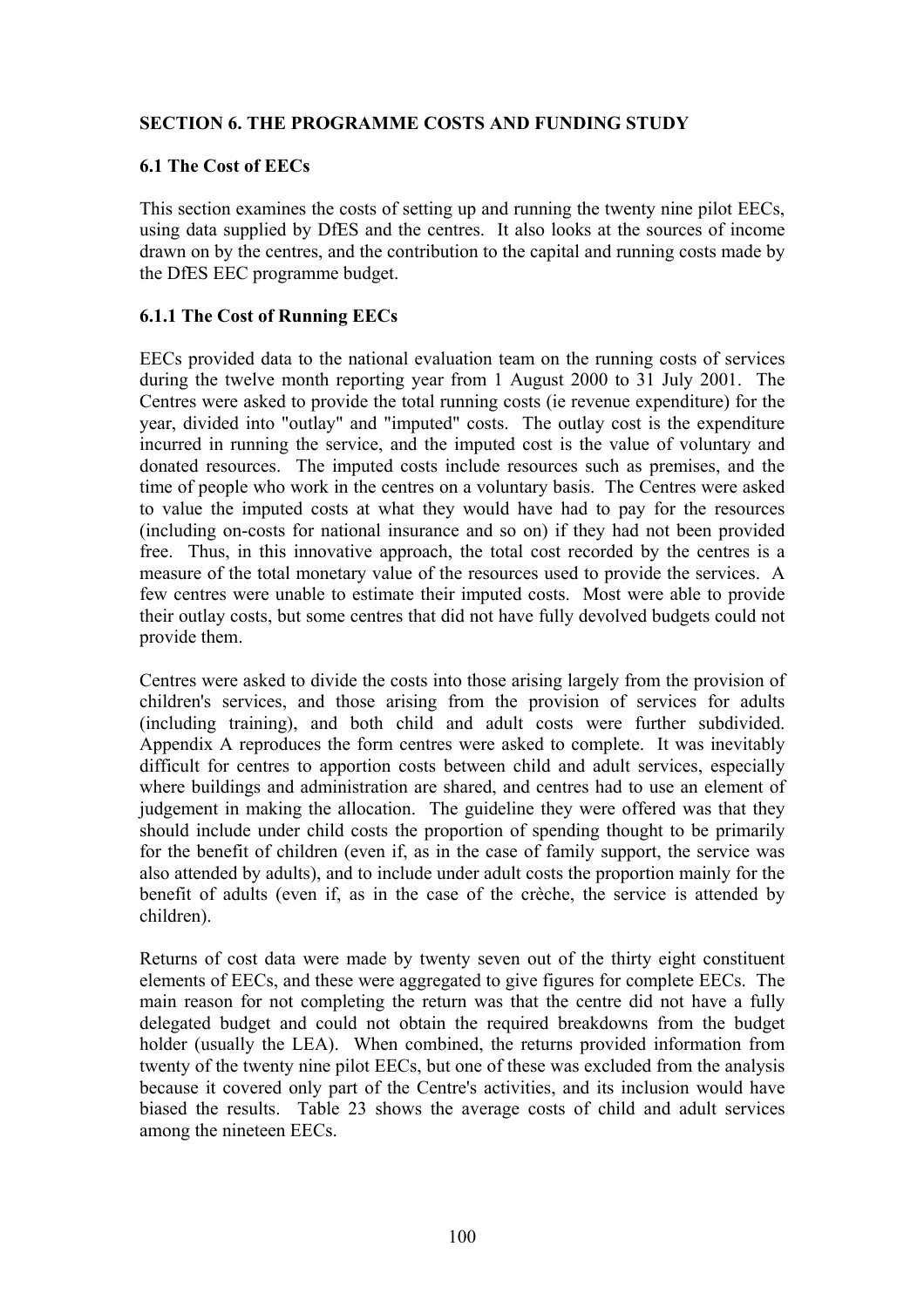**Table 23: Average Revenue Costs of Child and Adult Services in EECs in reporting year August 2000 to July 2001** 

|                             |         | <b>Child services   Adult services</b> | Child and adult |
|-----------------------------|---------|----------------------------------------|-----------------|
|                             |         |                                        | services        |
| Outlay costs                | 474,900 | 122,200                                | 597,000         |
| Imputed costs               | 52,400  | 34,700                                 | 87,100          |
| Average total costs         | 527,300 | 156,900                                | 684,100         |
| Imputed costs as % of total |         | 22                                     |                 |
| costs                       |         |                                        |                 |
| $Base = 19$                 |         |                                        |                 |

The range of costs into which the EECs fall is shown in Table 24. Figure 9 shows the number of Centres in each band of total outlay costs, including both children's and adult's services. There is considerable variation, reflecting the wide variation in the size of centres, as noted in Section 3.

**Table 24: Total Revenue Costs of Child and Adult Services in Reporting Year August 2000 to July 2001** 

| <b>Total outlay costs</b> |         |             | <b>Total imputed costs</b> | <b>Total costs</b> |             |
|---------------------------|---------|-------------|----------------------------|--------------------|-------------|
| Range                     | No EECs | Range       | No of EECs                 | Range              | No          |
| in range                  |         |             | in range                   |                    | <b>EECs</b> |
|                           |         |             |                            |                    | 1n          |
|                           |         |             |                            |                    | range       |
| < £300,000                |         | < £50,000   | 11                         | < £300,000         |             |
| £3-500,000                | 5       | £50-100,000 |                            | £3-500,000         |             |
| £5-700,000                | 6       | £1-200,000  | 3                          | £5-700,000         |             |
| £7-900,000                |         | £2-300,000  |                            | £7-900,000         |             |
| £9-1000,000               | 0       | > £300,000  |                            | £9-1000,000        | 4           |
| $Base = 19$               |         |             |                            |                    |             |

**Figure 9: Number of EECs in Each Range of Total Outlay Costs** 

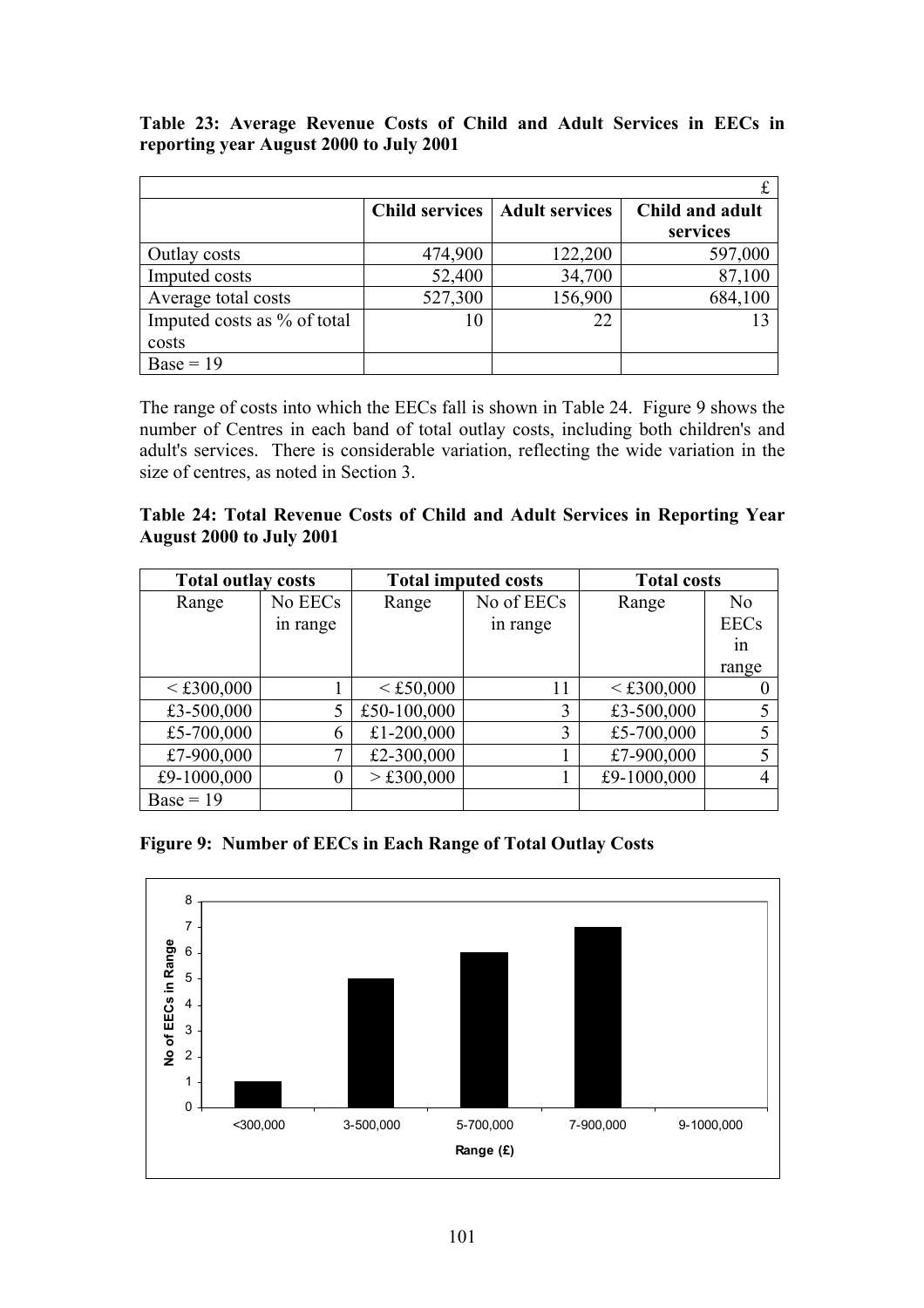### **6.1.2 Cost Variations**

Variations between EECs in their running costs can arise not just from differences in their size but also from the mix of services they provide, the type of children and families using their services, their location and variation in their management and service practices. Comparison of centres' costs should take these factors into account, but little of this type of analysis has been feasible this year. However, we have looked for differences between centres in deprived areas and those elsewhere, and also at differences between centres that were operating a "unified" model of integration and those with other models of integration.

As Table 25 shows, the centres in deprived areas, as indicated by being located in the 20 per cent of wards nationally with the highest proportion of children aged under five in families receiving IS or JSA (IB), had slightly higher average costs than centres elsewhere, and they were much larger (as indicated by the total service hours). The reason for this unexpected result is not clear. There was little difference between the average costs of centres with unified model of integration and the others, and also hardly any difference in their average size.

|                                                                                                    | <b>Number</b><br>of centres | Average<br>outlay cost<br>£ | <b>Imputed costs</b><br>as % of total<br>costs, average | <b>Total</b><br>service<br>hours,<br>average |
|----------------------------------------------------------------------------------------------------|-----------------------------|-----------------------------|---------------------------------------------------------|----------------------------------------------|
| Centres in 20% of wards<br>with highest proportion<br>of children 0-4 in<br>families on IS/JSA(IB) | 12                          | 610,000                     | 12                                                      | 152,000                                      |
| Centres outside this 20%<br>of wards                                                               | 8                           | 527,000                     | 13                                                      | 92,000                                       |
| Centres with unified<br>model of integration                                                       | 11                          | 568,000                     | 14                                                      | 125,000                                      |
| Centres with other types<br>of integration                                                         | 9                           | 587,000                     | 11                                                      | 132,000                                      |
| $Base = 20$                                                                                        |                             |                             |                                                         |                                              |

**Table 25: Variation in Outlay Costs According to Location and Model of Integration** 

# **6.1.3 Unit Costs of Services**

For the nineteen EECs with complete cost returns we calculated the cost per child hour of a service (a child in a service for an hour) and the cost per adult hour. This was done by dividing the total cost of children's services by the total number of child hours, and the total cost of adult services by the total number of adult hours. The total child and adult hours were taken from questions on the cost return about attendances and hours. Unfortunately, for a large number of EECs, this gave rather different and usually higher figures from those estimated for a full year from the quantitative data returns. This discrepancy suggested that there had been some misunderstanding of what exactly should have been entered in the cost returns, and we are therefore only reporting results for the five centres where there was good agreement between the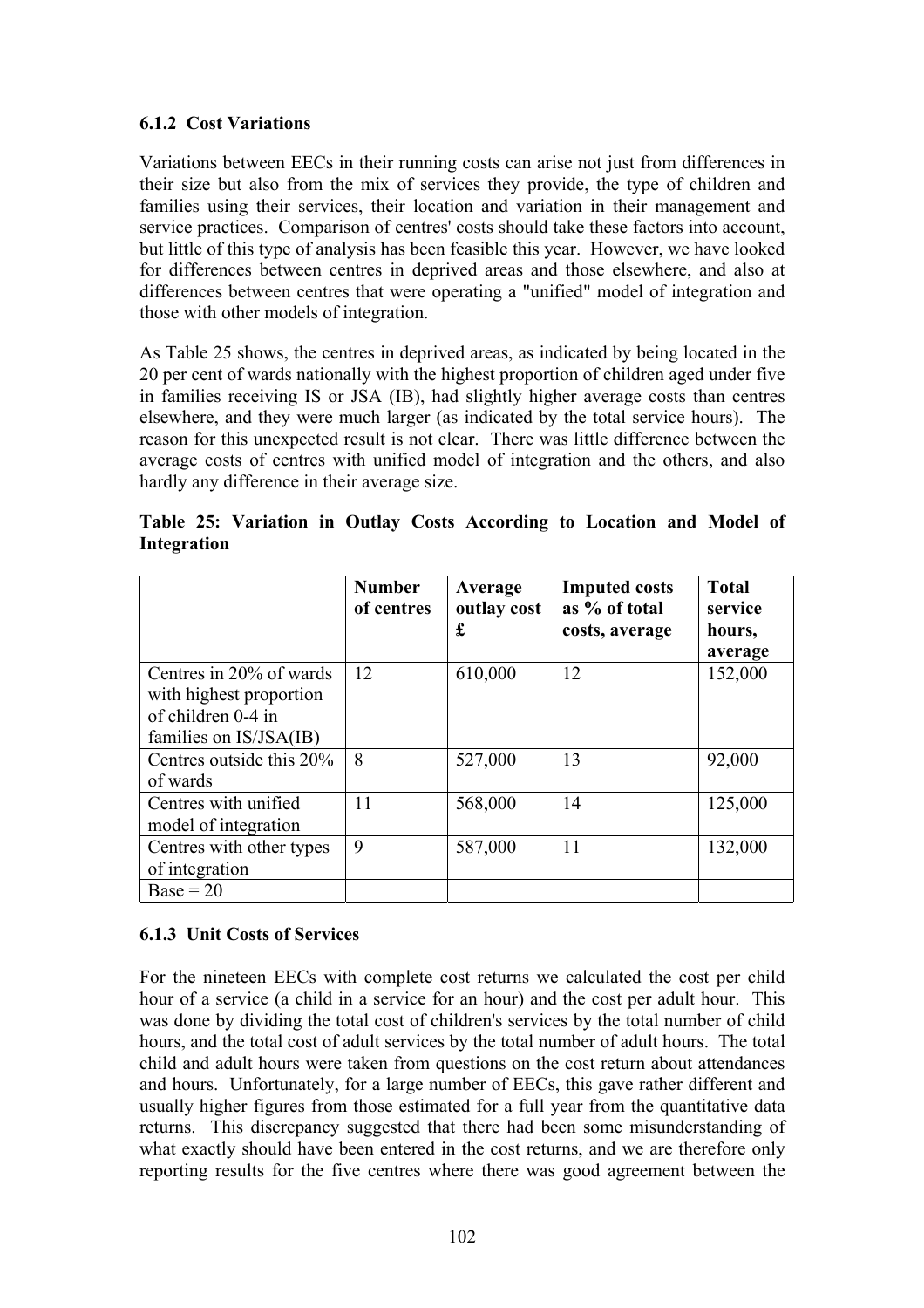quantitative and cost return data on child hours. In those centres, using the figures for child and adult hours shown on the cost returns, the average outlay cost on child services was £4.00 per child hour, and the average outlay cost on adult services was £10.40. In all EECs the cost per adult hour was higher than the cost per child hour, and this is likely to be because of smaller group sizes for adult and training services and higher salaries among those providing the adult services.

Even if there were no uncertainties about the data, there would be an issue about the interpretation of the unit cost figures, which varied quite widely between centres. The service hours come from adding together very different types of service. Some, such as day care for infants, require a high staff to child ratio, and will inevitably be more expensive per child hour than services such as out of school care for older children, which have lower staff to child ratios. Some adult services are one-to-one, some are groups. This means that the unit cost of a child or an adult hour will depend on the service mix within the EEC and the age mix of the children as well as factors such as location, and taking these into account was not feasible this year. Nevertheless, the unit cost, averaged over the five Centres mentioned, gives some indication of the magnitude of the cost of an hour of service.

#### **6.2 Sources of Funding of EECs**

The EECs draw on a wide range of sources of funding. The Annual Evaluation Report 2000 (Bertram and Pascal 2000) noted the complexity of the financial situation of EECs, with income often coming from a large number of different sources, and with only some of it assured long term funding. In this reporting year sixteen out of twenty nine centres provided information in their annual evaluation report on their sources of funding. Five centres reported receiving funding from eight or more sources, while five listed six or seven sources and six listed five or less. The centres frequently used broad headings such as "LEA" or "DfES", without distinguishing separate programmes within these institutions. If they had split these up then more sources - often each with its own application procedure and criteria - would have been identified. One centre, for example, reported receiving money from four different local authority schemes and nine DfES schemes.

Fifteen of these centres showed how much came from each source. The largest source was most commonly the Local Education Authority (12 centres) while Social Services funding was the largest source for one centre and fees were the largest source for two. The second largest source was most commonly the DfES (six centres). Together, LEA funding and the DfES accounted for approaching three quarters of income (the average in the thirteen centres that gave enough information for this calculation), with a range from 31 per cent to 94 per cent. Other sources of funding included the Single Regeneration Budget, Sure Start, a regional development agency, a private company, Children in Need and other charities, a health authority, the National Foundation for Youth Music, Access, European grants, the Employment Service, and parent donations.

#### **6.2.1 EEC Programme Funding**

Funding from the DfES EEC Programme Budget has supported EECs during the pilot phase, and included grants for capital expenditure as well as revenue expenditure.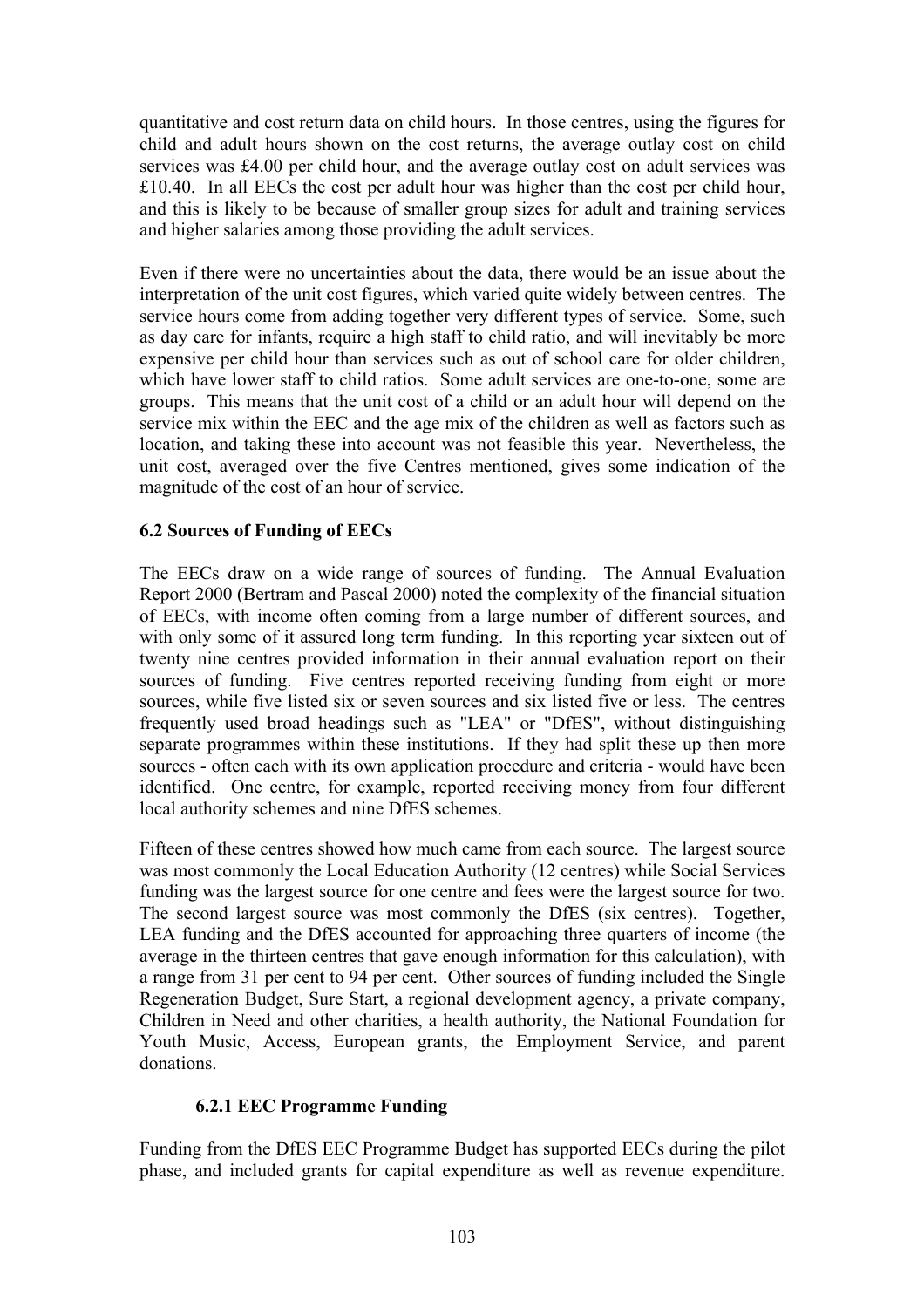DfES funding for the pilot EEC programme started in 1997-8, and increased each year over the next three years as more centres entered the programme. The DfES money was concentrated on the additional staff and improved premises that enabled centres to expand and develop new services, especially training and family services, to achieve integration and to fulfil the programme aims in disseminating good practice. Table 26 shows the DfES budget for the Early Excellence Centre programme since its inception.

|         | $1997 - 98*$ | 1998-99 | 1999-00 | 2000-01 | $2001 - 02**$ |
|---------|--------------|---------|---------|---------|---------------|
| Capital | £83,000      | £5m     | £5m     | £5m     | £5m           |
| Revenue | £40,000      | £4m     | £5m     | £5m     | £8m           |
| Total   | £123,000     | £9m     | £10m    | £10m    | £13m          |

#### **Table 26: DfES Budget for EECs**

\* There was no separate budget in 1997-8; these are actuals

\*\* The figures for 2001-2 include the budget for newly designated centres as well as the pilot programme

Allocations to EECs were initially for a three-year period or up to 31 March 2002, the date to which the Government's 1998 Comprehensive Spending Review made money available. Funding has since been secured until March 2004. Table 27 shows actual disbursements to centres.

|                        | 1997-98 | 1998-99   | 1999-00   | 2000-01   |
|------------------------|---------|-----------|-----------|-----------|
| Capital                | 82,700  | 1,218,100 | 1,640,000 | 3,356,400 |
| Revenue                | 39,900  | 500,400   | 1,872,500 | 2,654,500 |
| Local evaluation       |         | 28,900    | 98,300    | 156,800   |
| Special evaluation     |         |           | 57,200    |           |
| project Autumn 1999    |         |           |           |           |
| <b>Total from DfES</b> | 122,600 | 1,747,400 | 3,667,100 | 6,167,600 |
| EEC budget             |         |           |           |           |

#### **Table 27: Allocations to EECs from DfES £**

During this period a total of £6.3 million was granted by from the DfES EEC programme fund for capital works. This is an average of £214,000 per EEC, but four of the twenty nine EECs have had no capital grant, and the average award to those did was £252,000. Capital grants paid out during 2001-02 will increase these figures.

The average amount given from the EEC programme fund for revenue expenditure during these four years was £175,000 per EEC, and during 2000-1 the average revenue support given to EECs was £92,000, with a range from £6,000 to £208,000. The DfES revenue allocations to centres from the EEC programme budget in the financial year 2000-1 (from April 2000 to March 2001) were equal to 15 per cent of centre revenue spending in the 2000-1 reporting year (from August 2000 to July 2001, showing, even allowing for the different year base, that the DfES programme budget made a significant contribution to running costs.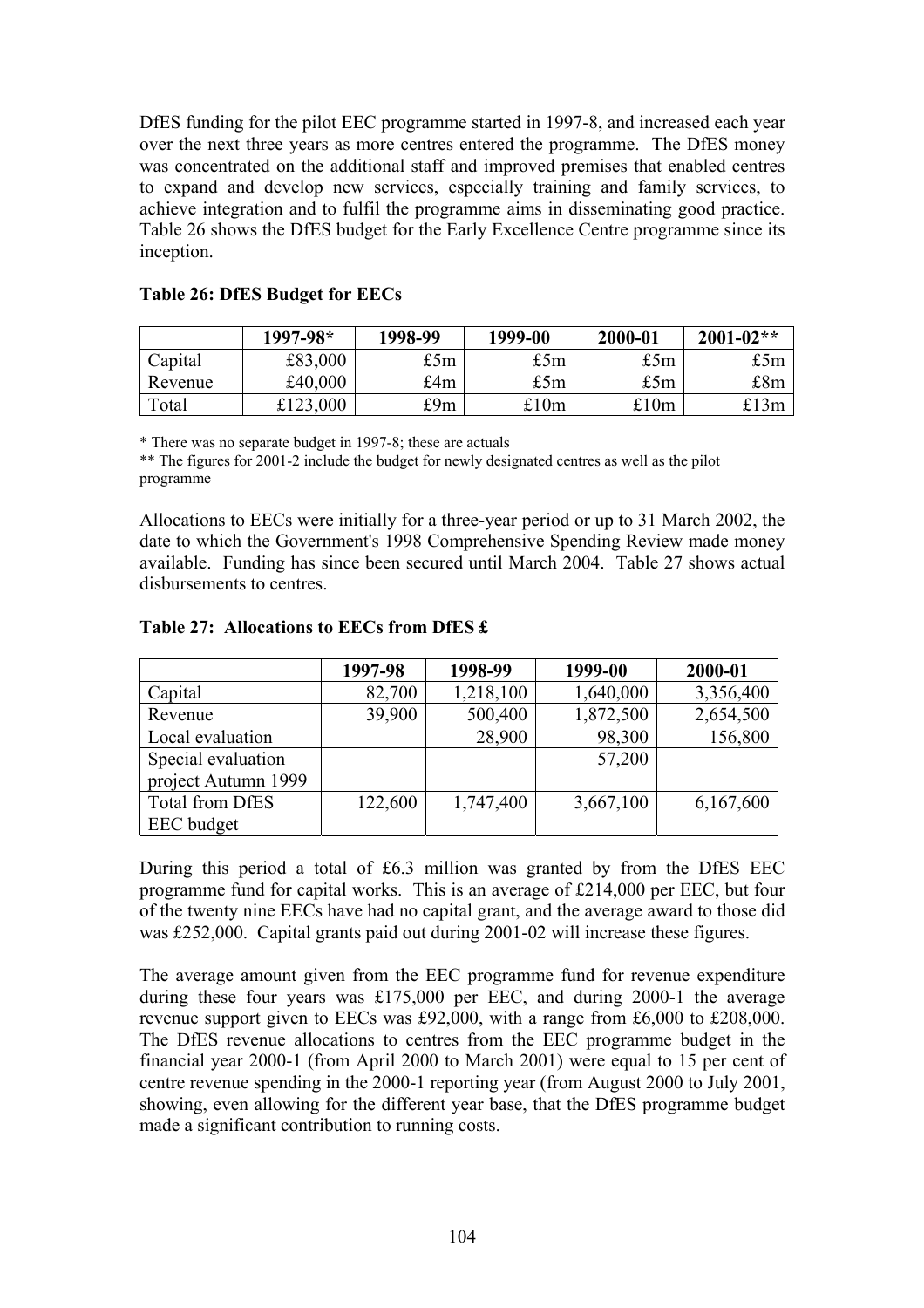#### **6.3 Assessing the Costs and Benefits of the EEC Programme**

It has not been possible to do a full economic evaluation of the EEC programme. Both a cost-effectiveness and cost-benefit analysis need data on how much it costs to set up and run an EEC in comparison with the costs of services used by similar families in localities with no EEC. They also need measurement of the amount of service use in the two types of area, and estimates of the effects on the well-being and circumstances of children, families, workers and the wider community of having access to an EEC in comparison with the outcomes when the services available do not have the EEC organisation or range or level of services.

Comparative cost and outcome data can be obtained from research studies that incorporate a systematic comparison of people in EEC areas and non-EEC areas. The brief for the national evaluation of the EEC pilot programme did not include a comparative element, so we are unable to produce rigorous quantitative estimates of the effects of EECs - on either costs or benefits. However, on the benefit side, the local evaluation case studies show how key groups in the community - children, parents, practitioners - fare when they use EEC services, and Section 5 has given striking illustrations of the way family circumstances change, generally for the better, with the support of EEC services. It cannot be said with certainty that these changes would not have happened without the EEC, though in many cases, a reading of the stories of the families gives a strong indication that not all the improvements would have come about without the use of the integrated and wide-ranging services that is the feature of the EEC programme.

Part of the benefit of EECs will be savings made in some other services that would have been used by families in the absence of successful support from EECs. The early report on the EEC Programme (Bertram and Pascal, 1999b, First Findings) featured a number of cases where the services that might have been used, plus savings in income support achieved by successfully supporting parents into employment, were considerably larger than the average cost of a family using the EEC services. However, a number of EECs expressed strong reservations about speculating on what might have happened to their service users, and so in this national report we have not reported centres' estimates of potential cost savings. If a comparative research were carried out, then it would be possible to make an objective comparison of services used by similar families in the two types of areas, and this would show the extent to which potential savings were actually realised. With this less intrusive approach some of the concerns of the centres might be met.

There is some scope within other studies for looking at the costs and benefits of EECs. Since EECs are frequently found in the same areas as Sure Start, the national evaluation of the Sure Start programme may in time produce some assessment of the costs and outcomes of EECs within that context. In addition, the research project Effective Provision of Preschool Education (EPPE) includes many children who have attended services in an EEC, and if this study were extended to include measurement of the costs of the various types of preschool, the EPPE data could be analysed to measure the costs and benefits of EEC services compared to other types of preschool services, though this would only cover children in a limited age range and would not cover adults at all.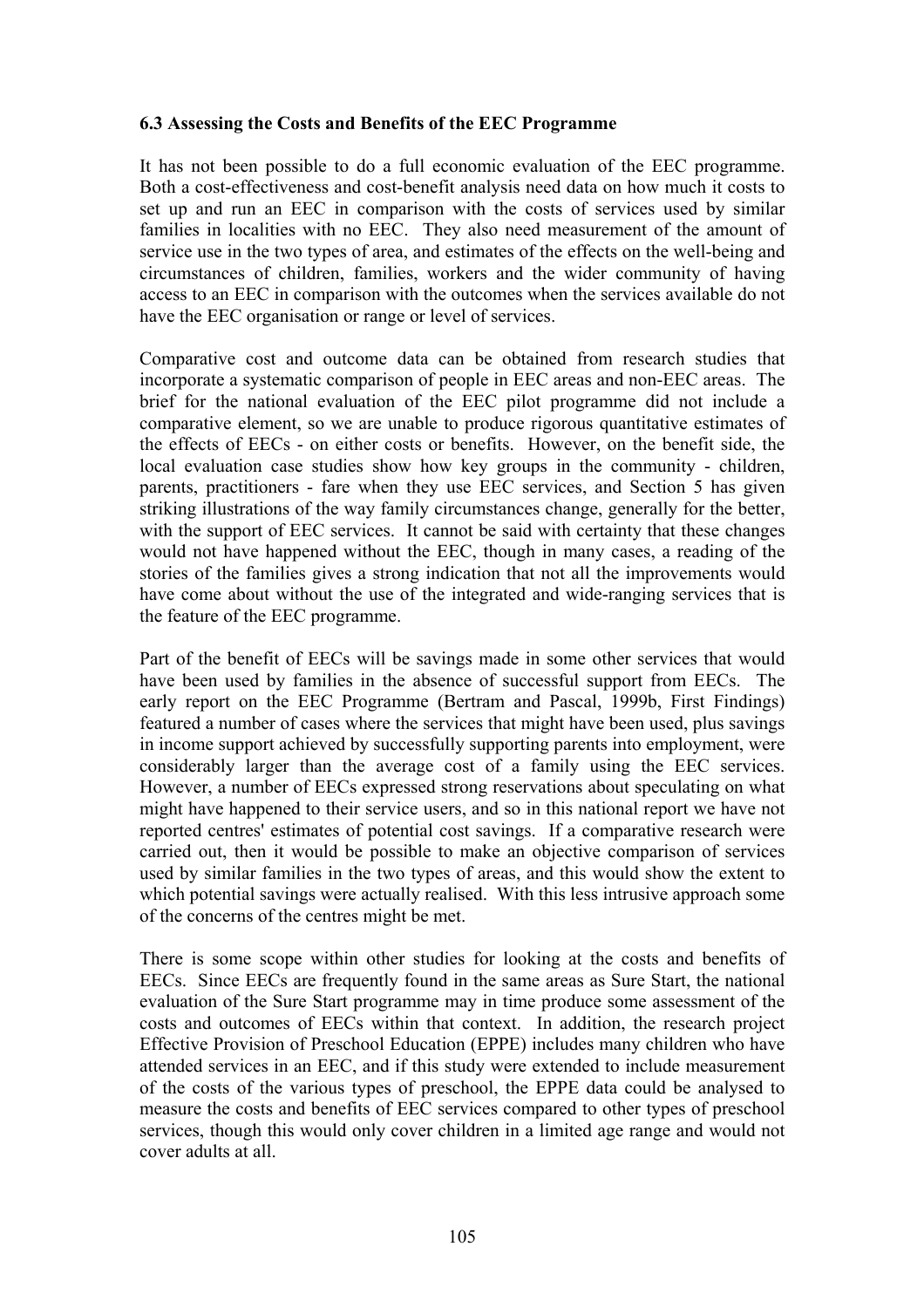#### **SECTION 7. PROGRAMME DEVELOPMENT STUDY**

An effective evaluation for the pilot programme should identify both the achievements and the remaining challenges for the EECs. The achievements will document the successes of the work that a centre has undertaken over the last reporting year. The challenges will document work that is on going and recognised as needing further development. Both aspects of the evaluation are important at both centre and programme level in development planning.

#### **7.1 Programme Achievements**

In a sense the whole of the evaluation evidence underlines the considerable achievements of the EECs over the last year. However, in addition the EECs were invited to highlight their main achievements over the last reporting year and provide evidence of this achievement, validated by their local evaluators. The significant progress made in the pilot EECs is very clear in this data. All EECs could report several areas of their work and activity for which they could provide evidence of achievement and for which they should be given acknowledgment. The impressive range of achievements across the programme this year is set out in Table 28. However, these items show that even within the pilot programme there remain EECs at very different stages of development in terms of their integrated work and identity, and that time must be given for them to work through this development process before further demands are made.

| <b>Achievement</b>                       | <b>Number of EECs</b> |
|------------------------------------------|-----------------------|
| Improving quality of services            | 13                    |
| <b>Enhanced EYDCP/LA links</b>           | 12                    |
| Increased training and outreach          | 12                    |
| Increased participation of parents       | 11                    |
| Development of management structures     | 10                    |
| Completion of building works             | 9                     |
| Increased range of services offered      | 9                     |
| Greater community awareness of EEC       | 9                     |
| Increased staff professional development | 8                     |
| Progress towards integration             | 8                     |
| Improved data monitoring and IT          | 8                     |
| Increased links with other agencies      | 6                     |
| Progress with Sure Start links           | 6                     |
| Increased out of school provision        | 5                     |
| Increased funding                        | 5                     |
| Increased public recognition             | 5                     |
| Increased SEN inclusion                  | 3                     |
| Success in inspection                    | 3                     |
| Increased participation in evaluation    | 3                     |

#### **Table 28: EEC Achievements**

 $Base = 29$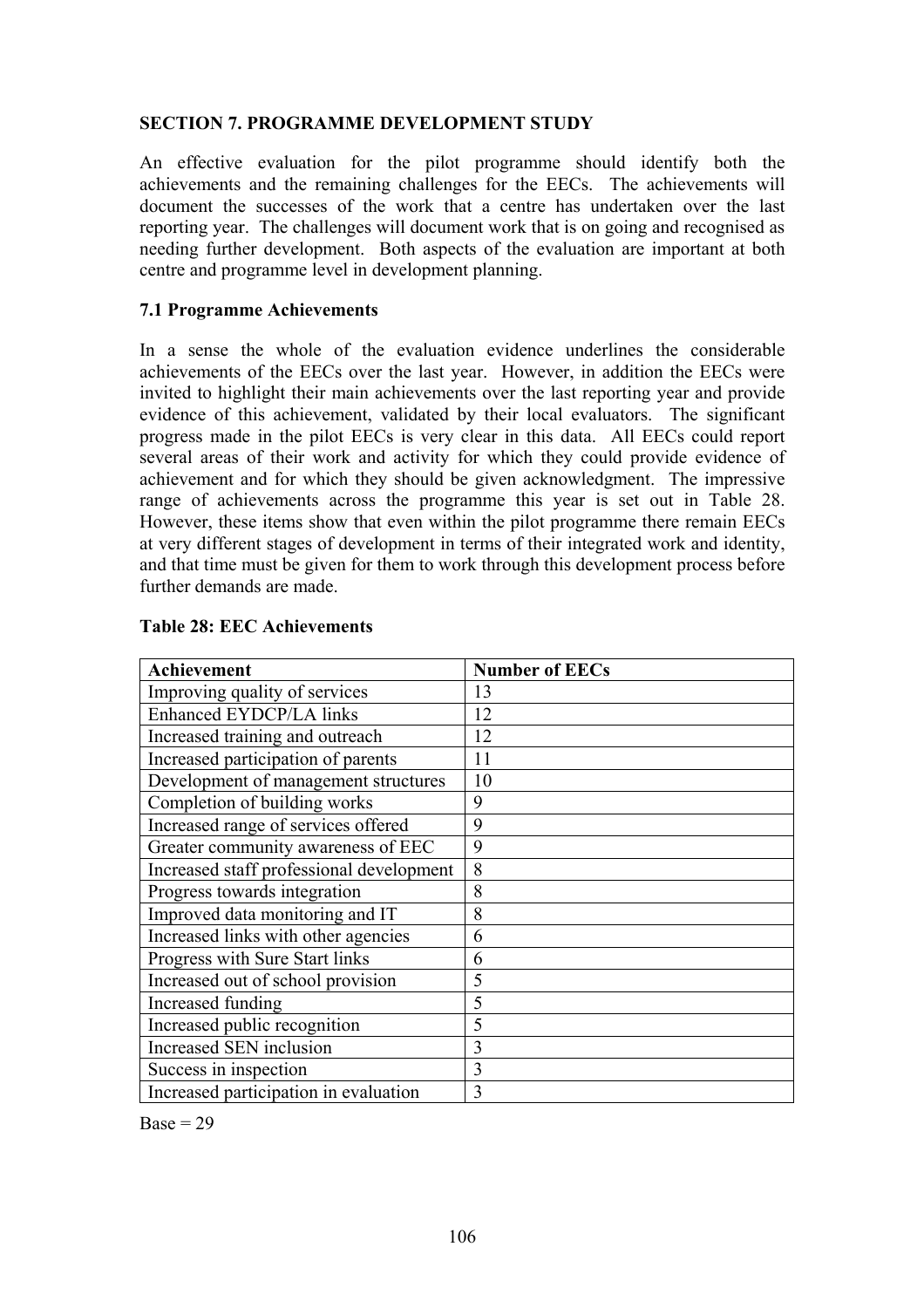Thus, for many EECs there continued to be a focus on the establishment of basic organisational and management structures, putting staff in place, getting buildings completed and ensuring that the full range of their services were up and running. Many EECs wanted to acknowledge the progress they had also made in developing their staff teams and the understanding of how integration would be implemented in their particular context. Other, more developed EECs were very much focused on further developing the range of services and partnerships e.g. Sure Start, Neighbourhood Nurseries, improving the quality of their services and increasing their role in training and dissemination. Many EECs acknowledged their increasing links with their local authority and local EYDCPs. Many also indicated the great progress that had been made this year in putting in place more robust and sophisticated systems for monitoring their service delivery and take up, including the enhancement of their IT skills and capacity, and using this information for institutional development purposes.

#### **7.2 Programme Challenges**

The EECs were invited to highlight their remaining challenges and priorities for further development, and to comment on how these might be tackled over the next year. The role of the local external evaluator in the identification of these development issues was acknowledged in the reports. The challenges again reflect the different stages of development of the EECs but also provide a useful indication of where future support for the EECs might usefully be targeted.

### **7.2.1. Funding Sustainability**

At least a third of EECs suggested in their Annual Evaluation Reports that increasing and sustaining funding was their major challenge. Many managers were spending large amounts of their time looking and bidding for appropriate grants to expand their services and, mostly, these were for short-term grants carrying no opportunity for sustained planning. They were also expressing anxieties about what would happen when Early Excellence funding stopped or political changes meant there might be a change in local or national government involvement. Sometimes the ability to locate grants lead to an increase in a Centres ability to offer an additional service, but many expressed concerns about how they could ensure the service could continue if the budget was withdrawn. These concerns about funding were often related to the Centres' ability to retain staff on short term contracts, the emotional turmoil if some staff had to leave, the financial liabilities which might come with redundancy or the impossibility of professional development or strategic growth when they felt so much uncertainty about their ability to continue.

#### **7.2.2. Management and Staffing**

There were several interconnected challenges highlighted by EECs related to management and staffing. Many could celebrate their achievements in establishing new management structures and expanded staff teams. About a third of the Centres felt that progress could be seen but they also spoke of the continuing need for development and implementation. At a time of rapid expansion and evolution, the development of a coherent team vision and of an agreed conceptualisation of integration was still an issue for many EECs. They also spoke of the need to maintain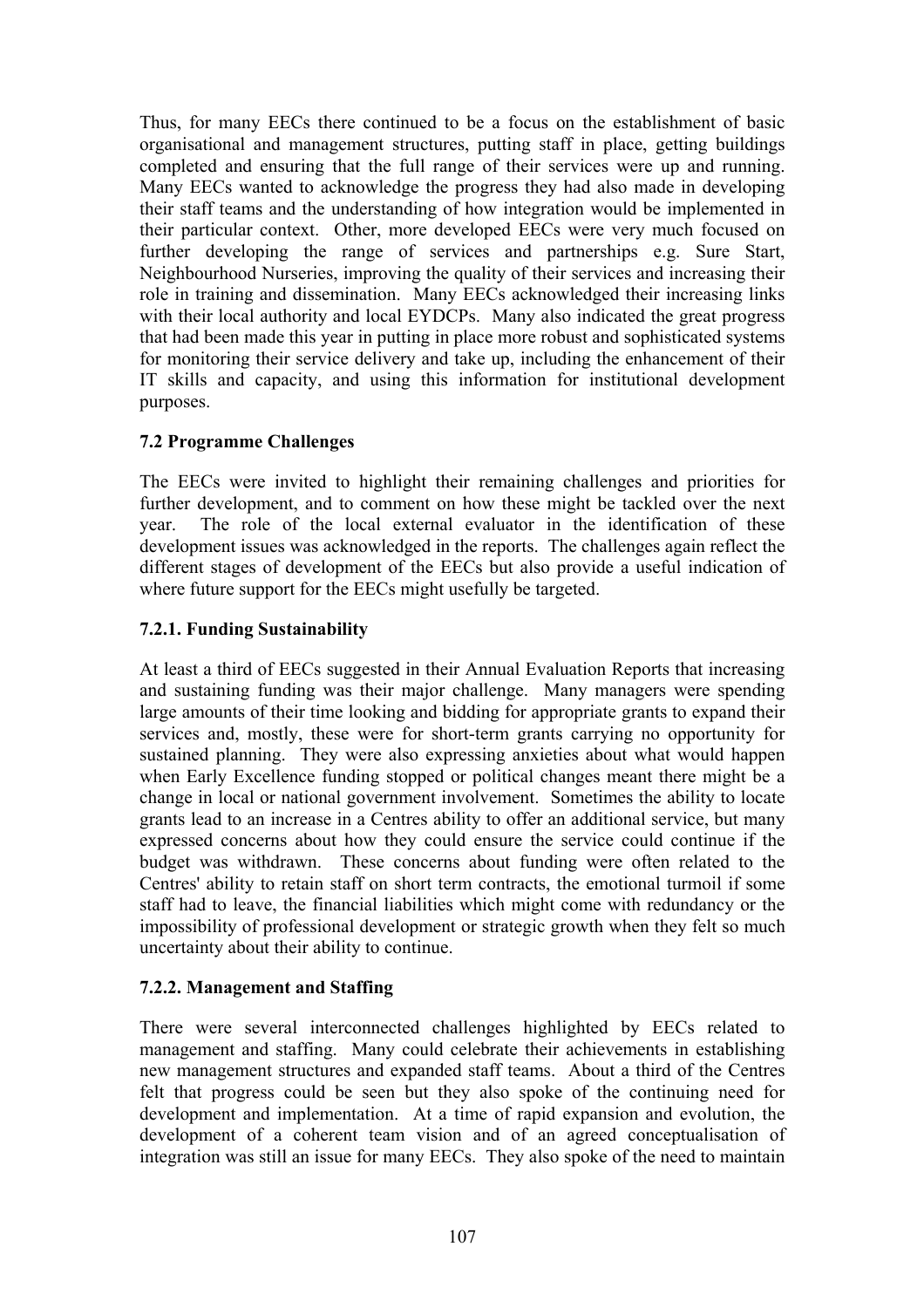staff morale and to reduce stress during this process of change. Some urban EECs (4) said locating and inducting new staff had been a challenge for them. This went beyond the sector difficulties in the recruitment of teachers, which was part of the problem. The additional difficulties were in the requirement to work in different ways with co-professionals and not all recruits were ready or had any experience of integrated, multi-sector working.

#### **7.2.3 EYDC Partnerships and Local Authority Links**

There was a growing awareness of the importance of the EYDC Partnerships and the Local Authority to the Centres. A third of the Centres indicated that they felt there was room still to improve links with their EYDCP or LA Social Services or Education departments.

### **7.2.4 Building Completion**

A third of the EECs suggested that the completion of building work was still hampering their ability to be fully operational. For some, buildings were still not fully operational two years after designation. It is clear that the programme must recognise that although communities will receive some benefits from designation almost immediately, there is an inevitable delay in an expansion programme such as EECs, before all are fully operational.

#### **7.2.5 Network EECs**

More than half of the network EECs (five) suggested that their network could develop more effective collaboration or coherence between its settings. Of these, three said some progress had been made this year but there were still challenges to be addressed and two said that they had felt connections between the settings had not improved or that they had got worse, identifying the changed position of the Local Authority following its negative OfSTED as the crucial factor.

#### **7.2.6 Developing monitoring and evaluation systems**

Four EECs said they recognised the challenge they faced in needing to develop adequate monitoring and evaluation systems. This was not only important for the national and local evaluation but was important to developing an effective management strategy.

#### **7.2.7 Improving the quality of service**

A half of the EECs described the development of some aspect of their service as one of their next challenges. These ranged from improving links to primary schools (four) developing SEN inclusion (two), increasing Health Authority involvement (three), enhancing their community responsiveness (three), increasing the involvement of men (two) and developing their training and dissemination role (one).

As highlighted in last year's evaluation report, funding issues remain a challenge for the EECs and some centres are preoccupied with issues of viability and the sustainability of some of their services. This has an important impact on staff morale and commitment and also on the perceptions of those who use the threatened services.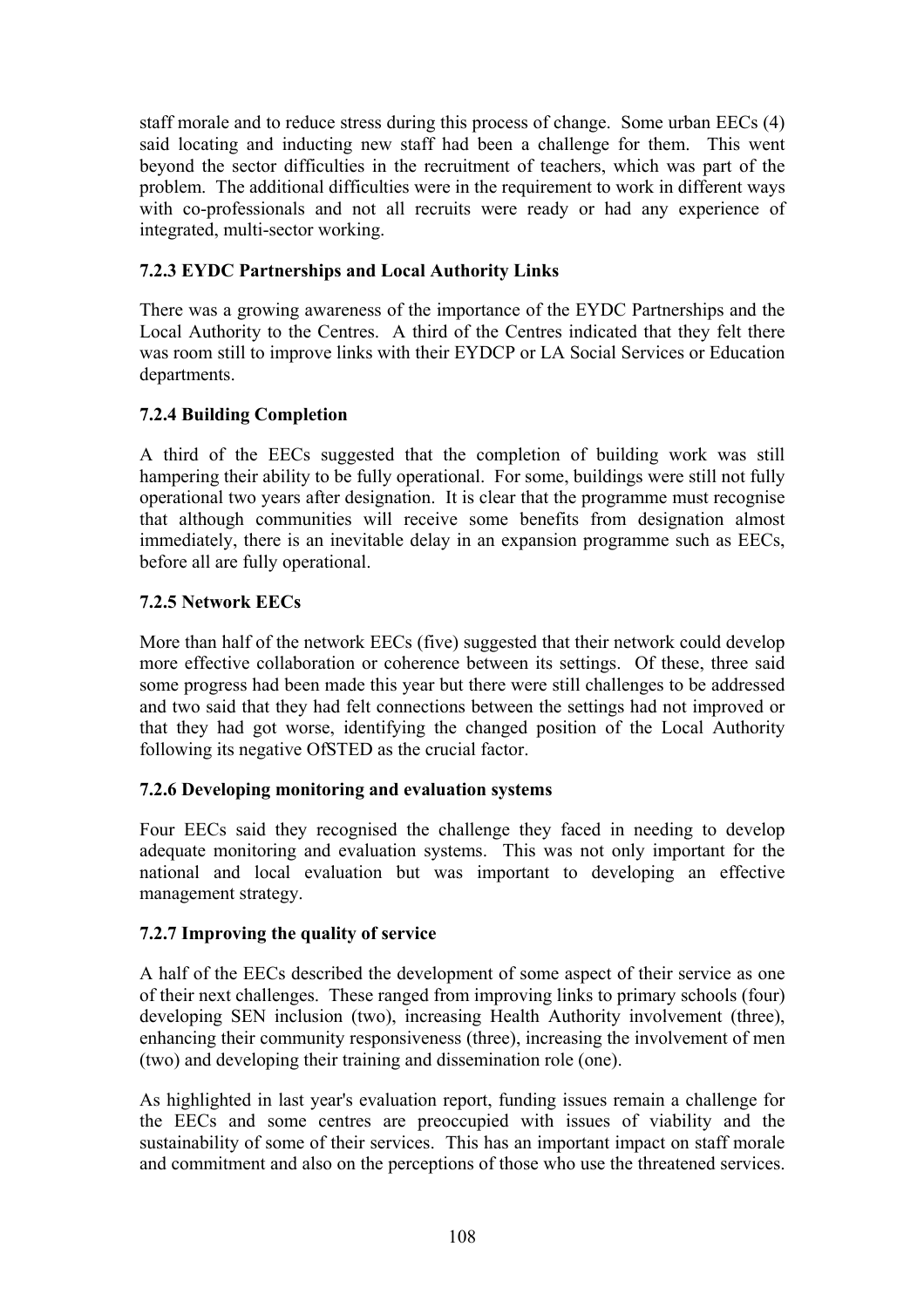The pressures many of the EEC managers and staff work under are very evident. The pilot EECs are very visible and publicly accountable, both locally and nationally, and this puts enormous strain on the staff involved. The turn over in senior managers of the EECs has been highlighted earlier and increased support at programme level is clearly required. The challenges of making EEC networks function effectively was also documented in the evidence and these types of EEC may need some additional support in this respect. The challenges of the evaluation and the demand to provide detailed monitoring of service delivery and use, were also highlighted. Many EECs still have work to do in putting adequate monitoring and information management systems in place and would benefit from a universal system across the EEC programme.

#### **7.3 Programme Development**

The evaluation evidence has highlighted a series of issues which merit further consideration and action as the programme moves forward into a period of consolidation and further expansion. These issues have both policy and operational implications and include:

#### • **Sustaining the complex mix of funding to ensure the viability if the wide range of EEC services**

Issues of longer term viability and funding sustainability continue to be a major preoccupation for EECs. The uncertain, short term and narrowly focused nature of much of EEC funding limits EEC managers ability to work to a longer term strategic planning agenda for the full range of their services. It also impacts on staff security, morale and turnover. There is a case to be made for developing a more cohesive, longer term and secure system of funding for a wider range of EEC services than currently exists.

#### • **Developing access to support and training for leaders of complex, multi-disciplinary, and increasingly large, early years settings**

The limited availability of advanced level, appropriate and accessible training for leaders of integrated early years services continues to affect the supply of appropriately trained managers and senior staff in the EECs. The need for regular and ongoing support from sympathetic, experienced professionals once managers are in post is also evident. Exploring alternative strategies of meeting the increasing demands for support and training of EEC managers will become more important as the EEC, and other integrated early years programmes, expand.

#### • **Ensuring that local authorities and EYDCPs recognise and more fully utilise the EECs within their local strategic planning for early years services.**

The ability of the EECs to act as a catalyst for change is largely dependent on their recognition and utilisation within local authority and EYDCP strategic planning. Although the EECs themselves are working hard to make links, there is room for more proactive action from local authorities and EYDCPs.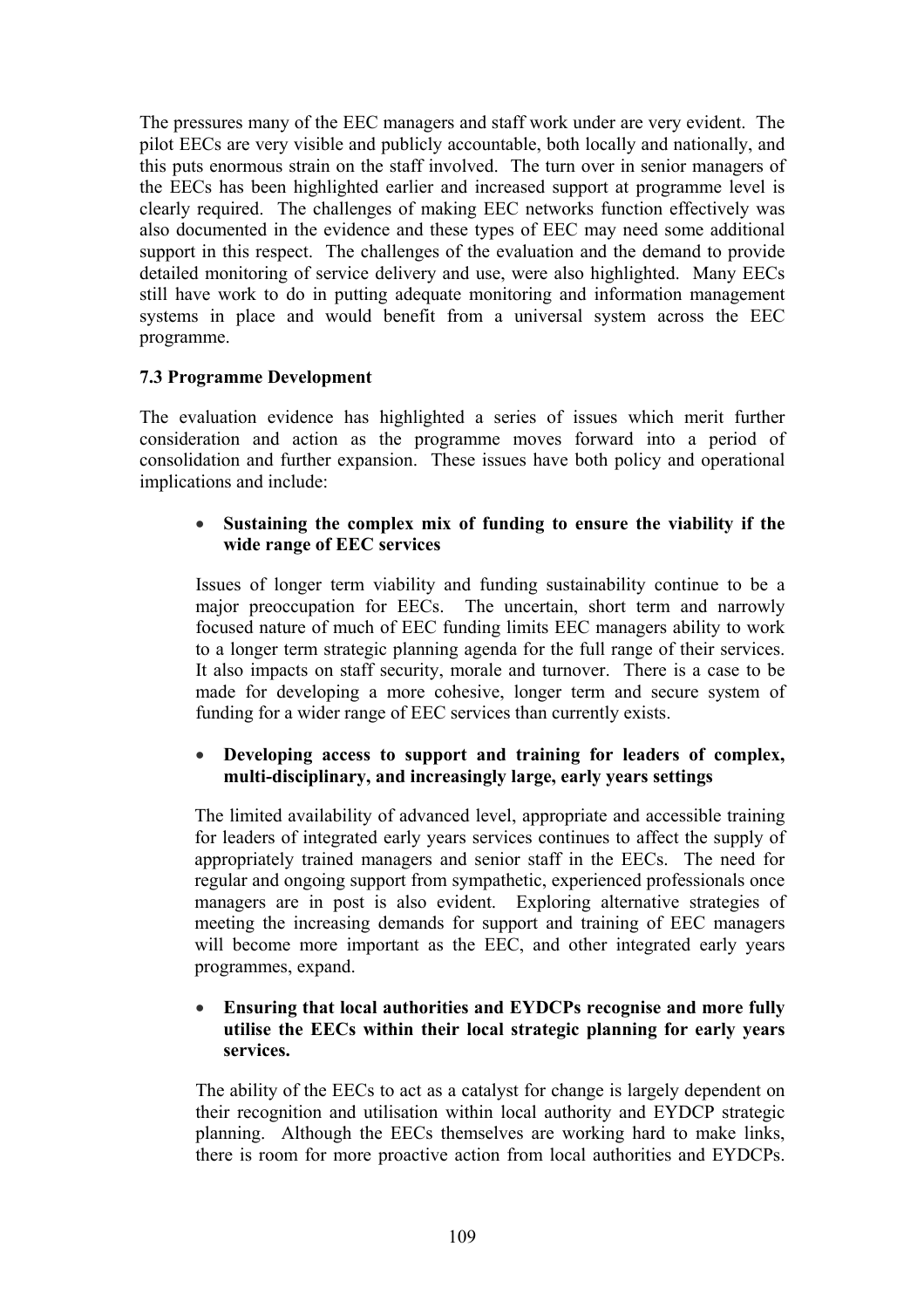The DfES could also usefully promote and encourage this relationship further at national level.

#### • **Developing further the national dissemination strategy to enhance the ability of the EEC programme to impact more widely and act as a catalyst for change across the early years sector.**

The EECs are rapidly developing their dissemination activity and their capacity to act as a catalyst for change locally. The impact of this work could be further enhanced by developing regional and national systems to coordinate, share and promote the dissemination activity of the individual EECs. The exploration of a wide range of national, and international forums, publications and conference venues, beyond the early childhood and educational field, to raise the visibility and awareness of the EEC programme and the wider potential of its achievements would also stimulate this activity and add to the impact of the programme as a whole.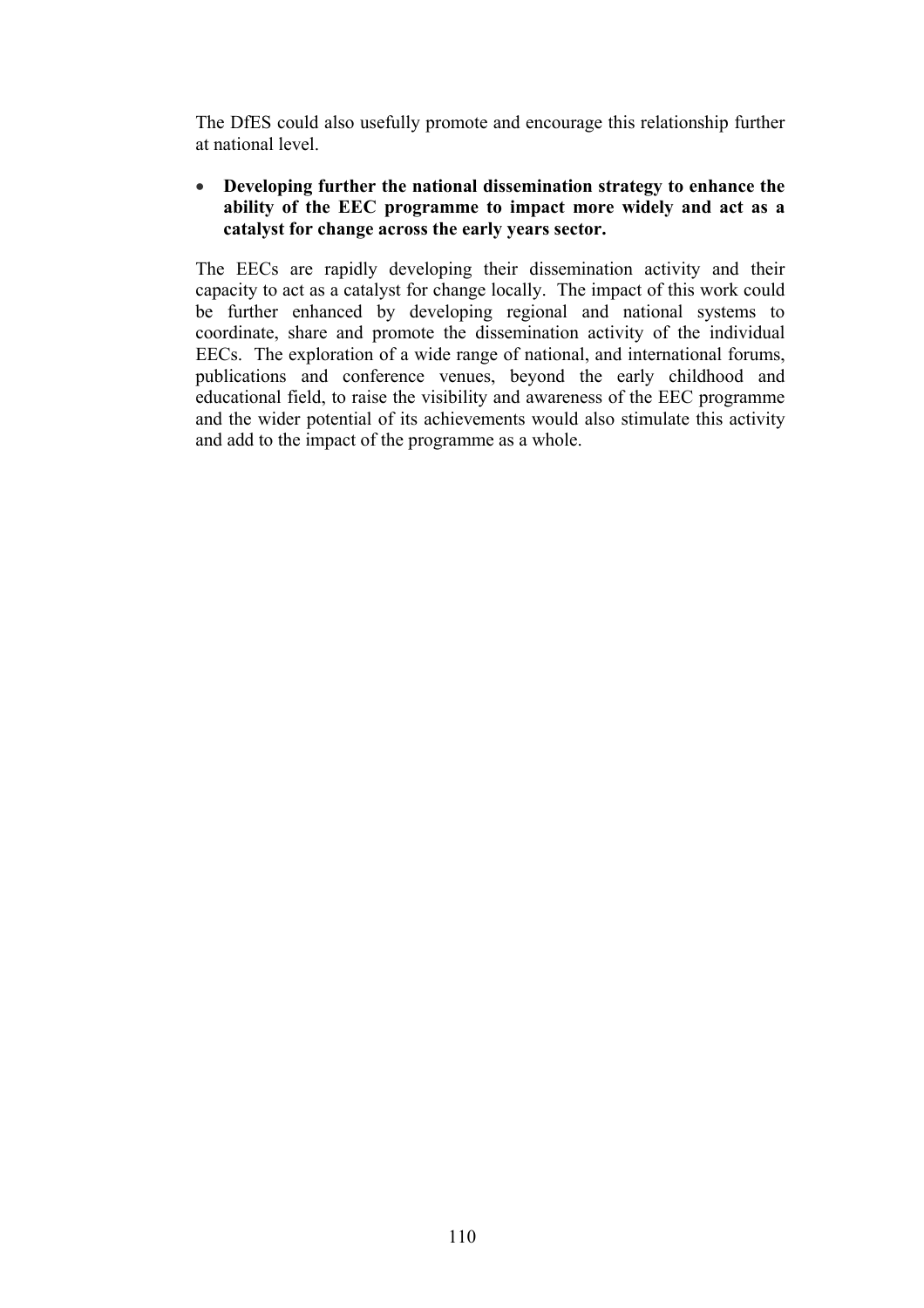#### **REFERENCES**

Bertram A., Pascal C., Gasper M., Mould C., Ramsden F. and Saunders M., (1999a) Research to Inform the Evaluation of the Early Excellence Centre Pilot Programme, DfEE, London.

Bertram A. and Pascal C. (1999b) First Findings: Early Evidence on the Early Excellence Pilot Programme, DfEE, London.

Bertram A. and Pascal C. (2000) First Phase Evidence on the Early Excellence Pilot Programme, DfEE, London.

Department for Education and Skills. (2001) Building on Success, London.

Guba E.G. and Lincoln Y.S. (1981) Effective Evaluation, Jossey-Bass, San Francisco.

Moran R., Myers R., and Zymelman M. (1997) The Uses of Cost Analysis in Early Child Care and Development (EECD) Programs Inter –American Bank.

Organisation for Economic Cooperation and Development (2001) Starting Strong, OECD, Paris.

Patton M. Q. (1990) Qualitative Evaluation and Research Methods, Second Edition, Sage, Newbury Park, CA.

Schweinhart L.J. and Weikart D.P.(1993) A Summary of Significant Benefits: the High/Scope Perry Preschool Study Through Age 27. High/Scope Press, USA.

Schweinhart L.J., Weikart D.P. (1997) Lasting Differences, the High/Scope Preschool Curriculum Comparison, High/Scope Press, USA.

Sefton T (2001) Making the Most of it: Economic Evaluation in the Social Welfare Field. Draft report to the Joseph Rowntree Foundation, York.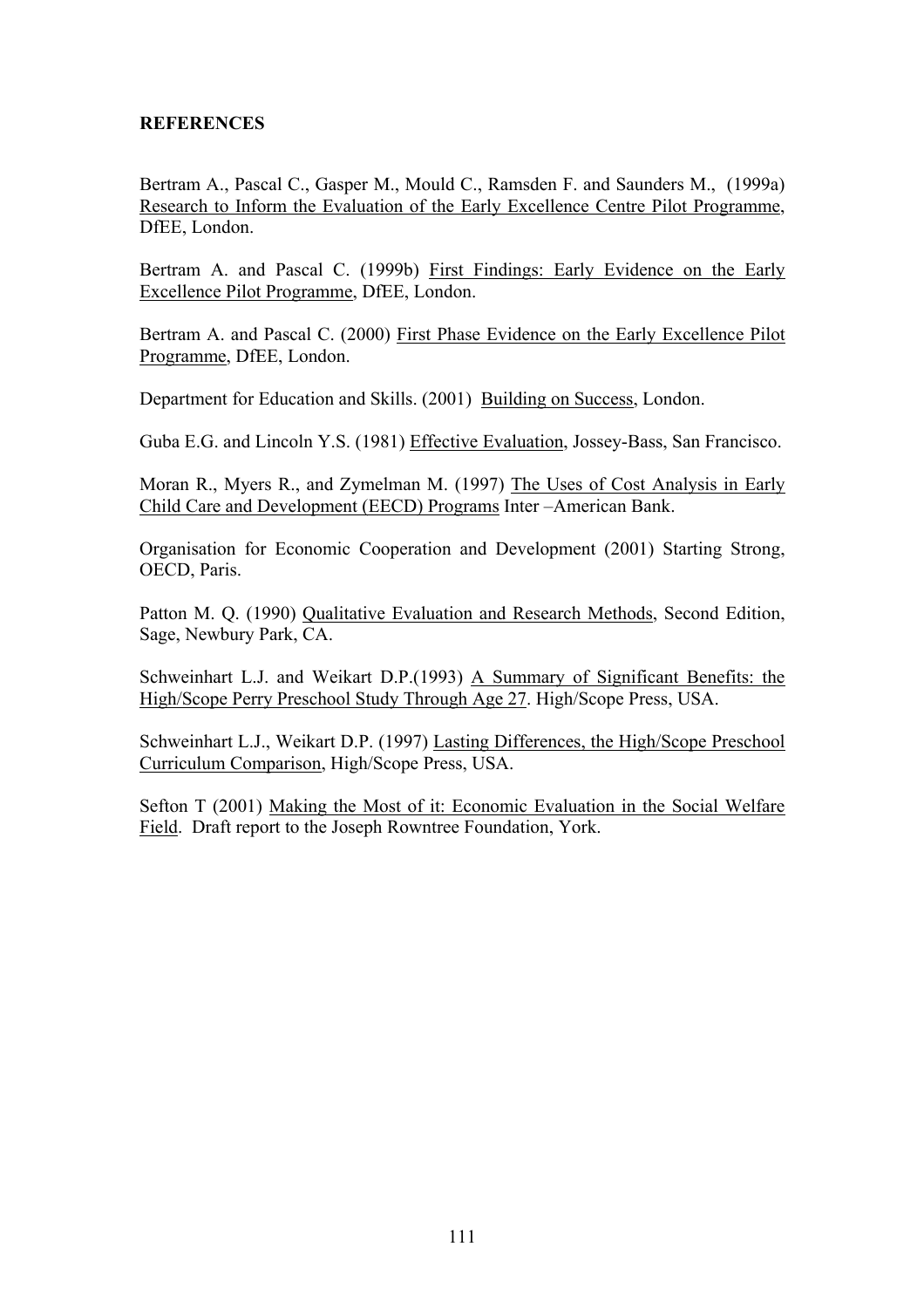**Appendix A** 

**Early Excellence Centres Pilot Evaluation 2000 – 2001** 

**Methodology**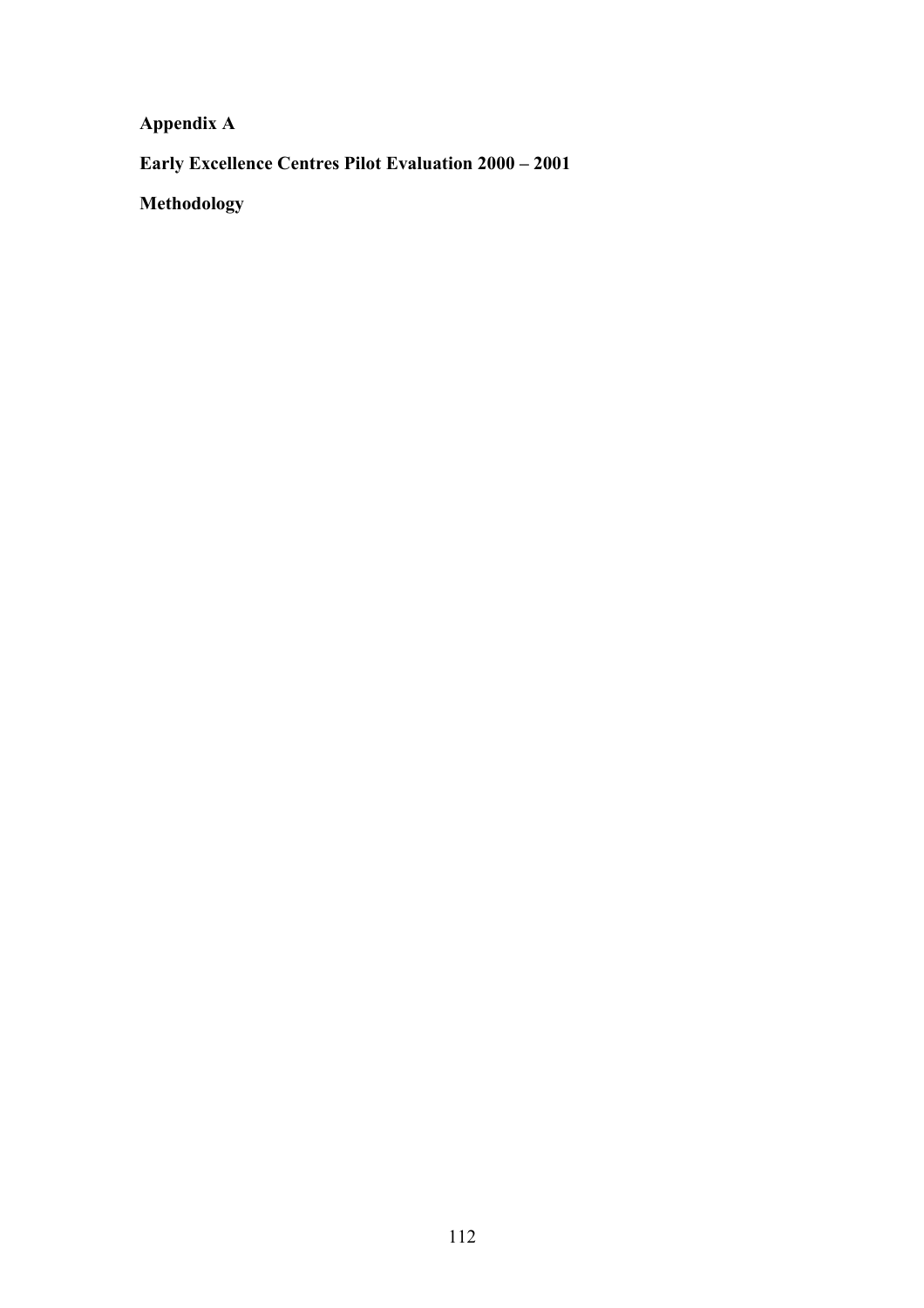### **A1 EVALUATION METHODOLOGY**

The national evaluation of the EEC pilot programme began in September 1999, and is currently planned to run for just over three years, until October 2002. The evaluation methodology followed in each of the participating EECs is based on the agreed evaluation framework of common indicators and accompanying methodology developed in the first phase of the EEC Programme by a group of eleven of the EECs and the national evaluators. This methodology is detailed fully in Bertram and Pascal's early report on the EECs (Bertram, Pascal et al 1999a). A summary of the methodology is presented below.

#### **A1.1 Evaluation Aims**

The evaluation of the EEC pilot programme has four aims:

- to document how different forms of integrated early childhood services work in different contexts;
- to identify and disseminate good practice in the delivery of quality early childhood services;
- to identify the benefits of integrated services for children and families;
- to identify the funding and value for money of the EEC Pilot Programme.

#### **A1.2 Evaluation Principles**

The EEC programme evaluation is operating according to a clear set of ethical principles, which state that the evaluation should:

- be done with participants not done to them;
- be ethically conducted in an open and honest manner with the consent of all participants;
- be collaborative and inclusive;
- be empowering and developmental for all participants;
- have utility for all participants;
- respect the values and wishes of all participants;
- protect the participants from risk of any harm or threat to their personal or professional activity;
- respect the confidentiality and anonymity of participants at all times, unless otherwise agreed by all parties;
- respect the professional and personal well being of participants;
- feedback any resulting evidence to participants.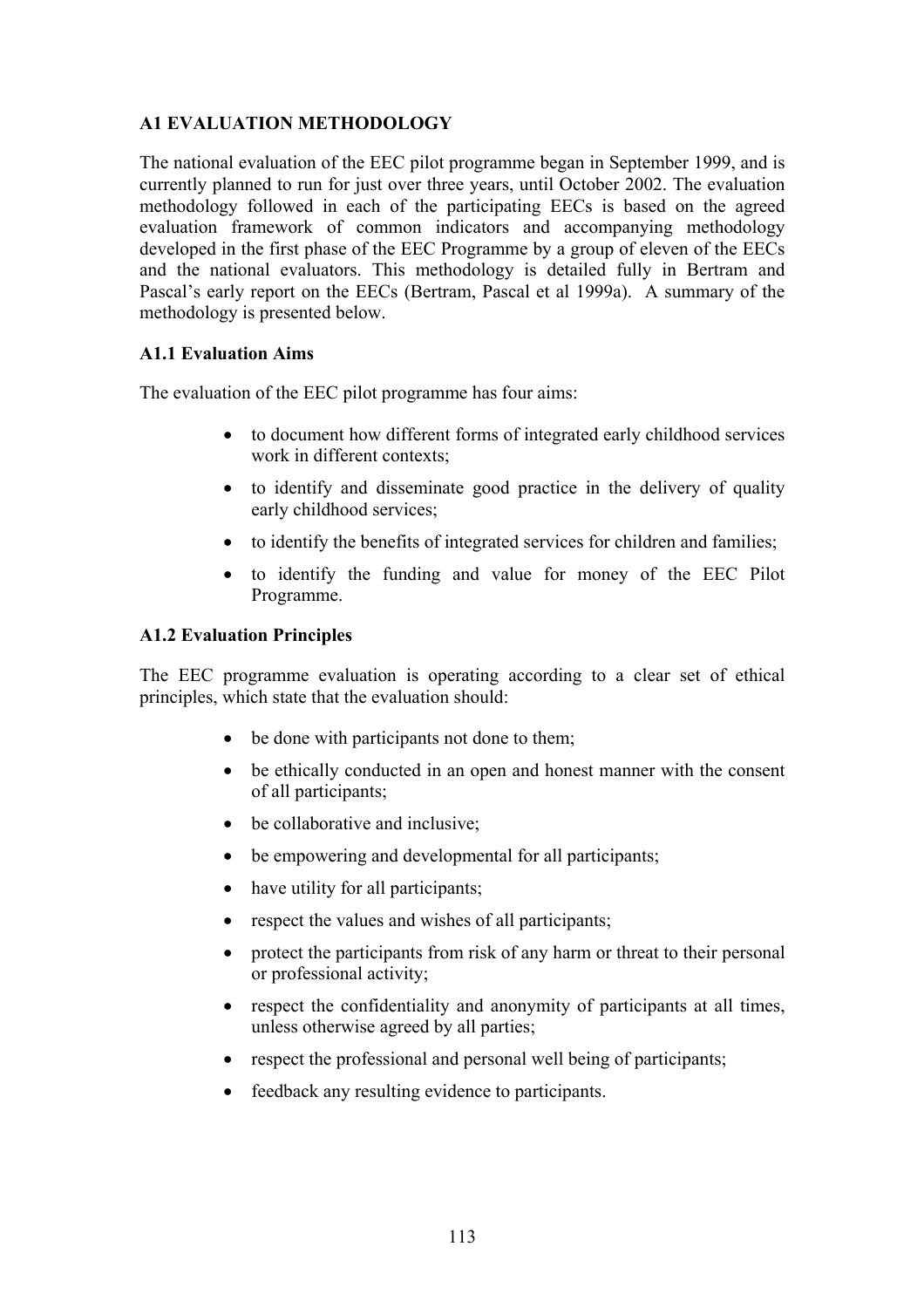#### **A1.3 Evaluation Design**

The evaluation is described as a three-layered model of evaluation, which is nonhierarchical, each layer interrelating to the other. It promotes a model of 'validated self evaluation' within each EEC and 'meta-evaluation' at national programme level. The first level rests on self evaluation processes within the EEC, carried out largely by the EEC practitioners themselves. The second level is provided by an EEC appointed local evaluator, who coordinates and leads the collection of evaluation data within the EEC and validates it. The local evaluators are predominantly, though not exclusively, independent, knowledgeable experts in the field of early childhood education and care, sometimes located in the university sector, sometimes independent consultants. The third level is provided at a national level by the national evaluators, who train the EEC staff and local evaluators in the evaluation methodology, agree local annual evaluation plans with the EEC, support the implementation of the annual plans, and meta-evaluate the evidence generated across the EEC programme.

The participants in the evaluation process all worked to an agreed Framework of Common Indicators, which has guided the collection of data. A summary of this framework is provided in Table A1.

| Framework of Common Indicators $(n = 22)$      |                                                                                 |                           |  |  |  |  |  |  |  |  |  |
|------------------------------------------------|---------------------------------------------------------------------------------|---------------------------|--|--|--|--|--|--|--|--|--|
| <b>Enabling   Process</b><br><b>Contextual</b> | <b>Quality</b>                                                                  | <b>Outcome</b><br>Impact  |  |  |  |  |  |  |  |  |  |
| <b>Indicators</b>                              | <b>Indicators</b>                                                               | <b>Indicators</b>         |  |  |  |  |  |  |  |  |  |
| C1 Families & Children *                       | <b>Quality of:</b>                                                              | <b>Stakeholders:</b>      |  |  |  |  |  |  |  |  |  |
| $C2$ Community*                                | P1<br>$\&$<br>Development                                                       | O1 Child*                 |  |  |  |  |  |  |  |  |  |
| Leadership<br>C3                               | $\&$ Learning*                                                                  | $O2$ Family*              |  |  |  |  |  |  |  |  |  |
| Management                                     | P2 Practitioners*                                                               | O3 Practitioners*         |  |  |  |  |  |  |  |  |  |
| <b>Structures</b>                              | P3 Family Support<br>$\&$                                                       | O4 Setting*               |  |  |  |  |  |  |  |  |  |
| C <sub>4</sub> Climate, Culture $\&$           | Partnership                                                                     | O5 Community*             |  |  |  |  |  |  |  |  |  |
| Equal Op                                       | <b>P4 Adult Training</b>                                                        | <b>O6 Local Authority</b> |  |  |  |  |  |  |  |  |  |
| C5 Staffing                                    | Interactions<br>$\&$<br>P <sub>5</sub>                                          | <b>O7</b> National Level  |  |  |  |  |  |  |  |  |  |
| C6 Range $\&$ Nature of Relationships          |                                                                                 |                           |  |  |  |  |  |  |  |  |  |
| Services*                                      |                                                                                 |                           |  |  |  |  |  |  |  |  |  |
| C7 Accommodation<br>$-\&$                      |                                                                                 |                           |  |  |  |  |  |  |  |  |  |
| Resources                                      |                                                                                 |                           |  |  |  |  |  |  |  |  |  |
| C8 Funding & Costing*                          |                                                                                 |                           |  |  |  |  |  |  |  |  |  |
| Authority<br>C9<br>Local                       |                                                                                 |                           |  |  |  |  |  |  |  |  |  |
| Support                                        |                                                                                 |                           |  |  |  |  |  |  |  |  |  |
| C <sub>10</sub> National Initiatives           |                                                                                 |                           |  |  |  |  |  |  |  |  |  |
|                                                | *Asterisked indicators are core indicators ( $n = 11$ ) and should be addressed |                           |  |  |  |  |  |  |  |  |  |
| <i>annually by evaluators</i>                  |                                                                                 |                           |  |  |  |  |  |  |  |  |  |

#### **Table A1: Framework of Common Indicators**

(Pascal and Bertram 1999)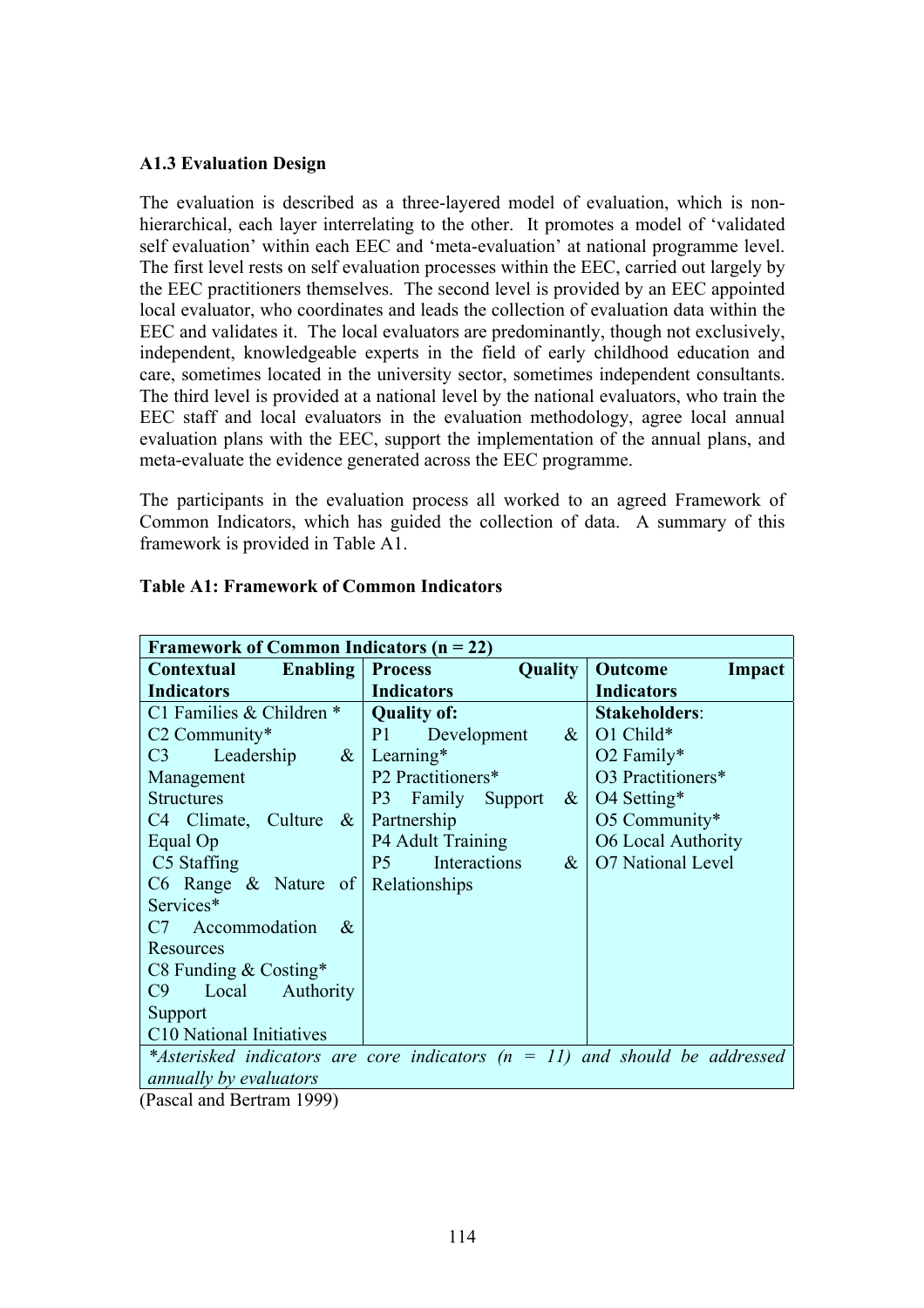#### **A1.4 Methods and Sources**

The evaluation employed a range of methods and data sources to generate both quantitative and qualitative evidence at a local level. These methods gathered data from both primary and secondary sources and are outlined in Table A2

#### **Table A2: Evaluation Methods and Sources**

| <b>Primary Sources</b>                                               | <b>Secondary Sources</b>                                                      |
|----------------------------------------------------------------------|-------------------------------------------------------------------------------|
|                                                                      |                                                                               |
| <b>Case Studies</b>                                                  | National and Local Socio-Economic Data Sets                                   |
| Interview                                                            | National and Local Education Data Sets                                        |
| Questionnaire                                                        | Poverty Indices                                                               |
| Observation                                                          | Population Census Data, Childcare Information,<br>Service and Childcare Audit |
| Narratives                                                           | Documentary Analysis                                                          |
| Professional Biographies                                             | Documentary Analysis                                                          |
| Testimony                                                            | Documentary Analysis                                                          |
| <b>Assessment Records</b>                                            | Inspection Reports, SEN Register, Disabled Child<br>Register                  |
| <b>Quantitative Monitoring Data</b>                                  | Documentary Analysis                                                          |
| (See below, Examples A4-<br>A6)                                      |                                                                               |
| <b>Funding and Cost Analysis</b><br>(See below, Examples A7-<br>(A8) | Inspection<br>Reports, Centre<br>Accounts,<br>Policy<br>Documents             |

#### **A1.5 Evaluation Process**

The pilot EECs developed an annual evaluation plan in conjunction with their local and the national evaluators. This plan set out which of the Common Indicators would be covered in the data gathering process, what methodology would be employed during Phase 2 of the evaluation, the timing and cost. The plan covered the reporting year from August 2000 – July 2001. These data were collated into four base data sets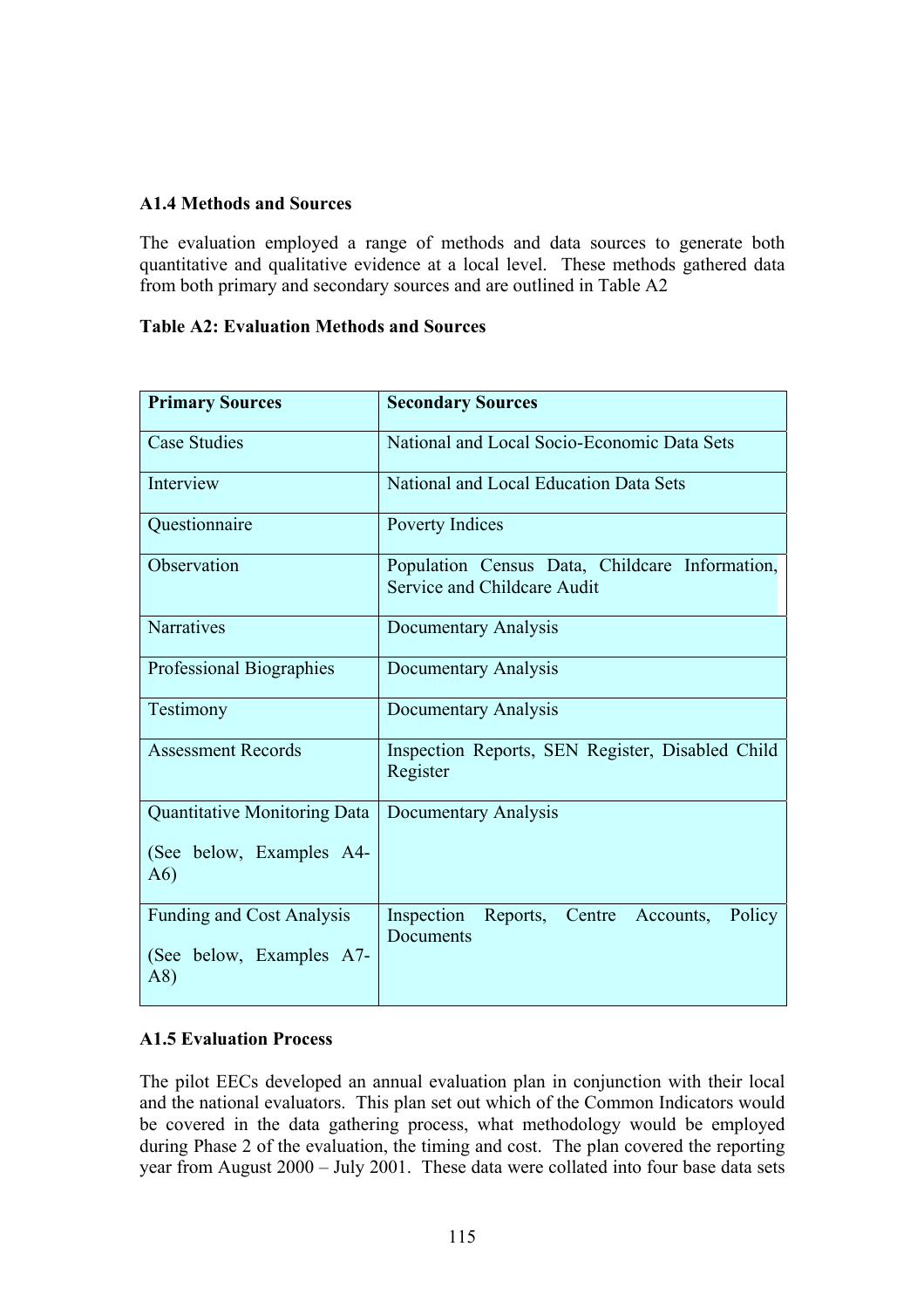for each EEC, compiled using computerised software developed by the national evaluation team for use in the local evaluation process:

- 1. qualitative and quantitative performance and functioning data, presented in an annual evaluation report, including case studies of EEC service users;
- 2. quantitative monitoring data on service delivery and take up;
- 3. cost and funding data;
- 4. secondary data on local poverty, supplied by the Social Disadvantage Research Centre at Oxford University.

Validity and reliability of these data were strengthened in four ways:

- 1. the provision of a clear and common evaluation framework, supported with evaluation guidance, and annual training for EEC staff and local evaluators in its implementation;
- 2. the checking of data at centre level by centre managers and staff to ensure triangulation;
- 3. the employment of an independent local evaluator(s) in each EEC to validate and moderate data before submission;
- 4. the checking and moderation of data from the EECs by the national evaluation team.

These local data sets provided a rich and complex source of quantitative and qualitative evidence on the twenty nine pilot EECs for the year August 2000 – July 2001. The quantitative monitoring data on service delivery and use were submitted by the EECs to the national evaluation team for meta-evaluation on a monthly basis, from February 2001. The other data sets were submitted in July 2001. All data from the individual EECs were collated by the national evaluation team using EXCEL, SPSS and NUD.IST computer analysis software, and then subjected to further analysis at programme level.

#### **A2 Sample Qualitative Report Sheets**

#### **A.2.1 The Qualitative Report was split into ten sections:**

- Section 1 Summary of Key Findings
- Section 2 Local Context of the EEC
- Section 3 Model of Integration and Management Structure
- Section 4 Evaluation Methodology
- Section 5 Ouantitative Evidence of Performance
- Section 6 EEC Outcomes and Impact
- Section 7 EEC Funding, Costings and Cost Savings
- Section 8 EEC Functioning: Good Practice in Integrated Service Delivery
- Section 9 Achievements and Challenges
- Section 10 Evaluation Assessment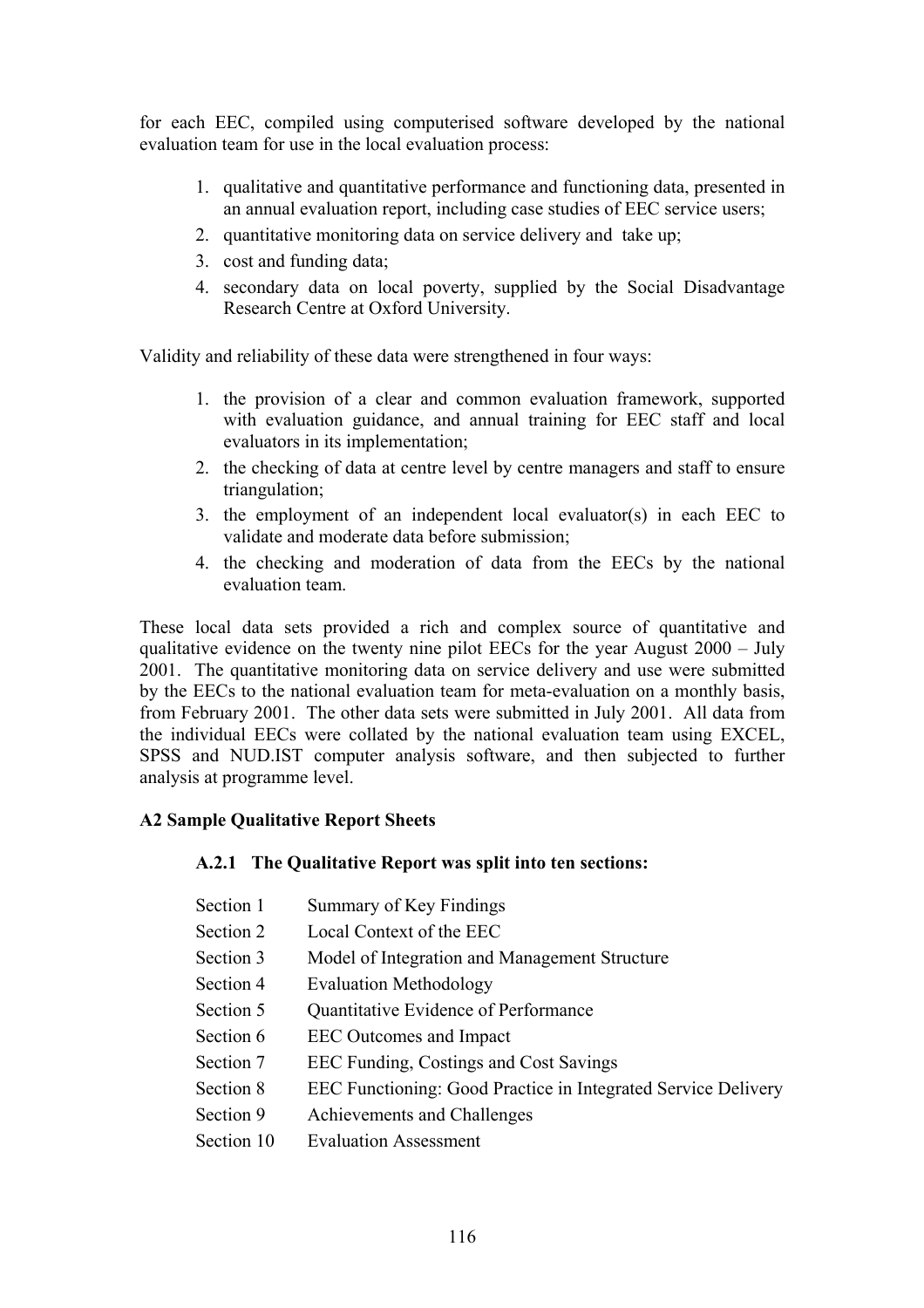Each section was sub-divided for more specific focus areas. The Report was sent in hard copy and electronic form with accompanying notes. (See Example A1 below for detail).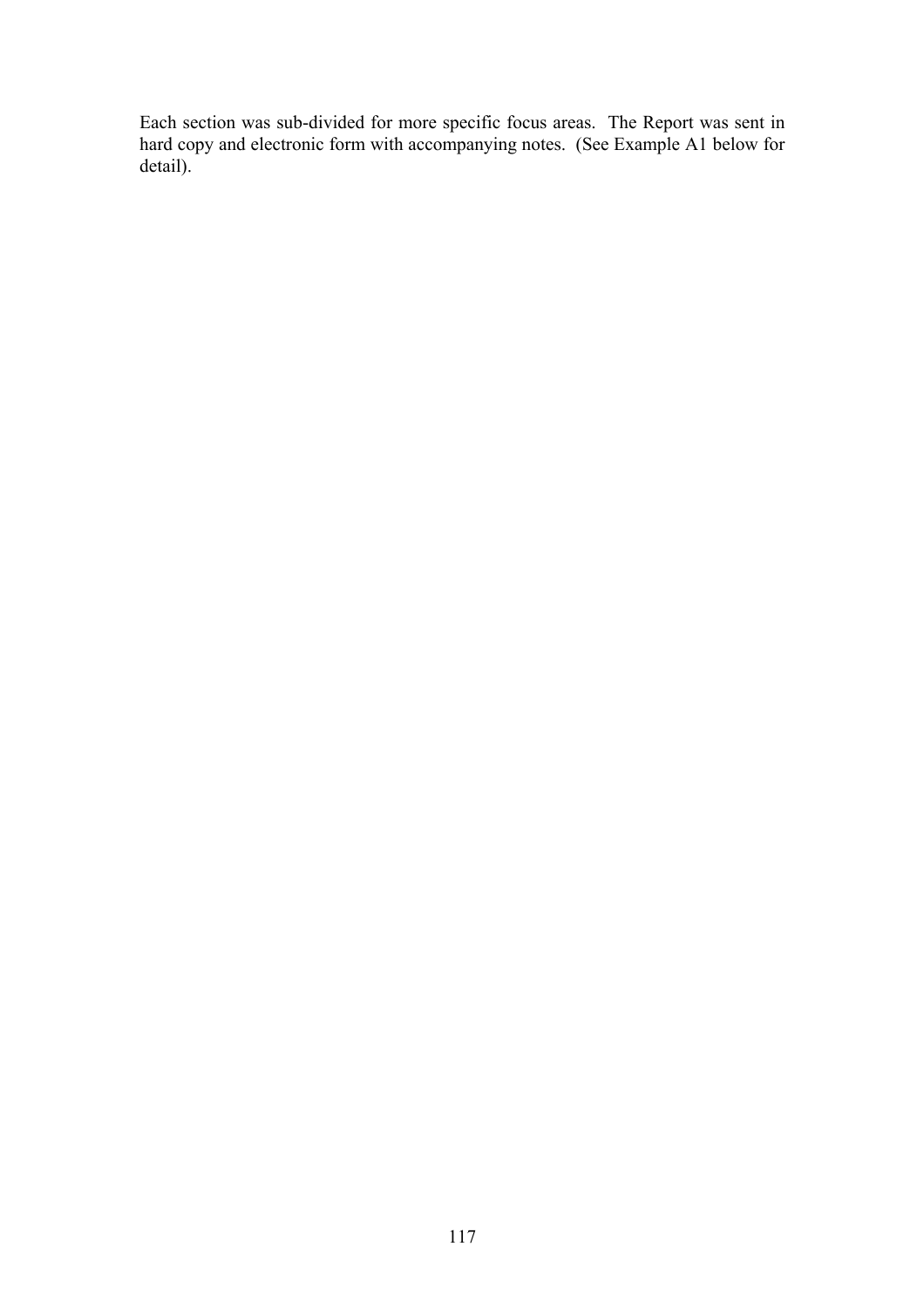#### **Example A1 Qualitative Report Format**

# **Annual Evaluation Report**

## **Section 1 Summary of Key Findings**

*Key performance and operational evidence, e.g. where has the evidence come from?* 

*Monitoring and collating of all users of the Centre Parents / Children / Visitors / Training* 

*Evidence of impact* 

*Highlights of annual activity* 

*Good practice themes* 

*Challenges*

## **Section 2 Local Context of the EEC**

*Date of designation* 

*Type of EEC, e.g. single site, network* 

*Geographical location* 

*Partner providers and funders* 

*Characteristics of the local community exemplified by the ward level data on population* 

*Characteristics of users* 

*Analysis of match of user group to overall community* 

### **Section 3 Model of Integration and Management Structure**

*The nature and mechanisms of integration (e.g. unified, coordinated, coalition) [see report for definitions]* 

*The management structure*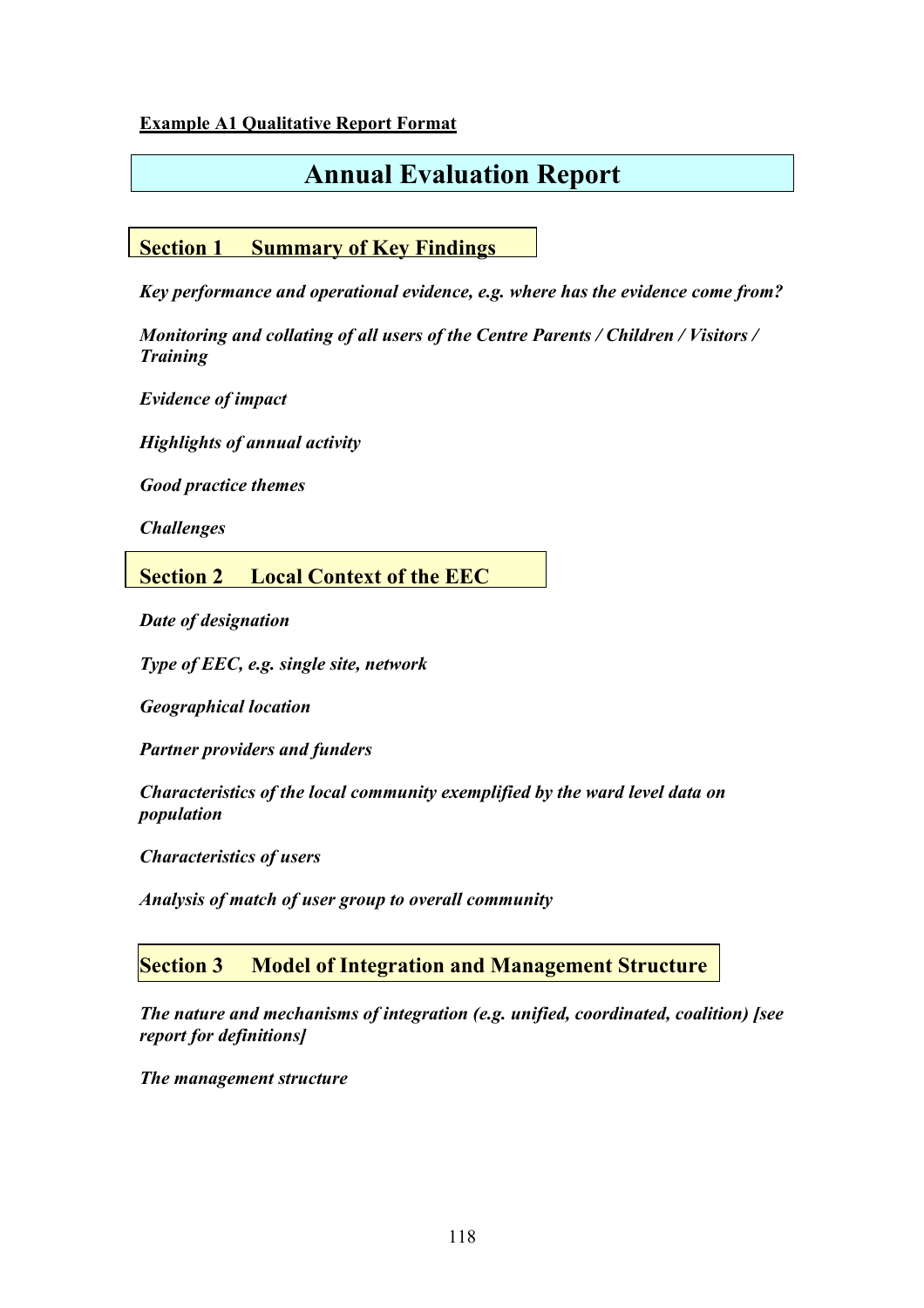#### **Section 4 Evaluation Methodology**

*Methods used for collecting data, with descriptions of sample size, cohort characteristics and selection criteria for each method use* 

#### **Section 5 Quantitative Evidence of Performance**

*Evidence of additionality and change in the provision of services over the year* 

*Evidence of additionality and change in the users of services over the year* 

*Summary of findings and conclusions from the annual summary of data* 

#### **Section 6 EEC Outcomes and Impact**

*Include qualitative and quantitative evidence of outcomes or impact. Ideally, illustrative evidence by case study and narrative can be supplemented by harder quantitative data. Consider outcomes and impact for each of the headings:* 

*Children* 

*Families* 

*Local Communities* 

*Practitioners* 

*Local Authority/EYDCP* 

**Section 7 EEC Funding, Costings and Cost Savings**

*Statement of full centre annual income* 

*Sources of income and amount from each source* 

*Amount of income attributed to each service* 

*Statement of full costs* 

*Costs incurred for each service* 

*Results of costing data, i.e. cost per child hour, per adult hour, etc.*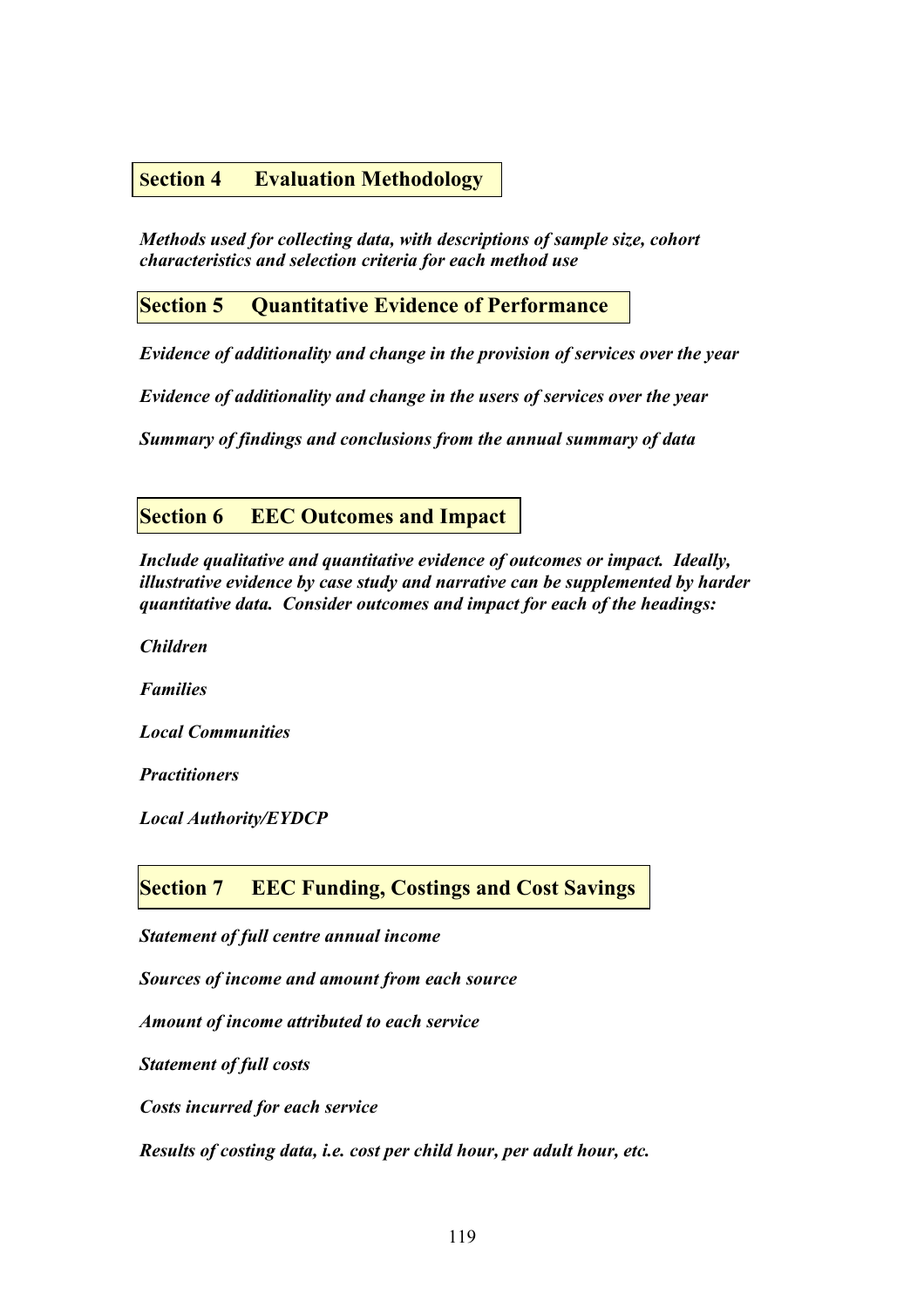*Cost savings case studies based (if possible) on 5% sample of Centre users (high, medium and low users, high, medium and low risk families)* 

**Section 8 EEC Functioning: Good Practice in Integrated Service Delivery** 

*The functioning, implementation and quality of integrated services. These may be presented under themed headings,* 

## **Section 9 Achievements and Challenges**

*Achievements* 

*Challenges* 

*Priorities for development next year* 

**Section 10 Evaluation Assessment**

*How the evaluation process has worked for the Centre this year* 

*Suggestions for further development of the evaluation process* 

#### **A2.2 Case Studies**

Example A2 shows the information EECs received initially, and Example A3 subsequently, setting out guidance for Case study collection and reporting.

#### **Example A2**

#### **Case Studies**

As part of the Annual Report we have asked for a 15% sample of users: 5% from 'low use of services', 5% from 'medium use of services' and 5% from 'high use of services', and these should be related to families that fall within the criteria for 'low risk', 'medium risk' and 'high risk' as defined by the Social Services 'Lilac Book' (see below).

In order to determine the actual number of case studies you will need to know the average service use, which you will have from the Quantitative Data monthly records, and the average figures for 'risk', which you may need to determine.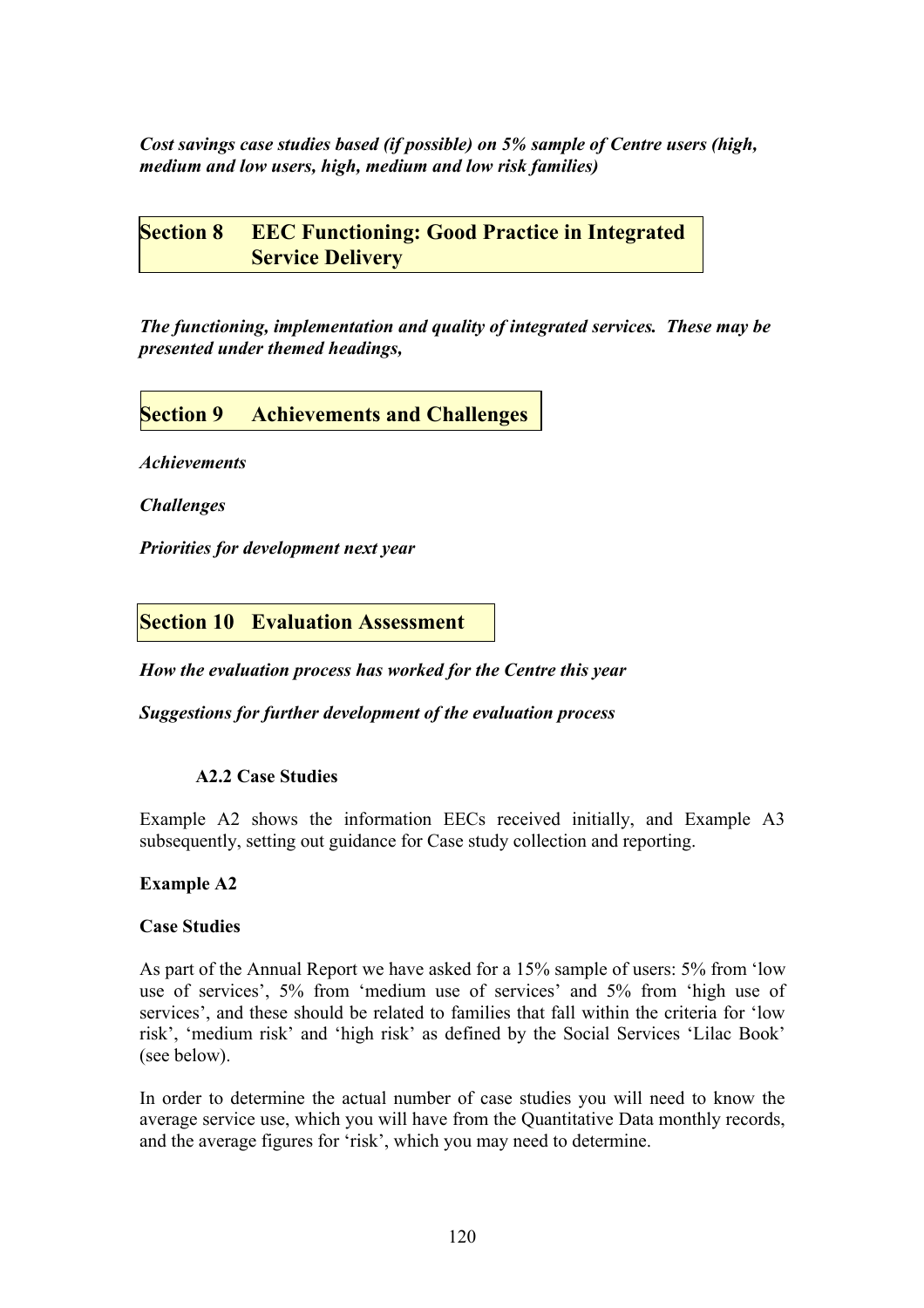This data is extremely important to the overall picture and essential to the national evaluation.



#### **N.B. The structure for reporting each case study should be:**

- **1. Characteristics of Family**
- **2. Risk factors of family**
- **3. Pattern of use of services**
- **4. Impact of Centre services an family members**
- **5. Any calculated cost savings**

#### **Example A3 (additional guidance provided by letter)**

#### **Structure for Case Studies:**

There have been a number of queries regarding the 15% Case Studies. We would like them to be structured to include:

- 1. Characteristics of the family
- 2. Risk factors of the family
- 3. Pattern of use of Services
- 4. Impact of Centre Services on family members
- 5. Any calculated cost savings (NB you will need the 'Cost per Adult/Child Hour' from the Cost Analysis Disk)

This is the ideal, as is the 15% target of users from High 5%, Medium 5% and Low 5% risk, set against High, Med and Low use. If you have already completed the Case Studies, please look to see what you have and how it matches with these areas and factors. We need as much of this data as possible, up to the 15%.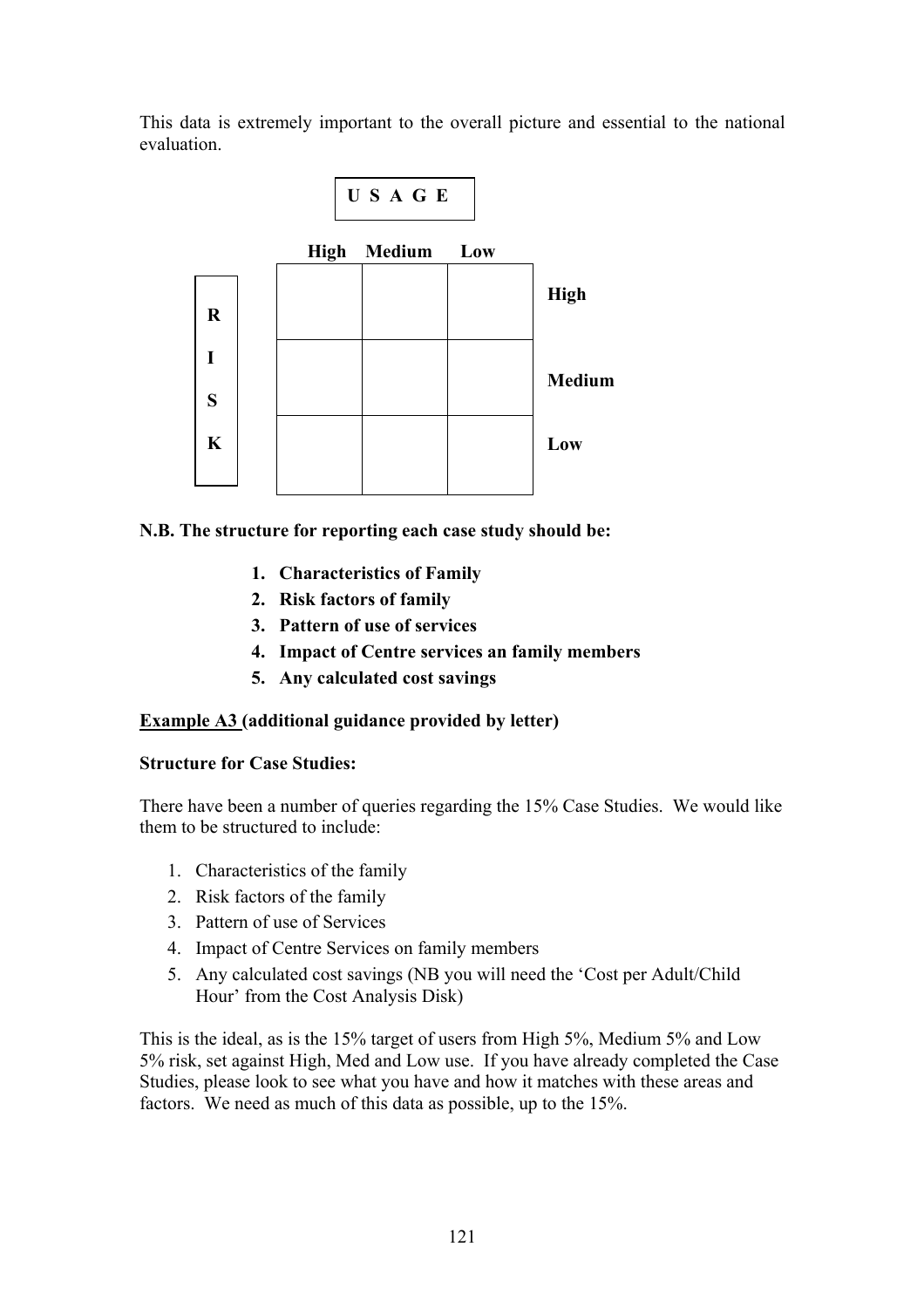#### **A3: Sample Quantitative Data Collection Sheets**

Data was collated monthly by Centres from their records and entered in the appropriate matrix section (see Examples A4 to A6 below). Each Centre had a unique identifier enabling data sent to the national evaluators to be entered on a main database capable of being updated when fresh or revised data arrived. Cumulative records were linked to provide monthly summaries for each Centre and for the programme as a whole and the spreadsheets included graphing facilities for Centres to use. Considerable time was spent in arriving at shared understandings and definitions for categories and in training and supporting Centre staff.

Data was entered for Child and Adult *attendances* not attendees. The Excel spreadsheet produced an error symbol where particular data items from a required sequence were missed. Shaded sections of the spreadsheets provided automatic calculations based on the data entered. The third spreadsheet 'Practitioner Data' asked for details of staffing, visitors and links with other initiatives.

The Child Data sheet (Example A4) covers the main child services offered by EECs. An additional row for 'other services' provided an insight into services unique to individual EECs. Details of these were included in the Qualitative reports.

The Adult Data sheet (Examples A5a and A5b) provides rows for services, with specific training separated from other services, and columns for recording attendances and additional data such as employment, ethnicity, and age. The categories were designed to match those of Sure Start. The tables are presented here split over two pages.

The Practitioner Data sheet (Example A6) includes details of staffing, practitioner training, visitors and other initiatives in which the Centre was involved.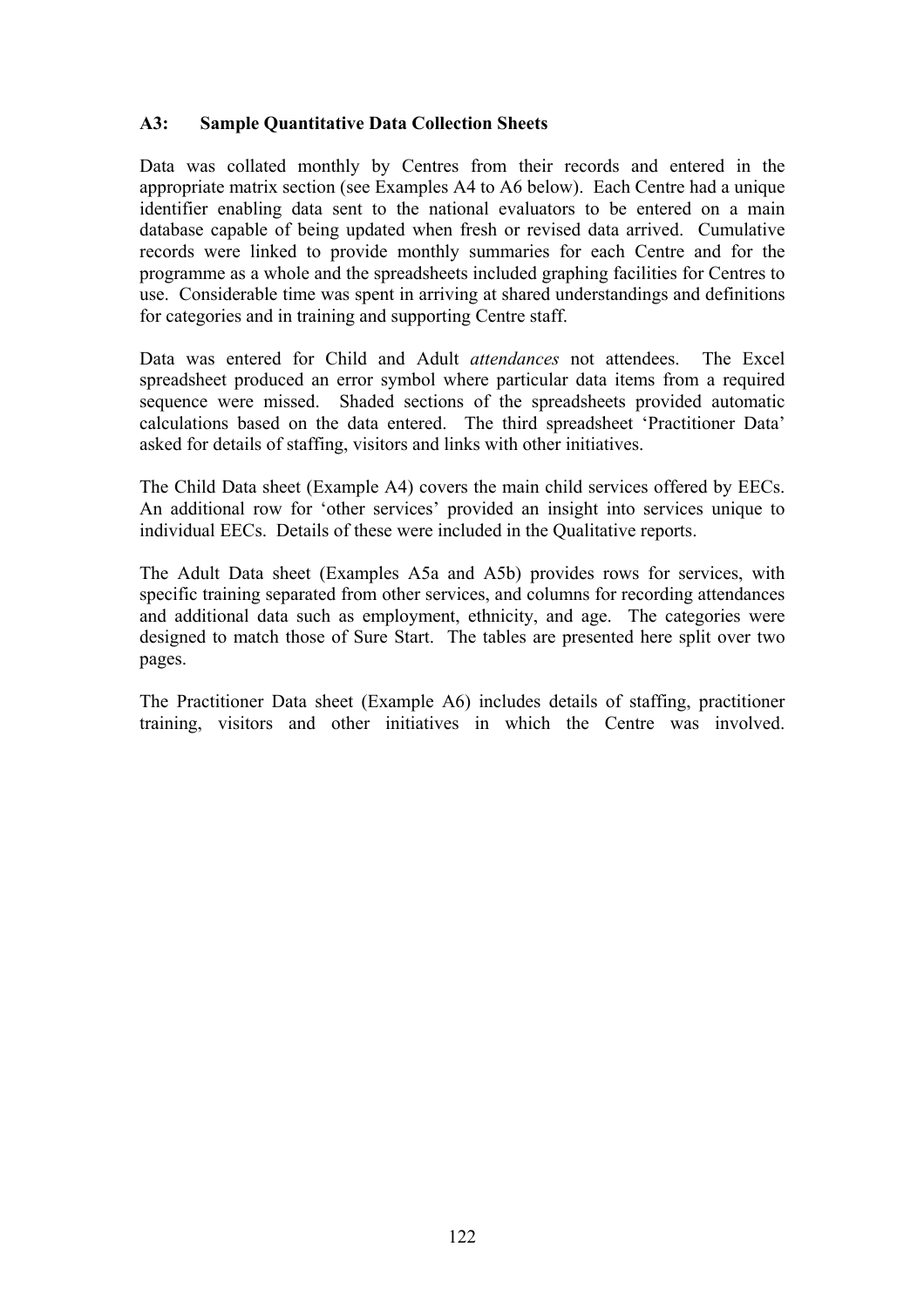## **Example A4 – Child Data Sheet**

| January 2001                         |                                                                                                                      |                                                                     |                 |                      |                         |                                               |                          |                    |                                                                                                  |                                                                                                                    |                                 |                                   |                                  |                                                        |                     |                 |                                                                                                          |                                              |                                                                    |                         |
|--------------------------------------|----------------------------------------------------------------------------------------------------------------------|---------------------------------------------------------------------|-----------------|----------------------|-------------------------|-----------------------------------------------|--------------------------|--------------------|--------------------------------------------------------------------------------------------------|--------------------------------------------------------------------------------------------------------------------|---------------------------------|-----------------------------------|----------------------------------|--------------------------------------------------------|---------------------|-----------------|----------------------------------------------------------------------------------------------------------|----------------------------------------------|--------------------------------------------------------------------|-------------------------|
| Child Services                       |                                                                                                                      |                                                                     |                 |                      |                         | Num berofSessions perW eek                    |                          |                    |                                                                                                  |                                                                                                                    |                                 |                                   |                                  | TotalNum berofChild<br>A ttendances this M onth by Age |                     |                 |                                                                                                          |                                              |                                                                    |                         |
|                                      | onth<br>$\approx$<br>$4 -$<br>出<br>13<br>$\circ$<br>$\circ$<br>z<br>eeks<br>$\rightarrow$<br>四<br>$\circ$<br>$H \ge$ | pt<br>巴<br><b>E</b><br>$\circ$<br>$\mathbf{z}$<br>$\bar{A}$ re<br>国 | oming<br>$\geq$ | $\omega$<br>Lunchtin | ftemoon<br>$\mathbf{A}$ | pų<br>Even<br>arly<br>$\mathbb{R} \mathbb{Z}$ | vening<br>$\mathbb{R}^2$ | vemight<br>$\circ$ | $\circ$<br>Length<br>$\beta$<br>国<br>verage<br>$rac{1}{2}$<br>$\frac{5}{6}$<br>$\mathbb{R}^4$ so | 44<br>$\circ$<br>$\mathbf{H}$<br>$\omega$<br>꼽<br>$\Delta$<br>otalNum<br>$\omega$<br>$\lesssim$<br>szno<br>$H$ $H$ | $\frac{1}{2}$<br>nder<br>$\Box$ | $\mathbf{\sim}$<br>nder<br>$\Box$ | $\sim$<br>nder<br>$\overline{a}$ | $\overline{4}$<br>nder<br>$\Box$                       | S<br>nder<br>$\Box$ | $+$<br>$\Omega$ | ttending<br>$\mathbb{S}^{\mathsf{C}}$<br>$\mathsf{H}$<br>eq<br>onth<br>TotalNum<br>Children A<br>th is M | <b>Child</b><br>se/Hour<br>verage<br>$A$ $D$ | ch ild rer<br>2L<br>Num berof<br><b>Gd</b><br>requiring<br>Support | Chinren<br>SpecialNeeds |
| A fter SchoolCare                    |                                                                                                                      |                                                                     |                 |                      |                         |                                               |                          |                    |                                                                                                  |                                                                                                                    |                                 |                                   |                                  |                                                        |                     |                 |                                                                                                          |                                              |                                                                    |                         |
| Before SchoolCare                    |                                                                                                                      |                                                                     |                 |                      |                         |                                               |                          |                    |                                                                                                  |                                                                                                                    |                                 |                                   |                                  |                                                        |                     |                 |                                                                                                          |                                              |                                                                    |                         |
| Day Care                             |                                                                                                                      |                                                                     |                 |                      |                         |                                               |                          |                    |                                                                                                  |                                                                                                                    |                                 |                                   |                                  |                                                        |                     |                 |                                                                                                          |                                              |                                                                    |                         |
| Health                               |                                                                                                                      |                                                                     |                 |                      |                         |                                               |                          |                    |                                                                                                  |                                                                                                                    |                                 |                                   |                                  |                                                        |                     |                 |                                                                                                          |                                              |                                                                    |                         |
| Holiday P layschem es                |                                                                                                                      |                                                                     |                 |                      |                         |                                               |                          |                    |                                                                                                  |                                                                                                                    |                                 |                                   |                                  |                                                        |                     |                 |                                                                                                          |                                              |                                                                    |                         |
| Language Support (E 2L)              |                                                                                                                      |                                                                     |                 |                      |                         |                                               |                          |                    |                                                                                                  |                                                                                                                    |                                 |                                   |                                  |                                                        |                     |                 |                                                                                                          |                                              |                                                                    |                         |
| Libraries (books, toy, jigsaws, etc) |                                                                                                                      |                                                                     |                 |                      |                         |                                               |                          |                    |                                                                                                  |                                                                                                                    |                                 |                                   |                                  |                                                        |                     |                 |                                                                                                          |                                              |                                                                    |                         |
| Lunchtim e C lub(s)                  |                                                                                                                      |                                                                     |                 |                      |                         |                                               |                          |                    |                                                                                                  |                                                                                                                    |                                 |                                   |                                  |                                                        |                     |                 |                                                                                                          |                                              |                                                                    |                         |
| Nursery Education                    |                                                                                                                      |                                                                     |                 |                      |                         |                                               |                          |                    |                                                                                                  |                                                                                                                    |                                 |                                   |                                  |                                                        |                     |                 |                                                                                                          |                                              |                                                                    |                         |
| Nurture Group                        |                                                                                                                      |                                                                     |                 |                      |                         |                                               |                          |                    |                                                                                                  |                                                                                                                    |                                 |                                   |                                  |                                                        |                     |                 |                                                                                                          |                                              |                                                                    |                         |
| O vemight Care                       |                                                                                                                      |                                                                     |                 |                      |                         |                                               |                          |                    |                                                                                                  |                                                                                                                    |                                 |                                   |                                  |                                                        |                     |                 |                                                                                                          |                                              |                                                                    |                         |
| P laygroup                           |                                                                                                                      |                                                                     |                 |                      |                         |                                               |                          |                    |                                                                                                  |                                                                                                                    |                                 |                                   |                                  |                                                        |                     |                 |                                                                                                          |                                              |                                                                    |                         |
| SpecialNeeds Provision               |                                                                                                                      |                                                                     |                 |                      |                         |                                               |                          |                    |                                                                                                  |                                                                                                                    |                                 |                                   |                                  |                                                        |                     |                 |                                                                                                          |                                              |                                                                    |                         |
| Thempeutic                           |                                                                                                                      |                                                                     |                 |                      |                         |                                               |                          |                    |                                                                                                  |                                                                                                                    |                                 |                                   |                                  |                                                        |                     |                 |                                                                                                          |                                              |                                                                    |                         |
| O ther Child Services                |                                                                                                                      |                                                                     |                 |                      |                         |                                               |                          |                    |                                                                                                  |                                                                                                                    |                                 |                                   |                                  |                                                        |                     |                 |                                                                                                          |                                              |                                                                    |                         |
| TO TALS                              | $\mathbf{0}$                                                                                                         | $0^{\circ}$                                                         | $\mathbf{0}$    | $\mathbf{0}$         | $\mathbf{0}$            | $\Omega$                                      | $\Omega$                 | $\Omega$           |                                                                                                  | $\Omega$                                                                                                           | $0^{\bullet}$                   | $0^{\bullet}$                     | $\mathbf{0}$                     | $0^{\circ}$                                            | $\overline{0}$      |                 | $\Omega$                                                                                                 |                                              | $\mathbf{0}$                                                       | $\mathbf{0}$            |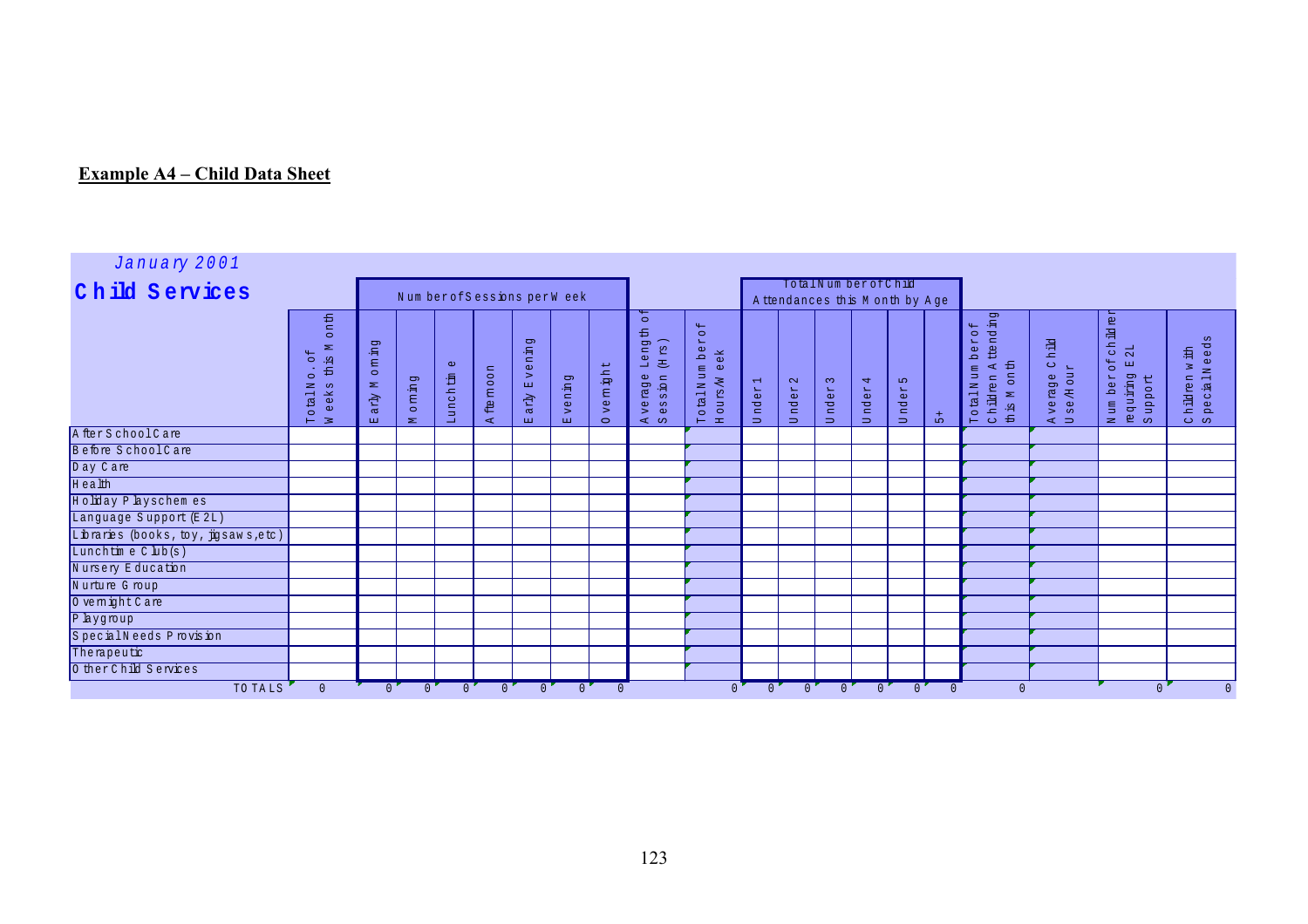## **Example A5a – Adult Data Sheet**

**Adult Services Centre Summary Sheet** 

|                                      |     |                         |                                    |                                   | $\sigma$            |         | Female Adults Attending by Age this Month |                |           |                        |          |           |           |          |          |          |                |                |                    | Male Adults Attending by Age this Month |                  |                     |                       |                                |
|--------------------------------------|-----|-------------------------|------------------------------------|-----------------------------------|---------------------|---------|-------------------------------------------|----------------|-----------|------------------------|----------|-----------|-----------|----------|----------|----------|----------------|----------------|--------------------|-----------------------------------------|------------------|---------------------|-----------------------|--------------------------------|
|                                      |     | Weeks<br>$_{\rm of}$    | Sessions                           |                                   | number              |         |                                           |                |           |                        |          |           |           |          |          |          |                |                |                    |                                         |                  | Female              |                       |                                |
| <b>SERVICES</b>                      |     | Total No.<br>this Month | Number of Sess<br>During the Month | Average length of each<br>session | hours/week<br>Total |         | Average adult use/hour<br>Under 18        |                | $18 - 24$ | $25 - 30$<br>$31 - 40$ | 41-50    | $51 - 60$ | $61 - 70$ | $>70$    | Under 18 | 18-24    | $25 - 30$      | $31 - 40$      | 41-50<br>$51 - 60$ | $61 - 70$                               | $\geq 70$        | Total<br>Attendance | Total Male Attendance | Total<br>Attendance this Month |
| Crèche                               |     |                         |                                    |                                   | $\mathbf{0}$        | 0.0     |                                           |                |           |                        |          |           |           |          |          |          |                |                |                    |                                         | $\Omega$         | $\bf{0}$            | $\bf{0}$              |                                |
| Drop in                              |     |                         |                                    |                                   | $\theta$            | 0.0     |                                           |                |           |                        |          |           |           |          |          |          |                |                |                    |                                         | $\Omega$         | $\theta$            | $\overline{0}$        |                                |
| Family Room                          |     |                         |                                    |                                   | $\Omega$            | 0.0     |                                           |                |           |                        |          |           |           |          |          |          |                |                |                    |                                         | $\theta$         | $\theta$            | $\mathbf{0}$          |                                |
| Family Support/Counselling - at home |     |                         |                                    |                                   | $\overline{0}$      | 0.0     |                                           |                |           |                        |          |           |           |          |          |          |                |                |                    |                                         | $\mathbf{0}$     | $\theta$            | $\mathbf{0}$          |                                |
| Family Support/Counselling - on site |     |                         |                                    |                                   | $\Omega$            | 0.0     |                                           |                |           |                        |          |           |           |          |          |          |                |                |                    |                                         | 0                | $\Omega$            | $\mathbf{0}$          |                                |
| Financial                            |     |                         |                                    |                                   | $\theta$            | 0.0     |                                           |                |           |                        |          |           |           |          |          |          |                |                |                    |                                         | $\Omega$         | $\theta$            | $\bf{0}$              |                                |
| Health                               |     |                         |                                    |                                   | $\overline{0}$      | 0.0     |                                           |                |           |                        |          |           |           |          |          |          |                |                |                    |                                         | $\Omega$         | $\overline{0}$      | $\mathbf{0}$          |                                |
| Holiday Playschemes                  |     |                         |                                    |                                   | $\overline{0}$      | 0.0     |                                           |                |           |                        |          |           |           |          |          |          |                |                |                    |                                         | $\bf{0}$         | $\theta$            | $\mathbf{0}$          |                                |
| Legal                                |     |                         |                                    |                                   | $\overline{0}$      | 0.0     |                                           |                |           |                        |          |           |           |          |          |          |                |                |                    |                                         | 0                | $\overline{0}$      | $\mathbf{0}$          |                                |
| Other Adult Support Services         |     |                         |                                    |                                   | $\theta$            | 0.0     |                                           |                |           |                        |          |           |           |          |          |          |                |                |                    |                                         | $\theta$         | $\Omega$            | $\mathbf{0}$          |                                |
| Other Agency Support (Police, EWO)   |     |                         |                                    |                                   | $\Omega$            | 0.0     |                                           |                |           |                        |          |           |           |          |          |          |                |                |                    |                                         | $\Omega$         | $\overline{0}$      | $\mathbf{0}$          |                                |
| Other Outreach                       |     |                         |                                    |                                   | $\theta$            | 0.0     |                                           |                |           |                        |          |           |           |          |          |          |                |                |                    |                                         | $\theta$         | $\theta$            | $\mathbf{0}$          |                                |
| Parent and Baby Support              |     |                         |                                    |                                   | $\Omega$            | 0.0     |                                           |                |           |                        |          |           |           |          |          |          |                |                |                    |                                         | $\theta$         | $\theta$            | $\mathbf{0}$          |                                |
| Parent and Toddler Group(s)          |     |                         |                                    |                                   | $\theta$            | 0.0     |                                           |                |           |                        |          |           |           |          |          |          |                |                |                    |                                         | $\mathbf{0}$     | $\theta$            | $\mathbf{0}$          |                                |
| Respite Care                         |     |                         |                                    |                                   | $\Omega$            | 0.0     |                                           |                |           |                        |          |           |           |          |          |          |                |                |                    |                                         | 0                | $\theta$            | $\boldsymbol{0}$      |                                |
| Therapeutic                          |     |                         |                                    |                                   | $\mathbf{0}$        | 0.0     |                                           |                |           |                        |          |           |           |          |          |          |                |                |                    |                                         | $\boldsymbol{0}$ | $\overline{0}$      | $\mathbf{0}$          |                                |
| <b>TRAINING</b>                      |     |                         |                                    |                                   |                     |         |                                           |                |           |                        |          |           |           |          |          |          |                |                |                    |                                         |                  |                     |                       |                                |
| <b>Adult Literacy</b>                |     |                         |                                    |                                   | $\bf{0}$            | $0.0\,$ |                                           |                |           |                        |          |           |           |          |          |          |                |                |                    |                                         | $\mathbf{0}$     | $\boldsymbol{0}$    | $\boldsymbol{0}$      |                                |
| <b>Adult Numeracy</b>                |     |                         |                                    |                                   | $\overline{0}$      | 0.0     |                                           |                |           |                        |          |           |           |          |          |          |                |                |                    |                                         | $\bf{0}$         | $\mathbf{0}$        | $\boldsymbol{0}$      |                                |
| <b>Education</b> and Training        |     |                         |                                    |                                   | $\theta$            | 0.0     |                                           |                |           |                        |          |           |           |          |          |          |                |                |                    |                                         | $\theta$         | $\Omega$            | $\overline{0}$        |                                |
| Family Learning                      |     |                         |                                    |                                   | $\theta$            | 0.0     |                                           |                |           |                        |          |           |           |          |          |          |                |                |                    |                                         | $\Omega$         | $\theta$            | $\overline{0}$        |                                |
| Health/Nutrition Training            |     |                         |                                    |                                   | $\theta$            | 0.0     |                                           |                |           |                        |          |           |           |          |          |          |                |                |                    |                                         | $\overline{0}$   | $\theta$            | $\bf{0}$              |                                |
| Information Technology               |     |                         |                                    |                                   | $\Omega$            | 0.0     |                                           |                |           |                        |          |           |           |          |          |          |                |                |                    |                                         | $\theta$         | $\theta$            | $\mathbf{0}$          |                                |
| Offsite Training                     |     |                         |                                    |                                   | $\Omega$            | 0.0     |                                           |                |           |                        |          |           |           |          |          |          |                |                |                    |                                         | $\Omega$         | $\overline{0}$      | $\boldsymbol{0}$      |                                |
| Parenting                            |     |                         |                                    |                                   | $\Omega$            | 0.0     |                                           |                |           |                        |          |           |           |          |          |          |                |                |                    |                                         |                  | $\Omega$            | $\mathbf{0}$          |                                |
| Second Language Support              |     |                         |                                    |                                   | $\theta$            | 0.0     |                                           |                |           |                        |          |           |           |          |          |          |                |                |                    |                                         | $\mathbf{0}$     | $\theta$            | $\mathbf{0}$          |                                |
| Teenage Parents/Support Groups       |     |                         |                                    |                                   | $\Omega$            | 0.0     |                                           |                |           |                        |          |           |           |          |          |          |                |                |                    |                                         |                  | $\theta$            | $\mathbf{0}$          |                                |
| Other Adult Training Services        |     |                         |                                    |                                   | $\bf{0}$            | 0.0     |                                           |                |           |                        |          |           |           |          |          |          |                |                |                    |                                         | 0                | $\boldsymbol{0}$    | $\boldsymbol{0}$      |                                |
| <b>TOTALS</b>                        | 124 | $\boldsymbol{0}$        | $\mathbf{0}$                       |                                   | $\mathbf{0}$        |         | $\mathbf{0}$                              | $\overline{0}$ | $\bf{0}$  | $\boldsymbol{0}$       | $\theta$ |           | $\theta$  | $\bf{0}$ | $\bf{0}$ | $\theta$ | $\overline{0}$ | $\overline{0}$ | $\overline{0}$     | $\bf{0}$<br>$\bf{0}$                    | $\theta$         | $\theta$            | $\mathbf{0}$          |                                |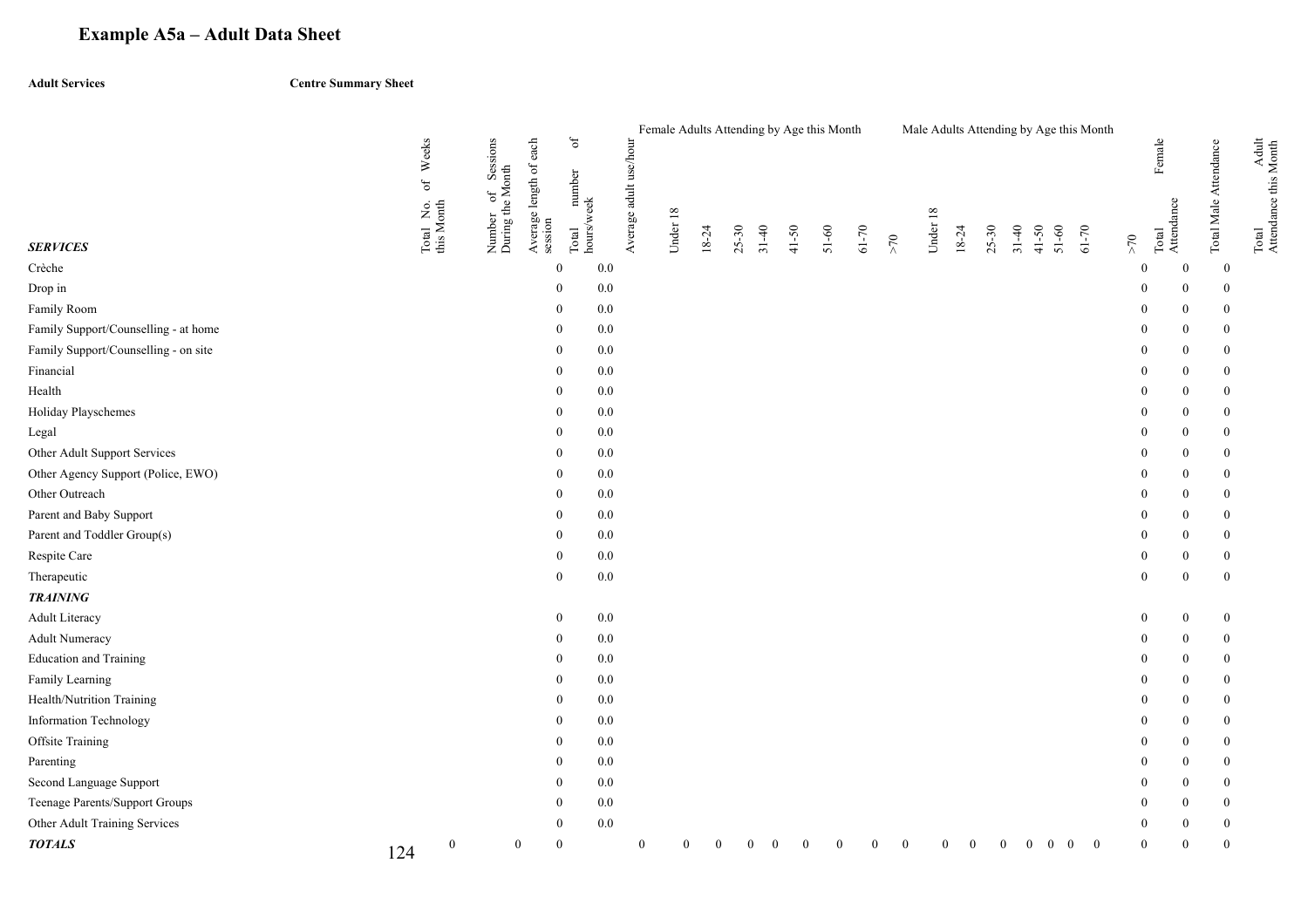|                               |                                                    |                               |                                                               |                          |                                                                                                                        |                                                               |                      |                  |           |       |   |        |             |                |   |            | Ethnic Background of Adult Service Users |        |             |   |        |                     |   |        |         |                             |   |                                                                                      |             |
|-------------------------------|----------------------------------------------------|-------------------------------|---------------------------------------------------------------|--------------------------|------------------------------------------------------------------------------------------------------------------------|---------------------------------------------------------------|----------------------|------------------|-----------|-------|---|--------|-------------|----------------|---|------------|------------------------------------------|--------|-------------|---|--------|---------------------|---|--------|---------|-----------------------------|---|--------------------------------------------------------------------------------------|-------------|
| <b>Parent Characteristics</b> |                                                    |                               |                                                               |                          |                                                                                                                        |                                                               |                      |                  | White     |       |   |        |             | Mixed          |   |            | Asian/Asian British                      |        |             |   |        | Black/Black British |   |        |         | Chinese/Other Ethnic Groups |   |                                                                                      |             |
| Time<br>Ē<br>ęd<br>Employ     | Φ<br>Ē<br>.<br>-<br>ದ<br>௨<br>ರ<br>∸<br>mpl<br>r÷۱ | ರ<br>Ō<br>mpio<br>Φ<br>▭<br>- | ರ<br>o<br>రొ<br>ر<br>Ph<br>Ξ<br>$\overline{\phantom{0}}$<br>ಕ | tudent<br>$\overline{r}$ | ರ<br>Ö<br>-<br>sab<br>. ــ<br>$\overline{\phantom{a}}$<br>−<br>ರ<br>œ<br>stei<br>.<br>bh<br>c<br>$\tilde{\phantom{a}}$ | ದ<br>右<br>⊡<br>ನ<br>٠s<br>. .<br>ပ<br>$\circ$<br>Ф<br>$\circ$ | $\sharp$<br>ದ<br>one | 5<br>ದ<br>eenage | <b>HE</b> | $\Xi$ | ≅ | ∽<br>뉸 | ⇁<br>∼<br>노 | $\overline{B}$ | E | <b>BOB</b> |                                          | z<br>m | $\Box$<br>⇁ | ⊻ | w<br>보 | $\sim$              | ᆷ | $\sim$ | Ξ<br>ΥÝ |                             | 旵 | S<br>. .<br>÷<br>۔.<br>ä<br>L.<br>$\overline{\phantom{0}}$<br>$\circ$<br>÷<br>Ë<br>∽ | 음<br>ದ<br>ಕ |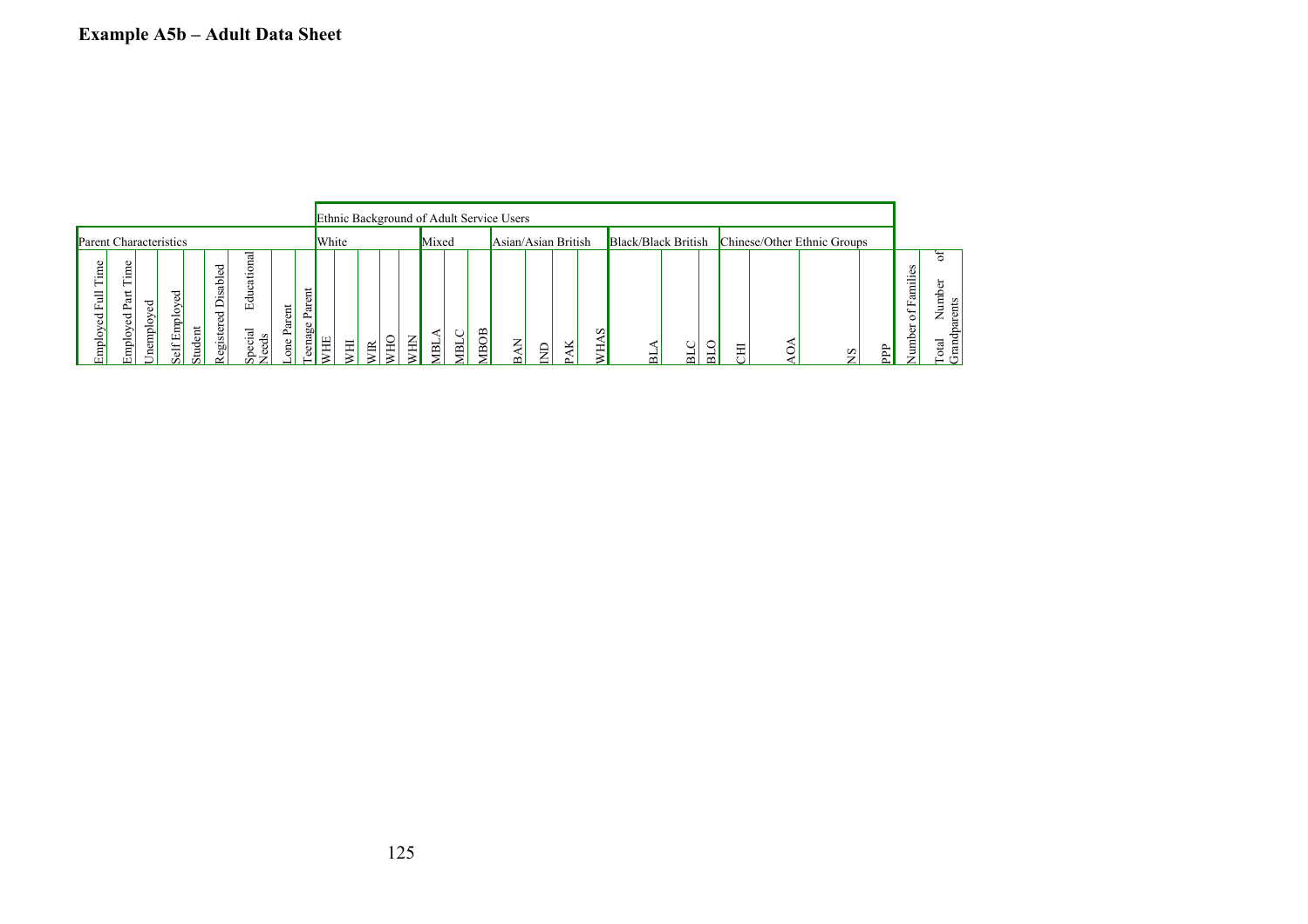# **Example A6**

| Practitioners                                         |                                       | January 2001                                        |                                     |                                       |                                                                   |                               |                                       |                                |                                          |                                         |               |                                      |                                  |  |
|-------------------------------------------------------|---------------------------------------|-----------------------------------------------------|-------------------------------------|---------------------------------------|-------------------------------------------------------------------|-------------------------------|---------------------------------------|--------------------------------|------------------------------------------|-----------------------------------------|---------------|--------------------------------------|----------------------------------|--|
| Staffworking at the Centre                            | $N_o$ . staff paid by<br>centre (FTE) | Professional<br>Colleagues paid<br>by otheragencies | No. Volunteers                      |                                       |                                                                   |                               |                                       |                                |                                          |                                         |               |                                      |                                  |  |
| Totals                                                |                                       |                                                     |                                     | $\mathbb O$                           |                                                                   |                               |                                       |                                |                                          |                                         |               |                                      |                                  |  |
|                                                       |                                       |                                                     |                                     |                                       |                                                                   |                               |                                       |                                |                                          |                                         |               |                                      |                                  |  |
|                                                       |                                       |                                                     |                                     |                                       |                                                                   |                               |                                       |                                |                                          |                                         |               |                                      |                                  |  |
| NumberofPractitioners                                 | $\dot{x}$ ate                         |                                                     | Voluntary                           |                                       |                                                                   |                               |                                       |                                |                                          |                                         |               |                                      |                                  |  |
| Trained                                               | $\Delta$                              | $\frac{1}{2}$<br>S                                  |                                     | Total                                 |                                                                   |                               |                                       |                                |                                          |                                         |               |                                      |                                  |  |
| Accredited                                            |                                       |                                                     |                                     | $\mathbb O$                           |                                                                   |                               |                                       |                                |                                          |                                         |               |                                      |                                  |  |
| 0 ther                                                |                                       |                                                     |                                     | $\mathbf{0}$                          |                                                                   |                               |                                       |                                |                                          |                                         |               |                                      |                                  |  |
|                                                       | $\mathbf{0}$                          | $\mathbb O$                                         | $\mathbb O$                         | $\mathbb O$                           |                                                                   |                               |                                       |                                |                                          |                                         |               |                                      |                                  |  |
|                                                       |                                       |                                                     |                                     |                                       |                                                                   |                               |                                       |                                |                                          |                                         |               |                                      |                                  |  |
| Visitors to the Centre                                | Local                                 | $_{\rm U~K}$                                        | International                       | Total                                 |                                                                   |                               |                                       |                                |                                          |                                         |               |                                      |                                  |  |
| Num berofV is itors                                   |                                       |                                                     |                                     | $\overline{\mathbf{0}}$               |                                                                   |                               |                                       |                                |                                          |                                         |               |                                      |                                  |  |
|                                                       |                                       |                                                     |                                     |                                       |                                                                   |                               |                                       |                                |                                          |                                         |               |                                      |                                  |  |
| 0 ther In itiatives in which the<br>Centre is hvo bed | Review<br>estVahe<br>$\mathbf{m}$     | Education Action Zone                               | ealth Action Zone<br>$\mathbb{H}^+$ | $S \tan \theta$<br>National Childcare | trategy<br>$\mathbb{C}\Omega$<br>exact<br>ationalNum<br>$\approx$ | S trategy<br>Natonal Literacy | Neighbourhood Nursery<br>In this tive | P rotects<br>ua lity<br>$\sim$ | Regenem <sub>tion</sub><br>agh<br>$\sim$ | $S$ ta $t$<br>$_{\text{ure}}$<br>$\sim$ | Young Parents | ther National Initiatives<br>$\circ$ | therLocal Initiatives<br>$\circ$ |  |
| 0 ther In itia tives                                  |                                       |                                                     |                                     |                                       |                                                                   |                               |                                       |                                |                                          |                                         |               |                                      |                                  |  |
|                                                       |                                       |                                                     |                                     |                                       |                                                                   |                               |                                       |                                |                                          |                                         |               |                                      |                                  |  |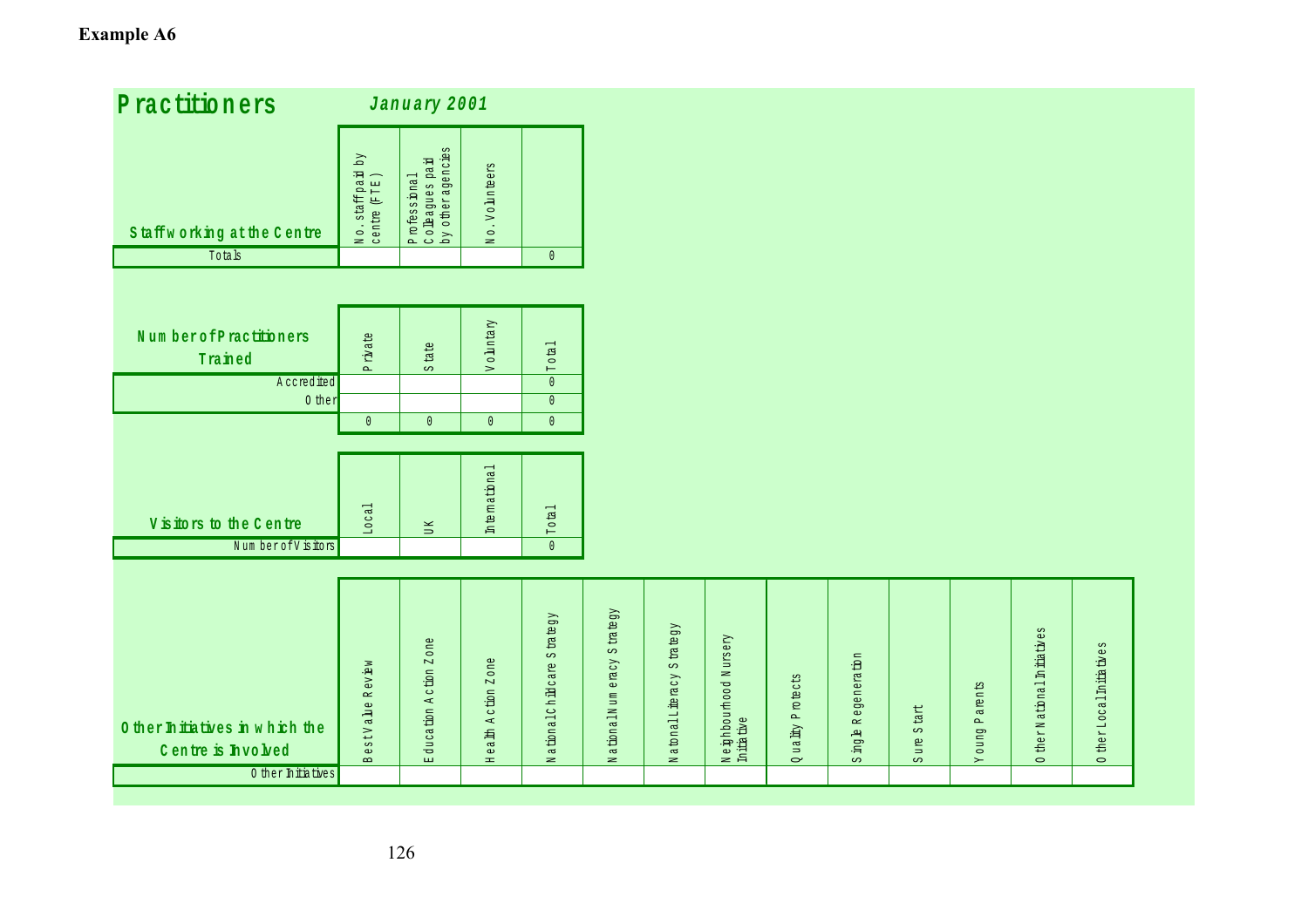#### **A4: Sample Cost Data Collection sheets**

The instrument for collecting Cost Data for Child Costs (Example A7) and Adult Costs (Example A8) was derived from the work of Moran, Myers and Zymelman (1997) and involved basic information relating to average numbers of users, length of sessions and weeks of operation set against actual and imputable costs, to provide a figure of 'cost per child or adult hour' of service. The Basic figures related to the Quantitative Data. '*actual costs*' were those paid out by the Centre and '*imputable costs*' were those either paid by others, for example Health Visitors working as part of the Centre team but paid for by Health, or lowest estimates of donated time or services, for example by voluntary helpers, calculated at basic minimum wage. The cost data was completed once for the reporting year (August 2000 to July 2001).

The various dimensions provided by the data gathering instruments, together with the Qualitative Data and Case Studies, provided a means of triangulation in assessing the reliability of evidence when preparing the meta-evaluation for phase two of the programme.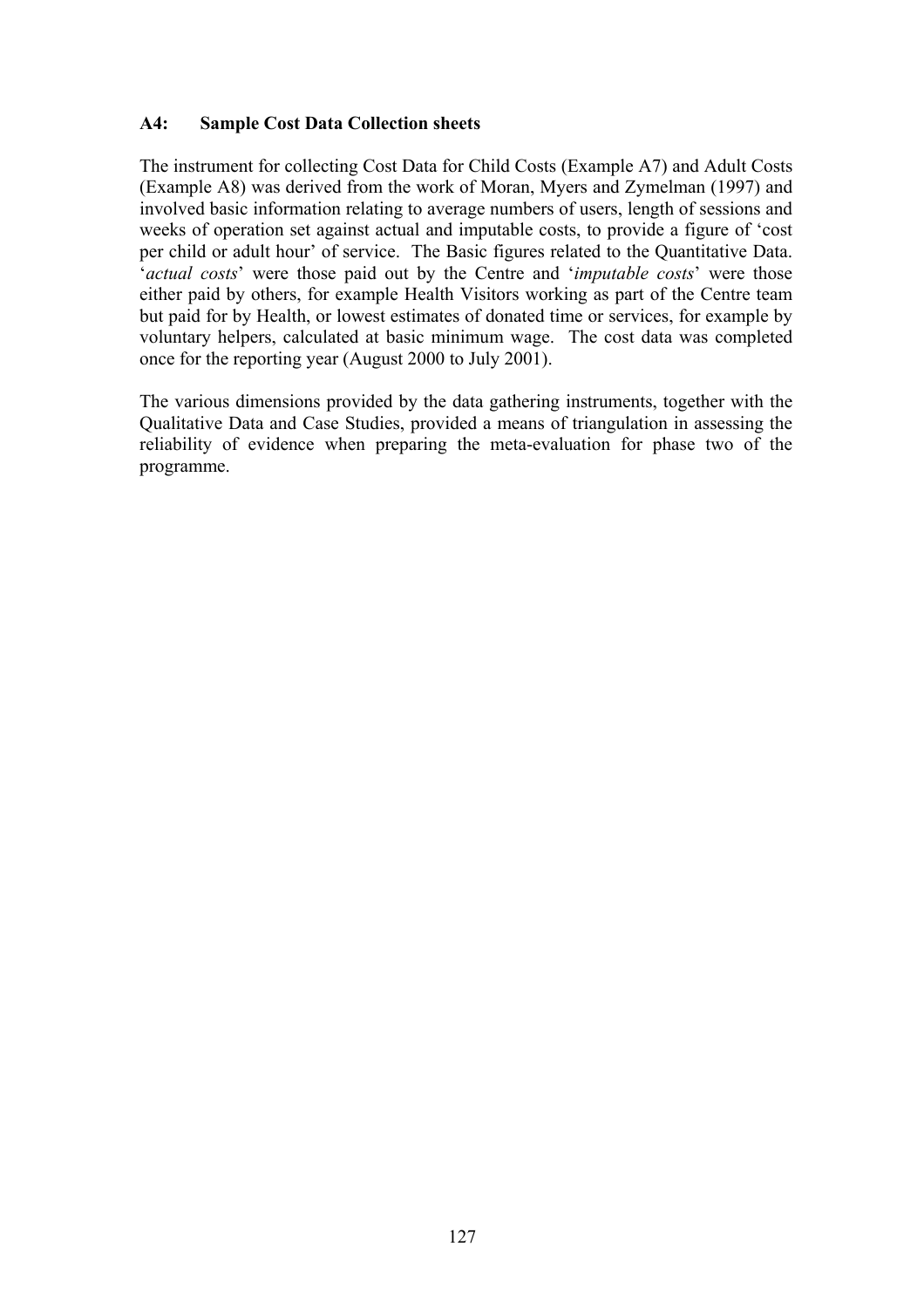## **Example A7 – Cost Data for Child Costs**

|                  | Child Services CostAnalysis      |                              |                                            |          |                             |
|------------------|----------------------------------|------------------------------|--------------------------------------------|----------|-----------------------------|
|                  |                                  |                              |                                            |          |                             |
| Basic Data:      |                                  |                              |                                            |          |                             |
|                  | Num berofweeks perannum          |                              |                                            |          |                             |
|                  | A ctualaverage Child attendance  |                              |                                            |          |                             |
|                  | Num berofChild sessions perweek  |                              |                                            |          |                             |
|                  | Num berofHours persession        |                              |                                            |          |                             |
|                  | TotalNo. Child Hours perweek     |                              |                                            |          |                             |
|                  | TotalNo. Child Sessions perannum |                              |                                            |          |                             |
|                  | TotalNo. Child Hours per annum   |                              |                                            |          |                             |
|                  |                                  |                              | Costperchild hour                          |          |                             |
| Service Costs:   |                                  |                              |                                            |          |                             |
|                  |                                  | Outlay $\cos$                | Im putable Costs                           |          | Total Costs Cost/Child Hour |
| Adm in istration |                                  | £0.00                        | £0.00                                      | £0.00    |                             |
|                  | Personnel                        |                              |                                            |          |                             |
|                  | 0 ffice Supplies                 |                              |                                            |          |                             |
|                  | U tilities                       |                              |                                            |          |                             |
|                  |                                  |                              |                                            |          |                             |
|                  | Children's Services              | £0.00                        | £0.00                                      | £0.00    |                             |
|                  | Personnel                        |                              |                                            |          |                             |
|                  | Consum ables                     |                              |                                            |          |                             |
|                  |                                  |                              |                                            |          |                             |
|                  | Staff Training and Development   | £0.00                        | £0.00                                      | £0.00    |                             |
|                  | Personnel                        |                              |                                            |          |                             |
|                  | Consum ables                     |                              |                                            |          |                             |
|                  |                                  |                              |                                            |          |                             |
| Fam ily Support  |                                  | £0.00                        | 60.00                                      | £0.00    |                             |
|                  | Personnel                        |                              |                                            |          |                             |
|                  | Consum ables                     |                              |                                            |          |                             |
|                  |                                  |                              |                                            |          |                             |
| AdultEducation   |                                  | £0.00                        | 60.00                                      | £0.00    |                             |
|                  | Personnel                        |                              |                                            |          |                             |
|                  | Consum ables                     |                              |                                            |          |                             |
|                  |                                  |                              |                                            |          |                             |
| Food             |                                  | £0.00                        | £0.00                                      | £0.00    |                             |
|                  | Personnel                        |                              |                                            |          |                             |
|                  | Food                             |                              |                                            |          |                             |
|                  | Consum ables                     |                              |                                            |          |                             |
|                  |                                  |                              |                                            |          |                             |
|                  | Building and Facilities          | $\texttt{\textsterling0.00}$ | E0.00                                      | E0.00    |                             |
|                  | M a intenance                    |                              |                                            |          |                             |
|                  | Personnel                        |                              |                                            |          |                             |
|                  | Rent                             |                              |                                            |          |                             |
|                  | Energy                           |                              |                                            |          |                             |
|                  |                                  |                              |                                            |          |                             |
| Transport        |                                  |                              |                                            | £0.00    |                             |
|                  |                                  |                              |                                            |          |                             |
|                  |                                  |                              |                                            |          |                             |
|                  |                                  |                              |                                            |          |                             |
|                  |                                  | Total                        |                                            |          |                             |
|                  |                                  |                              | Outlay Total Imputable Total               |          |                             |
|                  |                                  | Costs                        | $\mathcal C$ o $\mathtt{s}$ t $\mathtt{s}$ | $C$ osts |                             |
|                  |                                  | £0.00                        | £0.00                                      | £0.00    |                             |
|                  |                                  |                              |                                            |          |                             |
|                  |                                  |                              |                                            |          |                             |
|                  |                                  |                              |                                            |          |                             |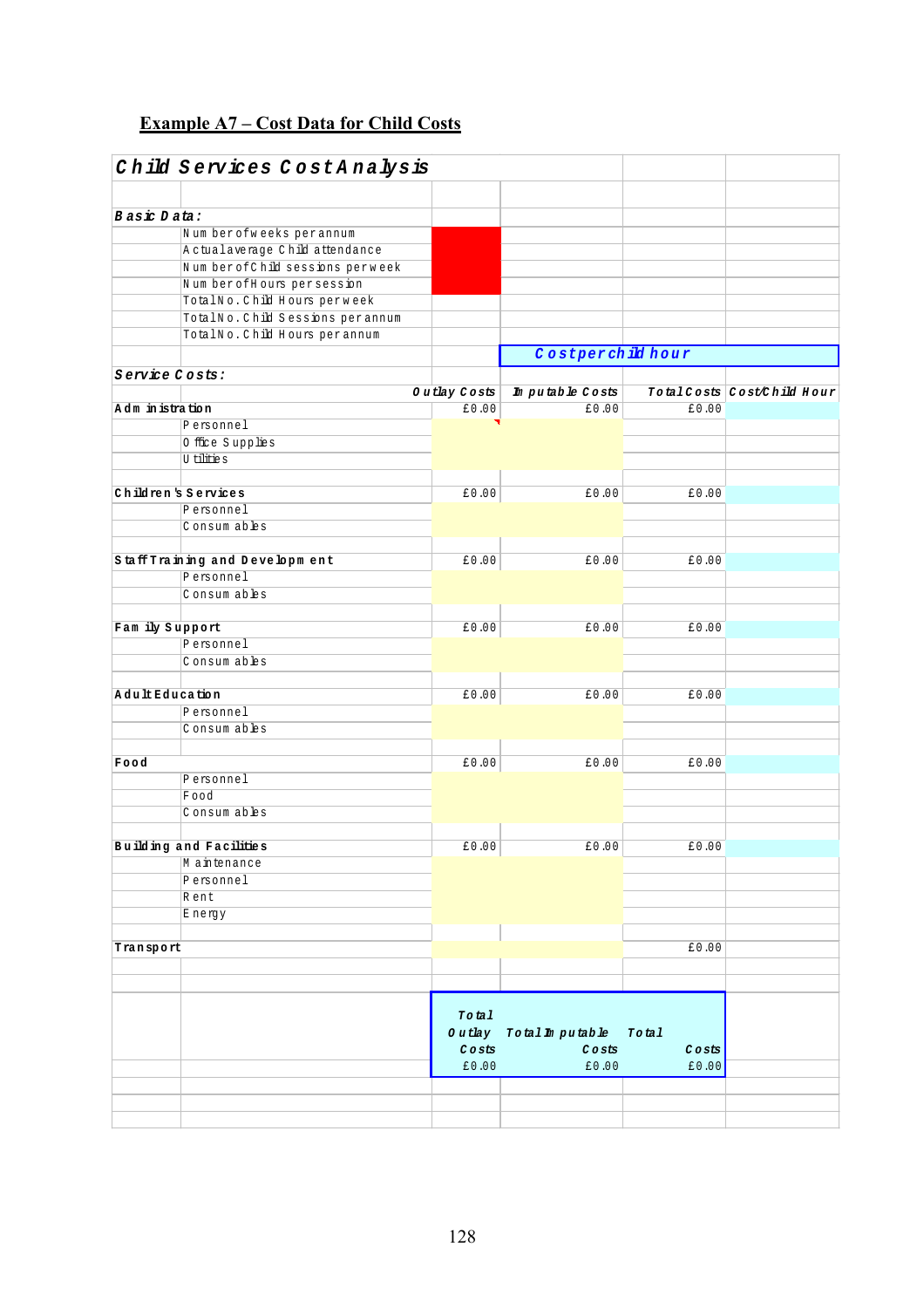## **Example A8 – Cost Data for Adult Costs**

|                   | AdultServices CostAnalysis       |                  |                  |                  |               |
|-------------------|----------------------------------|------------------|------------------|------------------|---------------|
|                   |                                  |                  |                  |                  |               |
| Basic Data:       |                                  |                  |                  |                  |               |
|                   | Num berofweeks perannum          |                  |                  |                  |               |
|                   | A ctualaverage A dult attendance |                  |                  |                  |               |
|                   | Num berofAdultsessions perweek   |                  |                  |                  |               |
|                   | Num berofhours persession        |                  |                  |                  |               |
|                   | TotalNo. Adult Hours perweek     |                  |                  |                  |               |
|                   | TotalNo. Adult Sessions perannum |                  |                  |                  |               |
|                   | TotalNo. Adult Hours per annum   |                  |                  |                  |               |
|                   |                                  |                  | Costperadulthour |                  |               |
| Service Costs:    |                                  |                  |                  |                  |               |
|                   |                                  | 0 u tlay         | Im putable       |                  | Av.Cost/Adult |
|                   |                                  | $C$ o $st$ s $t$ | Costs            | TotalCosts       | $H$ our       |
| Adm in istration  |                                  | E0.00            | £0.00            | £0.00            | £0.00         |
|                   | Personnel                        |                  |                  |                  |               |
|                   | 0 ffice Supplies                 |                  |                  |                  |               |
|                   | U tilitie s                      |                  |                  |                  |               |
|                   |                                  |                  |                  |                  |               |
|                   | Staff Training and Development   | £0.00            | £0.00            | £0.00            | £0.00         |
|                   | Personnel                        |                  |                  |                  |               |
|                   | Consum ables                     |                  |                  |                  |               |
|                   |                                  |                  |                  |                  |               |
| Creche Facilities |                                  | £0.00            | £0.00            | £0.00            | £0.00         |
|                   | Personnel                        |                  |                  |                  |               |
|                   | Consum ables                     |                  |                  |                  |               |
|                   |                                  |                  |                  |                  |               |
| Fam ily Support   |                                  | £0.00            | £0.00            | £0.00            | £0.00         |
|                   | Personnel                        |                  |                  |                  |               |
|                   | Consum ables                     |                  |                  |                  |               |
|                   |                                  |                  |                  |                  |               |
| AdultEducation    |                                  | £0.00            | £0.00            | £0.00            | £0.00         |
|                   | Personnel                        |                  |                  |                  |               |
|                   | Consum ables                     |                  |                  |                  |               |
|                   |                                  |                  |                  |                  |               |
| Food              |                                  | £0.00            | £0.00            | £0.00            | £0.00         |
|                   |                                  |                  |                  |                  |               |
|                   | Building and Facilities          | 60.00            | £0.00            | £0.00            | £0.00         |
|                   | M a intenance                    |                  |                  |                  |               |
|                   | Personnel                        |                  |                  |                  |               |
|                   | Rent                             |                  |                  |                  |               |
|                   | Energy                           |                  |                  |                  |               |
|                   |                                  |                  |                  |                  |               |
| Transport         |                                  |                  |                  | f0.00            | £0.00         |
|                   |                                  |                  |                  |                  |               |
|                   |                                  |                  |                  |                  |               |
|                   |                                  | Total            | To tal           |                  |               |
|                   |                                  | 0 u tlay         | Imputable        |                  |               |
|                   |                                  | $C$ $o$ $sts$    |                  | Costs TotalCosts |               |
|                   |                                  | £0.00            |                  | £0.00<br>£0.00   |               |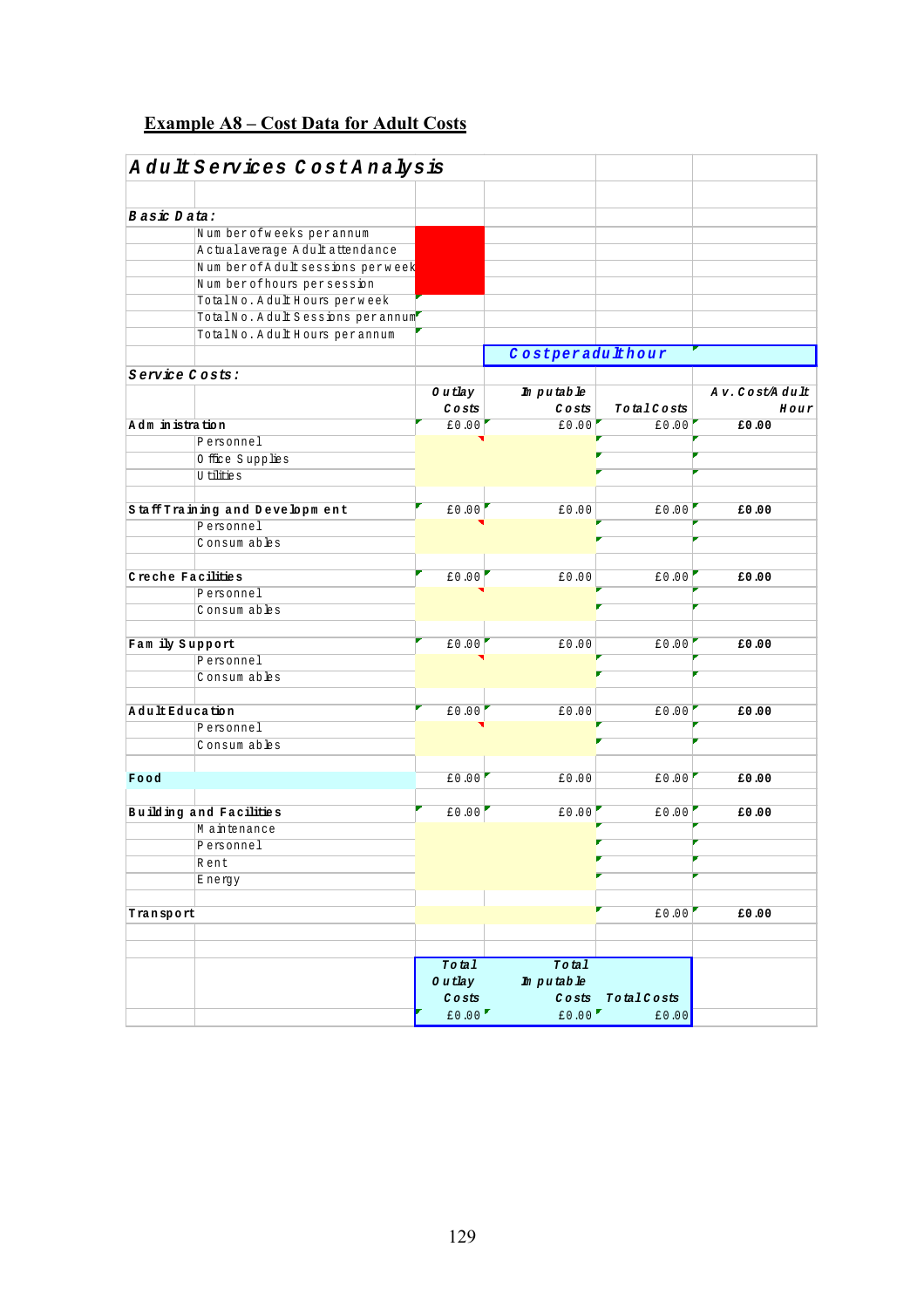#### **A5: Social Deprivation Data provided by The Social Disadvantage Research Centre**

Department of Social Policy and Social Work Oxford University

EECs were asked to provide Ward data for users of their centre services. The Social Disadvantage Research Centre (SDRC) then produced what was referred to within the EEC programme as the 'Oxford Data'. Benefit data from Income Support (IS) and Income Based Job Seekers Allowance (JSA-IB) was used to map the children from low income families and low income lone parents. Data used was supplied by DSS for 1999. Charts and equivalent data for 1998 were also produced for comparison. For the purposes of the EEC programme the Oxford Data for 2000 measured children in 1998 living in families in receipt of 'out of work' means tested benefits (IS and JSA-IB), and in work means tested benefits (Family Credit and Disability Working Allowance). The 2001 report focused on children living in families in receipt of 'out of work' means tested benefits, as information on 'in work' means tested benefits, in particular Working Families Tax Credit, were not available at small area level. The report used population estimates generated by the SDRC.

Maps for each EEC were produced dividing the wards into five equal groups showing the percentages of under fives living in low income families. The wards with the highest levels of deprivation (highest 20 per cent deprivation for 1999) were indicated. Comparisons were also provided with district, county and England comparisons.

The different charts allowed comparison of change over time for percentage change and claimant population change.

The Oxford Data was provided both for the EECs' own use and for the national evaluators, for example: EECs were encourage to begin comparing their user profile with ward level data to see if there were significant groups not being reached; the national evaluators were able to compare the distribution of EECs with levels of deprivation.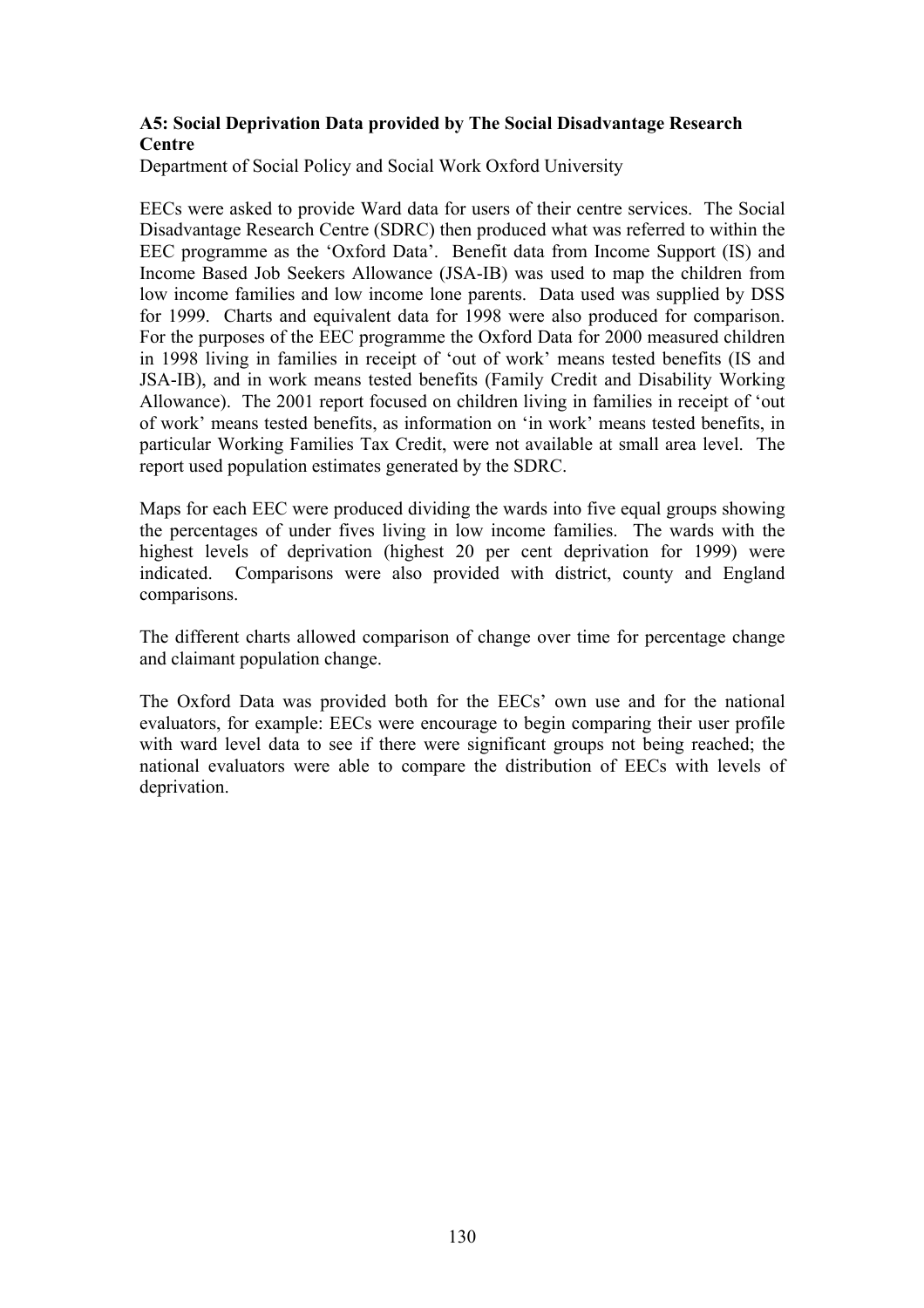**Appendix B** 

**Early Excellence Centres Pilot Evaluation 2000 – 2001** 

**Attendance at Services**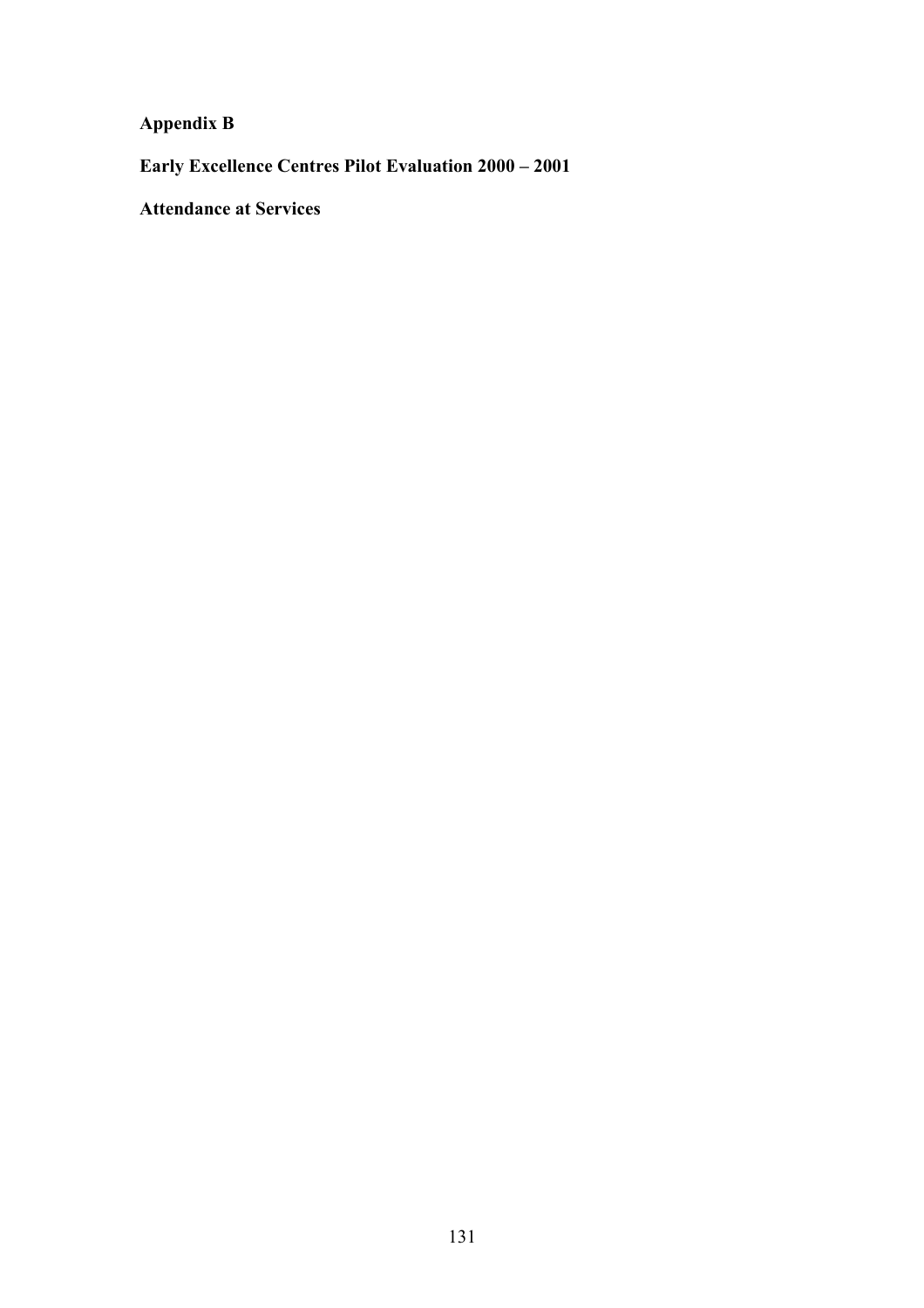#### **B1 Data on attendances from monthly statistical returns**

In the monthly quantitative monitoring returns the EECs provided information on the number of attendances by children and adults in each age group at each service during the month. They also showed the number of attendances by children requiring language support and attendances by children with special needs, including those assessed by centre staff as having special educational needs. (See Examples A4 to A6). These data were requested monthly from February to July 2001, by direct entry into an Excel spreadsheet, but some Centres did not start returning the data until March or April and some had not returned data for July at the time of doing this analysis. This Appendix reports the results for all attendances recorded from March to June (inclusive) and shows the average over these four months in the proportion in each of various categories, covering all attendances where a breakdown was given.

#### **B1.1 Attendance at Children's Services**

#### **B1.1.1 Attendances at Each Service**

Figure B1 shows the proportion of attendances in each of the services listed in the statistical return.



#### **Figure B1: Proportion of Attendances Accounted for by Each Children's Service**

Nursery education and day care together account for 61 per cent of all child attendances. Because of the difficulties Centres have had with the data return we think that attendances at day care may have been under-reported this year. The next largest activity is in services provided exclusively for special needs children (8 per cent), followed by after school care (6 per cent).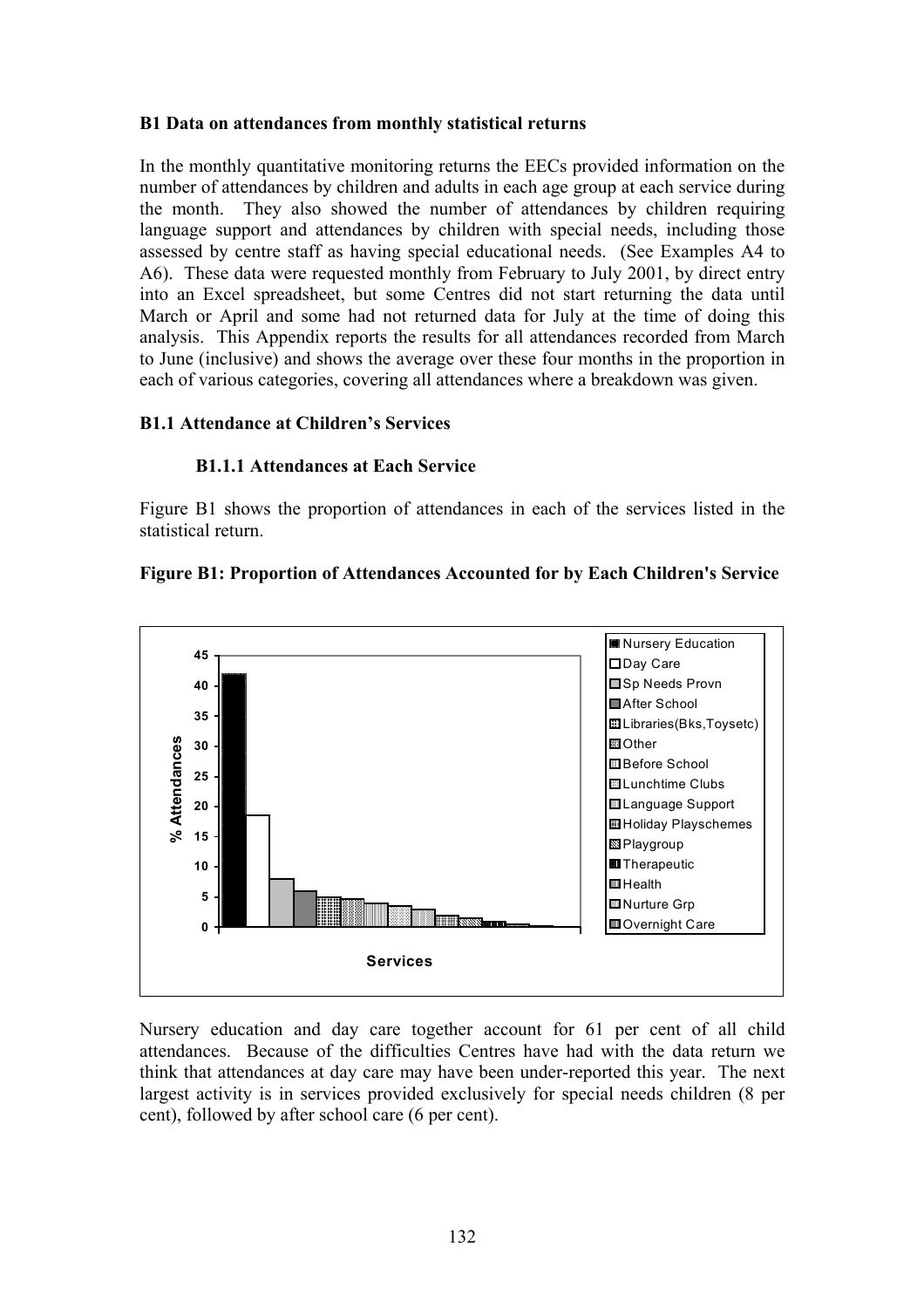#### **B1.1.2 The Age Range of Children's Attendances**

Figure B2 shows that most of the attendances are by children aged three (35 per cent) or four (37 per cent) with fewer of the attendances by children under three (17 per cent in all) and children aged five or more (11 per cent). This is consistent with the fact that the highest proportion of attendances is within nursery education and day care.

#### **Figure B2: Percentage Attendances by Age**



Differences in attendance by age group are related directly to the range and type of provision provided by EECs. For example, while six out of ten EECs provide some kind of service for the under twos, the number of these services, their capacity and frequency, are much less than those for older groups, and the attendances by under twos are therefore proportionately less.

#### **B1.1.3 Children with Special Needs**

Many EECs have services designated for children with special needs, three of them multi-site centres where one of the sites is specifically orientated to children with special needs. Figure B3 shows that the age profile of attendances by children at services for children with special needs is markedly older than that of attendances by children at other services. This may be because the formal designation of special need does not happen until the child is older. All EECs have some children with special needs attending ordinary services, but these are not included in the chart.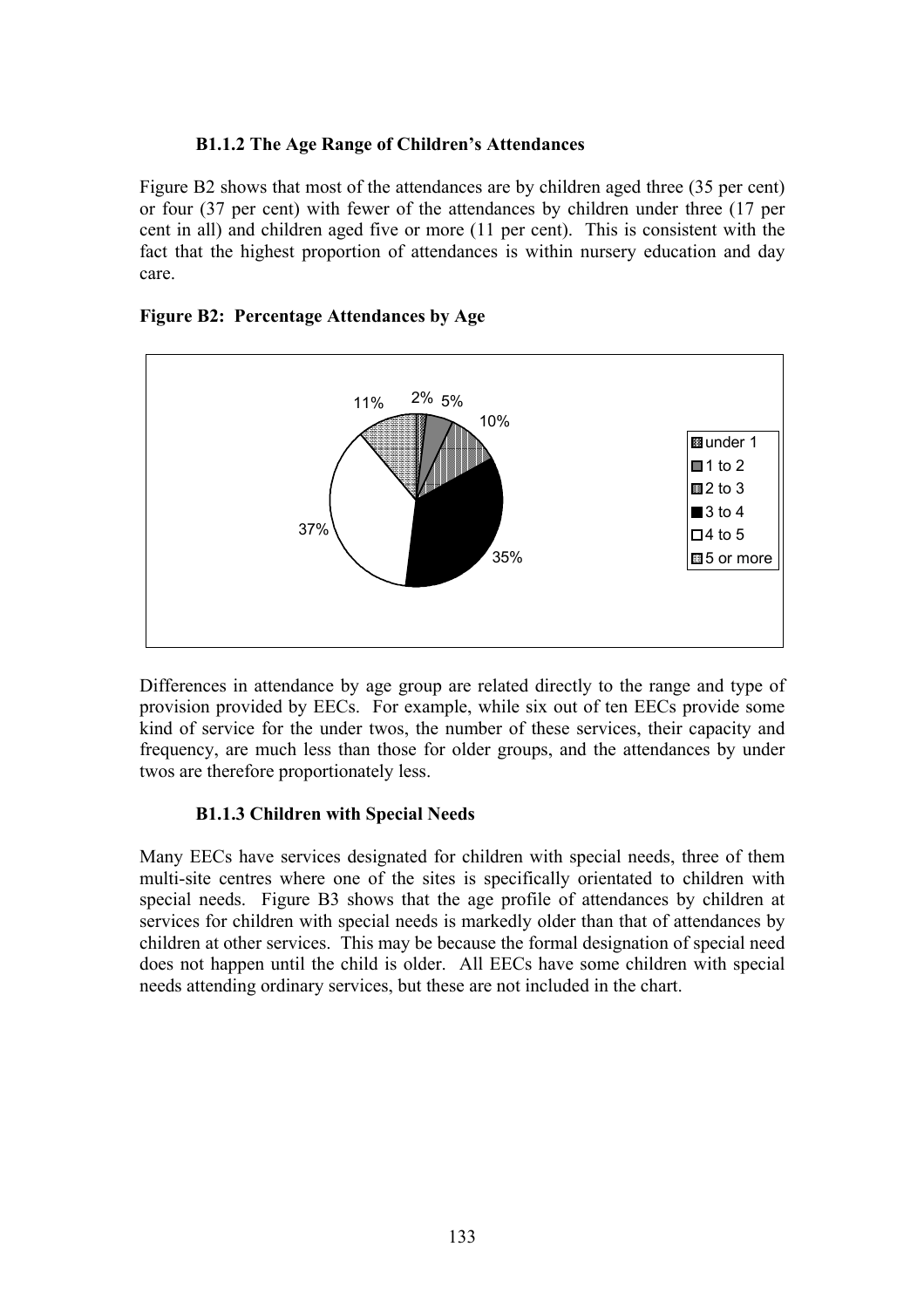

**Figure B3: Proportion of Attendances by Children with Special Needs in each Age Group** 

#### **B2. Attendances at Adult and Training Services**

#### **B2.1 Attendances at each Service**

Figures B4 and B5 show the proportion of adult attendances at each type of adult and training service. The adult service with the highest number of attendances is the dropin service (17 per cent), followed by parent and toddler groups (15 per cent). The next highest are use of the family room (13 per cent), on and off site family support and counselling (both 11 per cent) and use of the crèche facility enabling adult access to services (10 per cent).

The training services with the highest number of attendances are the category "adult education and training" (ie not specifically focused on adult literacy or numeracy) (22 per cent), followed by health/nutrition (16 per cent).

There was considerable variation from month to month in the total number of attendances at adult services, with March and May having far more activity than April and June.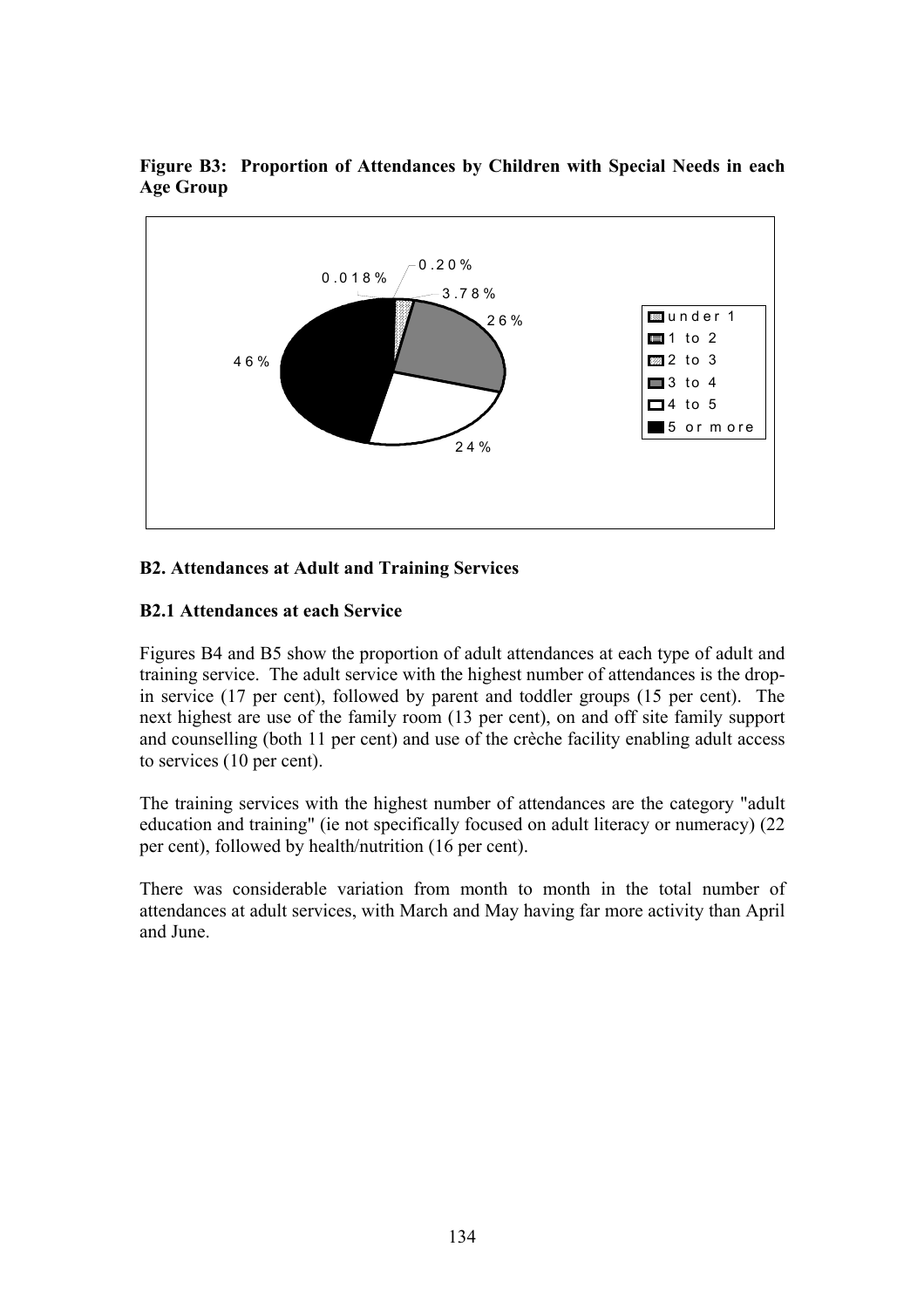

**Figure B4: Proportion of Attendances at each Adult Service**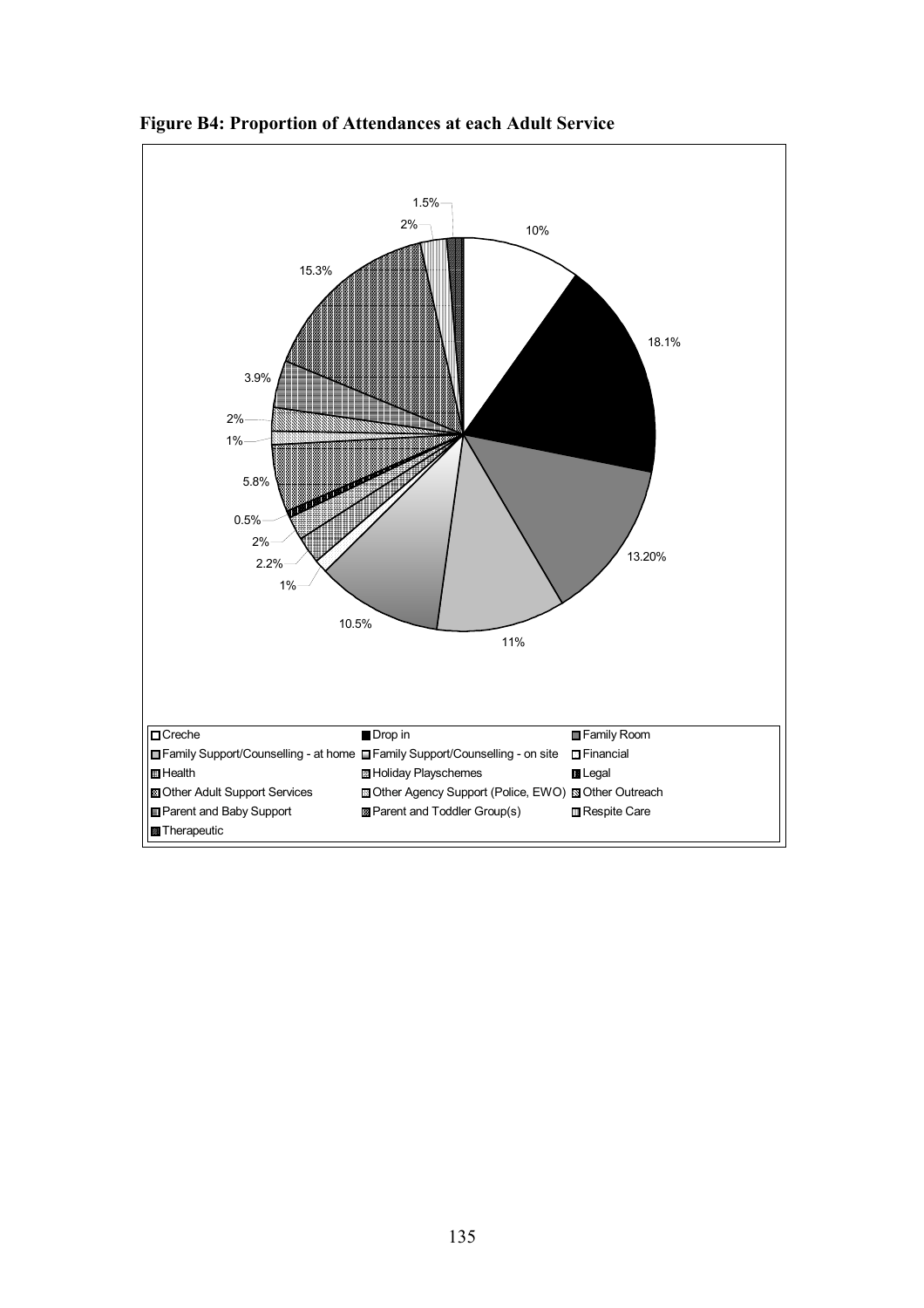

**Figure B5: Proportion of Attendances at each Adult Training Service** 

#### **B3: Service Attendances by Age and Gender**

This section was also derived from quantitative data returns for March to June 2001 from those EECs that provided a full breakdown of attendances by age and gender. Sixteen of the thirty eight EECs reporting units did not complete this data, and it is not know whether this introduced a bias. These returns show that most adult attendances for both genders are for the age ranges eighteen to forty years. While there is some minor variation, the overall pattern is the same for all services, with attendances by twenty five to thirty year olds being the largest group, followed by thirty one to forty year olds, and eighteen to twenty four year olds. Given the nature of the services provided by the Centres and the demographic patterns of families of young children, this is what would be expected.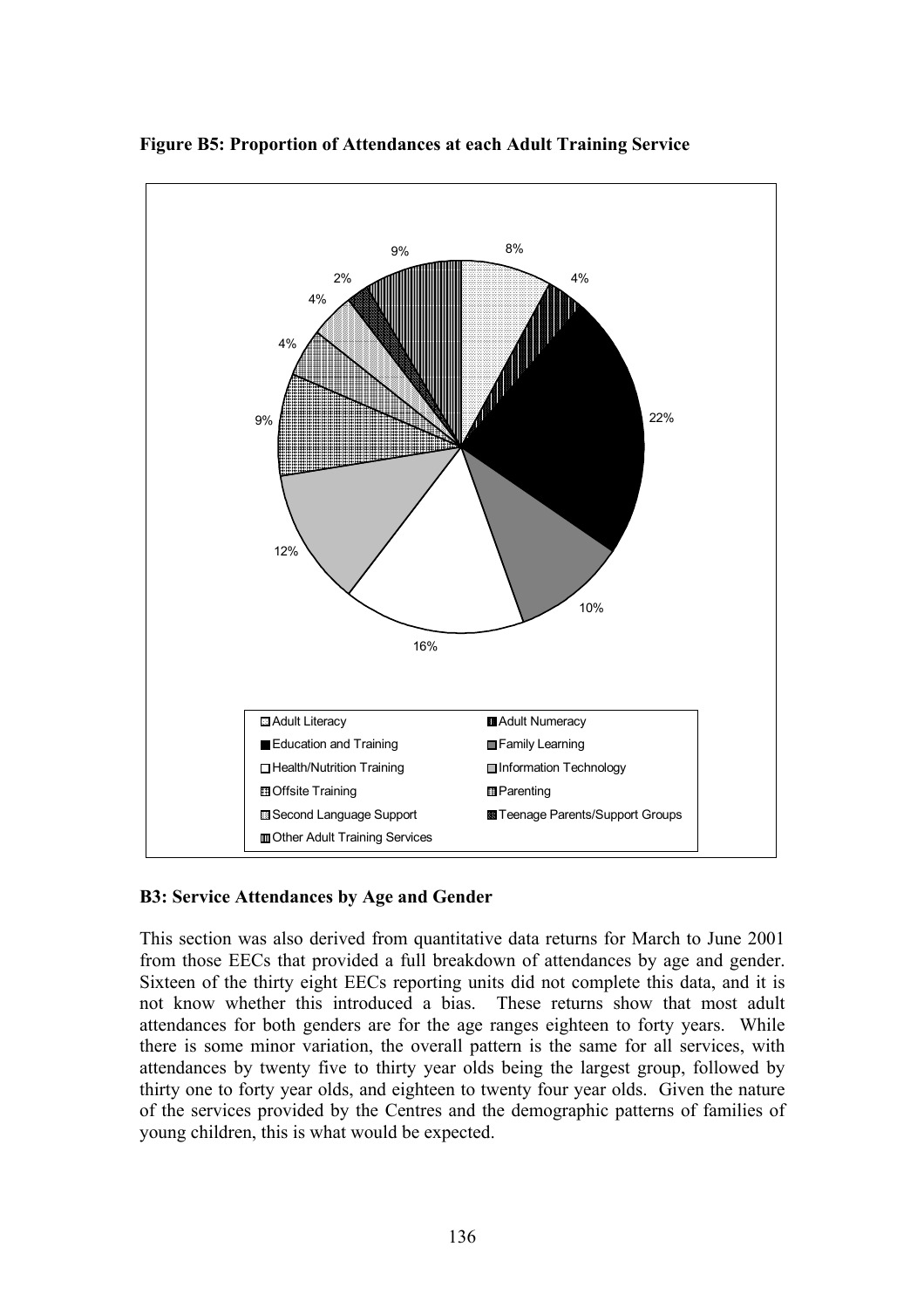The ratio of females to males in the largest group of adult attendances (the twenty five to thirty age group) is 11.2 females to every male. Although the number of attendances by women is always higher than among men, in the youngest age group (under eighteen years) and in the over fiftys age group the average ratio is nearer 6 to 1, suggesting young fathers and grandparents are more likely to be using services than fathers in the twenty-fives age group.

#### **B4 Service Attendance by Employment Status**

Twenty one EECs gave a breakdown of attendances by employment status; eight centres did not. As with total attendances, the number of attendances for which the employment breakdown was given varied considerably from month to month, with again the most reported for March and May.

Figure B6 shows the proportion of attendances in each employment category among attendances where the employment breakdown was given, averaged over the four months March to June 2001. By far the largest proportion of attendances (69 per cent) is by those not in paid employment. This is consistent with the location of most Centres in areas of relatively high non-employment. The breakdown of attendances by hours of work shows that among the employed, attendances by people employed part time are slightly higher than by those employed full time.



#### **Figure B6: Percentage Attendances by Employment Status**

#### **B5: Attendances by Ethnicity**

Data on ethnicity of adults attending services were requested using the same categories as the Sure Start Evaluation. Some EECs objected to data on ethnicity being collected and six did not provide it. Examination of the non-responses indicates that this has probably resulted in attendance by ethnic minority groups being underrecorded disproportionately. Centres that did not provide this breakdown included two that were in areas with large ethnic minority populations, and they had described in their annual report successful engagement with these groups.